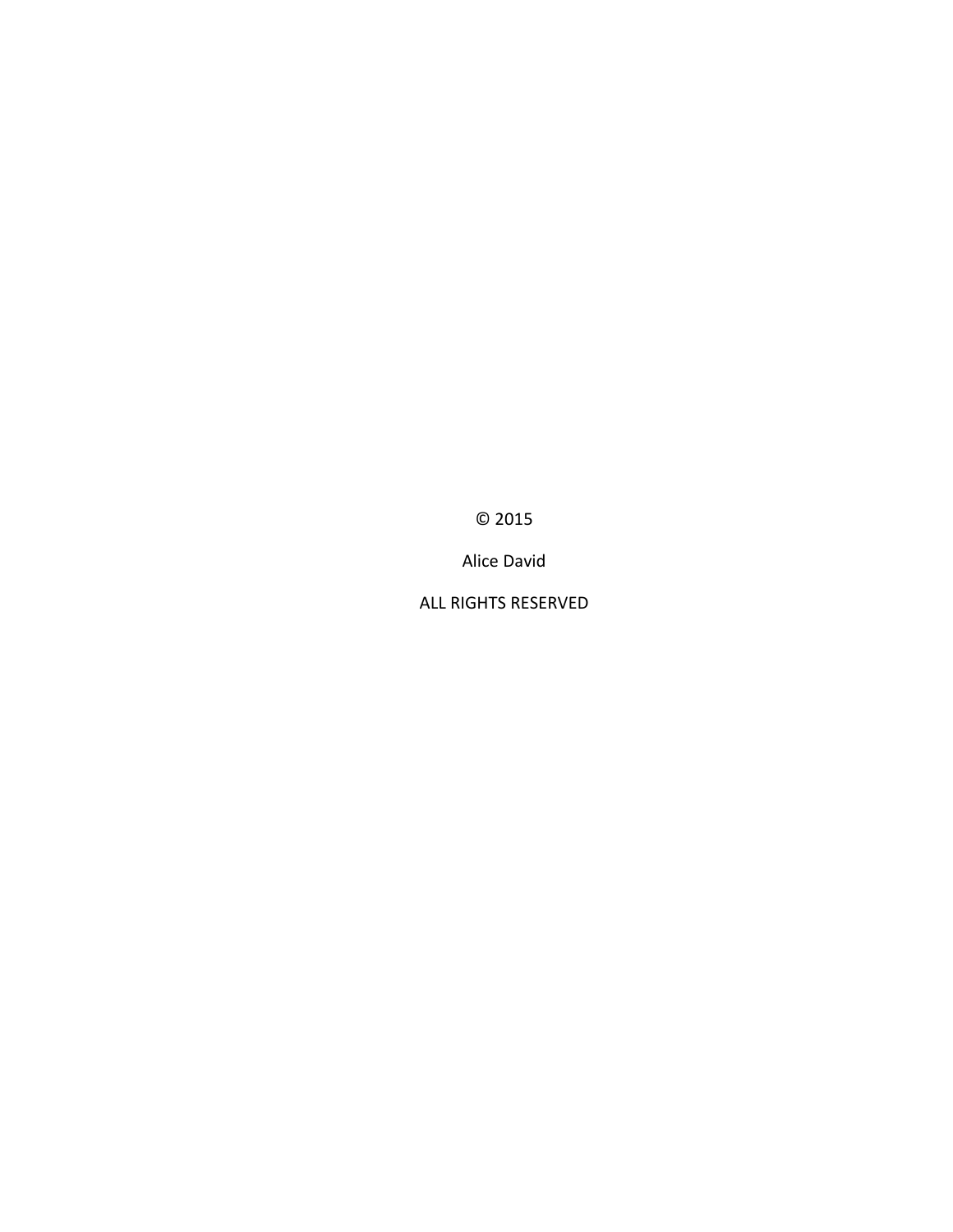# SOCIOECONOMIC MOVEMENT BETWEEN SUCCESSIVE DELIVERIES: IMPACT

## ON PRETERM DELIVERY IN A DIVERSE RACIAL AND ETHNIC POPULATION

By

ALICE DAVID

A dissertation submitted to the

School of Public Health

and the

Graduate School – New Brunswick

Rutgers, The State University of New Jersey

In partial fulfillment of the requirements for the degree of

Doctor of Philosophy

Written under the direction of

George G. Rhoads, MD MPH

And Approved by

\_\_\_\_\_\_\_\_\_\_\_\_\_\_\_\_\_\_\_\_\_\_\_\_\_\_

\_\_\_\_\_\_\_\_\_\_\_\_\_\_\_\_\_\_\_\_\_\_\_\_\_\_

\_\_\_\_\_\_\_\_\_\_\_\_\_\_\_\_\_\_\_\_\_\_\_\_\_\_

\_\_\_\_\_\_\_\_\_\_\_\_\_\_\_\_\_\_\_\_\_\_\_\_\_\_

New Brunswick, New Jersey

 $\overline{\phantom{a}}$  ,  $\overline{\phantom{a}}$  ,  $\overline{\phantom{a}}$  ,  $\overline{\phantom{a}}$  ,  $\overline{\phantom{a}}$  ,  $\overline{\phantom{a}}$  ,  $\overline{\phantom{a}}$  ,  $\overline{\phantom{a}}$  ,  $\overline{\phantom{a}}$  ,  $\overline{\phantom{a}}$  ,  $\overline{\phantom{a}}$  ,  $\overline{\phantom{a}}$  ,  $\overline{\phantom{a}}$  ,  $\overline{\phantom{a}}$  ,  $\overline{\phantom{a}}$  ,  $\overline{\phantom{a}}$ 

January, 2015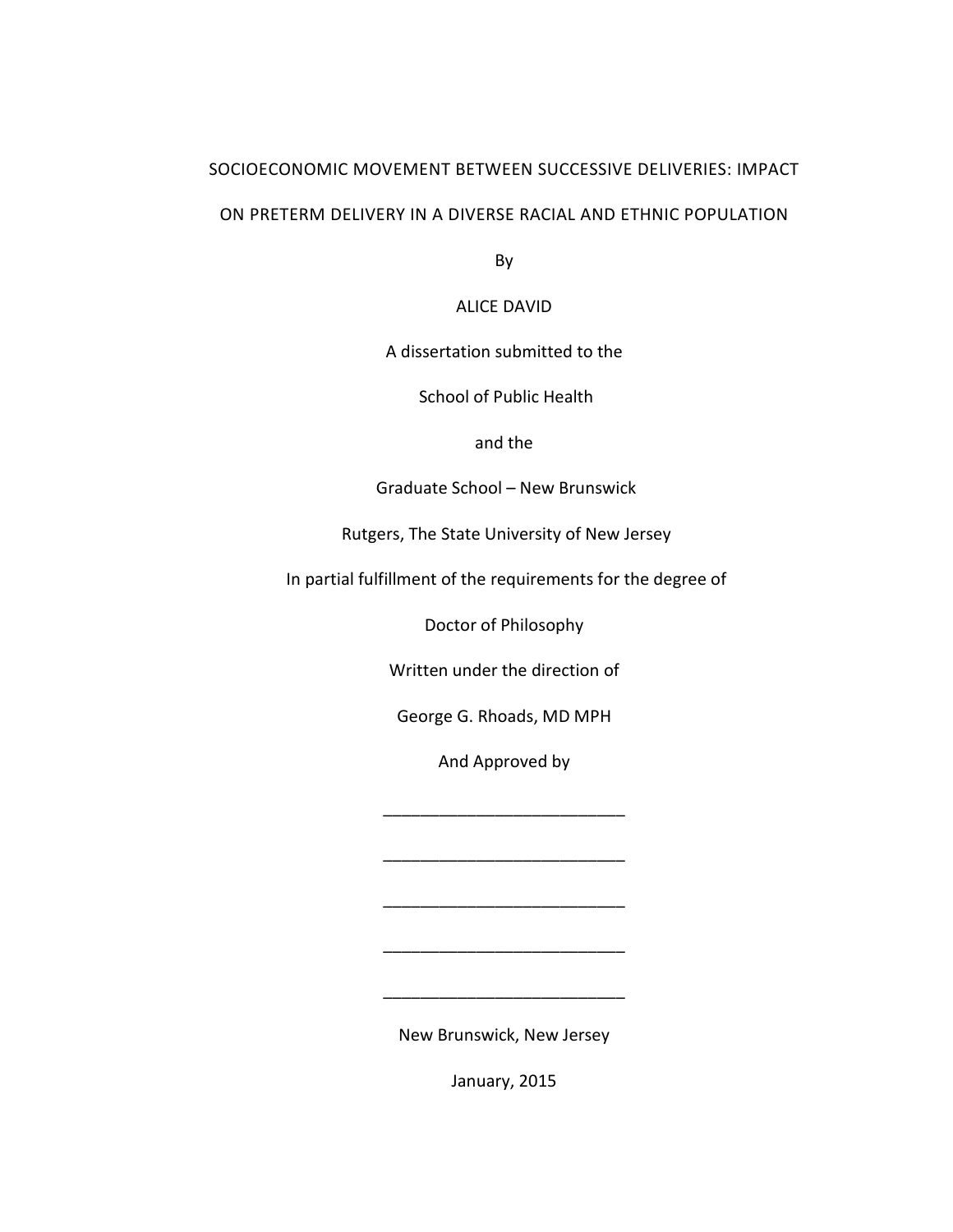#### ABSTRACT OF THE DISSERTATION

# SOCIOECONOMIC MOVEMENT BETWEEN SUCCESSIVE DELIVERIES: IMPACT ON PRETERM DELIVERY IN A DIVERSE RACIAL AND ETHNIC POPULATION

By

ALICE DAVID

Dissertation Director:

George G. Rhoads MD, MPH

BACKGROUND: Numerous studies have shown that women who live in more deprived neighborhoods are at higher risk of preterm delivery than those in wealthier neighborhoods, even after controlling for individual socioeconomic status. Since socioeconomic status and personal characteristics affect the choice of neighborhood of residence, these studies are likely to be confounded by unmeasured differences between the woman living in the better and worse neighborhoods. This dissertation has attempted to examine the effect of neighborhood socioeconomic status (NSES) using a better study design by following up women who moved between successive deliveries. METHODS: All newborns to the same mother in the Electronic Birth Certificate database were linked to create a longitudinal dataset. Neighborhood information was obtained from Census 2000 to calculate a neighborhood deprivation score. Quintiles of this score formed the socioeconomic neighborhood strata, the highest score being most deprived. Lowest three quintiles were combined to form one neighborhood stratum the other two quintile formed two more strata. Logistic regression was used to estimate the change in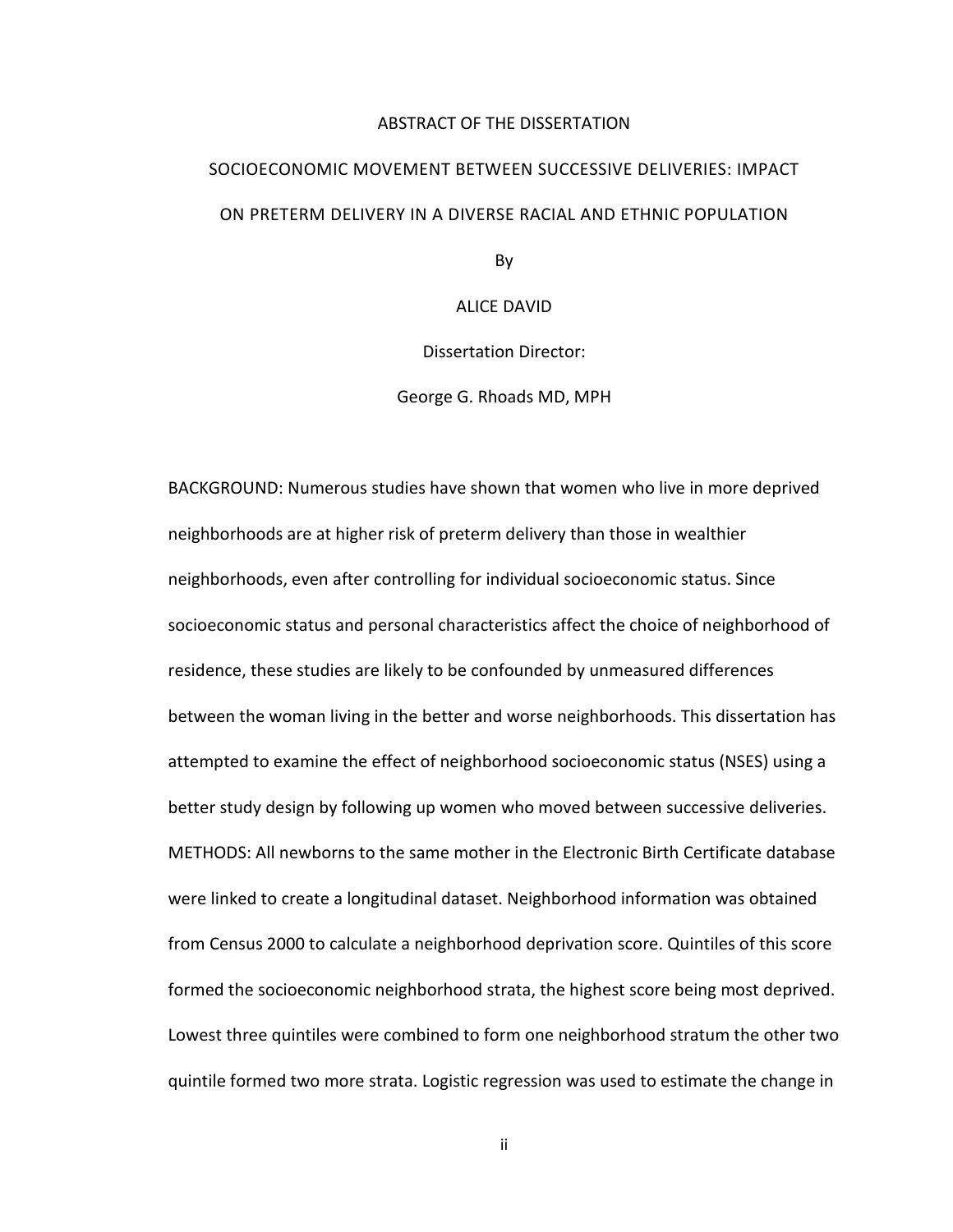risk of preterm delivery associated with change in NSES for women who moved between successive pregnancies. Stratified Analysis by race/ethnicity was also done.

RESULTS: Moving to a worse socioeconomic neighborhood increased the risk of preterm delivery but moving to a better neighborhood did not reduce the risk, when comparing women who moved to better or worse neighborhood to those who remained in the same neighborhood. On stratifying by race/ethnicity this was observed for Non-Hispanic (NH) Blacks only. However, when comparing a woman after she relocated to her outcome before relocating, the change of neighborhood made no difference. On stratifying by race/ ethnicity, NH Blacks alone had an increase in risk of preterm delivery for those who moved to a worse neighborhood. Similarly teenagers who moved to worse neighborhoods were also at increased risk of preterm delivery.

CONCLUSION: Neighborhood effect on preterm delivery is very small in this cohort. Improvements in the externalities of neighborhood environments would be unlikely to have a short term effect on preterm birth rates. Nevertheless there is a suggestion in this data that at-risk women may do worse in deprived neighborhoods than they would do in more favorable circumstances.

iii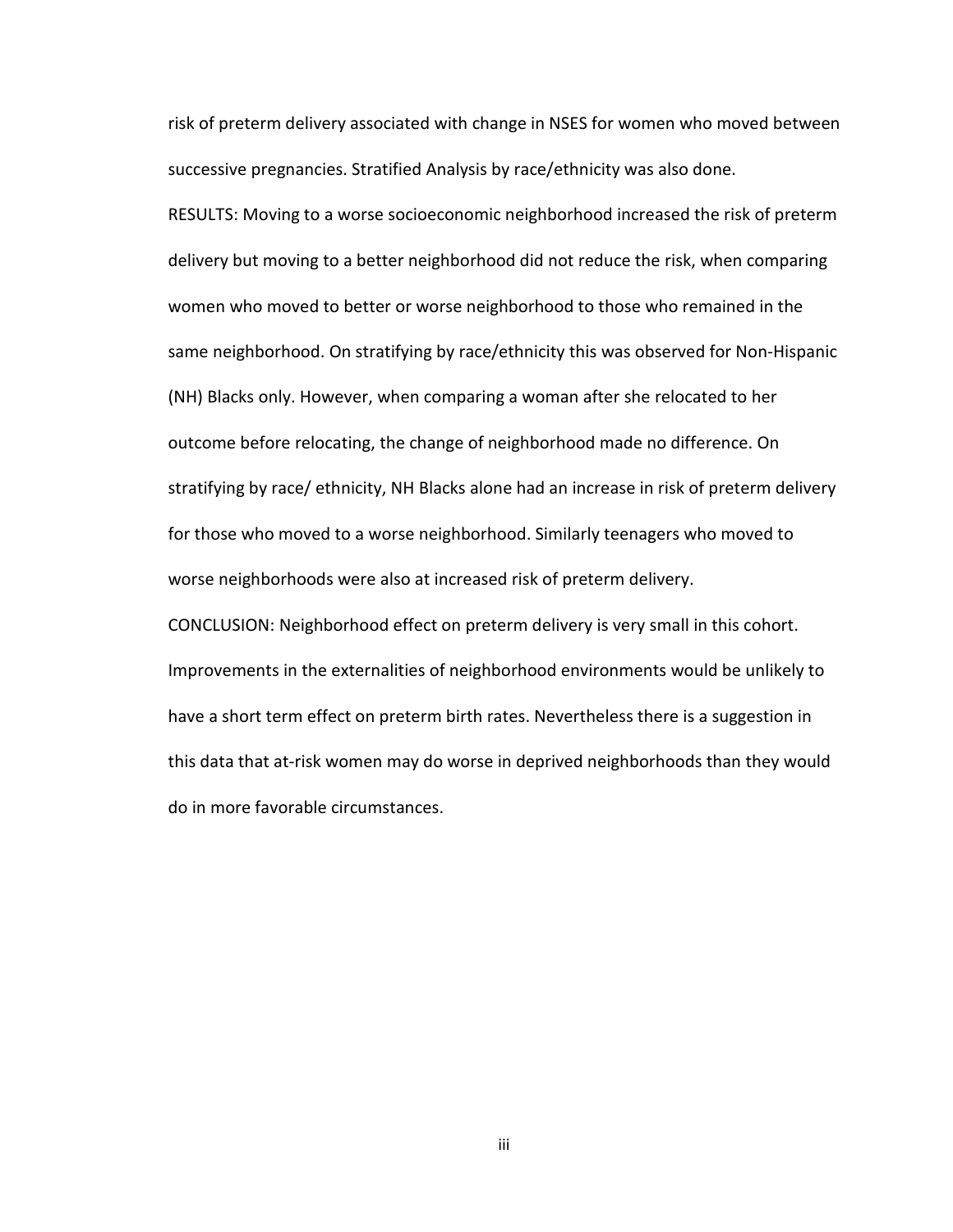# DEDICATION

To my late husband, David Selvapandian Albert - his untiring encouragement was the

inspiration to begin this work.

To my sons, Elias and Kaleb - my pride and joy.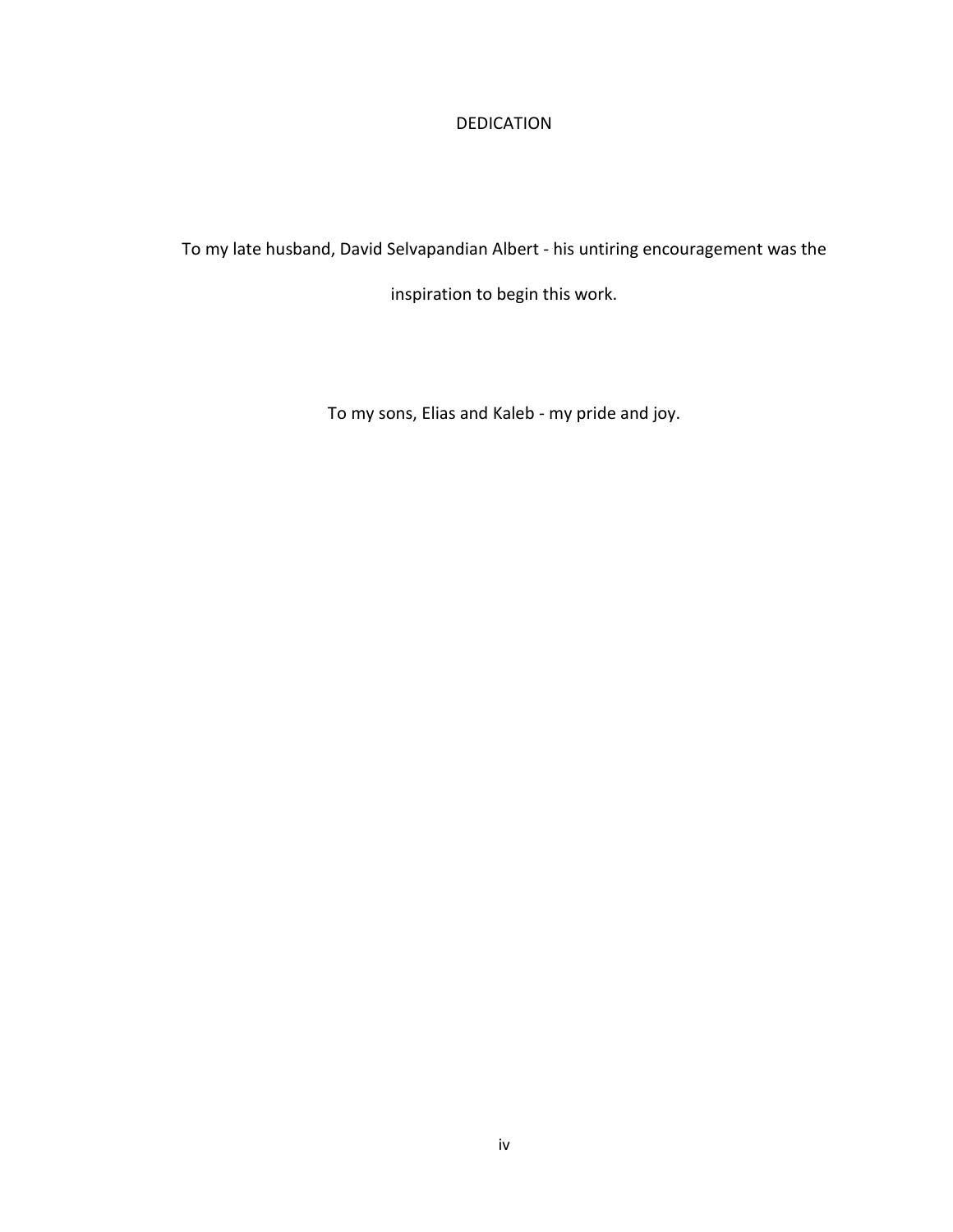#### ACKNOWLEDGMENT

This dissertation would have been impossible but for the constant support and encouragement of many. I would like to acknowledge and express my deepest gratitude to some of them who have been instrumental in completing this dissertation. First and foremost is my mentor and guide, the chair of my doctoral committee, Dr. George Rhoads. His insight and his clear understanding of the subject helped to strengthen my foundation greatly. He has been my mentor since I came to this university. He was also a great support as I dealt with bereavement. I am also very grateful to other members of my doctoral committee: Dr. Cande Ananth, Dr. Enrique Schisterman, Dr. Sandra Echeverria and Dr. Kevin Henry, for their untiring support. Their knowledge and their willingness to make time for me to answer all my doubts and guide my thought process are greatly appreciated. Dr. Ananth was also instrumental in my decision to attempt a PhD in America rather than in India, for which I am very grateful. I would also like to express my gratitude to all the faculty and staff of the School of Public Health, to my family and to the members of my church for their constant support.

v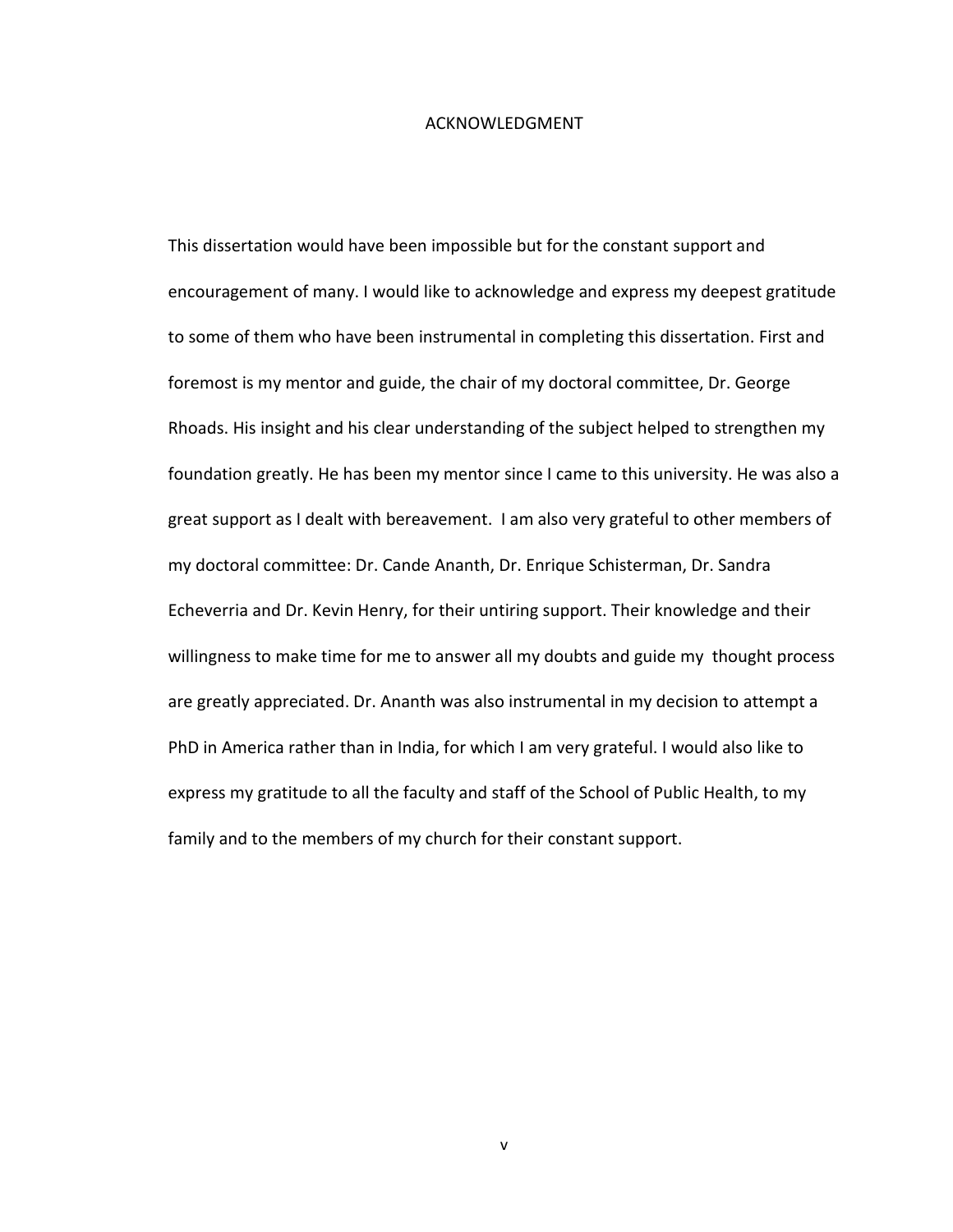# TABLE OF CONTENTS

| Section                                                                  | Page         |
|--------------------------------------------------------------------------|--------------|
| Number                                                                   |              |
| <b>Title Page</b>                                                        | j            |
| Abstract                                                                 | ii.          |
| Dedication                                                               | iv           |
| Acknowledgement                                                          | $\mathsf{V}$ |
| <b>Table of Contents</b>                                                 | vi           |
| List of Tables                                                           | vii          |
| Introduction                                                             | $\mathbf{1}$ |
| Manuscript I                                                             | 33           |
| Patterns and Correlates of Socioeconomic Movement of Between             |              |
| Successive deliveries                                                    |              |
| Manuscript II                                                            | 66           |
| The Effect of Socioeconomic Movement on Preterm Delivery: A Cohort Study |              |
| Manuscript III                                                           | 97           |
| The Effect of Socioeconomic Movement on Preterm Delivery: A Paired Study |              |
| Conclusion<br>120                                                        |              |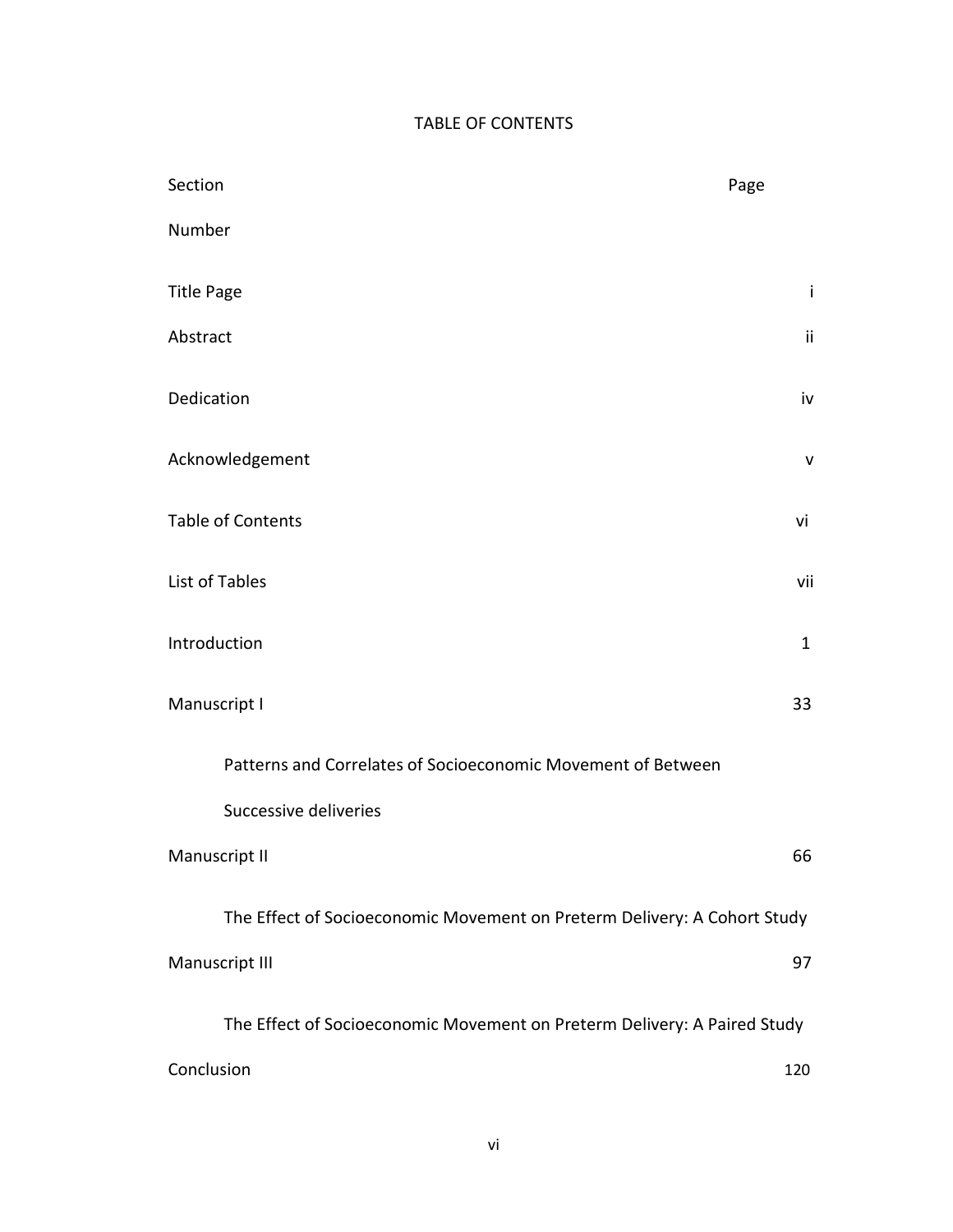# LIST OF TABLES

| Section |                                                                      | Page Number |    |
|---------|----------------------------------------------------------------------|-------------|----|
|         | Manuscript I                                                         |             |    |
|         | Table 1. Baseline Characteristics of Women who moved between         |             | 54 |
|         | <b>Successive Deliveries</b>                                         |             |    |
|         | Table 2. Baseline Characteristics by Socioeconomic Movement          |             | 56 |
|         | Table 3. Age Adjusted Relative Risk of Residential Movement          |             | 59 |
|         | Table 4. Relative Risk of Residential Movement by Race/ Ethnicity    |             | 61 |
|         | Manuscript II                                                        |             |    |
|         | Table1. Characteristics of Women recorded at Second Delivery by      |             | 85 |
|         | Socioeconomic Movement                                               |             |    |
|         | Table 2. Preterm Delivery by Race/Ethnicity and Type of              |             | 88 |
|         | Neighborhood at Second Delivery                                      |             |    |
|         | Table 3. Distribution of Socioeconomic Movement Between              |             | 89 |
|         | Successive Pregnancies by Race/ Ethnicity                            |             |    |
|         | Table 4a. The Relative Risk of Preterm Delivery due to Socioeconomic |             | 90 |
|         | Movement by Neighborhood of Origin and Destination                   |             |    |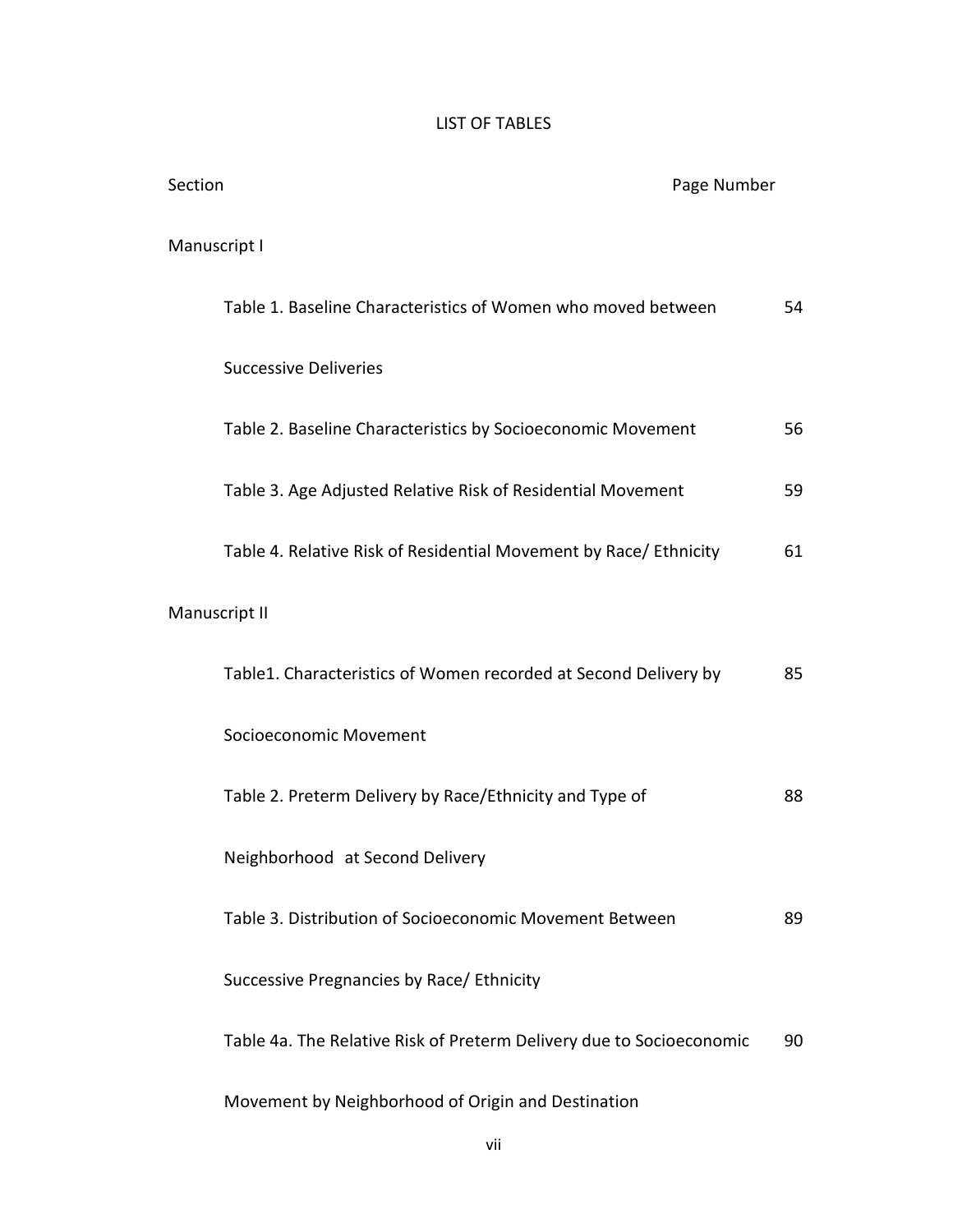| Table 4b. The Relative Risk of Preterm Delivery due to Socioeconomic | 91  |
|----------------------------------------------------------------------|-----|
| Movement by Neighborhood of Origin and Destination                   |     |
| among NH Whites Only                                                 |     |
| Table 4c. The Relative Risk of Preterm Delivery due to Socioeconomic | 92  |
| Movement by Neighborhood of Origin and Destination                   |     |
| among NH Blacks Only                                                 |     |
| Table 4d. The Relative Risk of Preterm Delivery due to Socioeconomic | 93  |
| Movement by Neighborhood of Origin and Destination                   |     |
| among Hispanics Only                                                 |     |
| Manuscript III                                                       |     |
| Table 1a. Distribution of pairs of deliveries occurring in           | 112 |
| <b>WORST and BAD neighborhoods</b>                                   |     |
| Table 1b. Distribution of pairs of deliveries occurring in           | 112 |
| WORST and GOOD neighborhoods                                         |     |
| Table 1c. Distribution of pairs of deliveries occurring in           | 112 |
| BAD and GOOD neighborhoods                                           |     |

Table 2a. Distribution of pairs of deliveries occurring in 113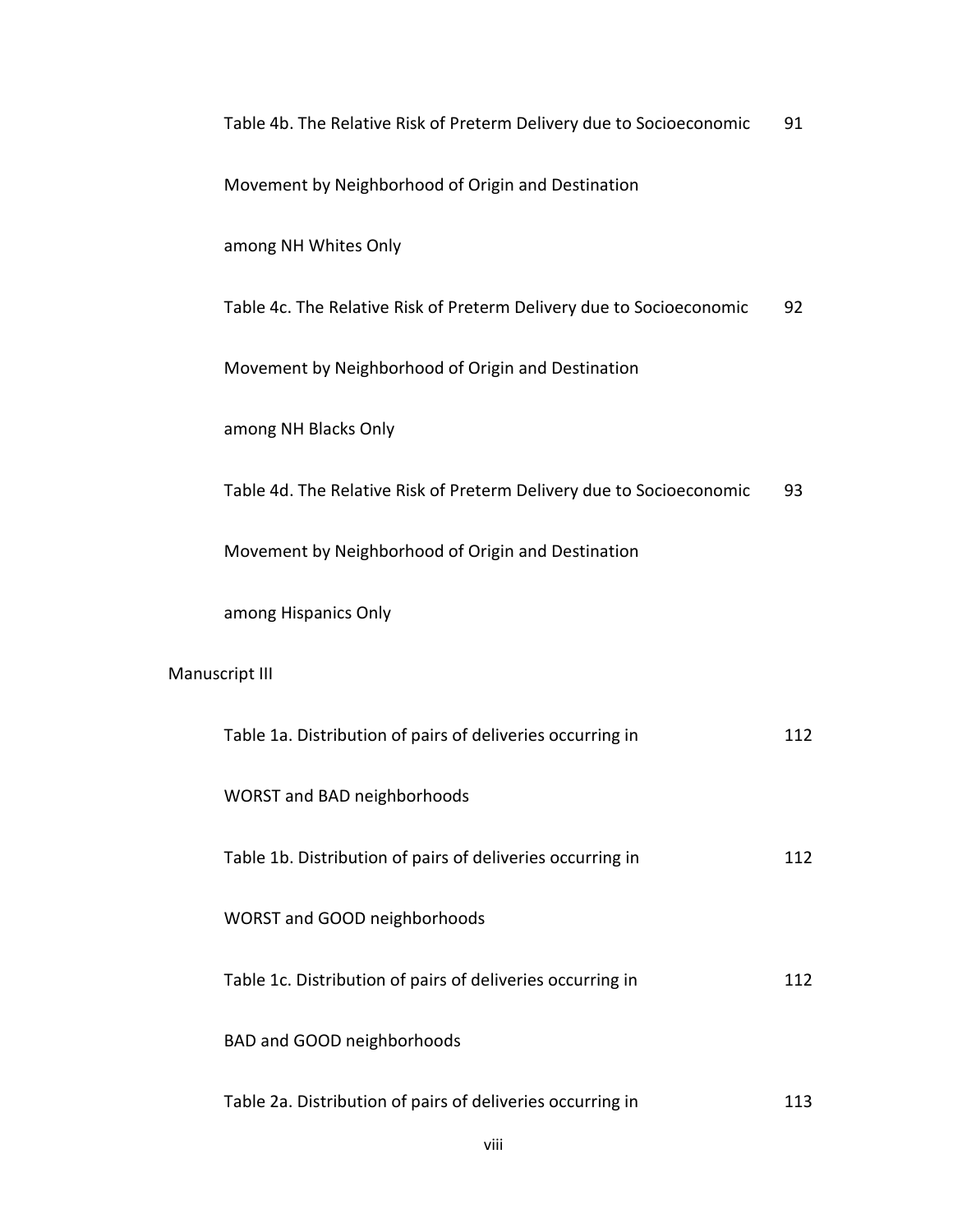| WORST and BAD neighborhoods among NH Whites                  |     |
|--------------------------------------------------------------|-----|
| Table 2b. Distribution of pairs of deliveries occurring in   | 113 |
| WORST and GOOD neighborhoods among NH Whites                 |     |
| Table 2c. Distribution of pairs of deliveries occurring in   | 113 |
| BAD and GOOD neighborhoods among NH Whites                   |     |
| Table 3a. Distribution of pairs of deliveries occurring in   | 114 |
| WORST and BAD neighborhoods among NH Blacks                  |     |
| Table 3a.1. Distribution of pairs of deliveries occurring in | 114 |
| WORST and BAD neighborhoods among NH Blacks                  |     |
| who moved upward                                             |     |
| Table 3a.2. Distribution of pairs of deliveries occurring in | 114 |
| WORST and BAD neighborhoods among NH Blacks                  |     |
| who moved downward                                           |     |
| Table 3b. Distribution of pairs of deliveries occurring in   | 114 |
| WORST and GOOD neighborhoods among NH Blacks                 |     |
| Table 3c. Distribution of pairs of deliveries occurring in   | 114 |
| BAD and GOOD neighborhoods among NH Blacks                   |     |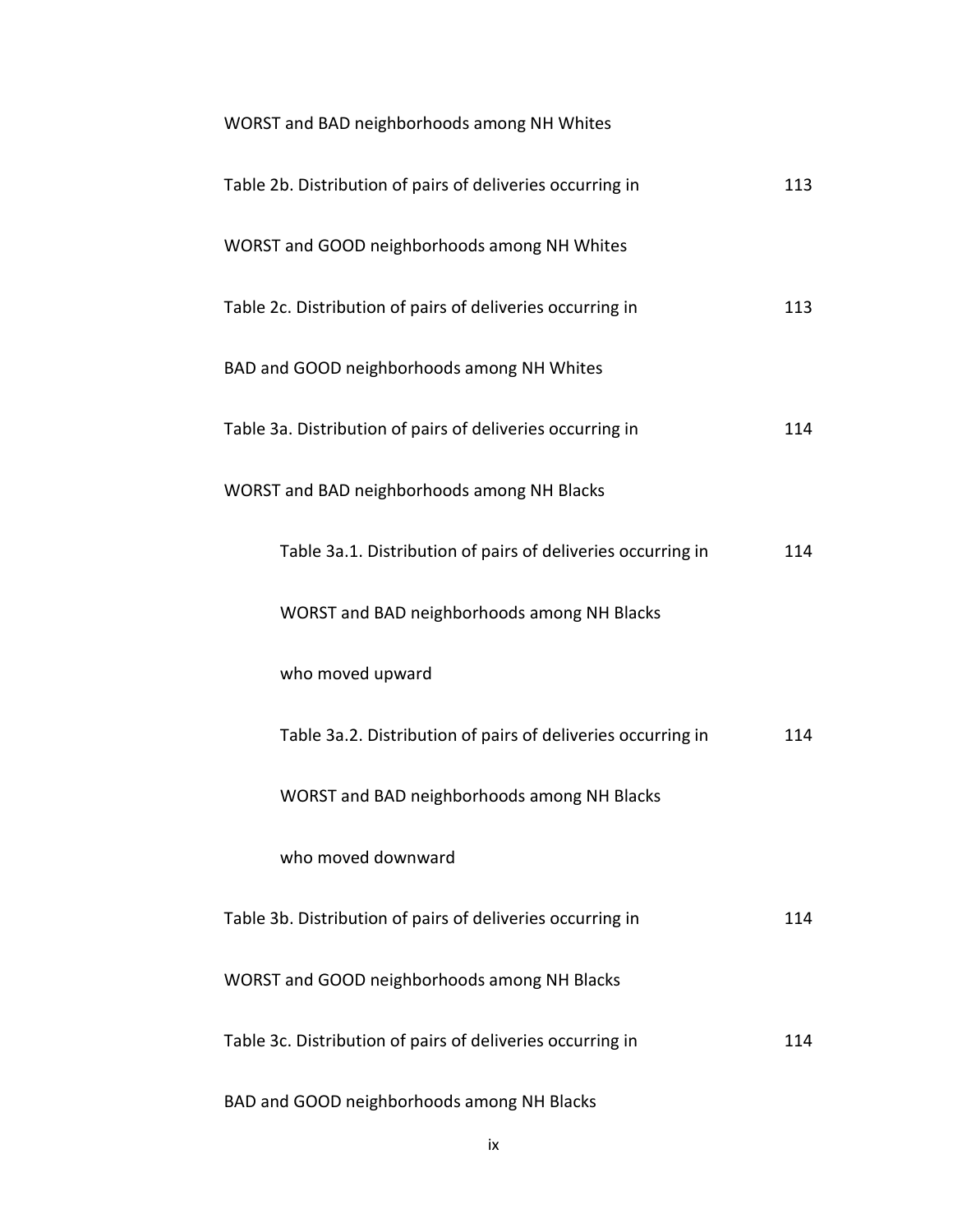| Table 3c.1. Distribution of pairs of deliveries occurring in | 114 |
|--------------------------------------------------------------|-----|
| BAD and GOOD neighborhoods among NH Blacks                   |     |
| who moved upward                                             |     |
| Table 3c.2. Distribution of pairs of deliveries occurring in | 114 |
| BAD and GOOD neighborhoods among NH Blacks                   |     |
| who moved downward                                           |     |
| Table 4a. Distribution of pairs of deliveries occurring in   | 115 |
| WORST and BAD neighborhoods among Hispanics                  |     |
| Table 4b. Distribution of pairs of deliveries occurring in   | 115 |
| WORST and GOOD neighborhoods among Hispanics                 |     |
| Table 4c. Distribution of pairs of deliveries occurring in   | 115 |
| BAD and GOOD neighborhoods among Hispanics                   |     |
| Table 5a. Distribution of pairs of deliveries occurring in   | 116 |
| WORST and BAD neighborhoods among Teenagers                  |     |
| Table 5a.1. Distribution of pairs of deliveries occurring in | 116 |
| WORST and BAD neighborhoods among Teenagers                  |     |
| who moved upward                                             |     |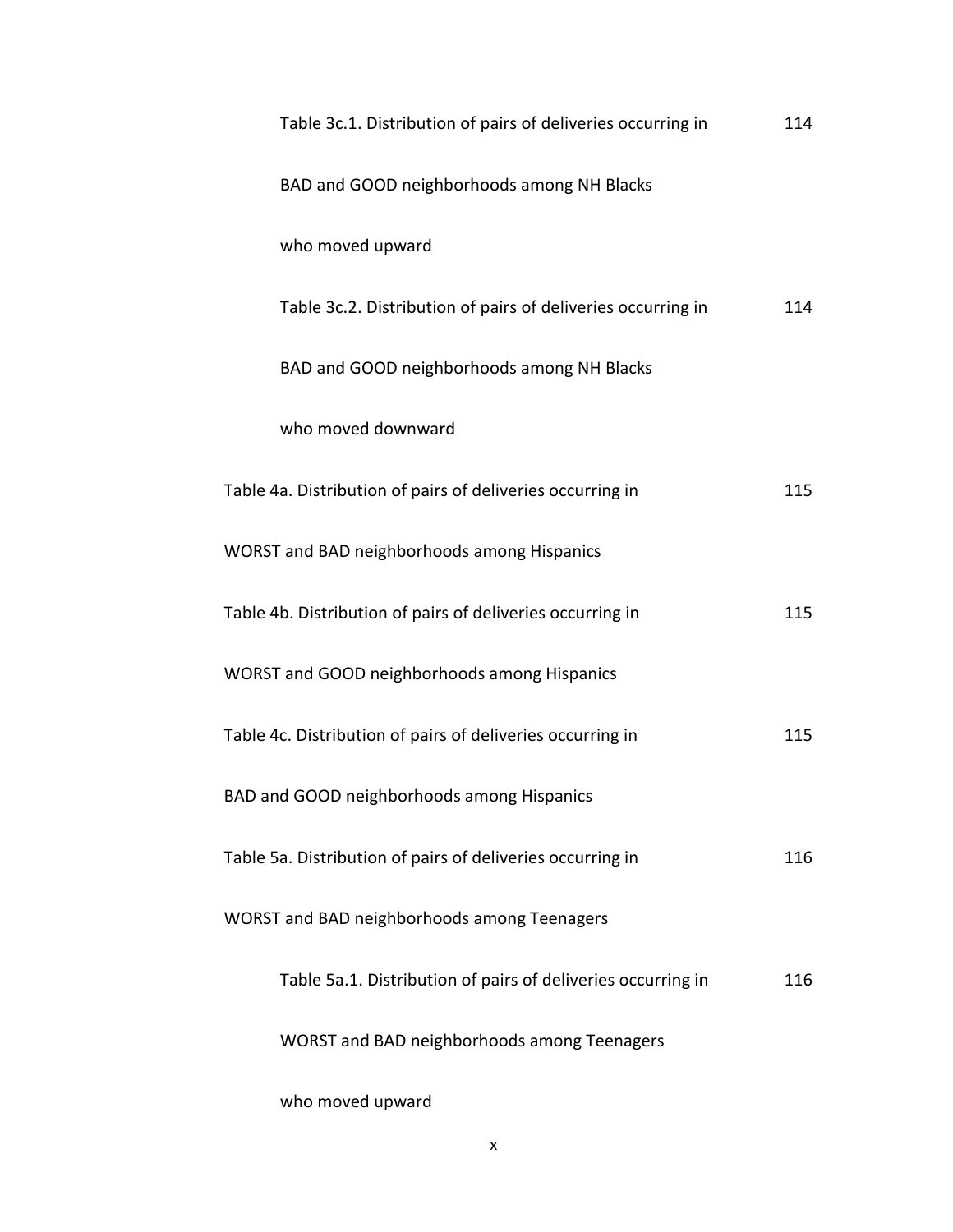| WORST and BAD neighborhoods among Teenagers                  |     |
|--------------------------------------------------------------|-----|
| who moved downward                                           |     |
| Table 5b. Distribution of pairs of deliveries occurring in   | 116 |
| WORST and GOOD neighborhoods among Teenagers                 |     |
| Table 5b.1. Distribution of pairs of deliveries occurring in | 116 |
| WORST and GOOD neighborhoods among Teenagers who             |     |
| moved upward                                                 |     |
| Table 5b.2. Distribution of pairs of deliveries occurring in | 116 |
| WORST and GOOD neighborhoods among Teenagers who             |     |
| moved downward                                               |     |
| Table 5c. Distribution of pairs of deliveries occurring in   | 116 |
|                                                              |     |

Table 5a.2. Distribution of pairs of deliveries occurring in 116

BAD and GOOD neighborhoods among Teenagers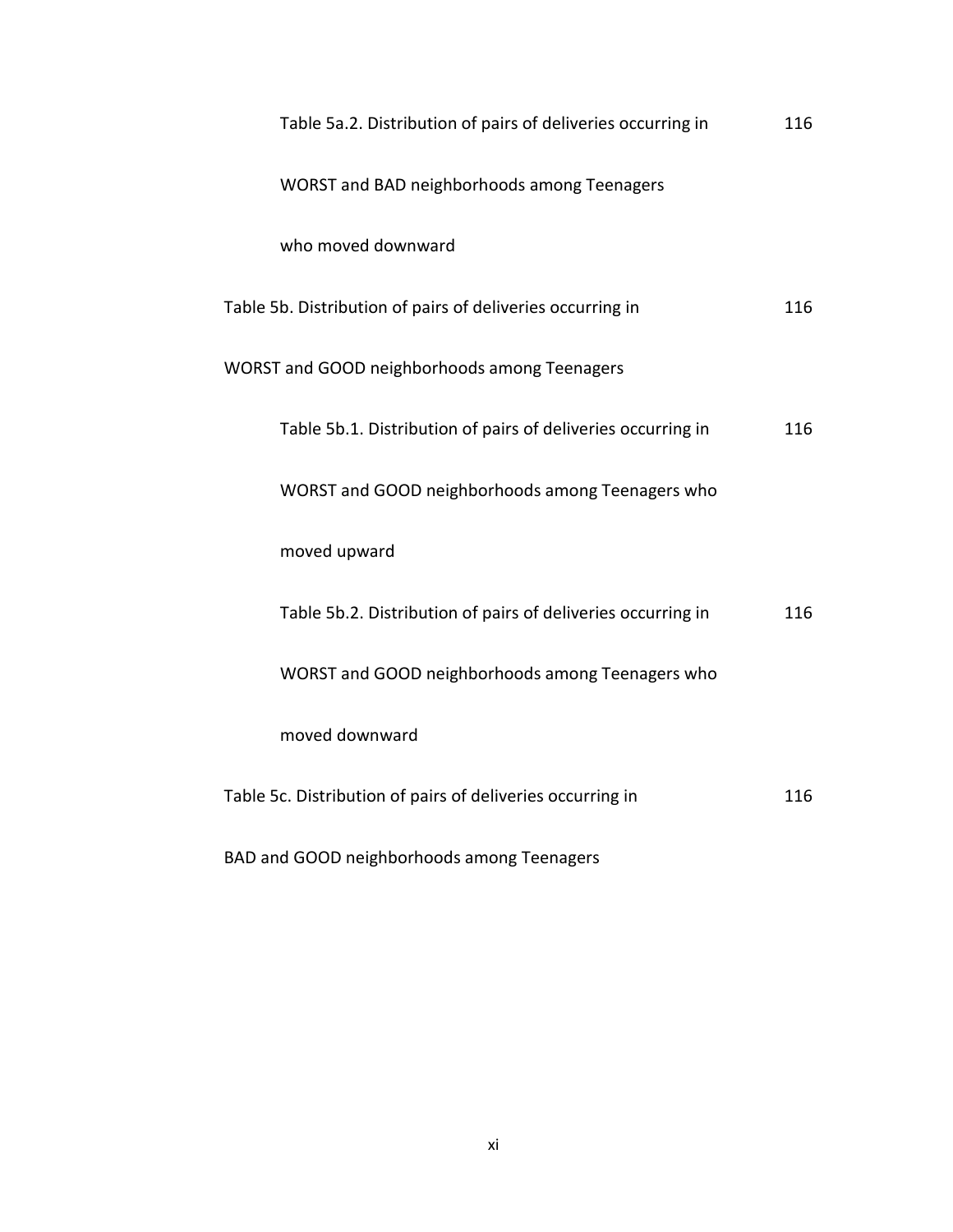#### INTRODUCTION

#### **SIGNIFICANCE OF THE PROBLEM**

Preterm delivery, delivery before 37 completed weeks of gestation, is the strongest predictor of perinatal and infant mortality and morbidity  $1-12$  in the United States (US). In 2012, 11.6% of all deliveries that ended in a live birth and 9.9% of singleton live births in the US were preterm.<sup>13</sup> This rate is substantially higher than in other industrialized nations.<sup>14</sup> Moreover, the Institute of Medicine estimated the cost of maternal, fetal and neonatal care associated with preterm delivery (not including medical care cost beyond early childhood, cost of special education and lost productivity of the care giver) to exceed \$26 billion in 2005.<sup>[15](#page-37-3)</sup> Reducing the burden of preterm deliveries has therefore been identified as a public health priority.<sup>[16](#page-37-4)</sup>

For the first time in three decades, the rate of preterm deliveries has begun to decline in the US. For instance, the preterm delivery rate dropped by 15.0% between 2005 (9.1%) and 2012 (7.7%).<sup>17</sup> However, this rate is still high when compared to the rate in 1990, which was 10.6%, $^{18}$  and far from the target rate of 7.6% set by Healthy People 2010<sup>[16](#page-37-4)</sup> to be comparable to other industrialized nations. Most of the earlier decline in preterm delivery rate was seen in the late preterm deliveries.<sup>[19](#page-38-2)</sup> This decrease was associated with an increase in infant mortality rate for term deliveries.<sup>20</sup> However, the latest report shows that declines from 2011 to 2012 were observed even among infants born early preterm (less than 34 weeks), from 3.44% to 3.41%. Since 2006, the early preterm rate is down by 7% and the late preterm rate by  $11\%$ .<sup>13</sup> Possible reasons for this decline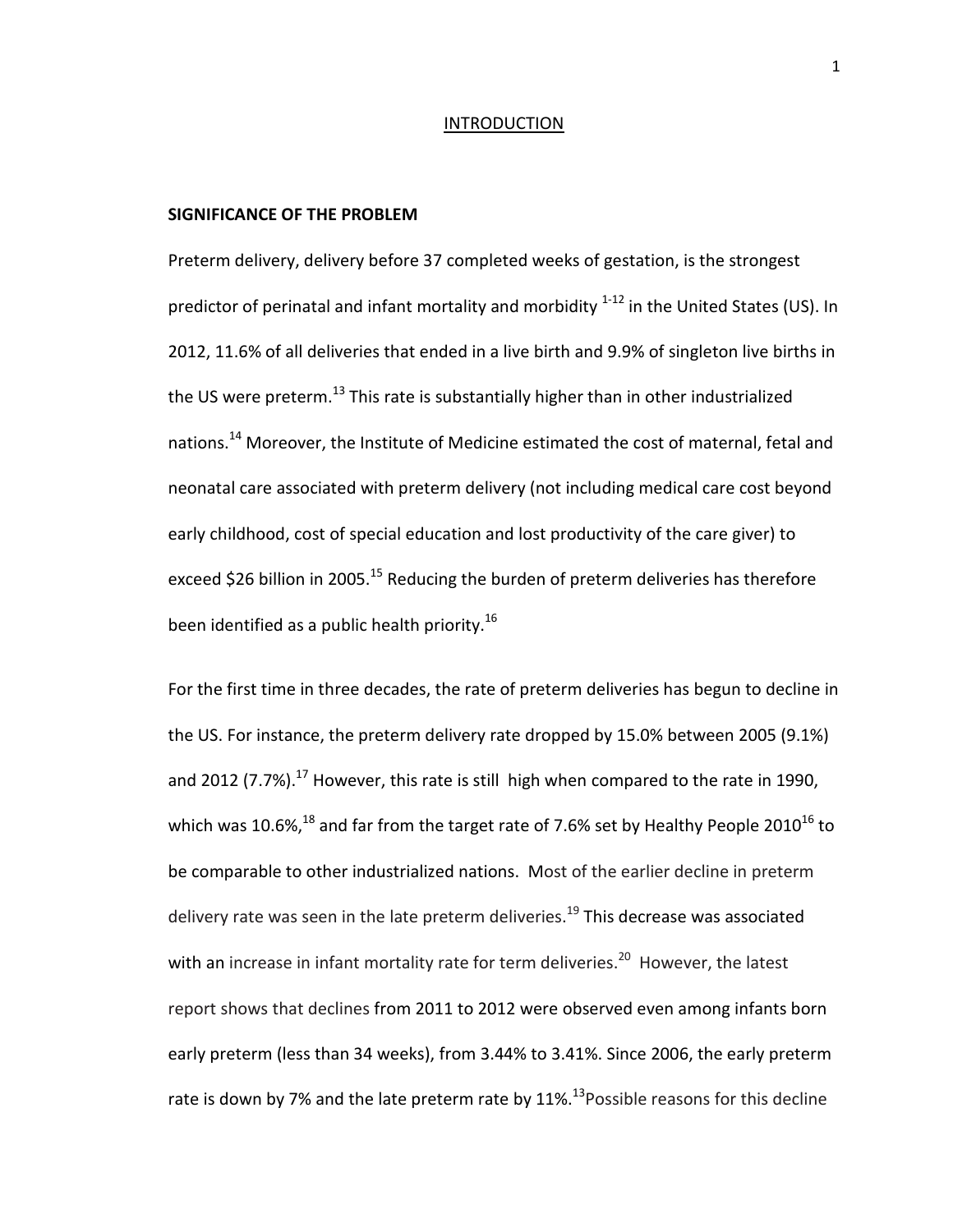include shift in the focus from preventing perinatal mortality and morbidity to preventing preterm delivery;<sup>[16,](#page-37-4)[21,](#page-38-4)[22](#page-38-5)</sup> reduction in scheduled labor inductions and cesarean deliveries before 37 weeks; $^{23-27}$  $^{23-27}$  $^{23-27}$  reduction in the administration of interventions for deserving medically indicated preterm delivery;  $28,29$  $28,29$  increase in the accuracy of menstrual dating; $30$  or difference in data-editing method for the calculation of gestational age. $31$  These changes in obstetric practice or administrative changes cannot bring about a sustained reduction in the rate of preterm delivery. Instead, an understanding of the cause of preterm delivery and the secular changes in associated risk factors, identifying high-risk women at impending risk of delivering preterm, and developing programs and interventions that will address such issues, may help reduce the preterm delivery rate.

The two distinct pathways leading to preterm delivery include spontaneous and indicated preterm delivery.<sup>[32](#page-38-11)</sup> Spontaneous preterm deliveries include both spontaneous onset of contractions and labor for no apparent indication leading to delivery at preterm gestations, or preterm premature rupture of membranes, PROM. Known causes include infection, inflammation, utero-placental ischemia, including pre-eclampsia, intrauterine growth restriction, placental abruption, and uterine over-distension.<sup>33</sup> Whereas, risk factors associated with spontaneous preterm delivery include a previous preterm delivery, black race, periodontal disease, low maternal body-mass index, a short cervical length and a raised cervical-vaginal fetal fibronectin concentration.<sup>33</sup> The major reasons to perform medically indicated preterm deliveries too are fetal compromise and preeclampsia and other pregnancy complications. $34-37$  However, a comprehensive review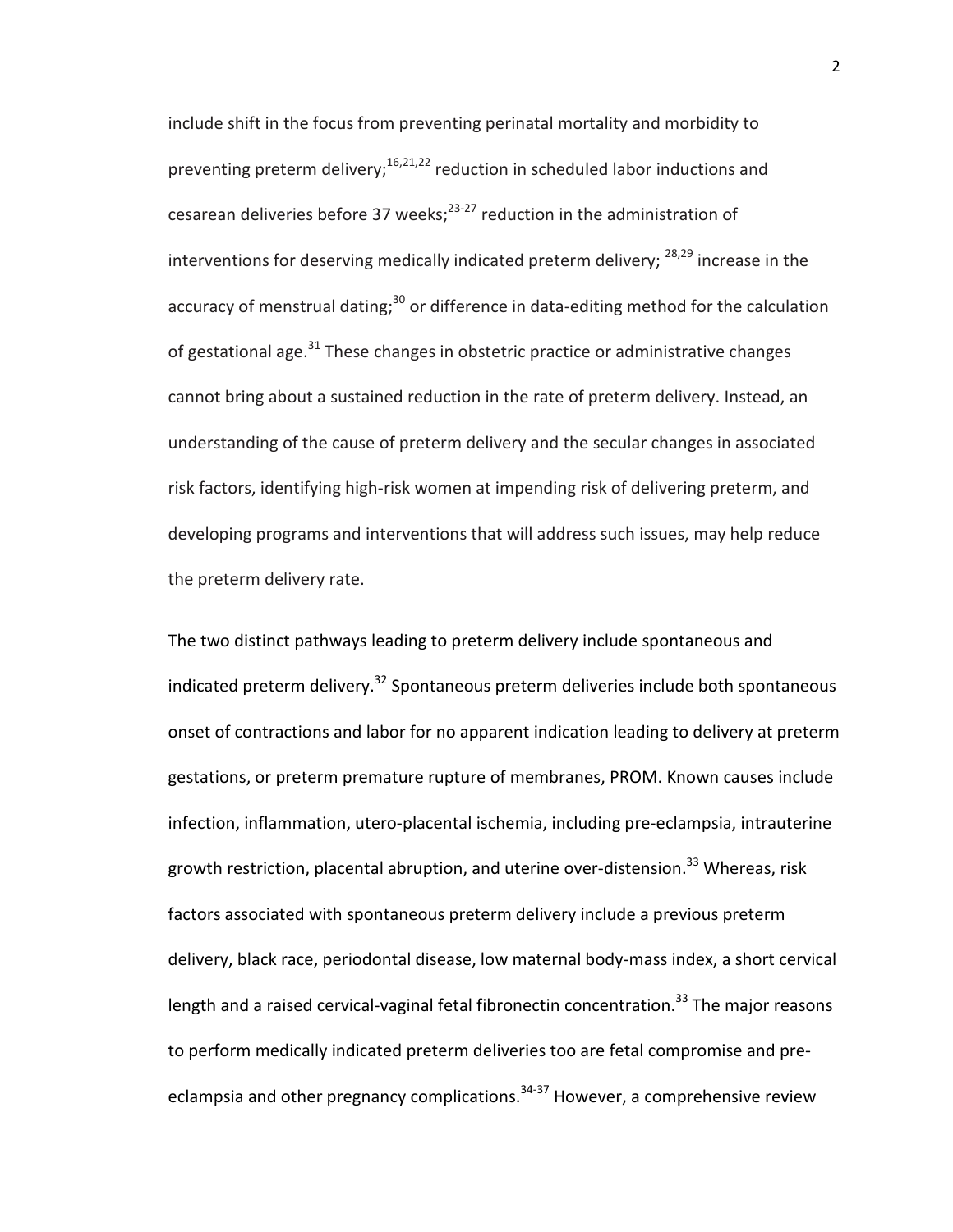paper indicated that the total population attributable risk, also referred to as etiologic fraction, associated with the well-established biologic causes such as genitourinary tract infection, gestational hypertension, incompetent cervix, abruption placentae, and certain risk factors such as prior preterm birth, multiple births, low body mass index, cigarette smoking, cocaine use and physical work was about 70% in a population in which 25% of the women smoked during pregnancy and non-whites were a substantial minority.<sup>38</sup> This implies that the true population attributable risk of all known causes is much lower since these determinants are not mutually exclusive, that is any given woman may have more than one of these causes or factors. In other words, we still don't know much about the causes and risk factors of preterm delivery.

#### **POTENTIAL SOLUTION**

Some psychosocial factors, such as stressful life events, and chronic stressors such as racial discrimination, unwanted pregnancy, poor and crowded housing conditions, unemployment and other financial problems and other interpersonal factors, such as lack of intimate support and domestic violence and other adverse socioeconomic factors have been shown to be associated with increased risk of preterm delivery on one hand and with socioeconomic status of the neighborhood on the other.  $^{38}$  $^{38}$  $^{38}$  In other words, these psychosocial factors are in fact mediating factors, in the causal pathway between upstream social determinants and preterm delivery.<sup>38</sup> A paradigm shift focusing on upstream social conditions, such as an individual's neighborhood of residence,  $39$  that give rise to an individual's health status independent of, or in interaction with individual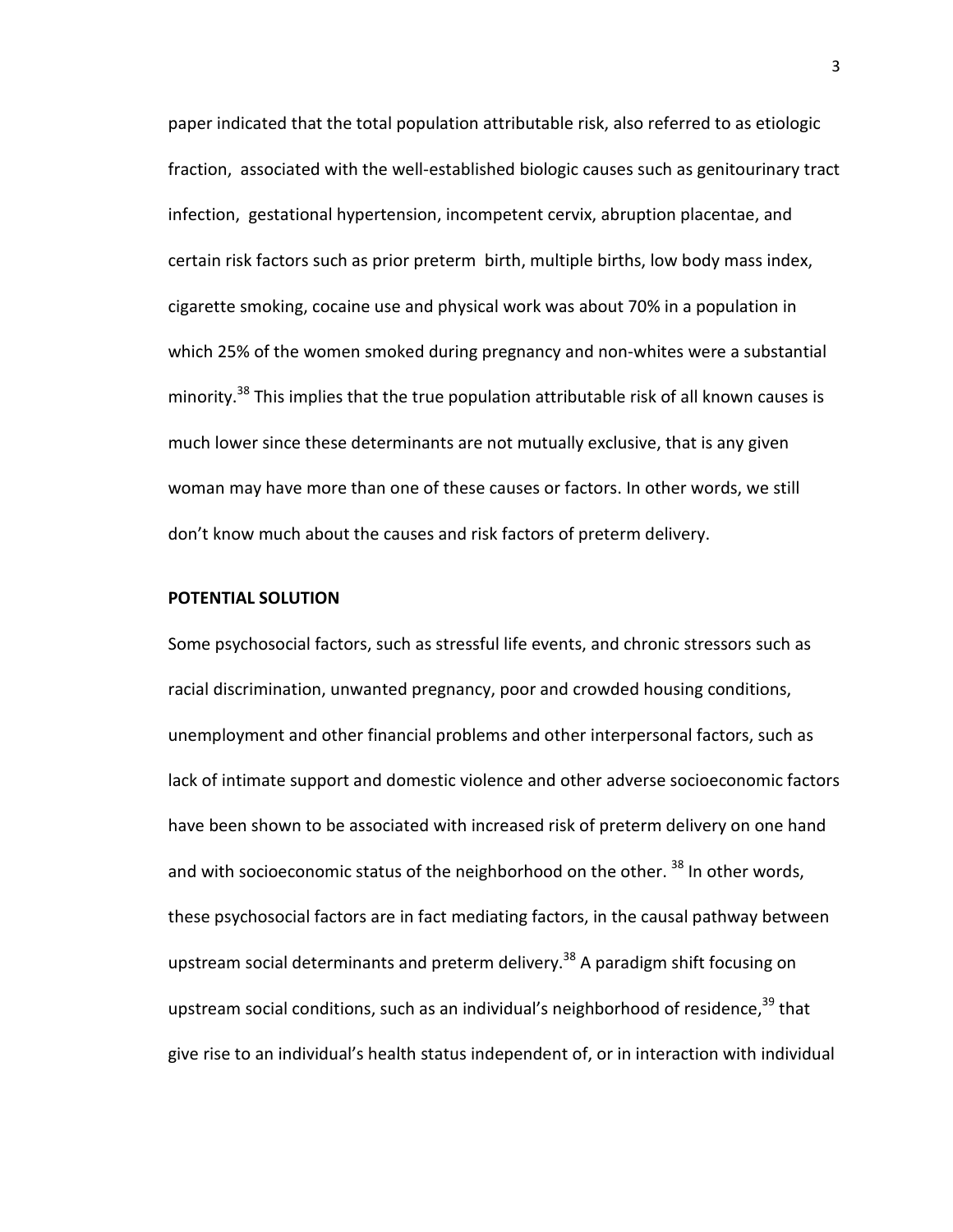characteristics, may provide a better understanding of the risk factors and underlying causes of preterm delivery. [40](#page-39-2)

Some of the probable pathways from neighborhood deprivation to preterm delivery involve a woman's response to chronic psychosocial stressors; $38$  her response to the lack of availability of essential micronutrients $41$  measured as inadequate or excess weight gain during pregnancy; and access to preconception and prenatal care measured as late and/or infrequent prenatal care visits; and increased opportunities to indulge in risky behavior<sup>[42](#page-39-4)</sup> such as smoking, drug and alcohol abuse. All of these could lead to complications of pregnancy and labor which in turn could lead to preterm delivery. Therefore, if indeed socioeconomic status of a neighborhood (NSES) had an effect on preterm delivery; it could be prevented either by blocking any or all of these pathways in a neighborhood or moving an expectant mother to a better neighborhood where these factors don't exist.

The term neighborhood of residence has been interchangeably used to refer to the physical environment, socioeconomic deprivation or residential racial segregation of a specified geographic area. For example, racial composition (proportion black race) one of the markers for residential racial segregation has been used to classify geographic areas into 'neighborhoods' with racial segregation or not. A socioeconomically deprived neighborhood is on the other hand, a geographic area in which the opportunity to be socioeconomically stable is lacking, one of the markers being proportion below poverty line. Although these may overlap, focusing on one type, such as the deprivation status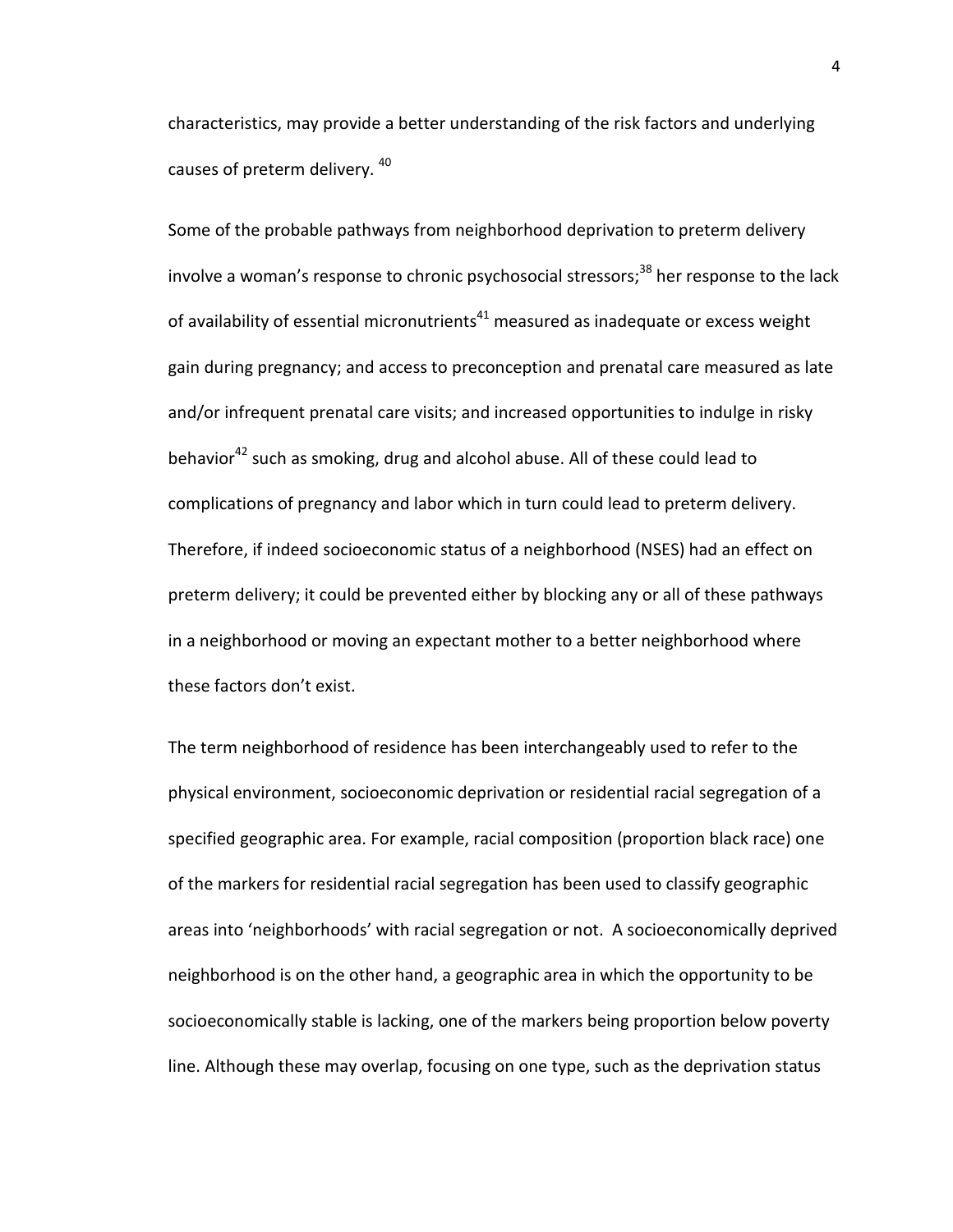of the residential neighborhood may help us understand the cause of preterm delivery or may at least help us understand the magnitude of the effect and the mechanism by which such deprivation may have an effect on preterm delivery.<sup>43</sup>

A well designed longitudinal study that includes a diverse racial and ethnic population that compares a woman's risk of preterm delivery before and after movement would help establish the effect of short term exposure to the new neighborhood compared to her being exposed to the old neighborhood. Or comparing the risk of preterm delivery for those who moved to a neighborhood to those who stayed back in the same neighborhood would give the effect of moving to a better (or worse) neighborhood, at the population level. The Electronic Birth Certificate database of New Jersey will help answer both these questions. A race/ethnicity stratified analysis will show further if these effects vary by race. Stratification, rather than adjustment in a regression model is important because of the minimum overlap of NSES between races due to extensive residential racial segregation.<sup>[44](#page-39-6)</sup> The four largest race/ethnicity groups among pregnant women are Non-Hispanic (NH) Whites, NH Blacks, Hispanics and Asians & Pacific Islanders, with the four groups accounting for 98.8% of deliveries in New Jersey in 2012.  $13$  However since the proportion Asians are growing in New Jersey, describing socioeconomic movement between successive deliveries, for this substantial ethnic group exclusively, (data permitting) rather than combining them with pacific islanders is more informative.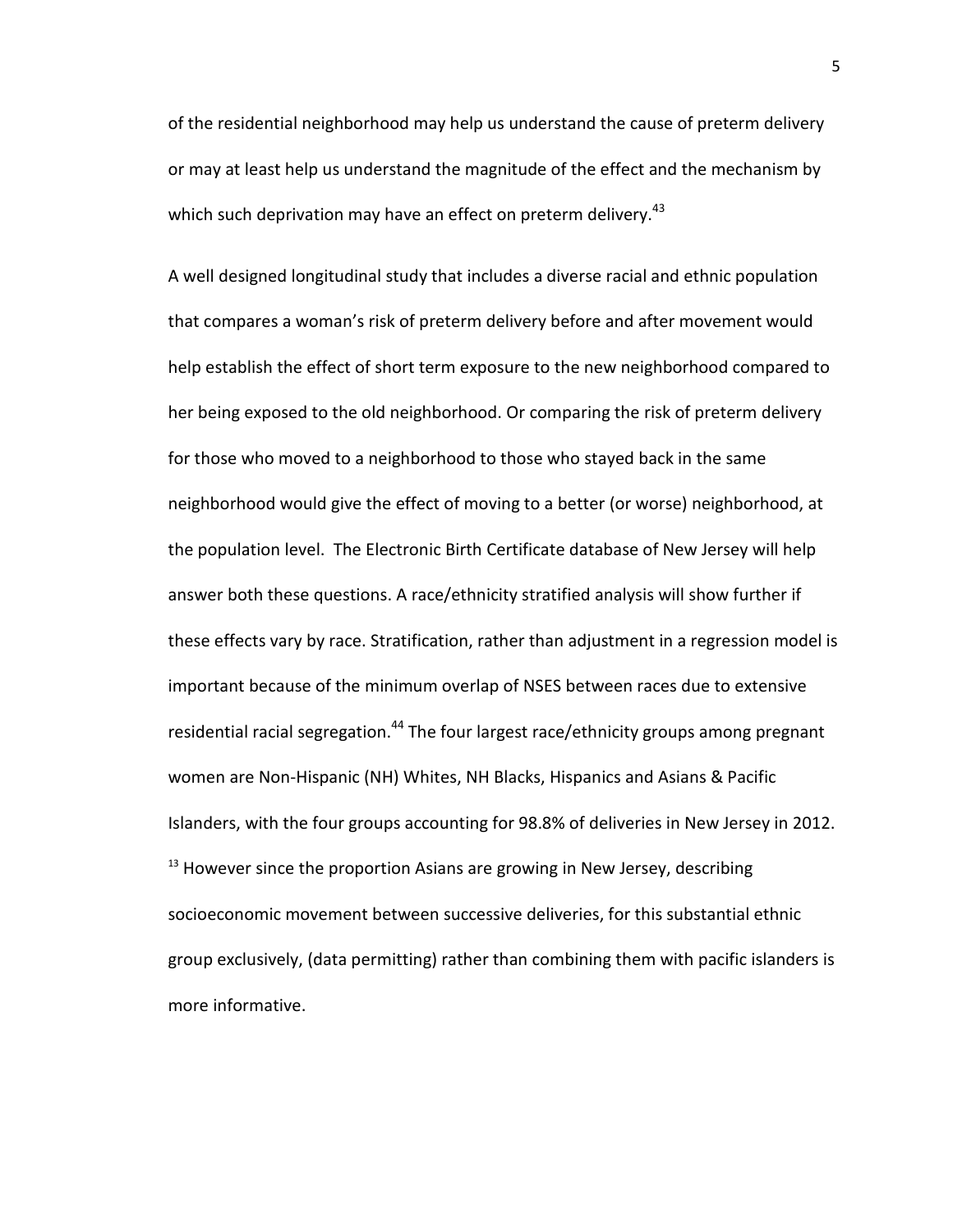Before attempting such a study, it is important to know the prevalence of socioeconomic movement among pregnant women and describe the characteristics of these women who move both geographically and socioeconomically, that is to a better or to a worse neighborhood. Indeed, a few studies have examined patterns and correlates of residential mobility during pregnancy and postpartum,  $45-47$  but the profile of socioeconomic mobility or movement remains poorly understood – and forms the basis in this research.

#### **FEASABILITY OF INTERVENTION**

The underlying assumption of this study is that if socioeconomic movement helps reduce preterm delivery, an attempt will be made to follow through with this implausible solution of moving people out of their neighborhood of residence to a better one. Surprisingly, it is not all that implausible. The US government has undertaken many social interventions where many families were moved to better neighborhoods. The best known was the randomized trial called the Gautreaux program, implemented by court order, in Chicago where many families were moved either to suburban white neighborhoods or to urban mostly black neighborhoods. While all movers showed improvement in social integration and participation in the labor force, the suburban movers did particularly better. $48-50$  Interestingly, the Gautreaux program was instituted because of poor handling of existing programs of the US Department of Housing and Urban Development (HUD). These initiatives to relocate families living in substandard housing exist even today. The largest of these is the Section-8 program (now called the Housing choice vouchers [HCV]), where a family gets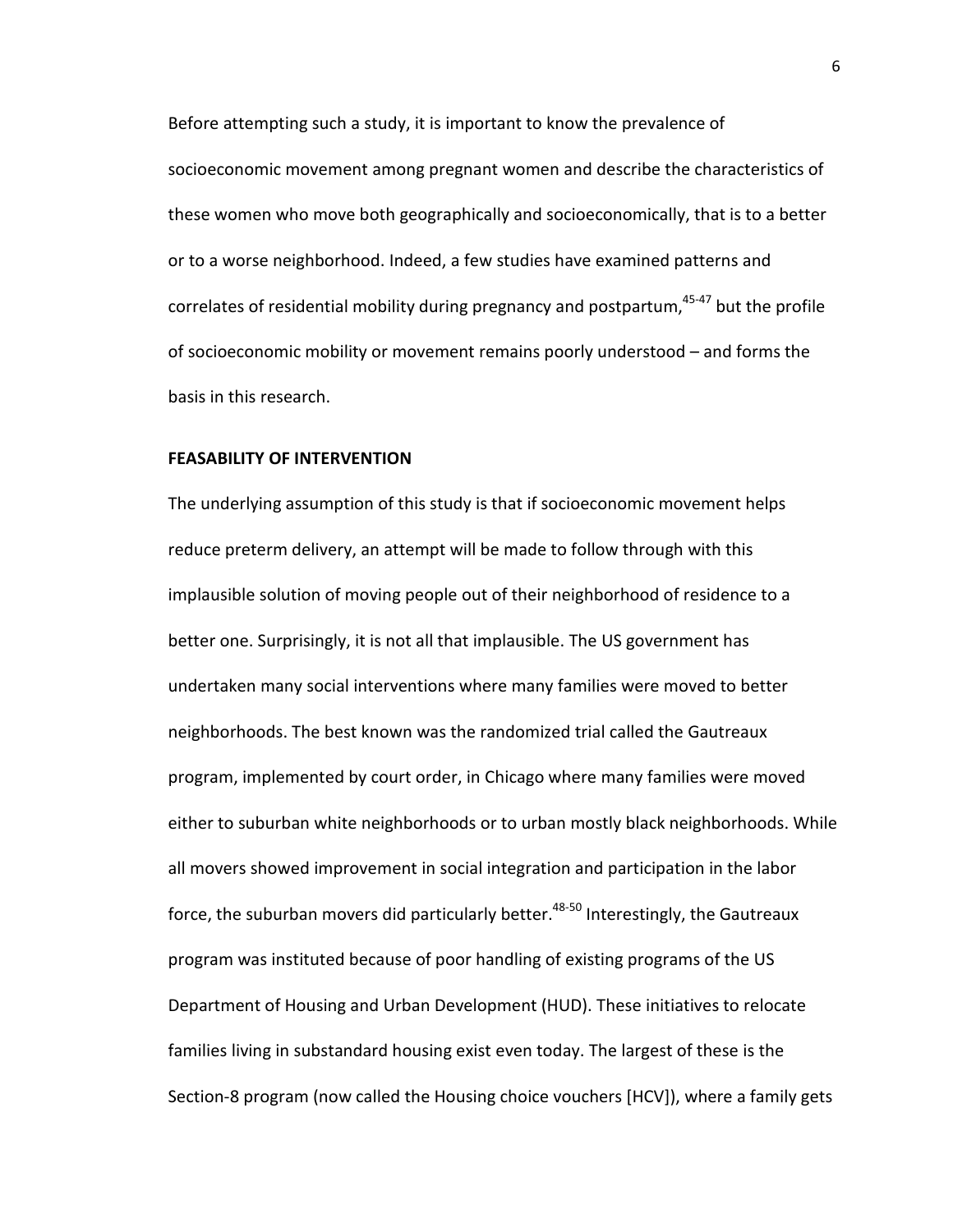rental assistance and so has to pay only 30% of their income on rent. This financial support enables families to move to better privately owned and managed housing, which may be in a socioeconomically better neighborhood.

Inspired by the success of the Gautreaux program, the HUD conducted a large randomized controlled trial that moved some families from high-poverty to lowerpoverty neighborhoods in five US cities between 1994 and 2006, called the 'Moving To Opportunity' (MTO) trial. Briefly, the MTO trial had three arms: the control group who did not move; two case groups, one with extra counseling to choose the right housing and the other without counseling (similar to Section-8). But both case arms moved to neighborhood with lower poverty rate.

Several reports of the MTO trial and the Gautreaux program have been published. However most of the benefit has been assessed in terms of education, employment and integration into the community, both, for the Gautreaux program.<sup>48-50</sup> and the MTO<sup>51-56</sup> trial. Very few health benefits have been assessed so far. These effects too varied from program to program. For example, although, the MTO movers had better housing and neighborhood compared to Section 8 movers because of added housing counseling, they did not do better than the Section 8 movers. In fact, they both showed improvement in labor force participation and employment in a short term compared to those who did not move. However, since a robust economy was sweeping the nation at that time,<sup>[57](#page-40-0)</sup> it is not clear if socioeconomic movement helped. Added counseling didn't make a difference.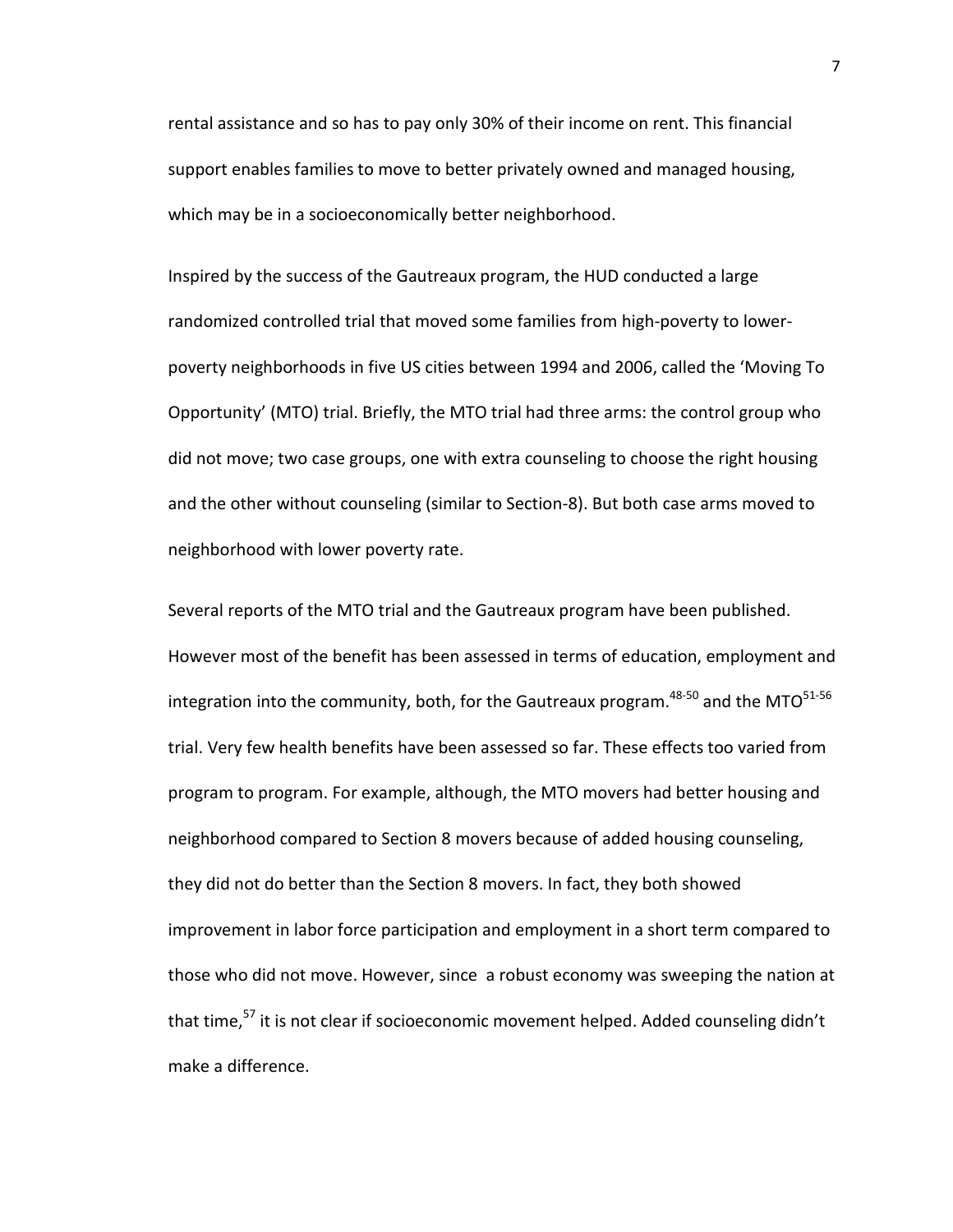In terms of health, however, the few studies which were done show better mental health and survival. <sup>58-62</sup> This is true especially for women and for girls, compared to a matched cohort of those who did not move. Adolescent boys did not do as well as the girls did. However they did not study any other aspect of health. Specifically, they did not study the effect of relocation on pregnant women.

The Gautreaux program movers did much better than both the MTO movers and the Section 8 movers in terms of education and employment.<sup>55[,63](#page-40-3)</sup> It is noteworthy that, compared to Gautreaux, MTO moves were to worse neighborhoods. Specifically, the MTO moves were of shorter distances and to census tracts with higher poverty rates, larger minority populations, worse schools, and lower employment rates than Gautreaux moves. [55,](#page-40-2)[63](#page-40-3) Moreover, among the Gautreaux movers themselves, the suburban movers did better than the urban movers.<sup>64</sup> The lower effect seen in MTO compared to Gautreaux and between urban movers and suburban movers, seems to imply that there is a gradient in effect depending on the neighborhood at destination. The benefit seems to increase with increase in neighborhood socioeconomic status at destination.<sup>65</sup>

## **PRIOR OBSERVATIONAL STUDIES**

Neighborhood deprivation (NSES), has been shown to be a predictor of preterm delivery independent of individual level socioeconomic status (SES).<sup>66</sup> For example, numerous studies have shown that women who live in more deprived neighborhoods are at higher risk for adverse birth outcomes (including preterm delivery) than those in wealthier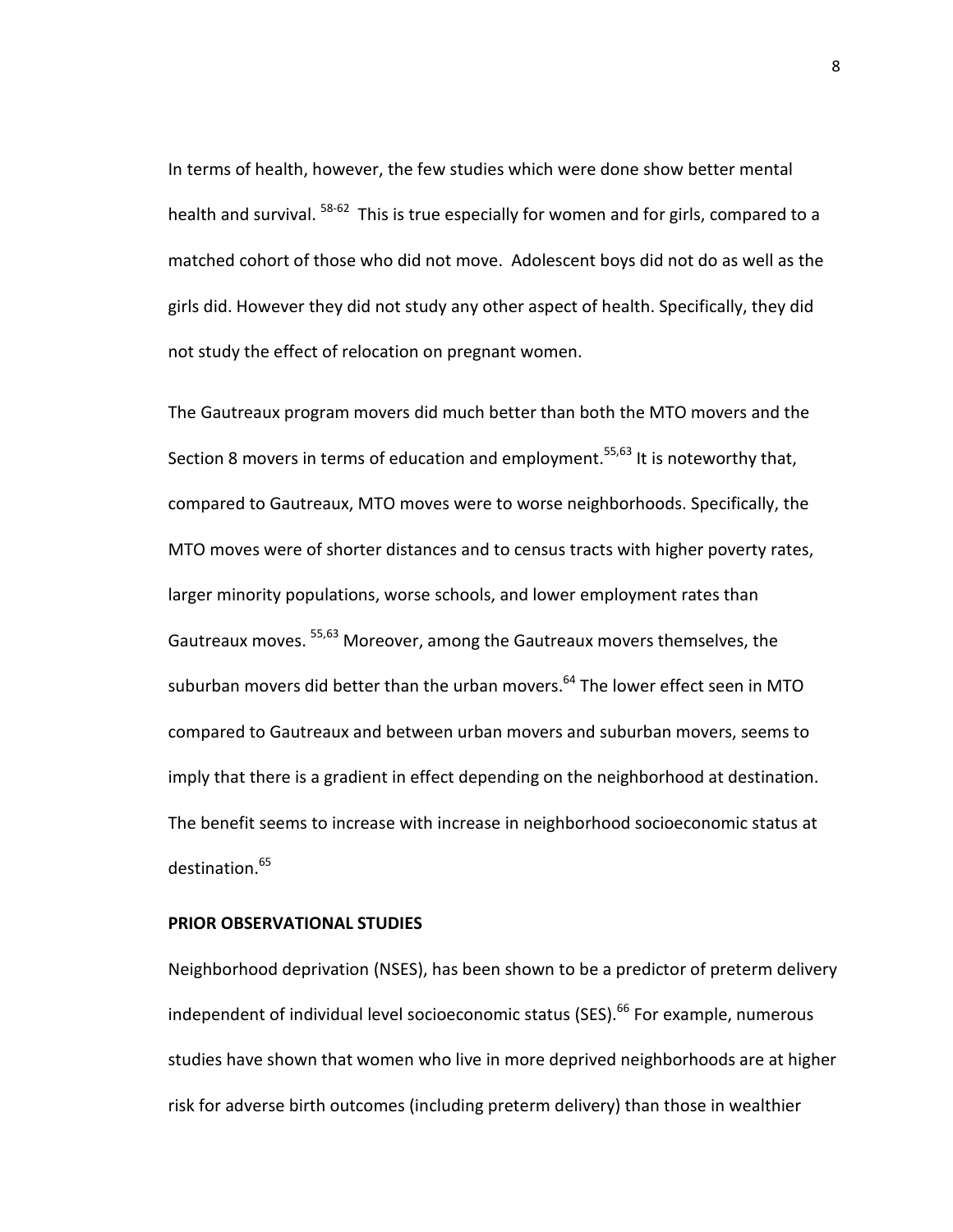neighborhoods, after controlling for individual socioeconomic status.<sup>67-76</sup> A systematic review<sup>77</sup> of eleven studies<sup>68-75,[78-80](#page-41-1)</sup> that examined neighborhood disadvantage and used multilevel analysis, showed that eight $^{68-75}$  $^{68-75}$  $^{68-75}$  reported significant association with preterm delivery. However, since all of these studies were cross sectional by design, whether neighborhood disadvantage is causally associated with increased risk of preterm delivery remains undetermined.

A comparison of two cohorts in a Chicago study,  $81$  showed a 30% reduction in risk of preterm delivery after adjusting for maternal characteristics among the upwardly mobile (uppermost quartile) women compared to those who did not move (lowest quartile) in a population of African Americans only, where each quartile comprised of multiple neighborhoods, which was accounted for in a multilevel analysis. The movement considered here was from her place of birth to her place of delivery. However, the reduction was seen only among those who were themself of normal birth weight. Another study showed<sup>[82](#page-41-3)</sup> a 20% reduction in the preterm delivery rate among African American movers (n=4,206) but not among whites, compared to those who did not move (n=36,021)when the movement considered was from urban to suburban. On further dividing each urban and suburban counties into quartiles based on income score, only those who moved from a low urban setting benefitted, but not those who started from a high urban setting. However the resulted was not repeated in another similar comparison (n=994). But this may be due to small study size.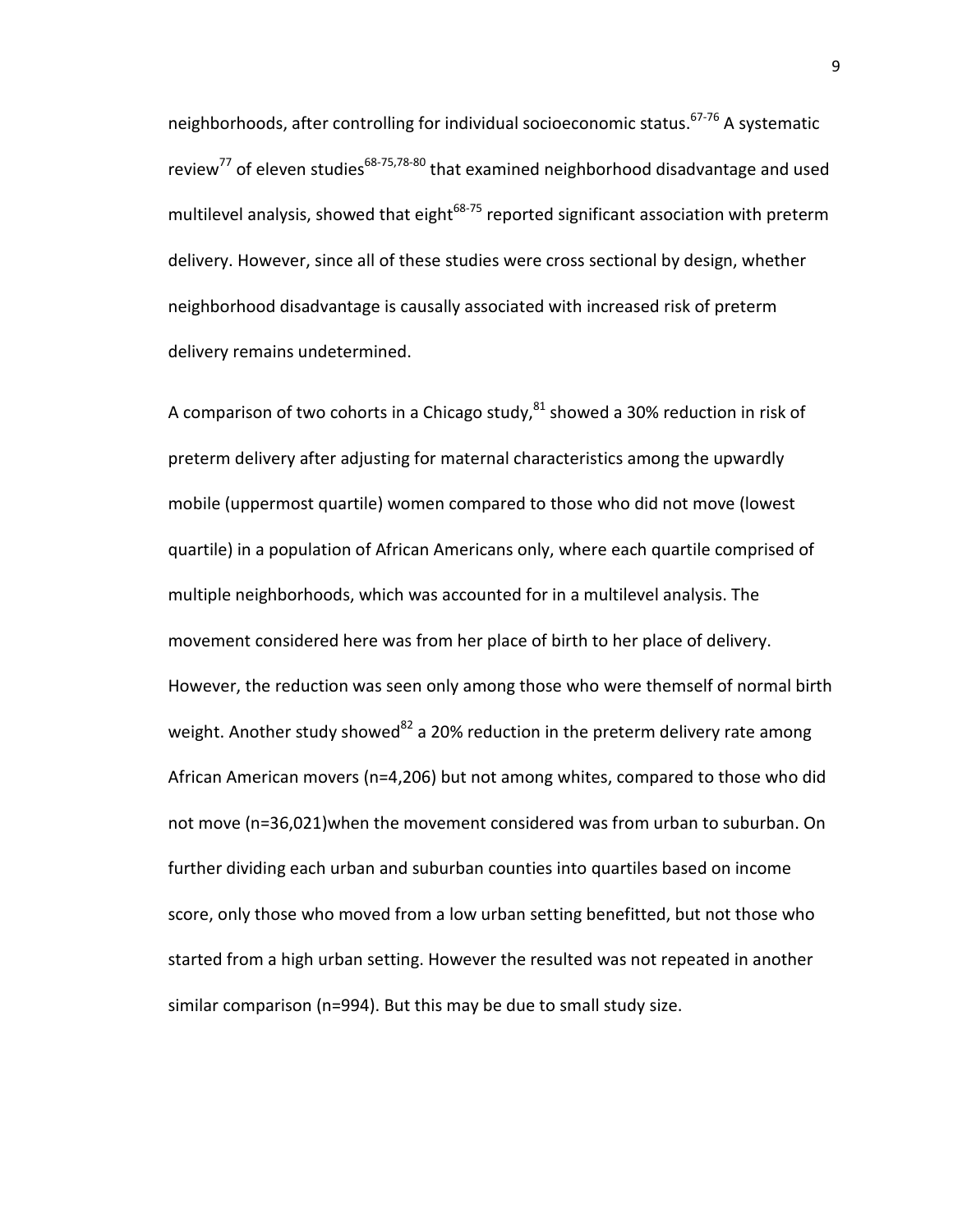A longitudinal study, conducted in Atlanta, compared the effect of moving from public housing to private housing on preterm delivery, where one delivery was in the public housing and the other in private to those who stayed in public housing. The study showed no difference between those who moved and those who did not, in terms of the risk of preterm low birth weight. However, if the relocation was "forced" (an unfortunate consequence due to the demolition of public housing in preparation for the 1996 Summer Olympic Games in Atlanta) the risk of preterm delivery was increased. Those who were forced to move had 1.7fold (95% CI 1.0, 3.0) increased odds of preterm-low birth weight baby (PT-LBW) as women that moved voluntarily. <sup>[83](#page-41-4)</sup> However, this study was restricted to African American women and was done specifically to evaluate moving from public housing to private housing in a better neighborhood under the Section 8 program of the US department of Housing and Urban Development (HUD) and the effect of policy change affecting only public housing residents and is therefore not generalizable. Moreover, the study did not consider the effect of movement for a woman compared to her prior delivery.

A similar study conducted in Denmark, $84$  compared to those who had no social decline, change of residence or change of partner, found that social decline predicted preterm delivery in those who had a prior preterm delivery with OR of 1.22 (95% CI, 1.02, 1.47) but not among those who had a prior term delivery. Residential movement was considered in this study, however since it is not clear if urban rural movement is considered just a geographic movement or a socioeconomic movement, it has not been described here. This study too did not consider effect of social decline on a subject specific level.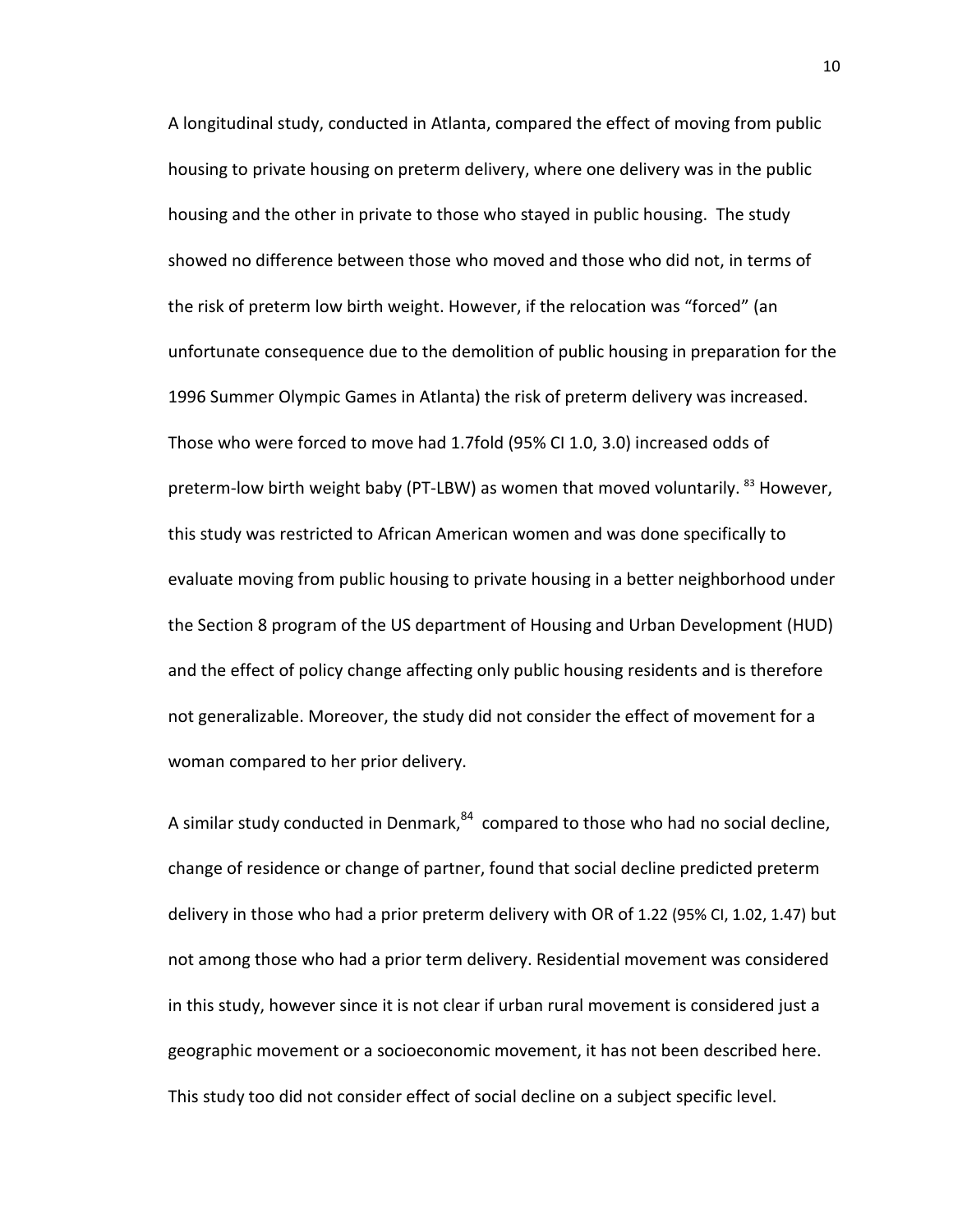#### **THE GAP:**

The studies described above indicate that, neighborhood deprivation has a negative effect on birth outcome, specifically on gestational age. The preterm birth rate is higher among socioeconomically deprived neighborhood. However since all the studies that have shown this association are cross sectional, whether it is causally associated with increased risk of preterm delivery remains undetermined. If indeed, they are causally associated then preterm birth rate should reduce in a cohort that has moved to a socioeconomically better neighborhood. Such studies show mixed results. The longitudinal studies did not show a reduced effect of moving. Moreover, subject specific studies that control for all potential confounders, by comparing the rate of preterm delivery before and after socioeconomic movement, has not been done.

Socioeconomic neighborhood has been classified as urban-suburban or based on neighborhood income and residential movement between these types of neighborhood has been considered as socioeconomic movement. However, a description of who moves and a comparison of those who moved to those who did not has not been done before. A clear picture of who moves and who stays will help in better planning of any intervention at the community level. Although residential mobility between deliveries has been described before, socioeconomic movement in a cohort of pregnant women has not been described before.

The following three objectives have been considered to fill the above gap.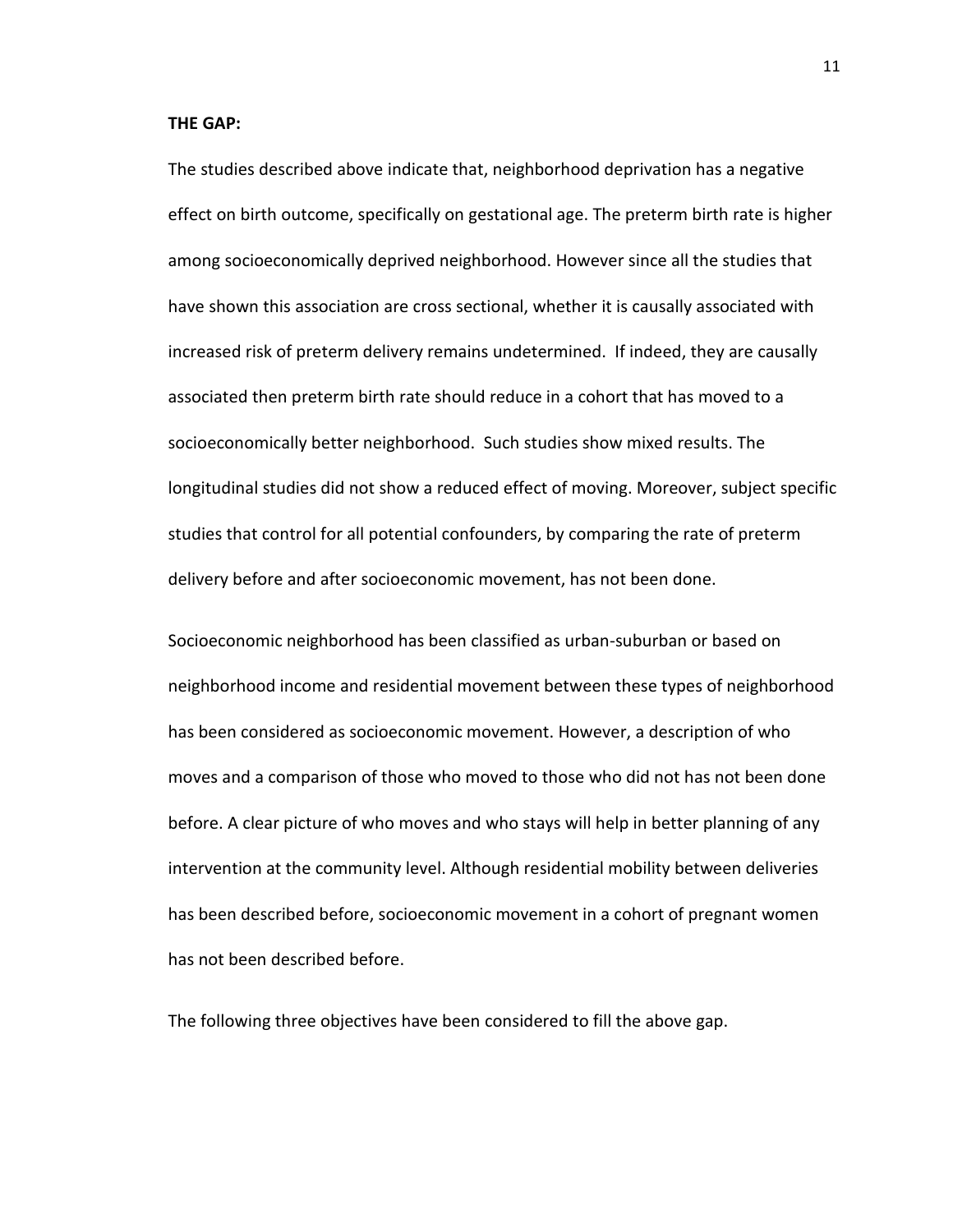#### **SPECIFIC OBJECTIVES AND HYPOTHESES**

The specific objectives for the three studies are listed below:

1. To describe geographic movement and socioeconomic movement between two consecutive deliveries among New Jersey residents in the time period 1996 to 2006 in terms of socio-demographic, behavioral characteristics and medical conditions. And examine the above by race/ethnicity.

*HYPOTHESIS*: We hypothesize that the healthy, well to do women and those who make healthy choices relocate between deliveries and also move upward to a better social tier. In contrast, those of lower socioeconomic status and those who make unhealthy choices and are sick will not move. But if they move, they will move within the same social tier or relocate downward to a worse neighborhood.

Additionally, relocation preferences will vary by race, with Caucasians and Asians behaving like the healthy and well to do women and the African Americans and the Hispanics will relocate like the unhealthy and women of lower socioeconomic status.

2. To estimate the risk of preterm delivery in the second pregnancy for those who moved geographically, comparing those who moved to a different socioeconomic neighborhood to those who stayed in the same neighborhood between two consecutive deliveries.

*HYPOTHESIS*: We hypothesize that on an average, women's good fortune, as evidenced by relocation to a better neighborhood, is associated with term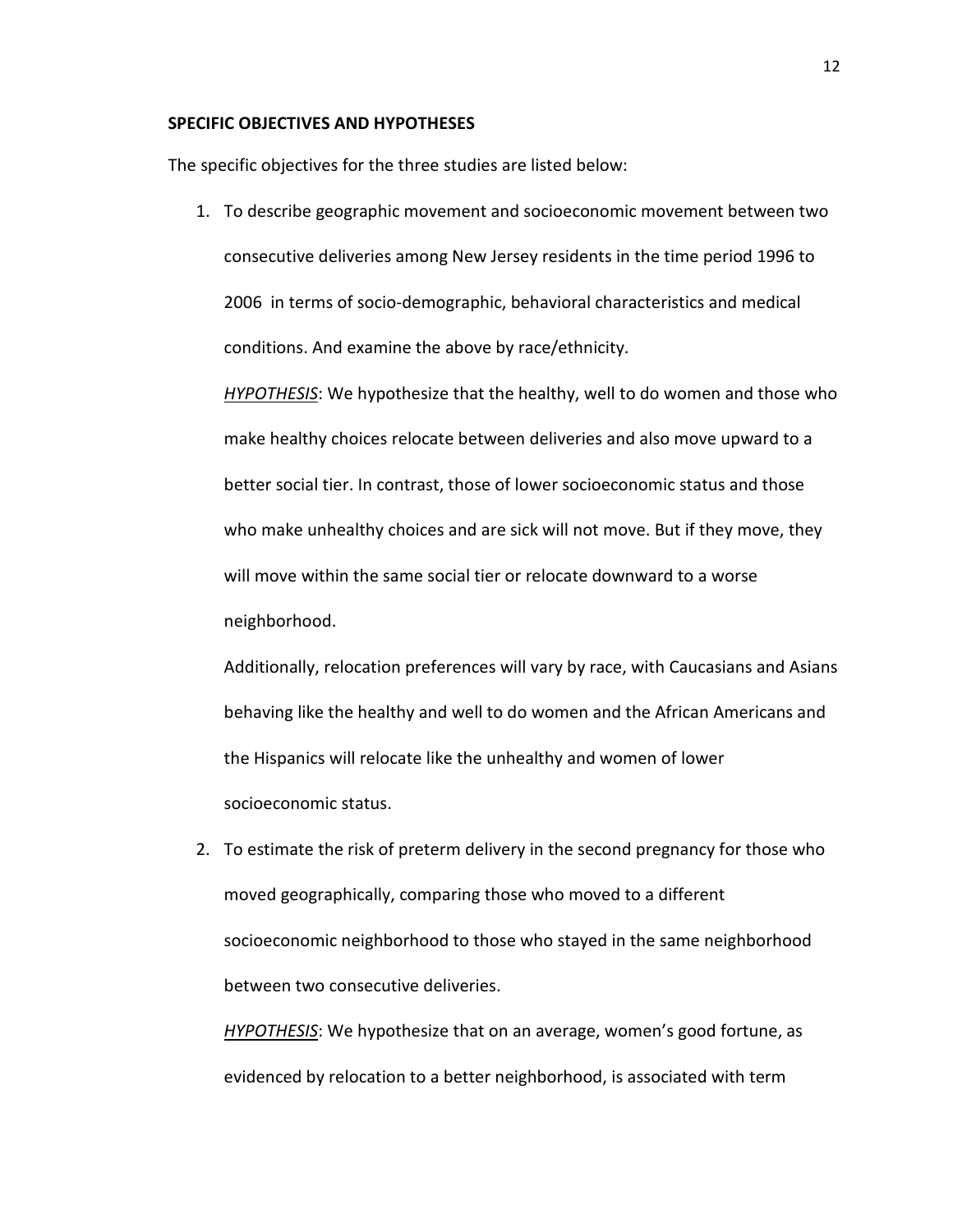delivery compared to other women who do not relocate. In contrast, relocation to a worse neighborhood is associated with increased risk of preterm delivery compared to other women who do not relocate.

 To estimate the risk of preterm delivery in the worse neighborhood, among those who moved geographically between two consecutive deliveries irrespective of the direction of movement, by comparing the risk of preterm delivery before and after movement.

*HYPOTHESIS:* We hypothesize that irrespective of the direction of movement, a woman will always have a higher risk of preterm delivery in the worse neighborhood. That is, whether a woman relocated from a good neighborhood to a bad one or vice versa, the risk of preterm delivery will be higher in the worse neighborhood.

#### **METHODS**

#### *SOURCE OF DATA*

The main data source for this study is the Electronic Birth Certificate (EBC) of New Jersey which contains parental demographic data including race and ethnicity, parental education, parental date and place of birth, residential address at the time of delivery, initiation and duration of prenatal care, and maternal medical and behavioral risk factors for each pregnancy. It also includes complete data on employment, health insurance, enrollment in WIC and social security number, unlike the original birth certificate, an unedited version of the electronic birth certificate. However, it does not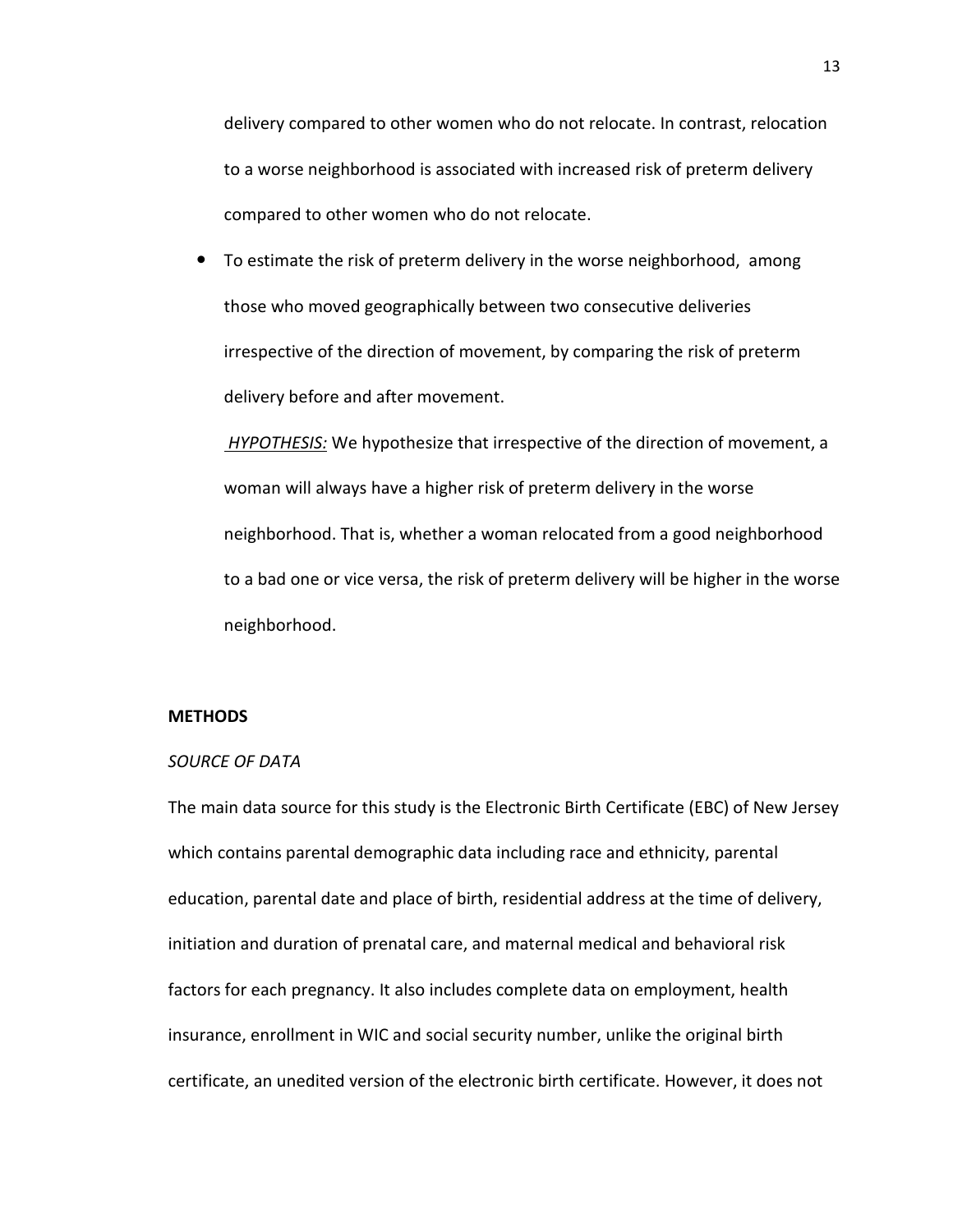contain the geocodes of the residence of each woman at delivery. The geocodes alone were therefore obtained from the original birth certificate dataset. Since the census tracts associated with these geocodes did not always refer to the same census year, census tracts based on census 2000 were first obtained for these geocodes. The two datasets were then merged to obtain the relevant information. This resulted in a loss of 18,942 (1.6%) records. Of these records 17,123 were lost because of incorrect or missing geocode and 1,819 because of the inconsistency between the EBC database and the original birth certificate database, most of who were born to NJ residents outside NJ. These datasets are maintained by the New Jersey Department of Health and Senior Services (NJDHSS). However, since the geocode (the latitude and longitude) for each residence is available only between 1996 and 2006, the study population has been restricted accordingly. (With additional funds the residential address at delivery for each woman could have been geocoded for more recent years). Since NJ did not adopt the 2003 revision of the birth/death certificates during this period, all variables are consistently ascertained during the entire study period based on the 1989 version of the birth certificates. All newborns to the same mother were linked using six personal identification variables of the mother to create a longitudinal dataset with multiple records per woman. This was done using The Link King v7.1.21, a public domain record linkage software, that has been shown to have high sensitivity of 79% and positive predictive value of 98%.<sup>[85,](#page-41-6)[86](#page-41-7)</sup> The Link King has fashioned a powerful alliance between sophisticated probabilistic record linkage and deterministic record linkage protocols.<sup>87</sup>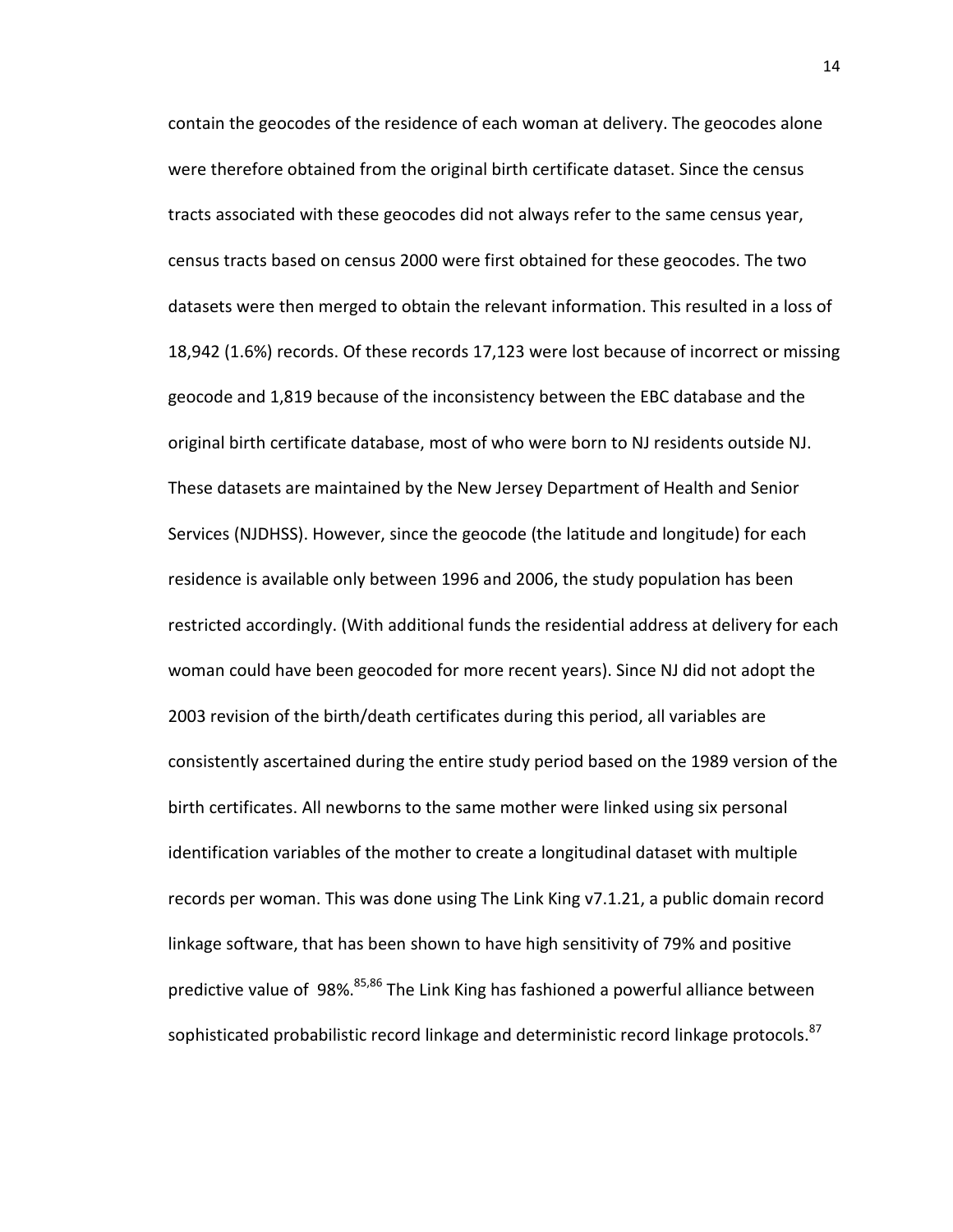#### *GEOCODING*

All deliveries were geocoded (assigned a latitude and longitude) by the NJDHSS based on the mother's full address at time of delivery. If the full address was not available, the NJDHSS used the following rule to geocode: If a PO Box was provided instead of a street address, the post office was used to geocode; if only a zip code was available, then the centroid of that zip code was geocoded (the latitude and longitude of the central point of the area covered by the boundaries of a 5-digit ZIP code area). These geocodes were used to determine who moved between deliveries. A difference of 0.001 $^{\circ}$  (about 111 m or 364 ft.) in the latitude and longitude between successive deliveries was considered as geographic movement. A consistency check to verify if this difference actually referred to a move was done using a random sample of 1000 records. Any smaller difference did not refer to a geographic movement. However, this process does not include people who move within the same building, as movers.

Although the NJDHSS also assigned census tracts for each birth, all birth records did not have census 2000 based census tracts. Therefore census tracts based on census 2000 was re-assigned for each birth record using geocodes, with ESRI ArcGIS system (Environmental Systems Research Institute, Inc., USA). The census 2000 census tracts were essential to capture the socioeconomic variables for each census tract from the census 2000 database. As mentioned earlier, some geocodes could not be linked to a census tract as the address referred to a national park or such similar areas that are not assigned a census tract or the geocodes were incorrect or missing. These records were excluded from the study population.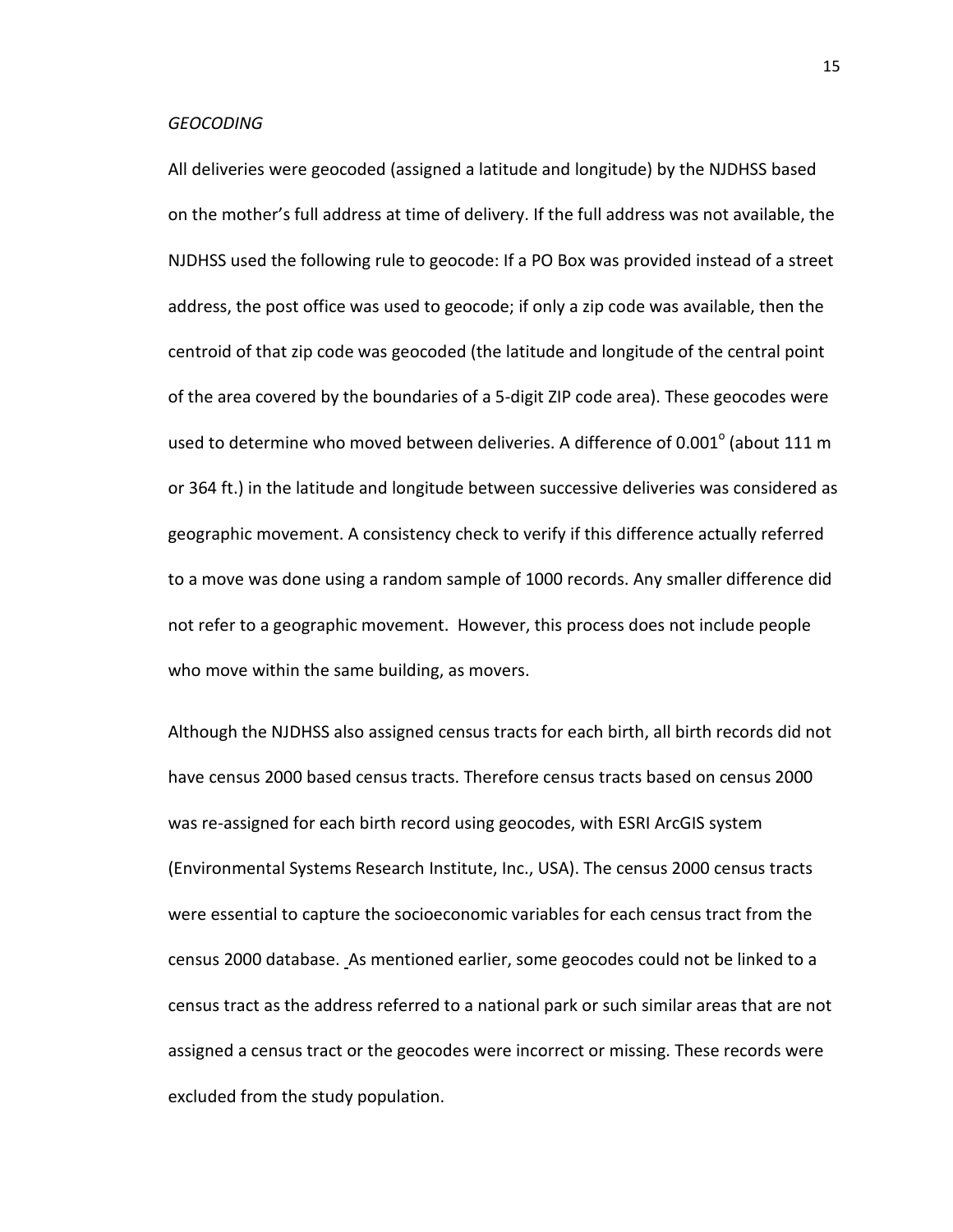#### *COHORT COMPOSITION*

The study population comprised of all New Jersey resident women who delivered in New Jersey between the years 1996 and 2006. Figure 1 below describes the exclusion of records that are not included in the study.

The Electronic Birth Certificate of New Jersey had 1,213,301 deliveries between 1996 and 2006. Of these, 25,320 (2.1%) deliveries were to those who resided outside NJ but delivered in NJ and were excluded. Other exclusions include deliveries to NJ residents who delivered outside NJ: 1,873 (0.15%); twins and higher order births: 48,775 (4.0%); incorrect or missing geocodes: 17,123 (1.4%); unavailable Neighborhood SES: 436 (0.04%) and missing gestational age: 1970 (0.16%).

This resulted in 1,117,804 births. This was further narrowed by excluding 3,338 (0.3%) records of non-successive births; 511,513 (42.2%) that did not have a sibling during the study period. After these exclusions, 335,089 pairs of siblings (602,953 births) remained for the study for manuscript one. The first delivery of a pair was used in manuscript one, where the main objective was to describe socioeconomic movement between successive deliveries. The second and third manuscripts use only 168,864 pairs who moved. The second manuscript used the second delivery of the pair to estimate the impact of socioeconomic movement on preterm delivery when comparing two cohorts; and the third manuscript used the whole pair to compare the effect of the current neighborhood to the previous one.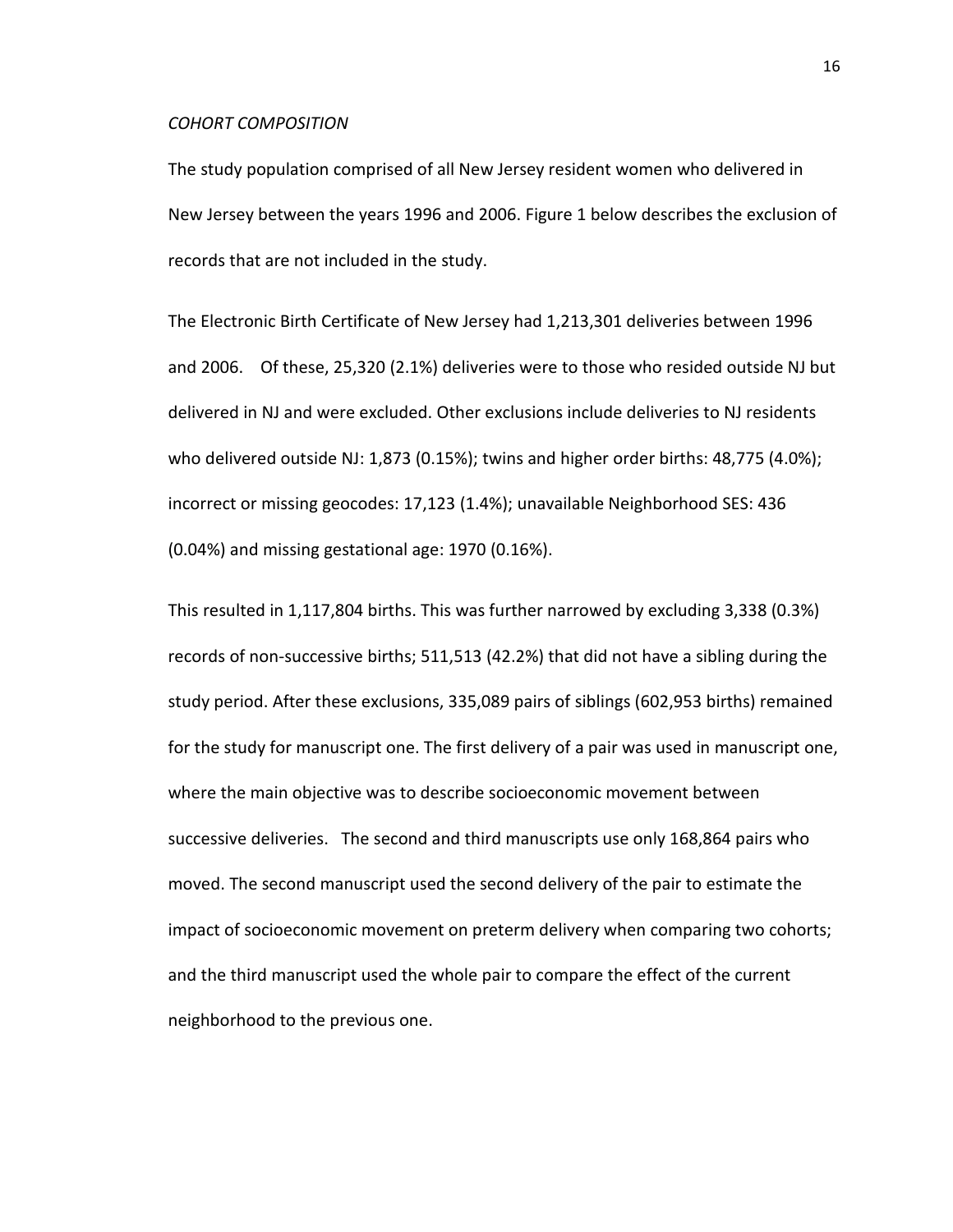

Figure 1: Flow Chart Showing Exclusions applied to Births between 1996 and 2006 based on the Electronic Birth Certificate database of New Jersey (EBC-NJ)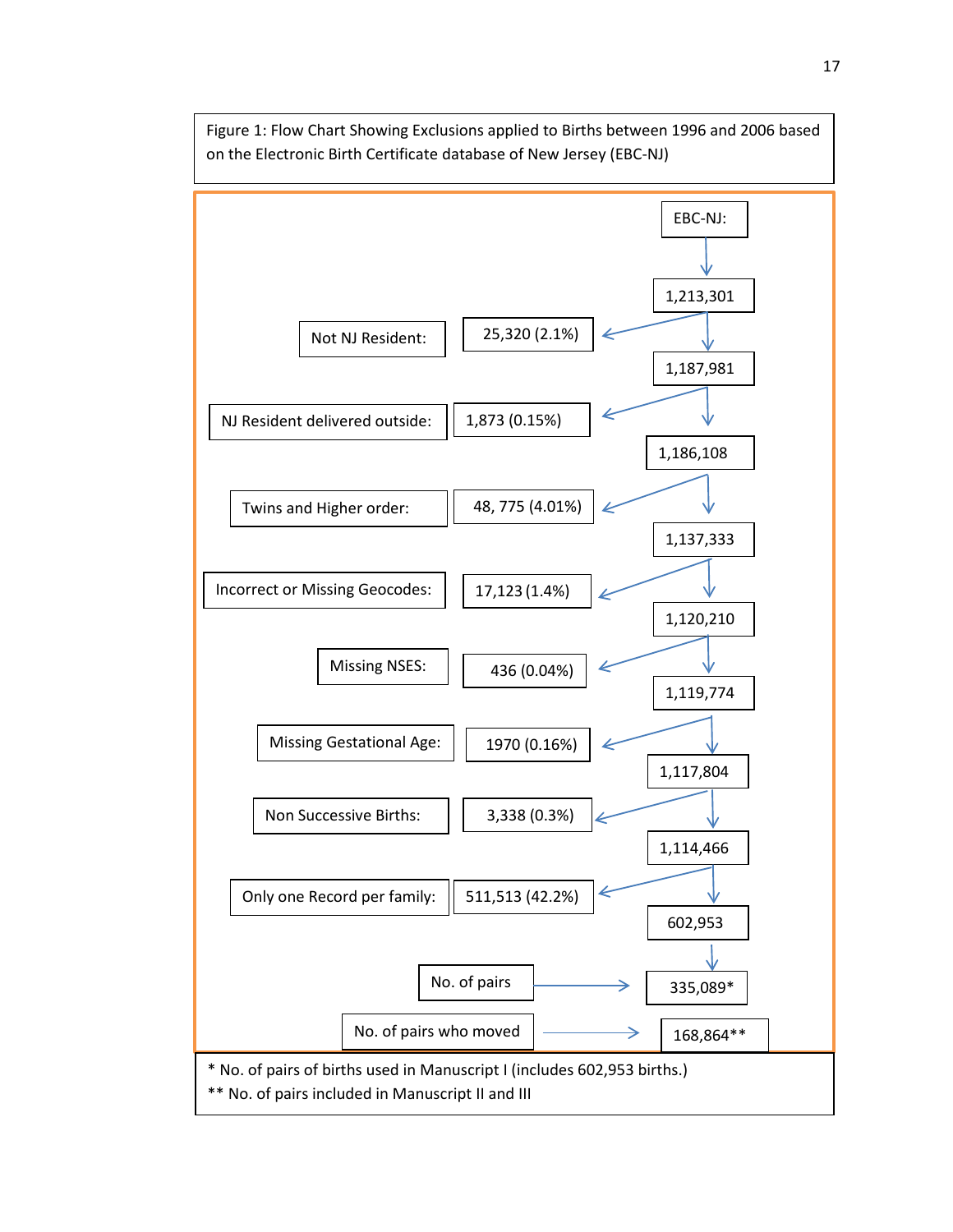#### *NEIGHBORHOOD SOCIOECONOMIC STATUS (NSES)*

Measurement of NSES has remained inconsistent across prior studies. The most common approach to assess NSES is to use variables from the decennial census database. However, the choice of variables selected from the census as a proxy for deprivation varies from study to study. Many studies have considered only a single socioeconomic factor as a determinant of a health condition such as preterm delivery. These include education,  $88$  income,  $82,89-92$  $82,89-92$  occupation,  $93$  and poverty — all at the aggregated neighborhood level. $93$  Other studies have included many of the above factors as independent risk factors in the same model<sup>[67,](#page-40-7)[72,](#page-41-9)[93,](#page-42-2)[94](#page-42-3)</sup> or as a derived composite score.<sup>70,[95,](#page-42-4)[96](#page-42-5)</sup> However, a composite score is preferred because the high correlations between census variables make finding an effect of one census variable difficult to interpret. The disadvantage of a composite score is that the interaction effect of a component of such a score with any other covariate cannot be studied.<sup>96[,97](#page-42-6)</sup> One such derived composite score is based on several variables from the Summary File 3 (SF3) of the US census,<sup>[98](#page-42-7)</sup> which consists of detailed tables related to social, economic and housing characteristics of Census 2000. These tables were compiled from a sample of approximately 19 million housing units (about 1 in 6 households) that received the Census 2000 long-form questionnaire with separate tables for nine major race and Hispanic or Latino groups. This comprehensive score, also known as the Neighborhood Deprivation Index (NDI),  $96,49$  $96,49$  was modified by excluding the component on housing stability, since the objective of this study was to examine housing and economic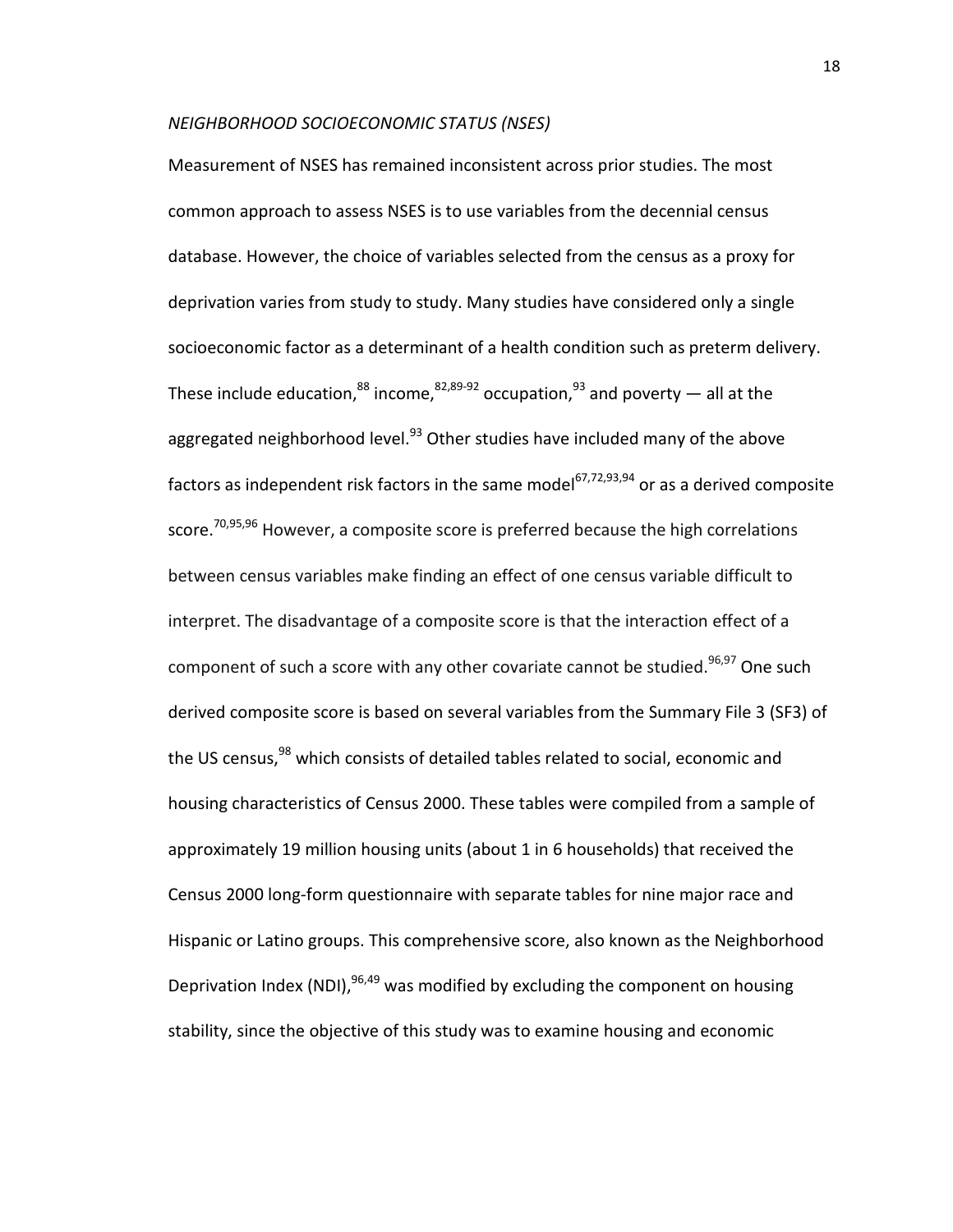stability. Each quintile of this score forms a "neighborhood" or social tier, irrespective of their geographic location.

Change in quintile in either direction was considered as socioeconomic movement, the primary outcome. The details of the calculations of the NDI are shown below. Certain census tracts could not be assigned a neighborhood deprivation index, as most information needed to calculate the NDI were not available for these census tracts. Therefore all records associated with these census tracts were excluded (n=436; 0.04%).

## *NEIGHBORHOOD DEPRIVATION INDEX*

Messer et al.,<sup>[99](#page-42-8)</sup> identified six domains from previous literature, including indices for education, unemployment, housing, poverty, low occupation and residential stability. These domains have been consistently used to represent socioeconomic position of a neighborhood. In fact, Messer et al.<sup>96</sup> gives a list of articles related to perinatal epidemiology between the year 2000 and 2006 that have used various domains to represent socioeconomic position of a neighborhood. Racial composition was not considered as a domain as the black race and socioeconomic disadvantage are highly correlated in the US. Therefore, using it would probably conflate the effects of racial composition with those of socioeconomic disadvantage.<sup>99</sup> Using various variables from the census database, to represent these domains, the authors created a Neighborhood Deprivation Index. This index has been validated for its effect on preterm delivery and has been used previously in studies of neighborhood deprivation and preterm delivery [73](#page-41-10)[,100,](#page-42-9)[101](#page-42-10) Since movement between neighborhoods is the main exposure in our proposed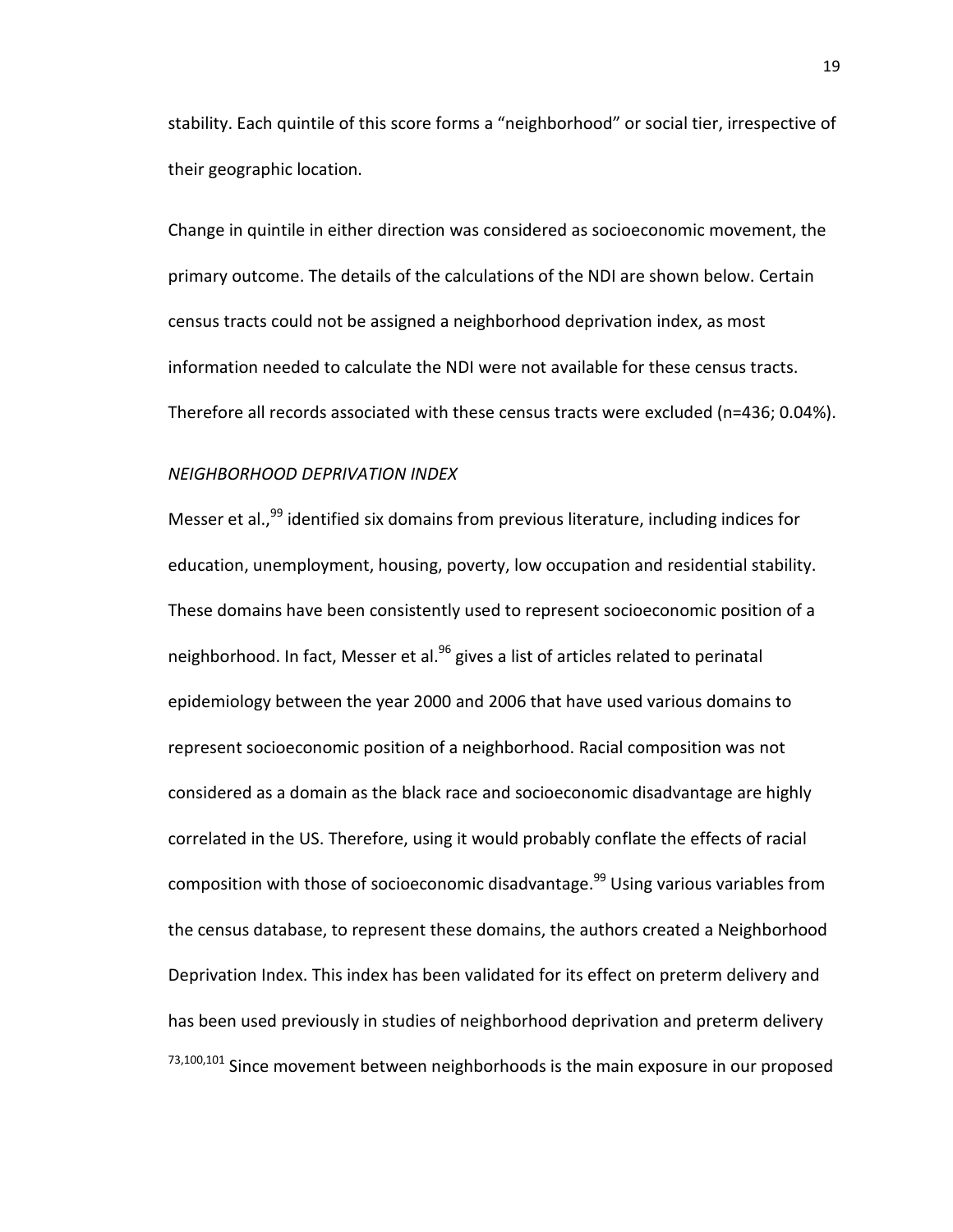research, including neighborhood residential stability into the deprivation index may cause biased results. Therefore using Principal Component Analysis (PCA), the weights for each variable that is appropriate to New Jersey after excluding the residential stability domain was obtained.

The variables selected from the SF3 database of US 2000 census are listed below. Note that, prior to PCA, the variables were log-transformed and standardized. This was done because the distribution of each variable was highly skewed and the metric for all variables are not the same. Some variables were reverse coded (indicated by an asterisk) so that a higher code represents higher deprivation.

## *Education*

- 1. % females 25 years and older with no high school education;
- 2. % above 25 years and older with bachelors or more education;\*

#### *Employment*

- 3. % 16 years and older unemployed (of those in labor Force);
- 4. % 16 years and older males not in Labor force;

#### *Occupation*

5. % males 16 years and older in management/finance occupations; \* (of civilian employed)

6. % males 16 years and older in professional occupations; \* (of civilian employed) *Housing*

7. Median value of owner occupied unit;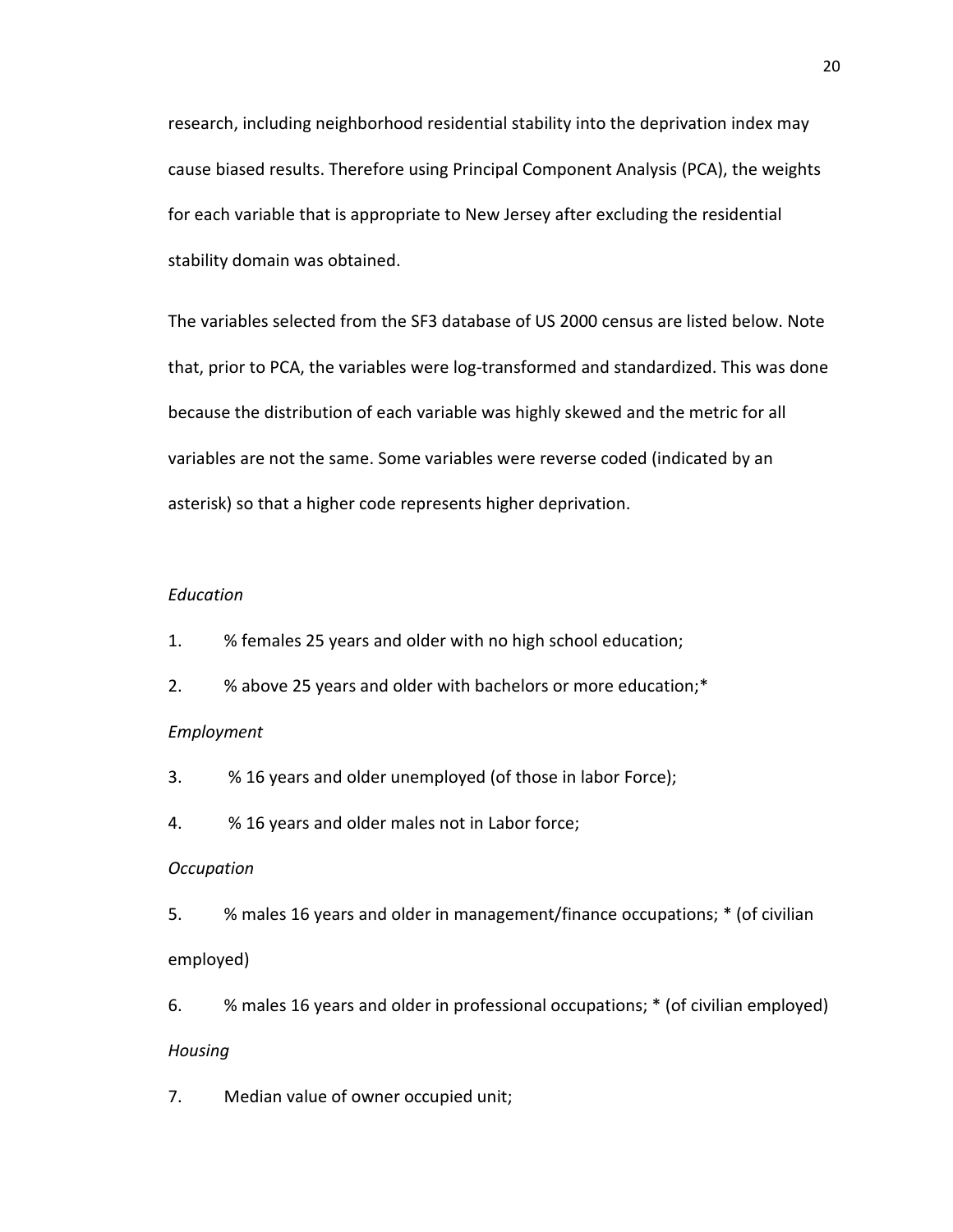- 8. % occupied houses that are rented;
- 9. % housing costs more than 35% of monthly income;
- 10. % occupied houses with >1 person per room;
- 11. % vacant houses;

*Poverty*

12. % individuals of all ages below federal poverty level (based on income in year 1999);

- 13. % families with female-headed household with dependent children;
- 14. % households with income less than \$35,000;
- 15. % households with public assistance income;
- 16. % Occupied houses with no vehicle.

Neighborhood Deprivation Score or Index was calculated by adding the above weighted variables for each census tract in New Jersey, where the final communality estimates from PCA formed the weights. The ranked census tracts were then grouped into quintiles so that the highest quintile would represent the most deprived neighborhood. The US census 2000 was chosen to calculate the NDI, since the available dataset includes all women residents of New Jersey (NJ) who delivered in NJ between 1996 and 2006 and straddles the year 2000.

The effect of socioeconomic movement may be confounded because of the presence of the phenomenon called gentrification, which is the improvement of a neighborhood with time. It is possible that either or both neighborhoods may have changed over time,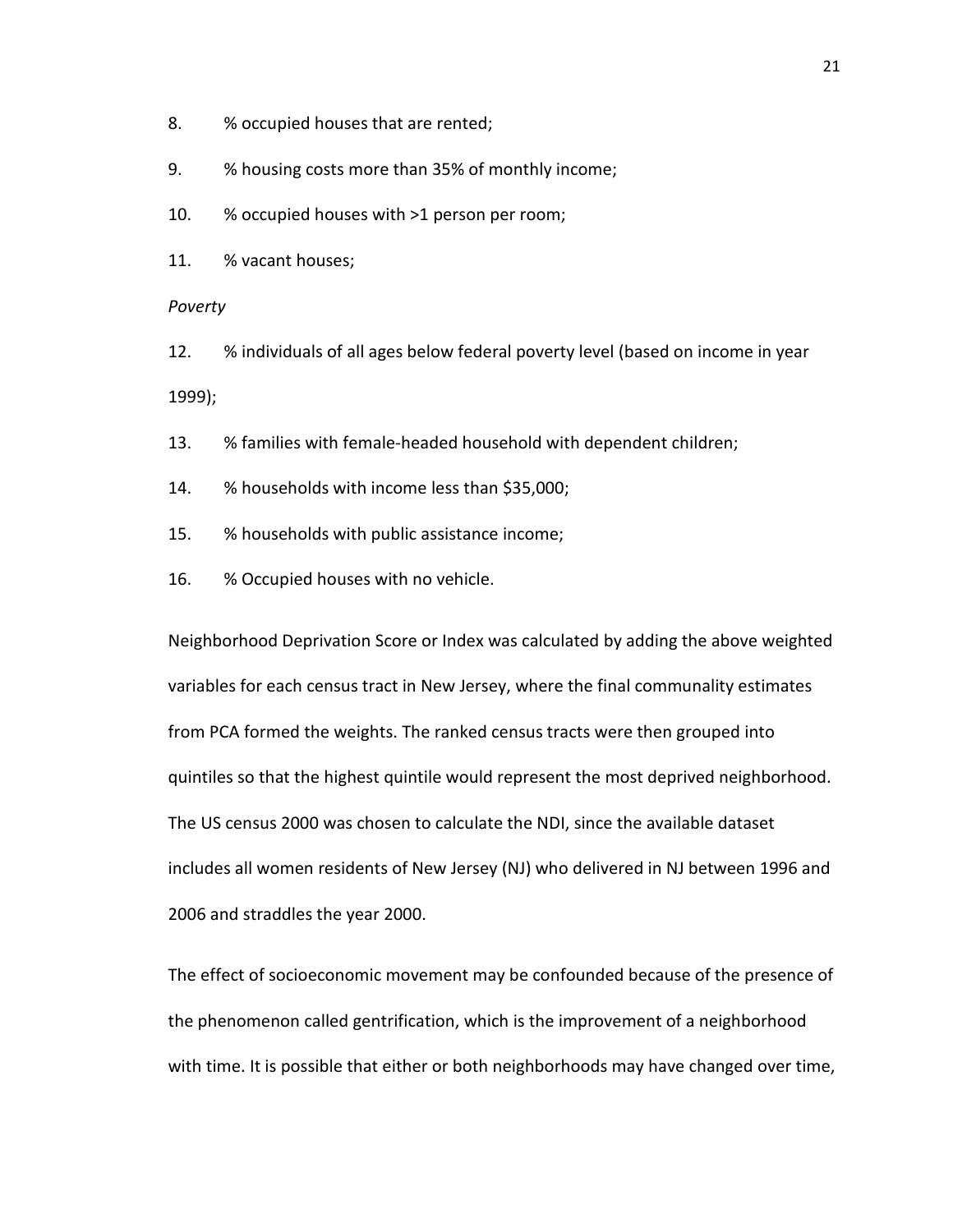especially because of a federal grant to many cities including those in New Jersey called the HOPE VI plan to revitalize cities. $102$  A comparison of deprivation score calculated based on the average of the years 2005 to 2009 of the American Community Survey (which has the same variables as SF3) and the one based on Census 2000 showed a high correlation (Kendall's Tau was more than 0.80) between the two time periods.

#### *RATIONALE FOR THE CHOICE OF COVARIATES*

Certain individual level characteristics are associated with neighborhood deprivation and may vary with socioeconomic movement too. Therefore socioeconomic movement will be described in terms of these covariates, namely: race, maternal age, socio demographic characteristics, behavioral characteristics and complications of pregnancy and labor.

#### *RACE:*

Racial/ethnic residential segregation, the degree to which two or more groups live separately from one another in a geographic area, $^{103}$  $^{103}$  $^{103}$  in the US is still common today. Although such segregation is illegal now and has declined considerably, it has not abated even with the passage of time in the Northeastern and Midwestern metropolitan areas like New York City and Milwaukee.<sup>104</sup> The distinct historical, political, and social circumstances of segregation, particularly among blacks, have profoundly shaped individual and community well-being and health. $104$  Although, patterns of segregation among blacks in the US remain the highest of all racial/ethnic groups,<sup>105</sup> it is not uncommon among Hispanics and other minor ethnicity groups. These groups tend to live in ethnic enclaves. The effect of such segregation, however, seems to have a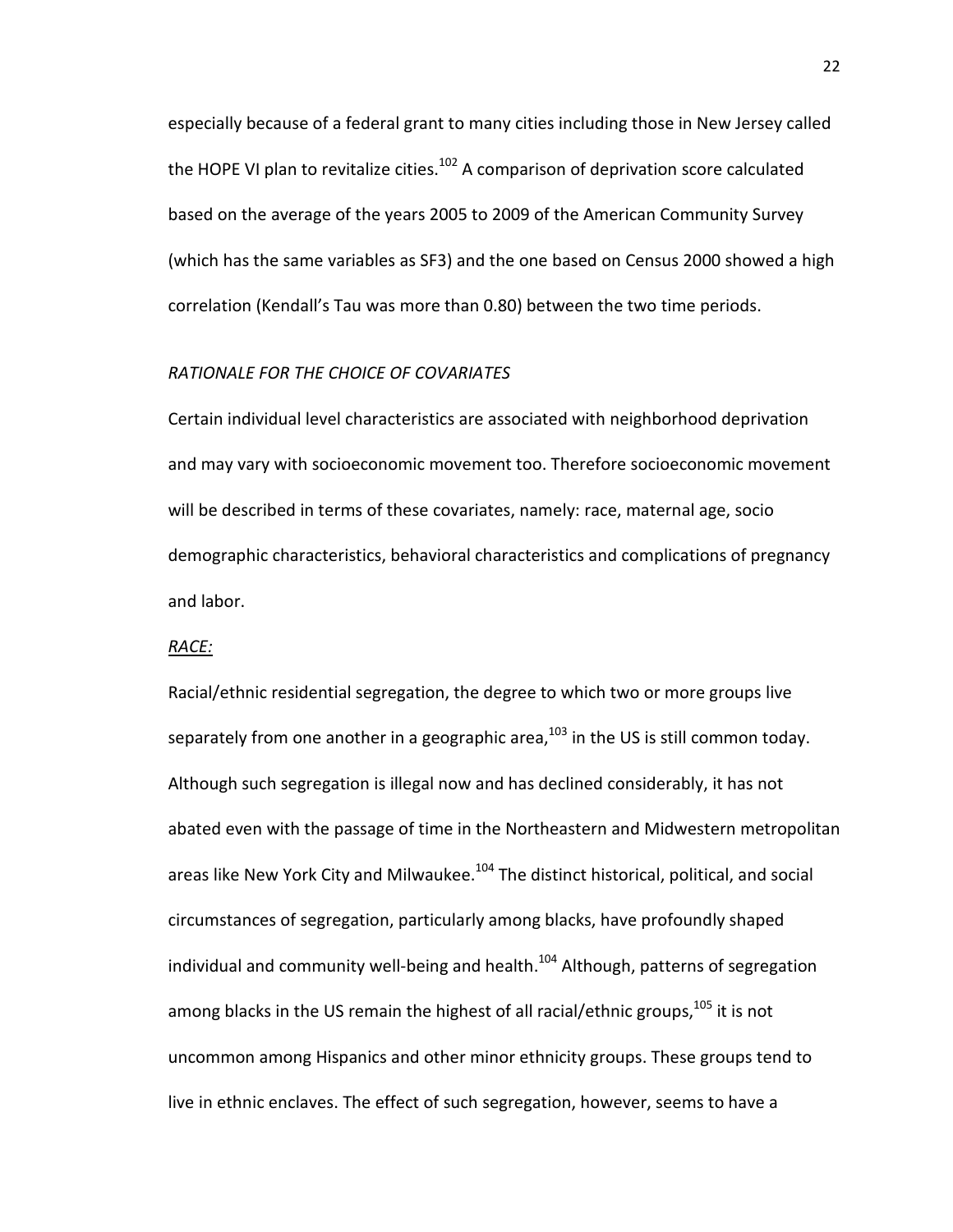beneficial effect on health.  $106-108$  Therefore race is an important predictor of the choice of neighborhood of residence.

#### *MATERNAL AGE:*

The effect of maternal age on the risk of preterm delivery is well established, with teenage mothers<sup>109-112</sup> and those above the age of thirty five<sup>113,[114](#page-43-5)</sup> being at higher risk.<sup>84</sup> Racial differences in maternal age have also been shown to play a role in preterm delivery.<sup>115</sup> However, although not seen in prior literature, it can be hypothesized that since socioeconomic movement depends on one's improvement or decline in personal economic or social achievement, which is affected by age/time, maternal age is a determinant of socioeconomic movement.

#### *SOCIOECONOMIC CHARACTERISTICS:*

Socioeconomic characteristics, sometimes referred to as 'selection' variables may influence the choice of a neighborhood when a woman wants to move. The EBC database however did not have all socioeconomic variables. Information on employment, rather than occupation, and health insurance was available and complete. Although, parental education was available, only the number of years of education with all professional education above a four year college was grouped into one category, was available. Therefore for this study, those who had attained 12 years of education were considered as one group and the rest as a second group. Information on income was not available. Therefore an income score was created with those on Medicaid, WIC or those without any health insurance was considered as 'low income' and the others as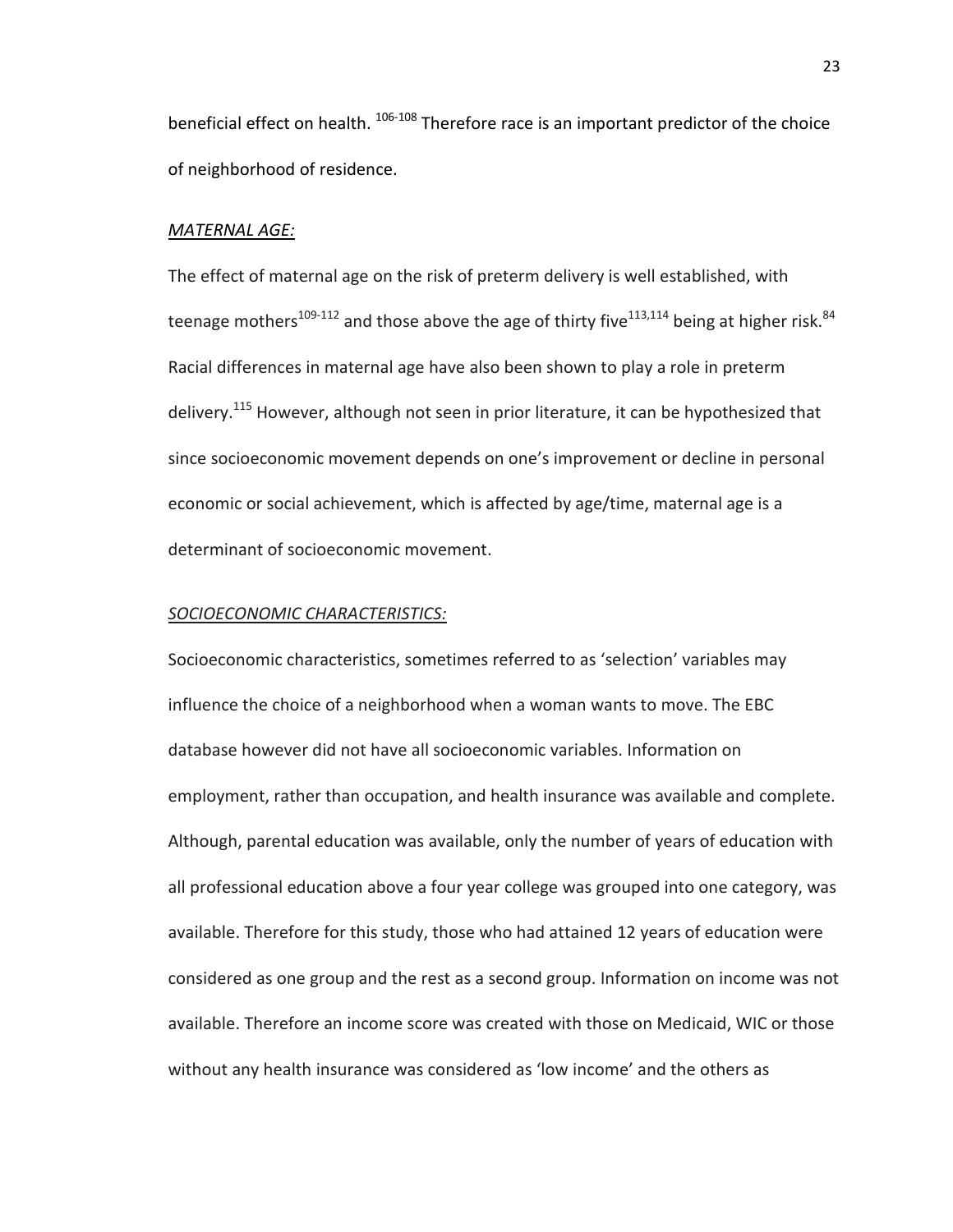'medium/high income', as eligibility for Medicaid and WIC is income based. Marital status was classified as married and single, where single included all those who were not married, including unmarried, widowed and separated. The effect of health insurance or the effect of WIC was therefore not considered separately.

#### *BEHAVIORAL FACTORS:*

Risky health behavior like smoking, alcohol use and drug use during pregnancy affect preterm delivery. Similarly, preference to not indulge in these risky behavior, may affect the choice of neighborhood, even among pregnant women, as seen in the Gautreaux program and other studies of residential mobility. Prenatal care has been shown to be associated with preterm delivery. It is both a reflection of access to care and a reflection of health seeking behavior. Month of starting prenatal care (PNC) was grouped as those who started in the third trimester as 'late' and those who started before that as 'early/timely'. And 9 visits and more was considered adequate and others as inadequate.<sup>116</sup> Similarly adequate or excess weight gain may be considered both an indicator of access to nutritious food and an indicator of healthy choices. Since body mass index (BMI) was not known, rather than using BMI adjusted cut-offs<sup>117</sup> those who gained less than 15 lbs. was considered to have inadequate weight gain and those who gained more than 40 lbs. was considered to have excess weight gain.

#### *MEDICAL COMPLICATIONS OF PREGNANCY AND LABOR:*

While migration studies show that it's the healthy that move, residential mobility studies which are in general over a shorter span of time do not show that. The list of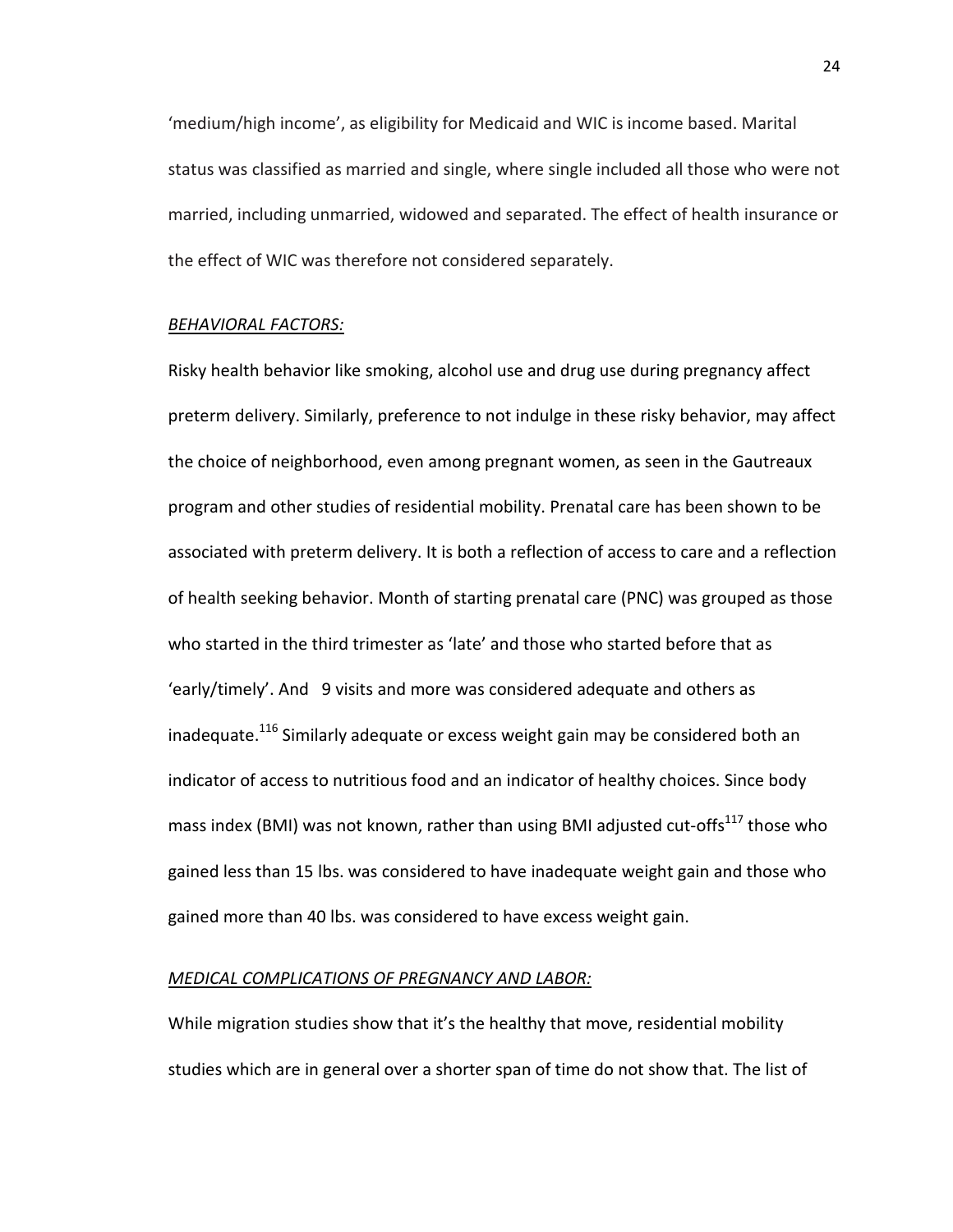medical conditions and complications that were considered include placental abruption, hypertensive disorders in pregnancy like chronic hypertension, gestational hypertension, preeclampsia, and eclampsia, gestational  $^{118}$  $^{118}$  $^{118}$  and pre-gestational  $^{119}$  $^{119}$  $^{119}$ diabetes mellitus, incompetent cervix, and uterine bleeding, placental abruption, placenta previa, premature rupture of membrane (PROM), cord prolapse, fetal distress and prior preterm.

#### SUMMARY

The goals of this dissertation are to describe socioeconomic movement between deliveries in terms of the covariates associated with it; to examine the effect of socioeconomic movement on preterm delivery in a cohort of pregnant women, comparing both to those who didn't move and to her outcome prior to movement. The dataset used to arrive at the conclusions is the Electronic Birth Certificate Database of New Jersey. Pairs of successive singleton births were extracted for this purpose. The statistical methods required in achieving these goals, the results and the conclusion of each study are described in the following three chapters. The final chapter gives the conclusion of all three studies together.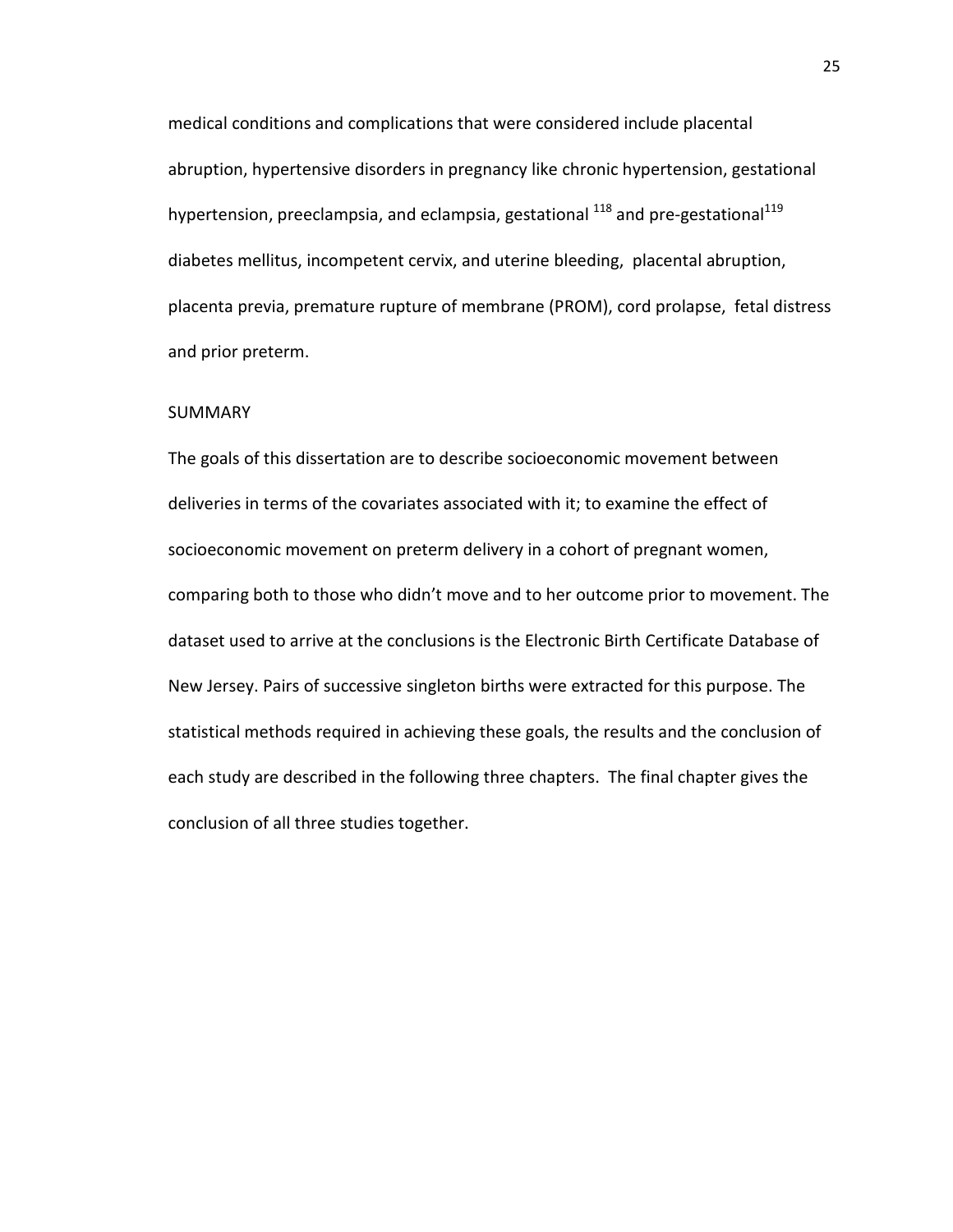# **REFERENCE**

- 1. Bhushan V, Paneth N, Kiely JL. Impact of improved survival of very low birth weight infants on recent secular trends in the prevalence of cerebral palsy. *Pediatrics.* Jun 1993;91(6):1094-1100.
- 2. Callaghan WM, MacDorman MF, Rasmussen SA, Qin C, Lackritz EM. The contribution of preterm birth to infant mortality rates in the United States. *Pediatrics.* Oct 2006;118(4):1566-1573.
- 3. Cheng YW, Kaimal AJ, Bruckner TA, Halloran DR, Caughey AB. Perinatal morbidity associated with late preterm deliveries compared with deliveries between 37 and 40 weeks of gestation. *Bjog.* Nov 2011;118(12):1446-1454.
- 4. Hintz SR, Kendrick DE, Wilson-Costello DE, et al. Early-childhood neurodevelopmental outcomes are not improving for infants born at <25 weeks' gestational age. *Pediatrics.*  Jan 2011;127(1):62-70.
- 5. Loe IM, Lee ES, Luna B, Feldman HM. Behavior problems of 9-16 year old preterm children: biological, sociodemographic, and intellectual contributions. *Early human development.* Apr 2011;87(4):247-252.
- 6. O'Shea TM, Allred EN, Dammann O, et al. The ELGAN study of the brain and related disorders in extremely low gestational age newborns. *Early human development.* Nov 2009;85(11):719-725.
- 7. Saigal S, Doyle LW. An overview of mortality and sequelae of preterm birth from infancy to adulthood. *Lancet.* Jan 19 2008;371(9608):261-269.
- 8. Stoll BJ, Hansen NI, Bell EF, et al. Neonatal outcomes of extremely preterm infants from the NICHD Neonatal Research Network. *Pediatrics.* Sep 2010;126(3):443-456.
- 9. Talge NM, Holzman C, Wang J, Lucia V, Gardiner J, Breslau N. Late-preterm birth and its association with cognitive and socioemotional outcomes at 6 years of age. *Pediatrics.*  Dec 2010;126(6):1124-1131.
- 10. Teune MJ, Bakhuizen S, Gyamfi Bannerman C, et al. A systematic review of severe morbidity in infants born late preterm. *Am J Obstet Gynecol.* Oct 2011;205(4):374 e371- 379.
- 11. Wood NS, Costeloe K, Gibson AT, et al. The EPICure study: growth and associated problems in children born at 25 weeks of gestational age or less. *Archives of disease in childhood. Fetal and neonatal edition.* Nov 2003;88(6):F492-500.
- 12. Woythaler MA, McCormick MC, Smith VC. Late preterm infants have worse 24-month neurodevelopmental outcomes than term infants. *Pediatrics.* Mar 2011;127(3):e622- 629.
- 13. Debbink MP, Bader MD. Racial residential segregation and low birth weight in Michigan's metropolitan areas. *American journal of public health.* Sep 2011;101(9):1714-1720.
- 14. MacDorman MF, Mathews TJ. BirthStats: percentage of preterm births, United States and selected European countries, 2004. *Birth.* Jun 2010;37(2):168.
- 15. Institute of Medicine. Societal Costs of Preterm Births. In: Behrman RE, Butler AS, eds. *Preterm Birth: Causes, Consequences, and Prevention*. Washington (DC)2007.
- 16. National Center for Health Statistics. Healthy People 2010. [http://www.cdc.gov/nchs/healthy\\_people/hp2010.htm.](http://www.cdc.gov/nchs/healthy_people/hp2010.htm) Accessed February 16, 2013.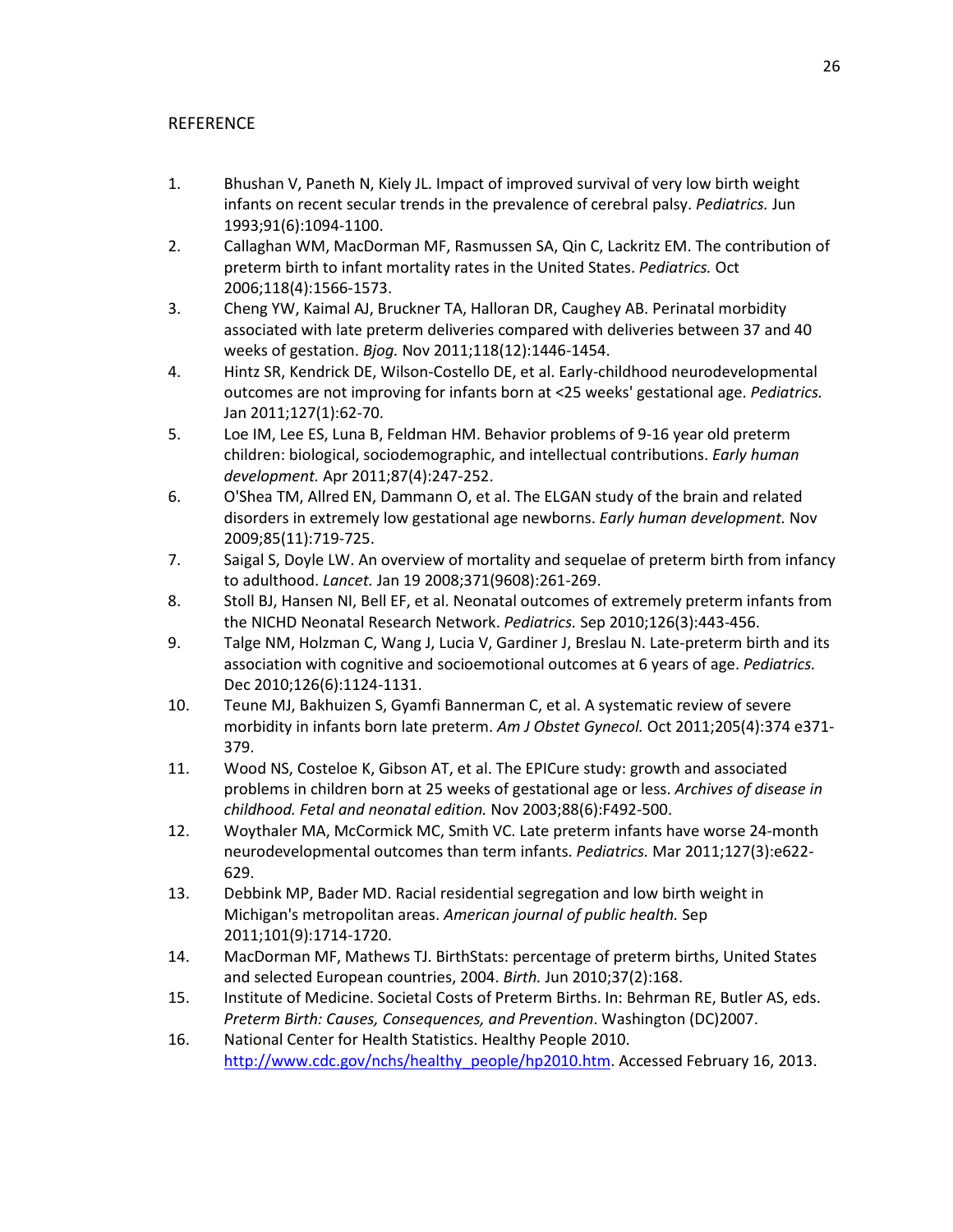- 17. Gyamfi-Bannerman C, Ananth CV. Trends in spontaneous and indicated preterm delivery among singleton gestations in the United States, 2005-2012. *Obstet Gynecol.* Dec 2014;124(6):1069-1074.
- 18. Martin JA, Hamilton BE, Ventura SJ, et al. *Births: Final data for 2010.* Hyattsville, MD: National Center for Health Statistics;2012.
- 19. Martin JA, Osterman MJ, Sutton PD. Are preterm births on the decline in the United States? Recent data from the National Vital Statistics System. *NCHS Data Brief.* May 2010(39):1-8.
- 20. Mathews TJ, MacDorman MF. Infant mortality statistics from the 2008 period linked birth/infant death data set. *National vital statistics reports : from the Centers for Disease Control and Prevention, National Center for Health Statistics, National Vital Statistics System.* May 10 2012;60(5):1-27.
- 21. Prematurity Research Expansion and Education for Mothers who deliver Infants Early Act (PREEMIE Act). 2006; [<http://www.govtrack.us/congress/bills/109/s707>.](http://www.govtrack.us/congress/bills/109/s707%3e)
- 22. Surgeon General's Conference on the Prevention of Preterm Birth. 2008; [http://www.surgeongeneral.gov/library/conference/preterm\\_birth/index.html.](http://www.surgeongeneral.gov/library/conference/preterm_birth/index.html)
- 23. MacDorman MF, Declercq E, Zhang J. Obstetrical intervention and the singleton preterm birth rate in the United States from 1991-2006. *American journal of public health.* Nov 2010;100(11):2241-2247.
- 24. Donovan EF, Lannon C, Bailit J, et al. A statewide initiative to reduce inappropriate scheduled births at 36(0/7)-38(6/7) weeks' gestation. *Am J Obstet Gynecol.* Mar 2010;202(3):243 e241-248.
- 25. Oshiro BT, Henry E, Wilson J, et al. Decreasing elective deliveries before 39 weeks of gestation in an integrated health care system. *Obstet Gynecol.* Apr 2009;113(4):804-811.
- 26. Clark SL, Miller DD, Belfort MA, Dildy GA, Frye DK, Meyers JA. Neonatal and maternal outcomes associated with elective term delivery. *Am J Obstet Gynecol.* Feb 2009;200(2):156 e151-154.
- 27. Engle WA, Kominiarek MA. Late preterm infants, early term infants, and timing of elective deliveries. *Clinics in perinatology.* Jun 2008;35(2):325-341, vi.
- 28. Klebanoff MA, Keim SA. Epidemiology: the changing face of preterm birth. *Clinics in perinatology.* Sep 2011;38(3):339-350.
- 29. Martin JA, Hamilton BE, Ventura SJ, et al. *Births: Final data for 2009.* Hyattsville, MD National Center for Health Statistics;2011.
- 30. Kramer MS, McLean FH, Boyd ME, Usher RH. The validity of gestational age estimation by menstrual dating in term, preterm, and postterm gestations. *Jama.* Dec 9 1988;260(22):3306-3308.
- 31. Qin C, Dietz PM, England LJ, Martin JA, Callaghan WM. Effects of different data-editing methods on trends in race-specific preterm delivery rates, United States, 1990-2002. *Paediatr Perinat Epidemiol.* Sep 2007;21 Suppl 2:41-49.
- 32. Ananth CV, Vintzileos AM. Epidemiology of preterm birth and its clinical subtypes. *The journal of maternal-fetal & neonatal medicine : the official journal of the European Association of Perinatal Medicine, the Federation of Asia and Oceania Perinatal Societies, the International Society of Perinatal Obstet.* Dec 2006;19(12):773-782.
- 33. Goldenberg RL, Culhane JF, Iams JD, Romero R. Epidemiology and causes of preterm birth. *Lancet.* Jan 5 2008;371(9606):75-84.
- 34. Joseph KS, Demissie K, Kramer MS. Obstetric intervention, stillbirth, and preterm birth. *Seminars in perinatology.* Aug 2002;26(4):250-259.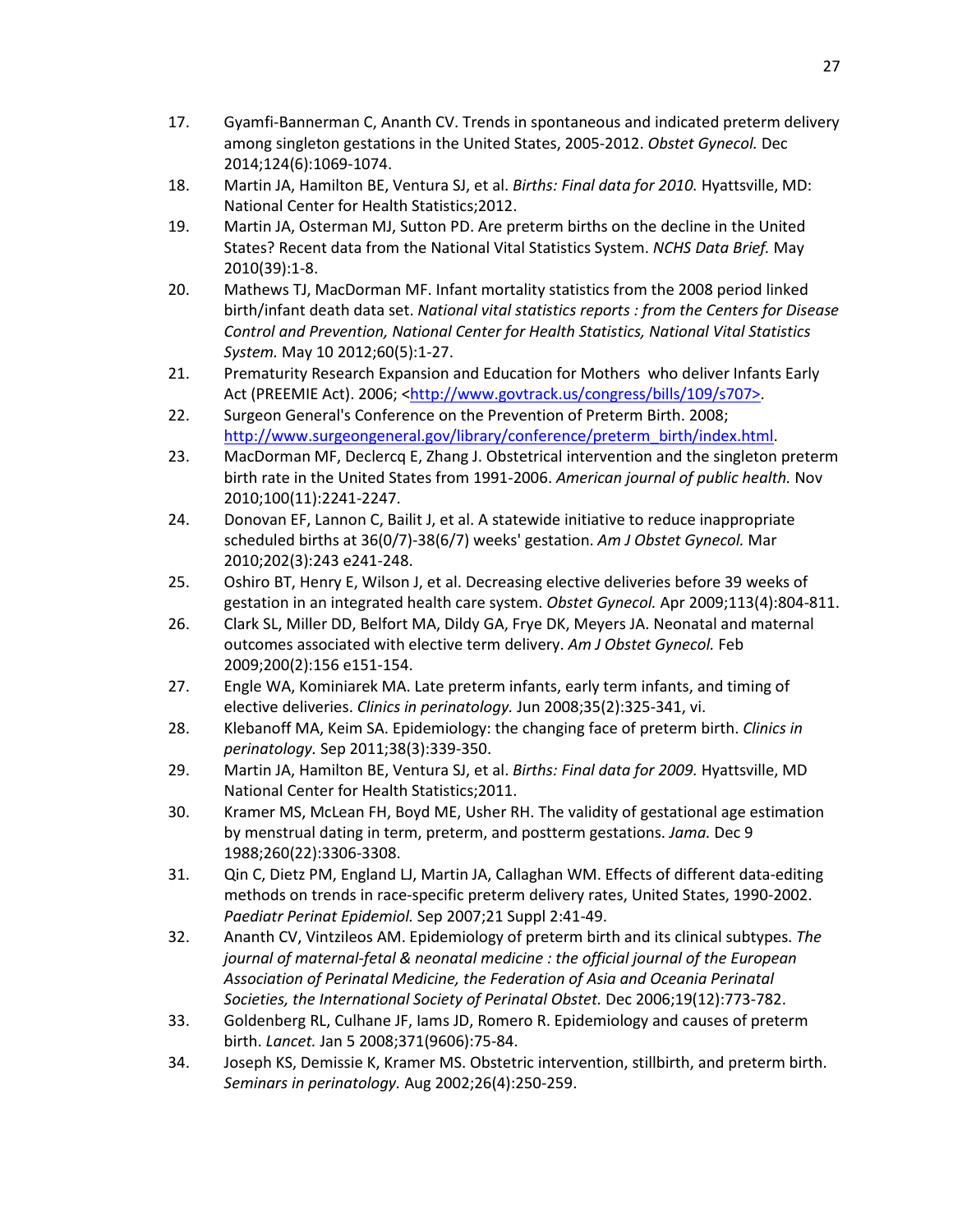- 35. Yawn BP, Wollan P, McKeon K, Field CS. Temporal changes in rates and reasons for medical induction of term labor, 1980-1996. *Am J Obstet Gynecol.* Mar 2001;184(4):611- 619.
- 36. Zhang J, Yancey MK, Henderson CE. U.S. national trends in labor induction, 1989-1998. *The Journal of reproductive medicine.* Feb 2002;47(2):120-124.
- 37. Ananth CV, Vintzileos AM. Maternal-fetal conditions necessitating a medical intervention resulting in preterm birth. *Am J Obstet Gynecol.* 2006;195(6):1557-1563.
- 38. Kramer MS, Seguin L, Lydon J, Goulet L. Socio-economic disparities in pregnancy outcome: why do the poor fare so poorly? *Paediatr Perinat Epidemiol.* Jul 2000;14(3):194-210.
- 39. Kramer MR, Hogue CR. What causes racial disparities in very preterm birth? A biosocial perspective. *Epidemiologic reviews.* 2009;31:84-98.
- 40. Holzman C, Paneth N. Preterm birth: from prediction to prevention. *American journal of public health.* Feb 1998;88(2):183-184.
- 41. Laraia BA, Siega-Riz AM, Kaufman JS, Jones SJ. Proximity of supermarkets is positively associated with diet quality index for pregnancy. *Prev Med.* Nov 2004;39(5):869-875.
- 42. Schempf A, Strobino D, O'Campo P. Neighborhood effects on birthweight: an exploration of psychosocial and behavioral pathways in Baltimore, 1995--1996. *Social science & medicine.* Jan 2009;68(1):100-110.
- 43. Oakes JM. The (mis)estimation of neighborhood effects: causal inference for a practicable social epidemiology. *Social science & medicine.* May 2004;58(10):1929-1952.
- 44. Martin JA, Kirmeyer S, Osterman M, Shepherd RA. Born a bit too early: recent trends in late preterm births. *NCHS Data Brief.* Nov 2009(24):1-8.
- 45. Miller A, Siffel C, Correa A. Residential Mobility During Pregnancy: Patterns and Correlates. *Matern Child Hlth J.* Jul 2010;14(4):625-634.
- 46. Bell ML, Belanger K. Review of research on residential mobility during pregnancy: consequences for assessment of prenatal environmental exposures. *J Expo Sci Env Epid.*  Sep-Oct 2012;22(5):429-438.
- 47. Saadeh FB, Clark MA, Rogers ML, et al. Pregnant and Moving: Understanding Residential Mobility during Pregnancy and in the First Year of Life using a Prospective Birth Cohort. *Matern Child Hlth J.* Feb 2013;17(2):330-343.
- 48. Rosenbaum JE. Changing the Geography of Opportunity by Expanding Residential Choice - Lessons from the Gautreaux Program. *Hous Policy Debate.* 1995;6(1):231-269.
- 49. Popkin SJ, Rosenbaum JE, Meaden PM. Labor-Market Experiences of Low-Income Black-Women in Middle-Class Suburbs - Evidence from a Survey of Gautreaux Program Participants. *J Policy Anal Manag.* Sum 1993;12(3):556-573.
- 50. Rosenbaum JE, Popkin SJ, Kaufman JE, Rusin J. Social Integration of Low-Income Black Adults in Middle-Class White Suburbs. *Social problems.* Nov 1991;38(4):448-461.
- 51. Nguyen QC, Schmidt NM, Glymour MM, Rehkopf DH, Osypuk TL. Were the mental health benefits of a housing mobility intervention larger for adolescents in higher socioeconomic status families? *Health & place.* Sep 2013;23:79-88.
- 52. Zuberi A. Neighborhood poverty and children's exposure to danger: Examining gender differences in impacts of the Moving to Opportunity experiment. *Social science research.* Jul 2012;41(4):788-801.
- 53. Leventhal T, Dupere V. Moving to Opportunity: Does long-term exposure to 'lowpoverty' neighborhoods make a difference for adolescents? *Social science & medicine.*  Sep 2011;73(5):737-743.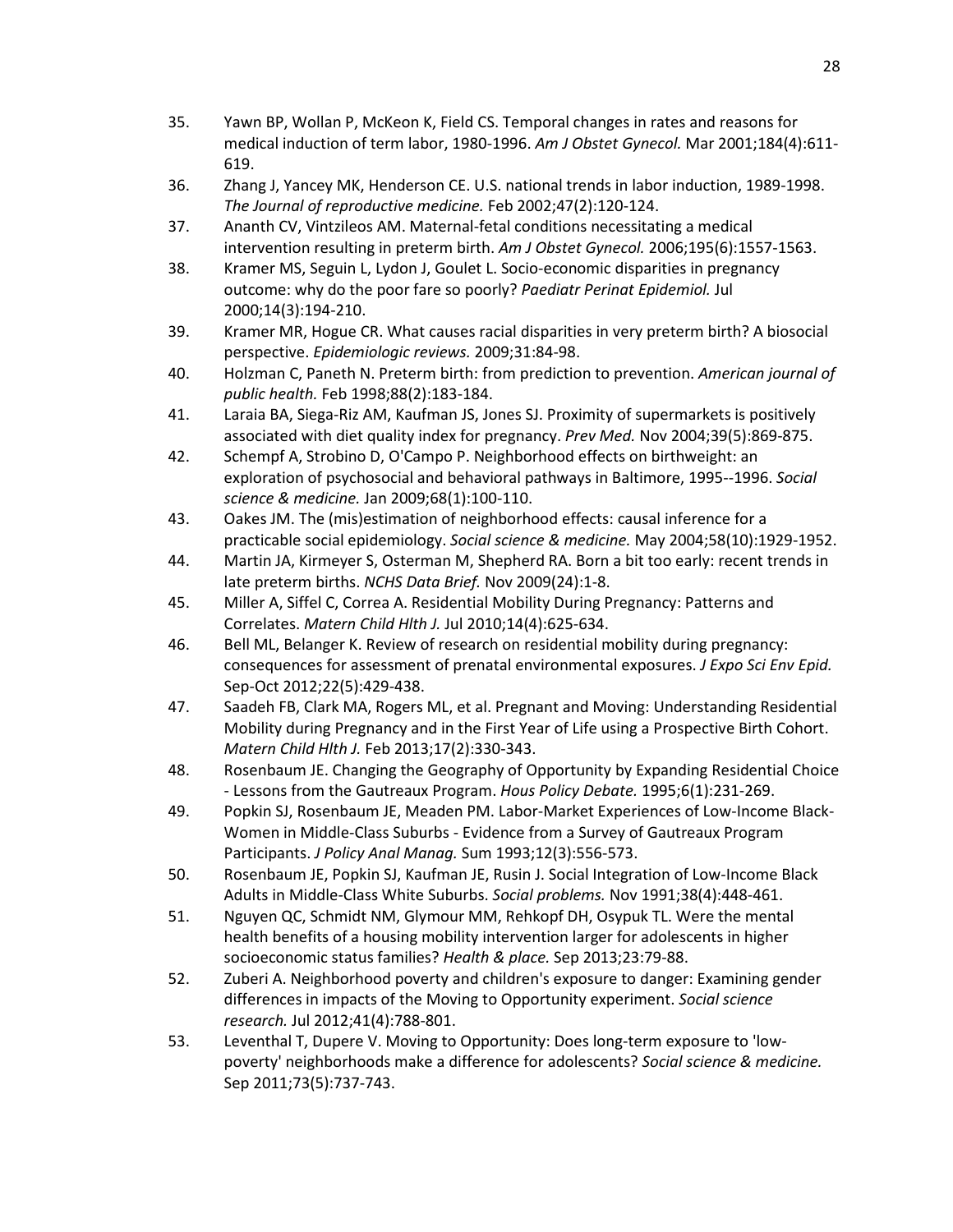- 54. Sharkey P, Sampson RJ. Destination Effects: Residential Mobility and Trajectories of Adolescent Violence in a Stratified Metropolis\*. *Criminology.* Aug 2010;48(3):639-681.
- 55. Jackson L, Langille L, Lyons R, Hughes J, Martin D, Winstanley V. Does moving from a high-poverty to lower-poverty neighborhood improve mental health? A realist review of 'Moving to Opportunity'. *Health & place.* Dec 2009;15(4):961-970.
- 56. Clark WAV. Reexamining the moving to opportunity study and its contribution to changing the distribution of poverty and ethnic concentration. *Demography.* Aug 2008;45(3):515-535.
- 57. Rosenbaum E, Harris LE. Residential mobility and opportunities: Early impacts of the moving to Opportunity Demonstration Program in Chicago. *Hous Policy Debate.*  2001;12(2):321-346.
- 58. Votruba ME, Kling JR. Effects of neighborhood characteristics on the mortality of black male youth: Evidence from Gautreaux, Chicago. *Social science & medicine.* Mar 2009;68(5):814-823.
- 59. Nguyen QC, Schmidt NM, Glymour MM, Rehkopf DH, Osypuk TL. Were the mental health benefits of a housing mobility intervention larger for adolescents in higher socioeconomic status families? *Health & place.* Sep 2013;23:79-88.
- 60. Osypuk TL, Tchetgen EJT, Acevedo-Garcia D, et al. Differential Mental Health Effects of Neighborhood Relocation Among Youth in Vulnerable Families Results From a Randomized Trial. *Arch Gen Psychiat.* Dec 2012;69(12):1284-1294.
- 61. Jackson L, Langille L, Lyons R, Hughes J, Martin D, Winstanley V. Does moving from a high-poverty to lower-poverty neighborhood improve mental health? A realist review of 'Moving to Opportunity'. *Health & place.* Dec 2009;15(4):961-970.
- 62. Leventhal T, Brooks-Gunn J. Moving to opportunity: an experimental study of neighborhood effects on mental health. *American journal of public health.* Sep 2003;93(9):1576-1582.
- 63. Rosenbaum JE, Zuberi A. Comparing residential mobility programs: design elements, neighborhood placements, and outcomes in MTO and Gautreaux. *Hous Policy Debate.*  2010;20(1):27-41.
- 64. Barrington KJ, Finer NN. Inhaled nitric oxide for respiratory failure in preterm infants. *Cochrane database of systematic reviews.* 2007(3):CD000509.
- 65. Zayek MM, Trimm RF, Hamm CR, Peevy KJ, Benjamin JT, Eyal FG. The limit of viability: a single regional unit's experience. *Archives of pediatrics & adolescent medicine.* Feb 2011;165(2):126-133.
- 66. Diez-Roux AV. Bringing context back into epidemiology: variables and fallacies in multilevel analysis. *American journal of public health.* Feb 1998;88(2):216-222.
- 67. Auger N, Giraud J, Daniel M. The joint influence of area income, income inequality, and immigrant density on adverse birth outcomes: a population-based study. *BMC public health.* Jul 14 2009;9:-.
- 68. Farley TA, Mason K, Rice J, Habel JD, Scribner R, Cohen DA. The relationship between the neighbourhood environment and adverse birth outcomes. *Paediatr Perinat Epidemiol.* May 2006;20(3):188-200.
- 69. Kaufman JS, Dole N, Savitz DA, Herring AH. Modeling community-level effects on preterm birth. *Annals of epidemiology.* May 2003;13(5):377-384.
- 70. Masi CM, Hawkley LC, Piotrowski ZH, Pickett KE. Neighborhood economic disadvantage, violent crime, group density, and pregnancy outcomes in a diverse, urban population. *Social science & medicine.* Dec 2007;65(12):2440-2457.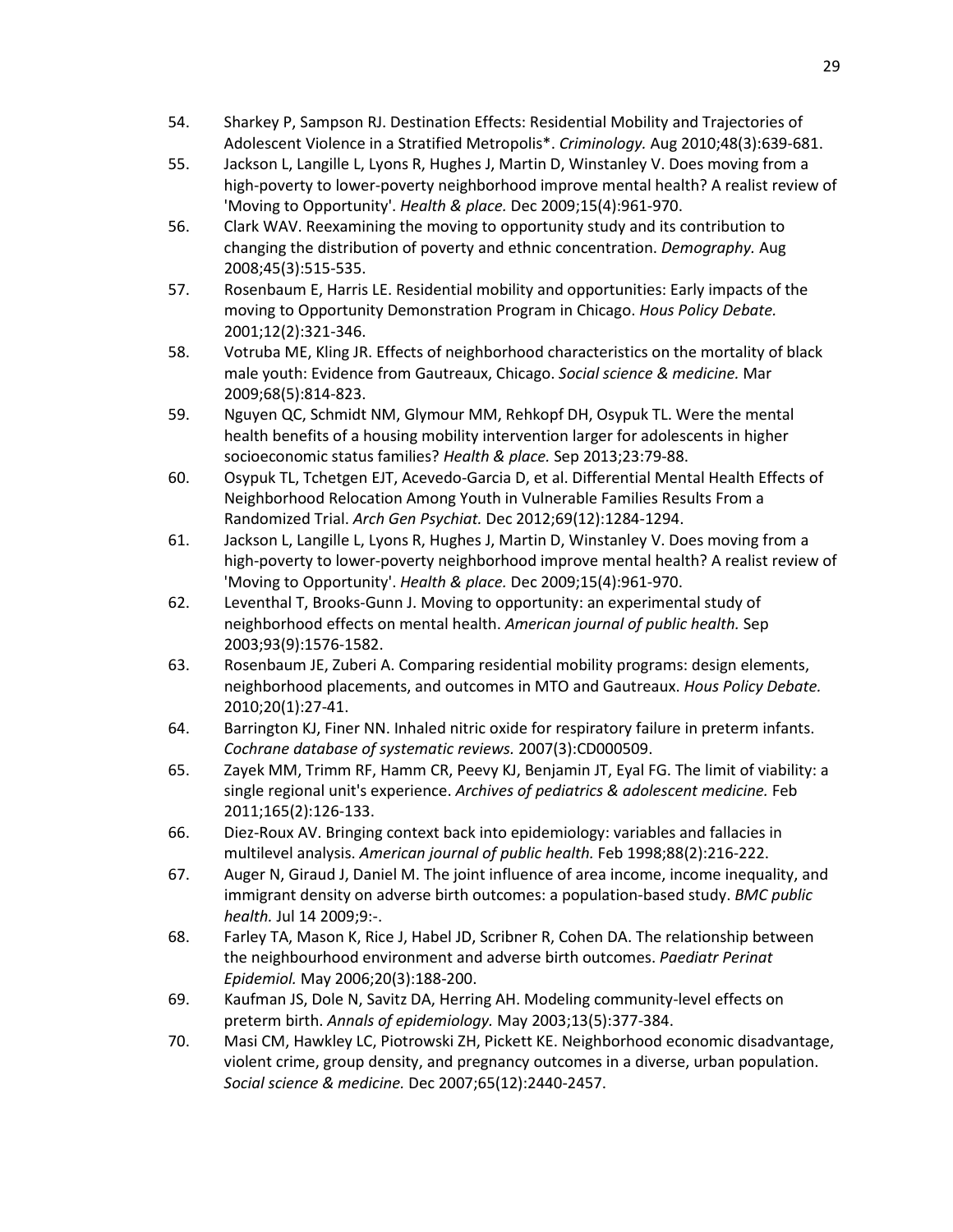- 71. Messer LC, Kaufman JS, Dole N, Savitz DA, Laraia BA. Neighborhood crime, deprivation, and preterm birth. *Annals of epidemiology.* Jun 2006;16(6):455-462.
- 72. Nkansah-Amankra S, Luchok KJ, Hussey JR, Watkins K, Liu X. Effects of maternal stress on low birth weight and preterm birth outcomes across neighborhoods of South Carolina, 2000-2003. *Matern Child Health J.* Mar 2010;14(2):215-226.
- 73. O'Campo P, Burke JG, Culhane J, et al. Neighborhood deprivation and preterm birth among non-Hispanic Black and White women in eight geographic areas in the United States. *American journal of epidemiology.* Jan 15 2008;167(2):155-163.
- 74. Pickett KE, Ahern JE, Selvin S, Abrams B. Neighborhood socioeconomic status, maternal race and preterm delivery: a case-control study. *Annals of epidemiology.* Aug 2002;12(6):410-418.
- 75. Ponce NA, Hoggatt KJ, Wilhelm M, Ritz B. Preterm birth: the interaction of traffic-related air pollution with economic hardship in Los Angeles neighborhoods. *American journal of epidemiology.* Jul 15 2005;162(2):140-148.
- 76. Reagan PB, Salsberry PJ. Race and ethnic differences in determinants of preterm birth in the USA: broadening the social context. *Social science & medicine.* May 2005;60(10):2217-2228.
- 77. Metcalfe A, Lail P, Ghali WA, Sauve RS. The association between neighbourhoods and adverse birth outcomes: a systematic review and meta-analysis of multi-level studies. *Paediatr Perinat Epidemiol.* May 2011;25(3):236-245.
- 78. Langridge AT, Nassar N, Li J, Stanley FJ. Social and racial inequalities in preterm births in Western Australia, 1984 to 2006. *Paediatr Perinat Epidemiol.* Jul 1 2010;24(4):352-362.
- 79. Zeka A, Melly SJ, Schwartz J. The effects of socioeconomic status and indices of physical environment on reduced birth weight and preterm births in Eastern Massachusetts. *Environmental health : a global access science source.* 2008;7:60.
- 80. Agyemang C, Vrijkotte TG, Droomers M, van der Wal MF, Bonsel GJ, Stronks K. The effect of neighbourhood income and deprivation on pregnancy outcomes in Amsterdam, The Netherlands. *Journal of epidemiology and community health.* Sep 2009;63(9):755-760.
- 81. Collins JW, Rankin KM, David RJ. African American Women's Lifetime Upward Economic Mobility and Preterm Birth: The Effect of Fetal Programming EDITORIAL COMMENT. *Obstet Gynecol Surv.* Jun 2011;66(6):329-330.
- 82. Collins JW, Jr., Rankin KM, Janowiak CM. Suburban Migration and the Birth Outcome of Chicago-Born White and African-American Women: The Merit of the Healthy Migrant Theory? *Matern Child Health J.* Oct 12 2012.
- 83. Kramer MR, Waller LA, Dunlop AL, Hogue CR. Housing transitions and low birth weight among low-income women: longitudinal study of the perinatal consequences of changing public housing policy. *American journal of public health.* Dec 2012;102(12):2255-2261.
- 84. Holzman C, Eyster J, Kleyn M, et al. Maternal weathering and risk of preterm delivery. *American journal of public health.* Oct 2009;99(10):1864-1871.
- 85. Beil H, Preisser JS, Rozier RG. Accuracy of record linkage software in merging dental administrative data sets. *Journal of public health dentistry.* Spring 2013;73(2):89-93.
- 86. Campbell KM, Deck D, Krupski A. Record linkage software in the public domain: a comparison of Link Plus, The Link King, and a 'basic' deterministic algorithm. *Health informatics journal.* Mar 2008;14(1):5-15.
- 87. The Link King [http://www.the-link-king.com/index.html.](http://www.the-link-king.com/index.html)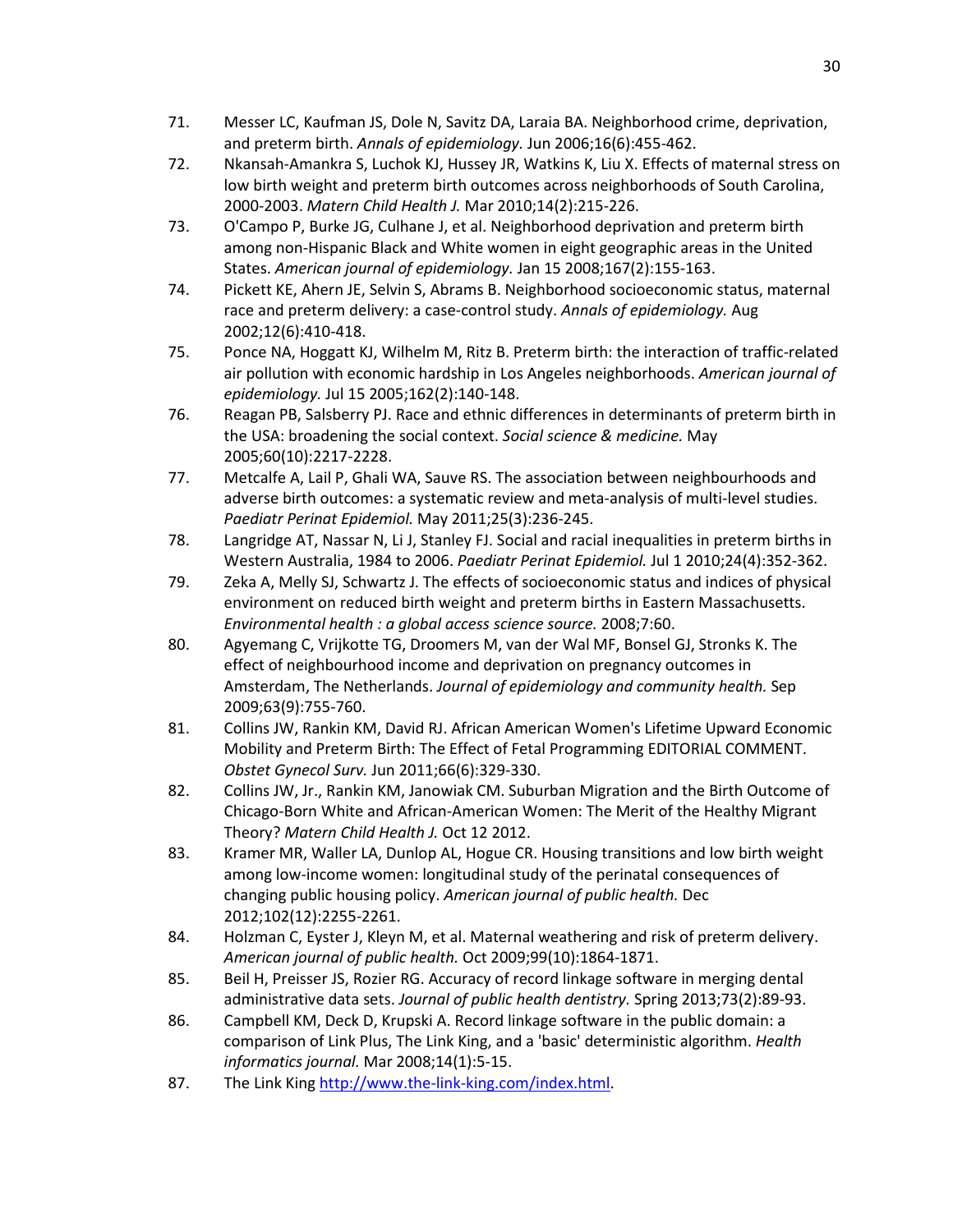- 88. Auger N, Gamache P, Adam-Smith J, Harper S. Relative and absolute disparities in preterm birth related to neighborhood education. *Annals of epidemiology.* Jul 2011;21(7):481-488.
- 89. Auger N, Giraud J, Daniel M. The joint influence of area income, income inequality, and immigrant density on adverse birth outcomes: a population-based study. *BMC public health.* 2009;9:237.
- 90. Love C, David RJ, Rankin KM, Collins JW, Jr. Exploring weathering: effects of lifelong economic environment and maternal age on low birth weight, small for gestational age, and preterm birth in African-American and white women. *American journal of epidemiology.* Jul 15 2010;172(2):127-134.
- 91. Nkansah-Amankra S, Dhawain A, Hussey JR, Luchok KJ. Maternal social support and neighborhood income inequality as predictors of low birth weight and preterm birth outcome disparities: analysis of South Carolina Pregnancy Risk Assessment and Monitoring System survey, 2000-2003. *Matern Child Health J.* Sep 2010;14(5):774-785.
- 92. Phillips GS, Wise LA, Rich-Edwards JW, Stampfer MJ, Rosenberg L. Income incongruity, relative household income, and preterm birth in the Black Women's Health Study. *Social science & medicine.* Jun 2009;68(12):2122-2128.
- 93. Krieger N. Overcoming the absence of socioeconomic data in medical records: validation and application of a census-based methodology. *American journal of public health.* May 1992;82(5):703-710.
- 94. Nkansah-Amankra S. Neighborhood contextual factors, maternal smoking, and birth outcomes: multilevel analysis of the South Carolina PRAMS survey, 2000-2003. *J Womens Health (Larchmt).* Aug 2010;19(8):1543-1552.
- 95. Diez-Roux AV, Kiefe CI, Jacobs DR, Jr., et al. Area characteristics and individual-level socioeconomic position indicators in three population-based epidemiologic studies. *Annals of epidemiology.* Aug 2001;11(6):395-405.
- 96. Messer LC, Laraia BA, Kaufman JS, et al. The development of a standardized neighborhood deprivation index. *Journal of urban health : bulletin of the New York Academy of Medicine.* Nov 2006;83(6):1041-1062.
- 97. Pickett KE, Pearl M. Multilevel analyses of neighbourhood socioeconomic context and health outcomes: a critical review. *Journal of epidemiology and community health.* Feb 2001;55(2):111-122.
- 98. United States Census Bureau: Summary File 3. https:/[/www.census.gov/census2000/sumfile3.html.](http://www.census.gov/census2000/sumfile3.html)
- 99. Messer LC, Vinikoor LC, Laraia BA, et al. Socioeconomic domains and associations with preterm birth. *Social science & medicine.* Oct 2008;67(8):1247-1257.
- 100. Janevic T, Stein CR, Savitz DA, Kaufman JS, Mason SM, Herring AH. Neighborhood Deprivation and Adverse Birth Outcomes among Diverse Ethnic Groups. *Annals of epidemiology.* Jun 2010;20(6):445-451.
- 101. Schempf AH, Kaufman JS, Messer LC, Mendola P. The neighborhood contribution to black-white perinatal disparities: an example from two north Carolina counties, 1999- 2001. *American journal of epidemiology.* Sep 15 2011;174(6):744-752.
- 102. Kieffer EC, Mor JM, Alexander GR. Native Hawaiian Birth Weight and Infant Mortality: Is Birth in Hawai'i Protective? *Asian American and Pacific Islander journal of health.*  Autumn 1996;4(4):343-351.
- 103. Massey DS, Denton NA. The Dimensions of Residential Segregation. *Social Forces.* Dec 1988;67(2):281-315.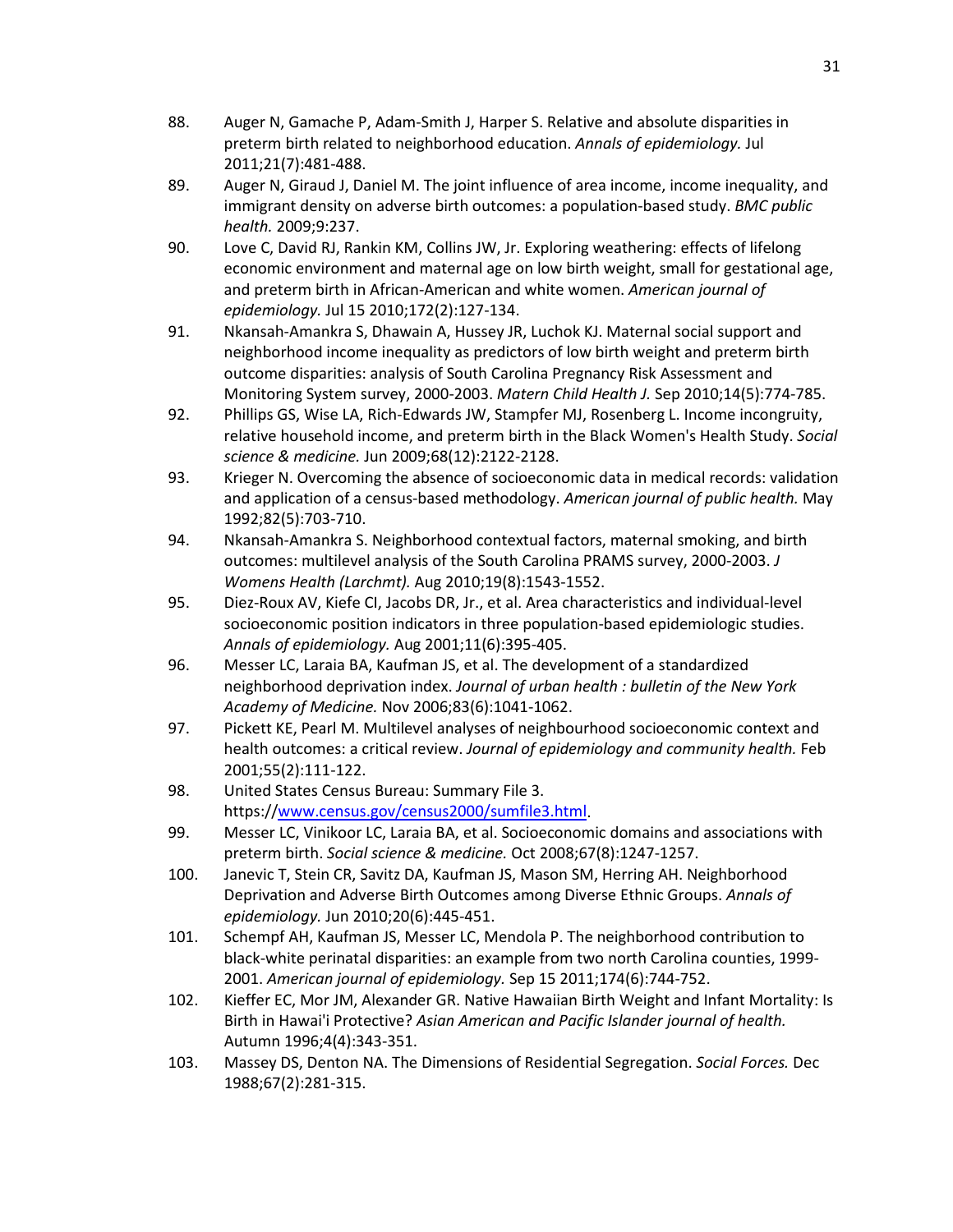- 104. Massey DS. American Apartheid Segregation and the Making of the Underclass. *Am J Sociol.* Sep 1990;96(2):329-357.
- 105. Massey DS, Rothwell J, Domina T. The Changing Bases of Segregation in the United States. *Ann Am Acad Polit Ss.* Nov 2009;626:74-90.
- 106. Osypuk TL, Acevedo-Garcia D. Are racial disparities in preterm birth larger in hypersegregated areas? *American journal of epidemiology.* Jun 1 2008;167(11):1295- 1304.
- 107. Iceland J, Scopilliti M. Immigrant residential segregation in US metropolitan areas, 1990- 2000. *Demography.* Feb 2008;45(1):79-94.
- 108. Johnston R, Poulsen M, Forrest J. Ethnic and racial segregation in US metropolitan areas, 1980-2000 - The dimensions of segregation revisited. *Urban Aff Rev.* Mar 2007;42(4):479-504.
- 109. Yin D, Morris C, Allen M, Cress R, Bates J, Liu L. Does socioeconomic disparity in cancer incidence vary across racial/ethnic groups? *Cancer causes & control : CCC.* Oct 2010;21(10):1721-1730.
- 110. Guadagnolo BA, Liu CC, Cormier JN, Du XL. Evaluation of trends in the use of intensitymodulated radiotherapy for head and neck cancer from 2000 through 2005: socioeconomic disparity and geographic variation in a large population-based cohort. *Cancer.* Jul 15 2010;116(14):3505-3512.
- 111. Zhang Q, Lauderdale D, Mou S, Parish WI, Laumann EO, Schneider J. Socioeconomic disparity in healthcare-seeking behavior among Chinese Women with genitourinary symptoms. *J Womens Health (Larchmt).* Nov 2009;18(11):1833-1839.
- 112. Do DP. The dynamics of income and neighborhood context for population health: do long-term measures of socioeconomic status explain more of the black/white health disparity than single-point-in-time measures? *Social science & medicine.* Apr 2009;68(8):1368-1375.
- 113. Hackman DA, Betancourt LM, Gallop R, et al. Mapping the trajectory of socioeconomic disparity in working memory: parental and neighborhood factors. *Child Dev.* Jul-Aug 2014;85(4):1433-1445.
- 114. Ali MT, Hui X, Hashmi ZG, et al. Socioeconomic disparity in inpatient mortality after traumatic injury in adults. *Surgery.* Sep 2013;154(3):461-467.
- 115. Rauh VA, Andrews HF, Garfinkel RS. The contribution of maternal age to racial disparities in birthweight: a multilevel perspective. *American journal of public health.*  Nov 2001;91(11):1815-1824.
- 116. Alexander GR, Kotelchuck M. Quantifying the adequacy of prenatal care: a comparison of indices. *Public Health Rep.* Sep-Oct 1996;111(5):408-418; discussion 419.
- 117. Halloran DR, Wall TC, Guild C, Caughey AB. Effect of revised IOM weight gain guidelines on perinatal outcomes. *The journal of maternal-fetal & neonatal medicine : the official journal of the European Association of Perinatal Medicine, the Federation of Asia and Oceania Perinatal Societies, the International Society of Perinatal Obstet.* Mar 2011;24(3):397-401.
- <span id="page-43-0"></span>118. Yogev Y, Visser GH. Obesity, gestational diabetes and pregnancy outcome. *Seminars in fetal & neonatal medicine.* Apr 2009;14(2):77-84.
- <span id="page-43-1"></span>119. Ray JG, Vermeulen MJ, Shapiro JL, Kenshole AB. Maternal and neonatal outcomes in pregestational and gestational diabetes mellitus, and the influence of maternal obesity and weight gain: the DEPOSIT study. Diabetes Endocrine Pregnancy Outcome Study in Toronto. *QJM : monthly journal of the Association of Physicians.* Jul 2001;94(7):347-356.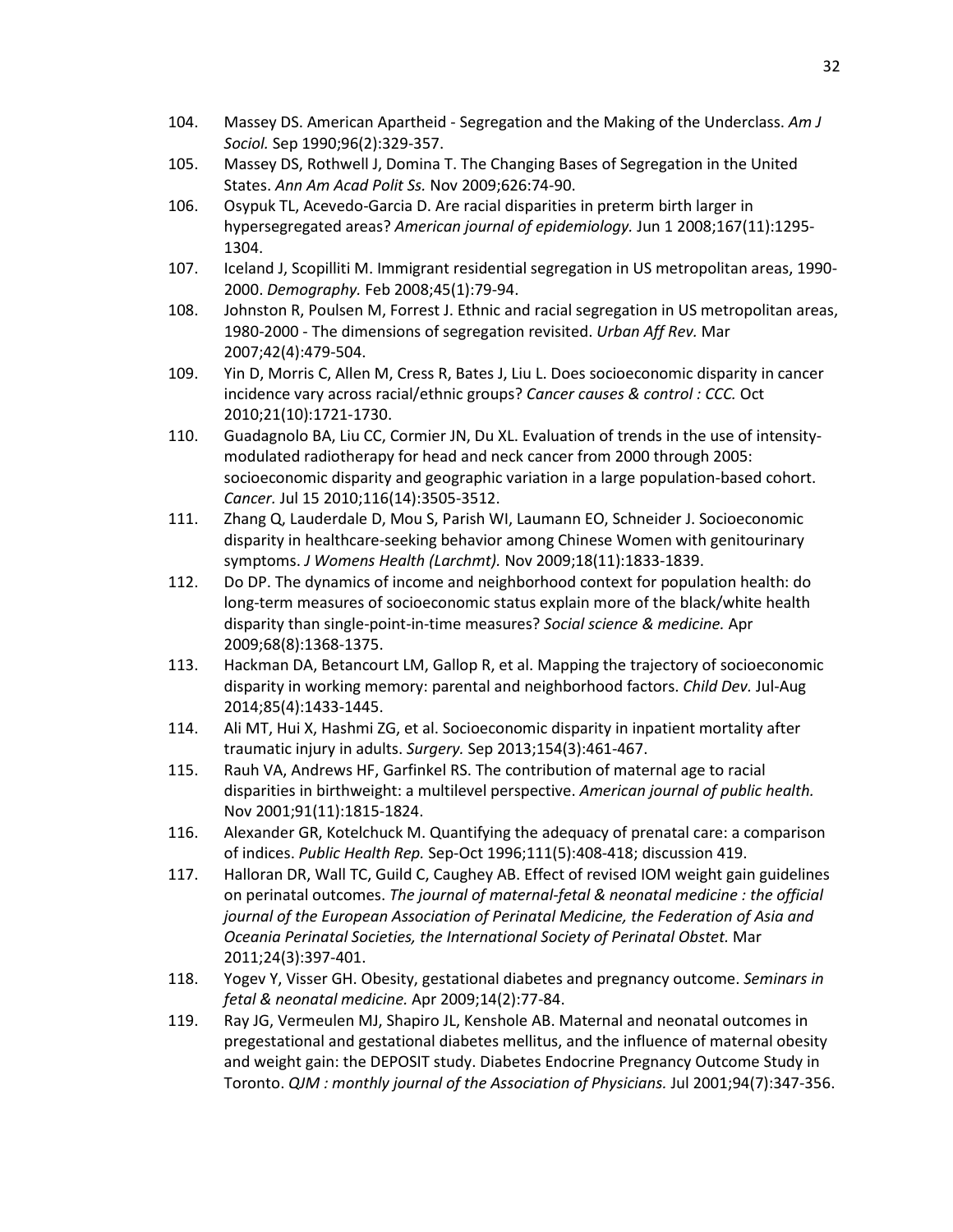# PATTERNS AND CORRELATES OF SOCIOECONOMIC MOVEMENT BETWEEN SUCCESSIVE

## DELIVERIES

By

ALICE DAVID

# Manuscript 1 of 3 of a dissertation entitled

# SOCIOECONOMIC MOVEMENT BETWEEN SUCCESSIVE DELIVERIES: IMPACT

# ON PRETERM DELIVERY IN A DIVERSE RACIAL AND ETHNIC POPULATION

Submitted to the

School of Public Health

and the

Graduate School – New Brunswick

Rutgers, The State University of New Jersey

In partial fulfillment of the requirements for the degree of

Doctor of Philosophy

Written under the direction of

George G. Rhoads, MD MPH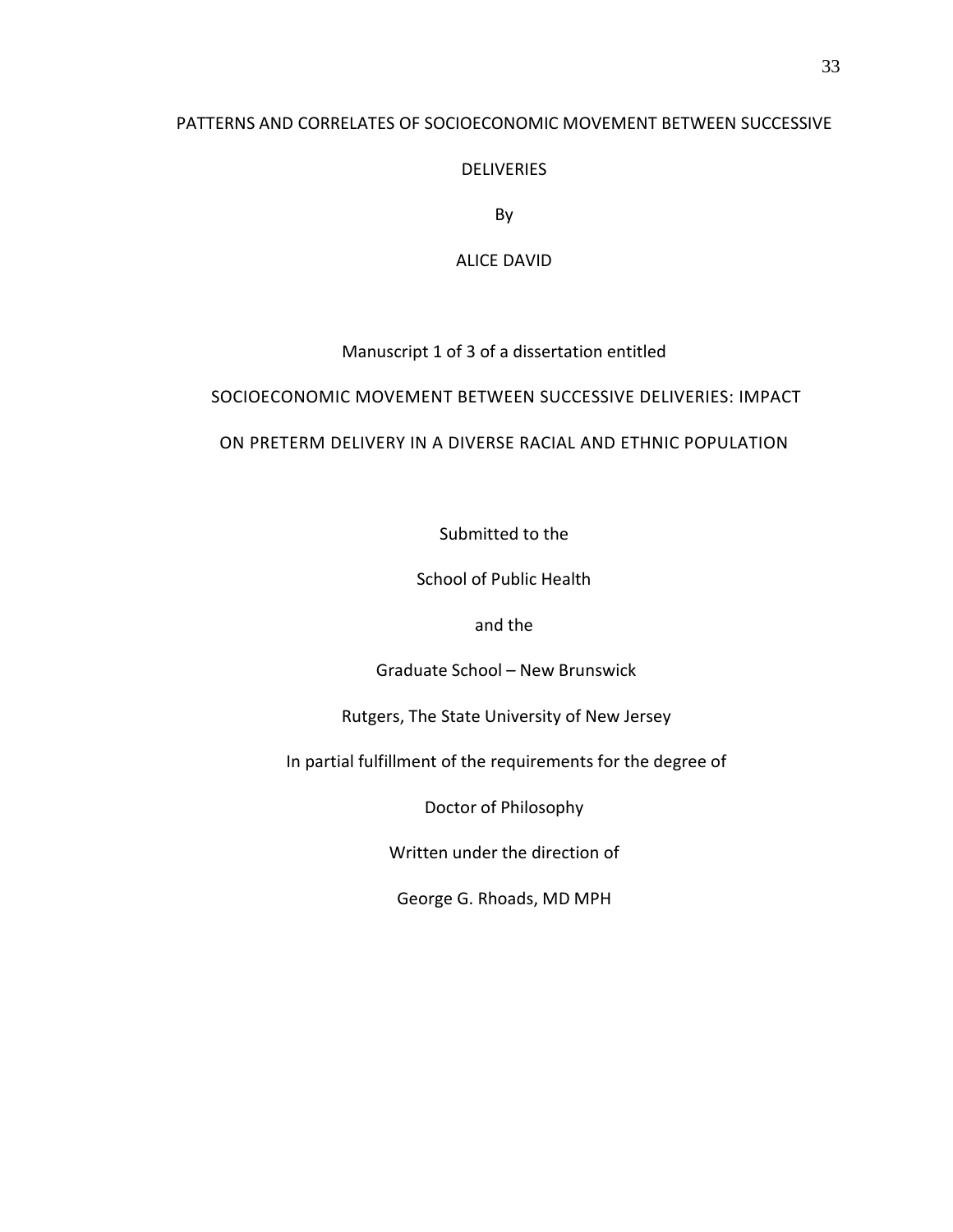#### ABSTRACT OF MANUSCRIPT 1 OF 3

# PATTERNS AND CORRELATES OF SOCIOECONOMIC MOVEMENT OF BETWEEN

#### SUCCESSIVE DELIVERIES

By

ALICE DAVID

Dissertation Director:

George G. Rhoads MD, MPH

#### ABSTRACT

BACKGROUND: Residential mobility is more than just a change in physical location. It is often a reflection of a change in economic and social status. Upward socioeconomic mobility is potentially important contribution to the reduction in socioeconomic disparity and therefore health disparities in a society. However, the capability of an individual or family to move upward is not only a reflection of the inequality in ability and effort at the individual level, but is exacerbated and perpetuated by inequality of opportunity to be economically stable, at the neighborhood level. Therefore, examining the characteristics of those who experience a change in socioeconomic status of the neighborhood of residence (NSES), in a specific period of time, may help us understand the factors that increase socioeconomic mobility, or the capability of individuals or families in a society to move upward between social tiers. This paper examined the characteristics of women who move between two successive deliveries, comparing them to those who did not move at all.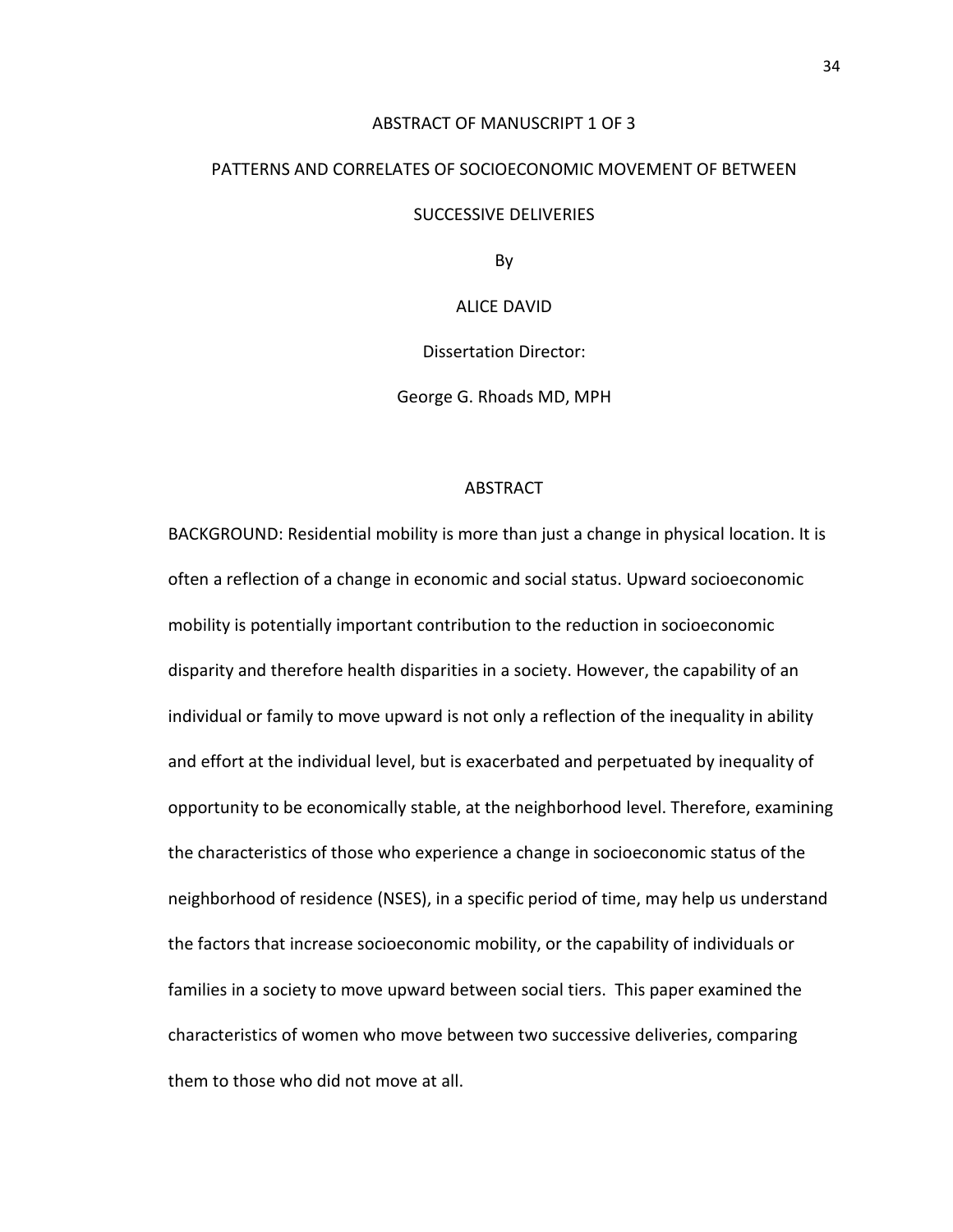METHODS: The main data source is the Electronic Birth Certificate (EBC) of New Jersey for the years 1996 to 2006. All newborns to the same mother were linked using six personal identification variables of the mother to create a longitudinal dataset with multiple records per woman. Based on the geocodes of the residence at delivery, neighborhood information on 16 variables was obtained from Census 2000 to calculate a neighborhood deprivation score. Quintiles of this score formed the socioeconomic neighborhood stratum. The highest score being most deprived. Lowest three quintiles were combined to form one neighborhood stratum the other two quintile formed two more strata. A descriptive analysis showing the characteristics of those who moved geographically, and those who moved to a socioeconomically better or worse neighborhood between any two successive pregnancies was done. The difference in proportion of movers compared to resident women who stayed was examined using chi-square test. Possible association of the above risk factors with socioeconomic movement after adjusting for maternal age at baseline was examined using log linear models. Separate models were used to study the possible association of each potential risk factor and type of movement: geographic movement, upward socioeconomic movement and downward socioeconomic movement. The only confounder considered for each of these models was maternal age. Since more than one pair of consecutive births per woman may be included in the study, generalized estimating equations (GEE) was used to control for the correlation between the responses per subject and to obtain robust standard errors.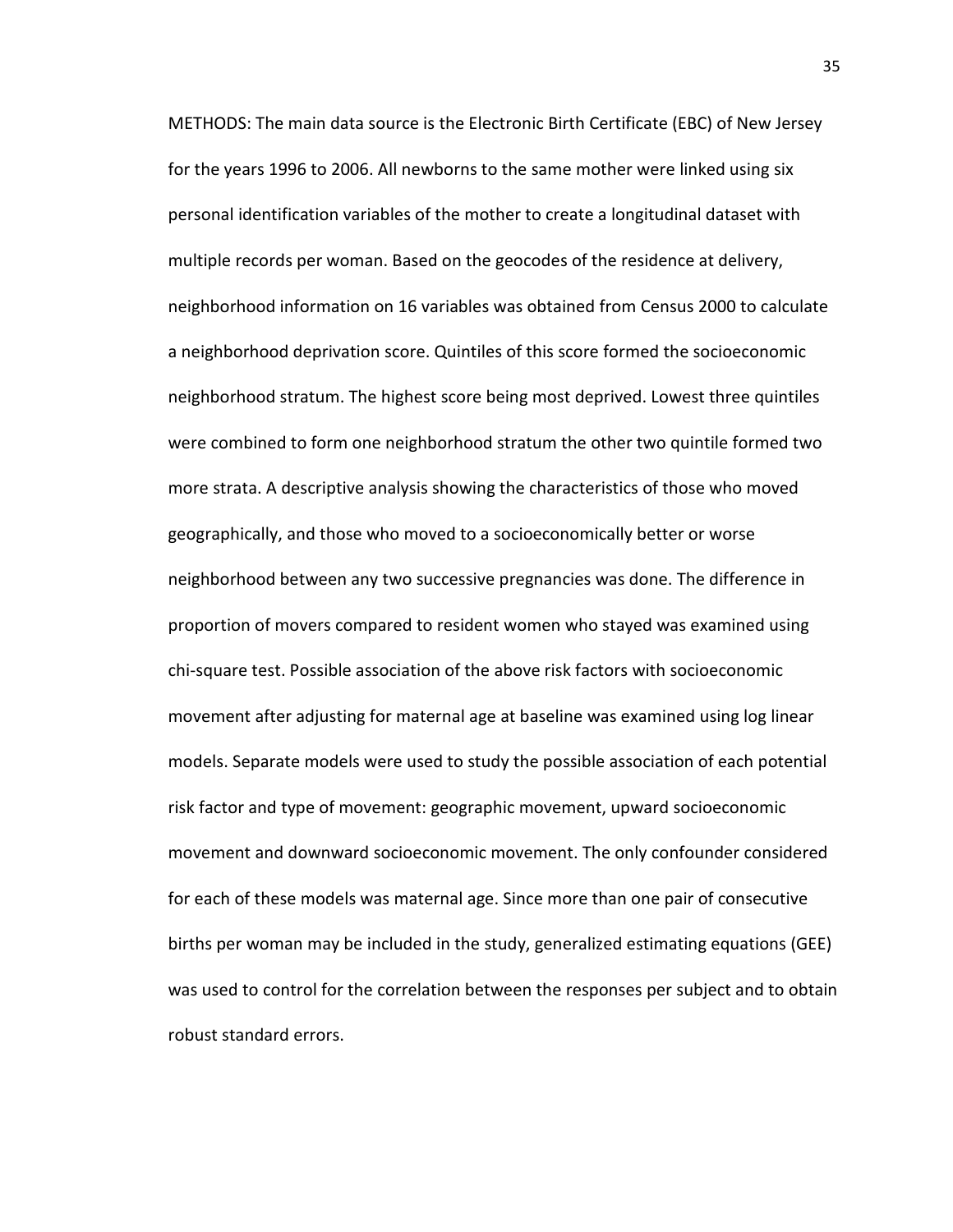RESULTS: Geographic movement between pregnancies was 55.3% but upward socioeconomic mobility was only 28.5% of those who moved. Non-whites, singles, teens, unemployed and having low education or low income and those who indulged in risky health behavior were more likely to move and more likely to move to a worse neighborhood. However, most medical conditions, including those with prior preterm delivery 18% higher risk (95% CI, 1.14, 1.21) of geographic movement but were not likely to move to a worse neighborhood. All racial/ethnic groups moved. However, NH Blacks 90% (95% CI: 1.86, 1.94) higher risk of moving to a worse neighborhood.

CONCLUSIONS: Socioeconomic movement that was observed in this cohort of pregnant women is reflection of residential instability rather than the capability of individuals or families in a society to move upward between social tiers.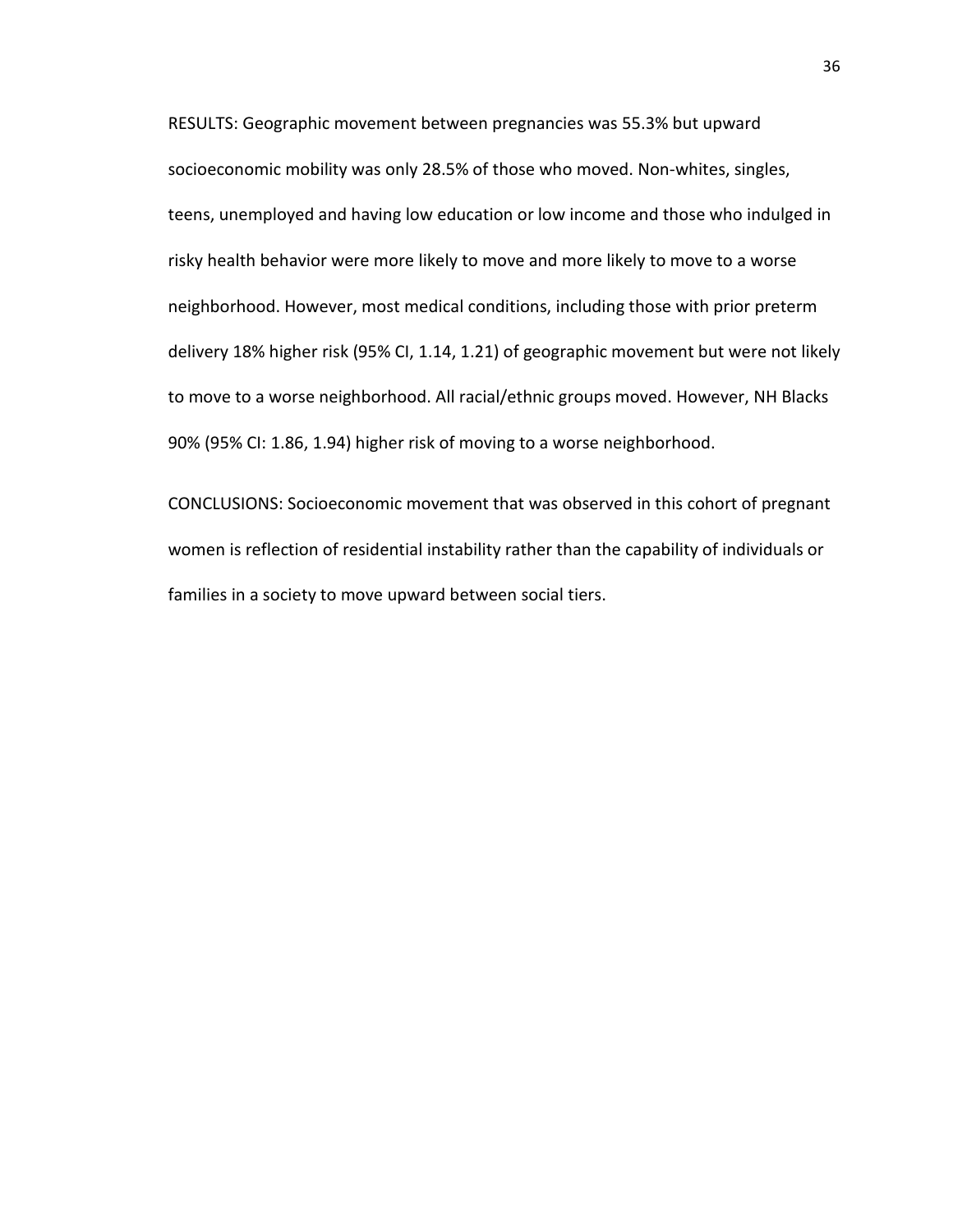# PATTERNS AND CORRELATES OF SOCIOECONOMIC MOVEMENT BETWEEN SUCCESSIVE PREGNANCIES

### **BACKGROUND**

For the first time, the 'Healthy People 2020' objectives have included social determinants of health as one of the four overarching goals for the decade. This goal to create social and physical environments that promote good health for all is shared by the World Health Organization<sup>[1](#page-73-0)</sup> and certain US health initiatives such as National Partnership for Action to End Health Disparities<sup>2</sup> and the National Prevention and Health Promotion Strategy.<sup>3</sup> One of the key areas to achieve this goal is economic stability with housing stability being a key component of economic stability.<sup>4</sup>

Residential mobility is more than just a change in physical location. It is often a reflection of a change in economic and social status as was seen in a longitudinal study that considered the reasons for residential movement during pregnancy.<sup>5</sup> By increasing the upward socioeconomic mobility, socioeconomic disparity and therefore health disparities in a society can be reduced.  $<sup>6</sup>$  $<sup>6</sup>$  $<sup>6</sup>$  However, the capability of an individual or</sup> family to move upward is not only a reflection of the inequality in ability and effort at the individual level, but is exacerbated and perpetuated by inequality of opportunity to be economically stable, at the neighborhood level. $6$  Therefore, examining the characteristics of those who experience a change in socioeconomic status (NSES) of the neighborhood of residence, in a specific period of time, may help us understand the factors that increase socioeconomic mobility, or the capability of individuals or families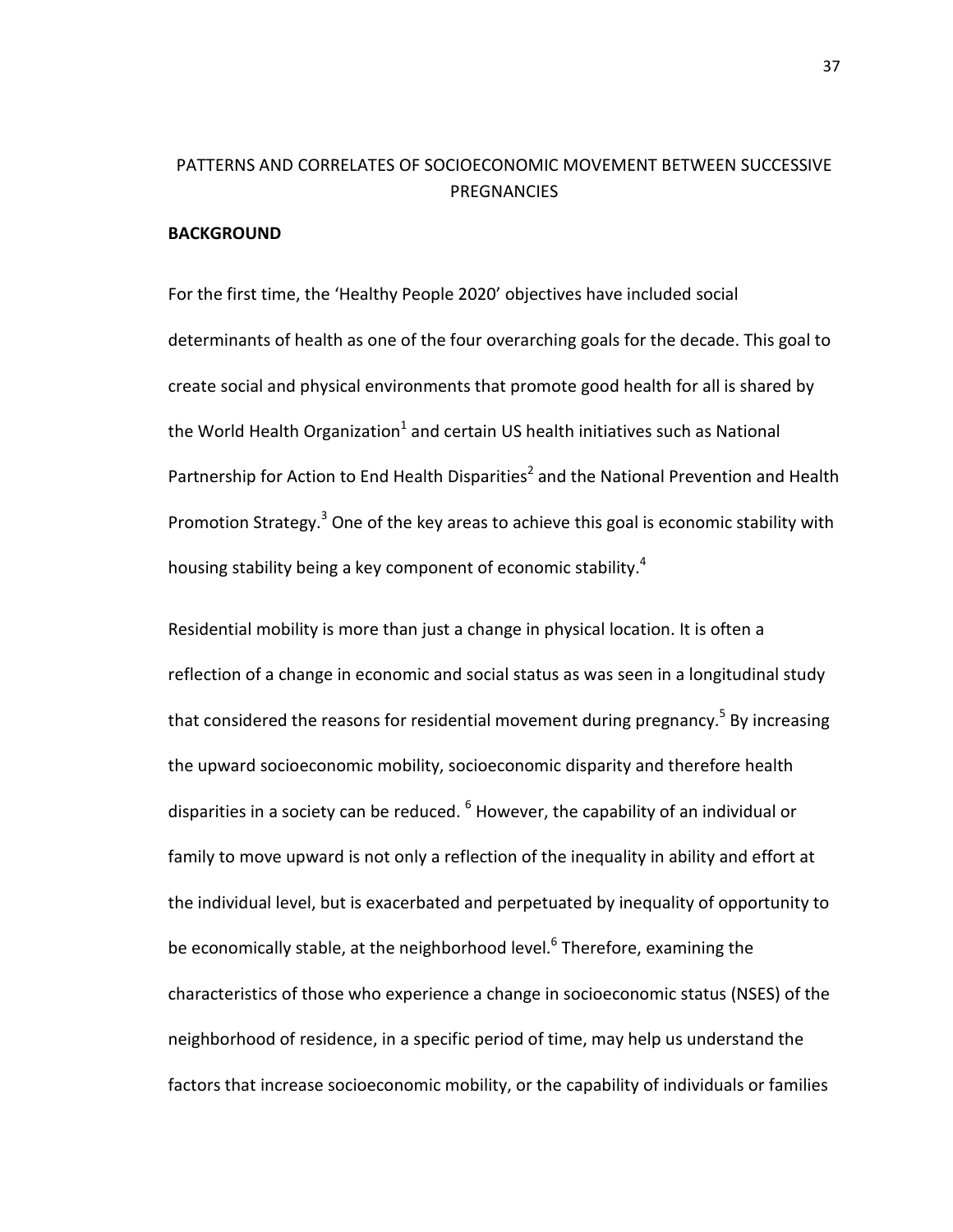in a society to move upward between social tiers. Or, examining the characteristics of those who move downward to worse socioeconomic neighborhood stratum can help prevent health disparities.

Residential mobility in relation to health has been studied extensively for various groups of people such as children, adolescents, and adults, as well as women during their pregnancies.<sup>7</sup> Most studies of pregnant women have focused on residential mobility from her place of birth to her place at delivery based on the birth record of her child,  $8-15$ (often referred to as migration rather than residential mobility). Other studies have examined the effect of residential movement during pregnancy.<sup>7,[16-24](#page-74-0)</sup> And one study examined a birth cohort prospectively both during pregnancy up to the first year postpartum.<sup>5</sup> All these studies, did not consider change of NSES. However other studies have examined the effect of residential movement of pregnant women on preterm delivery, where the movement can be considered as change in NSES. One examined residential movement from public to private housing,<sup>[25](#page-74-1)</sup> another study considered movement from urban to suburban $^{10}$  $^{10}$  $^{10}$  and a third used census tracts to determine the NSES for each woman. [26](#page-74-2) Other studies include randomized social intervention trials that moved families from high-poverty to lower-poverty neighborhoods, called 'Moving To Opportunity' (MTO) trial<sup>27[,28](#page-74-4)</sup> and 'Gautreaux program'.<sup>29</sup> However all but one of these studies were restricted to Blacks. One study included Whites.<sup>[10](#page-73-8)</sup> Moreover the residential movement was in only one direction.

38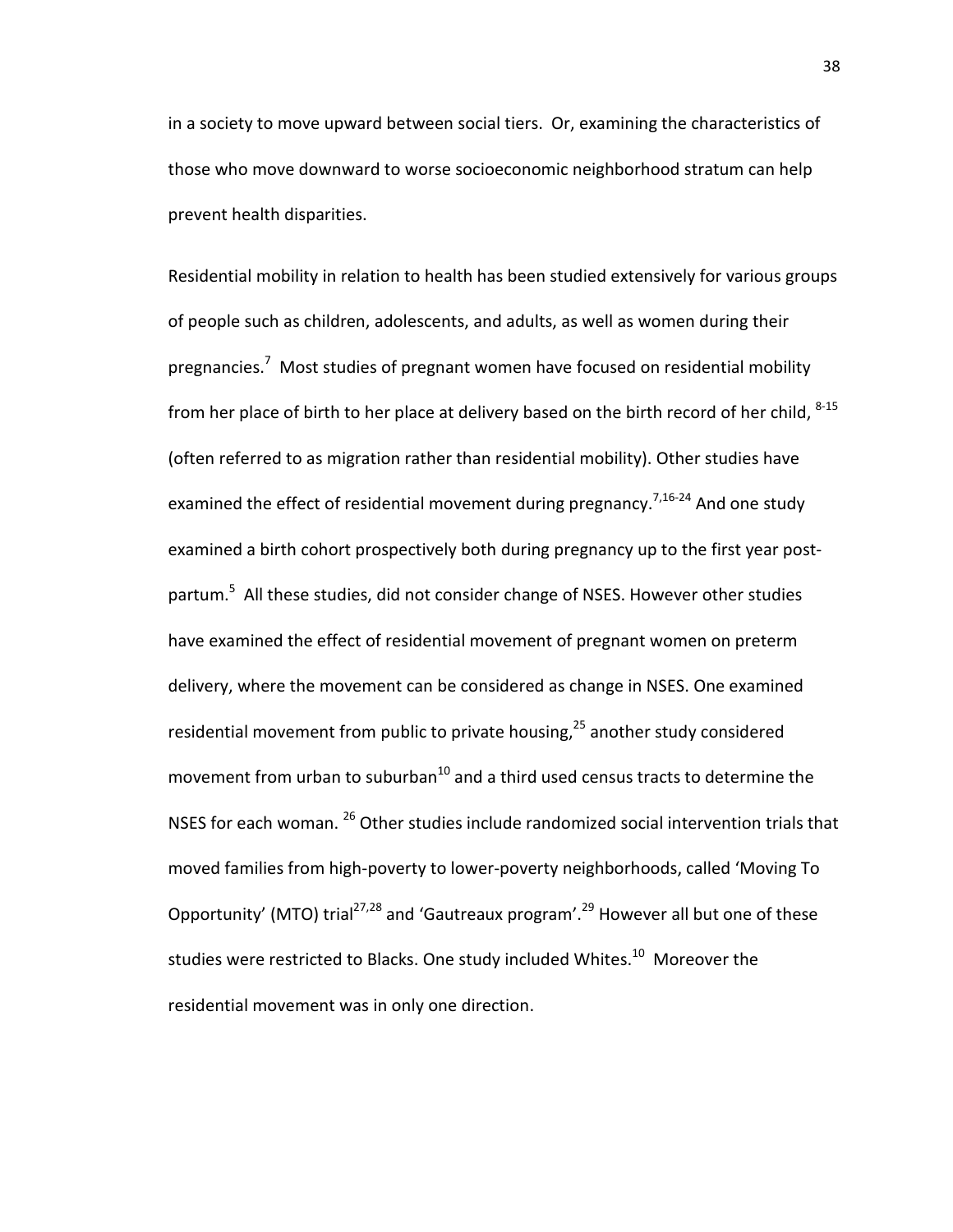This paper examined the characteristics of women who move between two successive deliveries, comparing them to those who did not move at all. This type of movement is referred to as 'Geographic' movement. Characteristics of women who moved to a better or worse socioeconomic neighborhood stratum than the neighborhood recorded at their first delivery were also examined. This type of movement is referred to as 'Socioeconomic' movement. Some of the factors considered to be associated with each type of movement are demographic, socioeconomic status, health behavior and medical conditions at the time of the delivery before their relocation from the residence at origin. A race/ ethnic specific description, which includes the four major race/ethnic groups, Non-Hispanic (NH) Whites, NH Blacks, Hispanics and Asians, and all others grouped as one category, is also shown.

#### **METHODS**

#### *SOURCE OF DATA*

The main data source for this study is the Electronic Birth Certificate (EBC) of New Jersey. The EBC contains parental demographic data including race and ethnicity, parental education, parental date and place of birth, residential address at the time of delivery, initiation and duration of prenatal care, and maternal medical and behavioral risk factors. The EBC also includes data on employment, health insurance, enrollment in WIC and social security number. Since the geocodes of residence at delivery were not available in the EBC file, these alone were obtained from the original birth certificate dataset. Census tracts associated with these geocodes did not always refer to the same census year. Therefore census tracts based on census 2000 were first obtained for these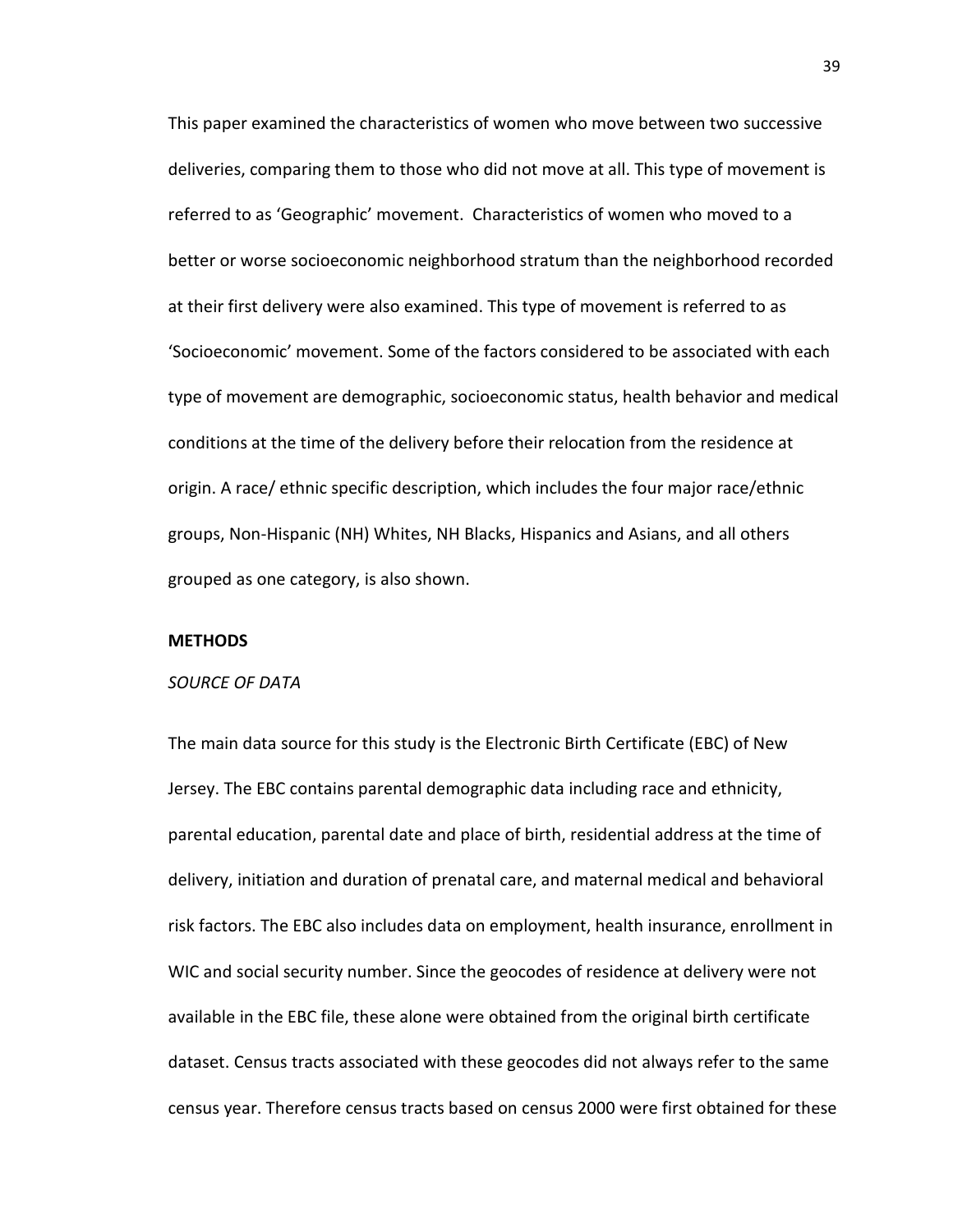geocodes using ESRI ArcGIS system (Environmental Systems Research Institute, Inc., USA). The two datasets were then merged to obtain the geocodes and census tracts based on census 2000. These datasets are maintained by the New Jersey Department of Health and Senior Services (NJDHSS). The years included in the study were 1996 to 2006. They were selected because 1996 was the first year that EBC was in widespread use and 2006 was the last year that geocoding was available. It should be noted that, NJ did not adopt the 2003 revision of the birth/death certificates during this period, all variables are consistently ascertained during the entire study period based on the 1989 version of the birth certificates. All newborns to the same mother were linked using six personal identification variables of the mother, namely first name, middle name, maiden name, last name, date of birth and social security number of the mother to create a longitudinal dataset with multiple records per woman. This was done using The Link King v7.1.21, a public domain record linkage software, that has been shown to have a sensitivity of 79% and positive predictive value of  $98\%$ <sup>30,[31](#page-74-7)</sup> The Link King uses both a probabilistic record linkage and deterministic record linkage protocols.<sup>32</sup> On examining 100 random mothers, the linking seemed to be correct for all 100 records. Some last names were different, but all other five personal identifications, including date of birth and social security number (SSN) were the same. Therefore it was assumed that it was the same mother with a different spouse. SSN was missing for some. However all other five identifiers matched and so it was assumed that it is the same person.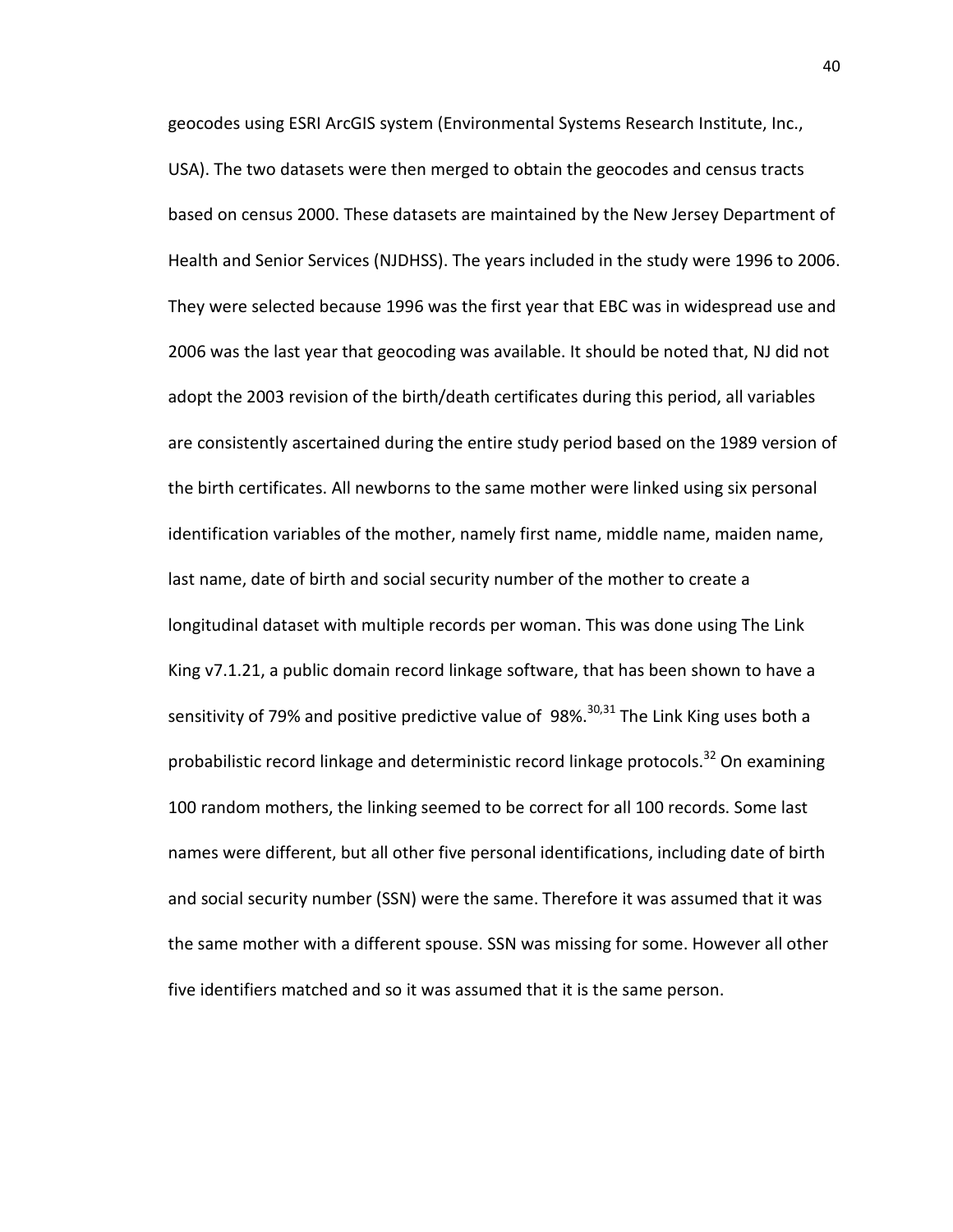#### *GEOCODING*

All deliveries were geocoded (assigned a latitude and longitude) by the NJDHSS based on the mother's full address at time of delivery. Using these geocodes, a census tract was assigned to each birth record, using ESRI ArcGIS system (Environmental Systems Research Institute, Inc., USA). If the full address was not available, the NJDHSS used the following rule: If a PO Box was provided instead of a street address, the post office was used to geocode; if only a zip code was available, then the centroid of that zip code was geocoded (the latitude and longitude of the central point of the area covered by the boundaries of a 5-digit ZIP code area). The assigned census tract would therefore be imprecise too. Some geocodes could not be linked to a census tract as the address referred to a national park or such similar areas that are not assigned a census tract or the geocodes were incorrect or missing. These records were excluded from the study population. A difference of 0.001 $^{\circ}$  (about 111 m or 364 ft.) in both, the latitude and longitude between successive pregnancies was considered as evidence of geographic movement. Smaller differences were not interpreted as evidence of a change in residence. However, this definition will not include people who move within the same building, as movers.

A validation to verify if this difference actually referred to a move was done using a random sample of 1000 pairs. Of the 500 pairs who were supposed to have moved based on the above specification, the manual verification showed that 13.8% had not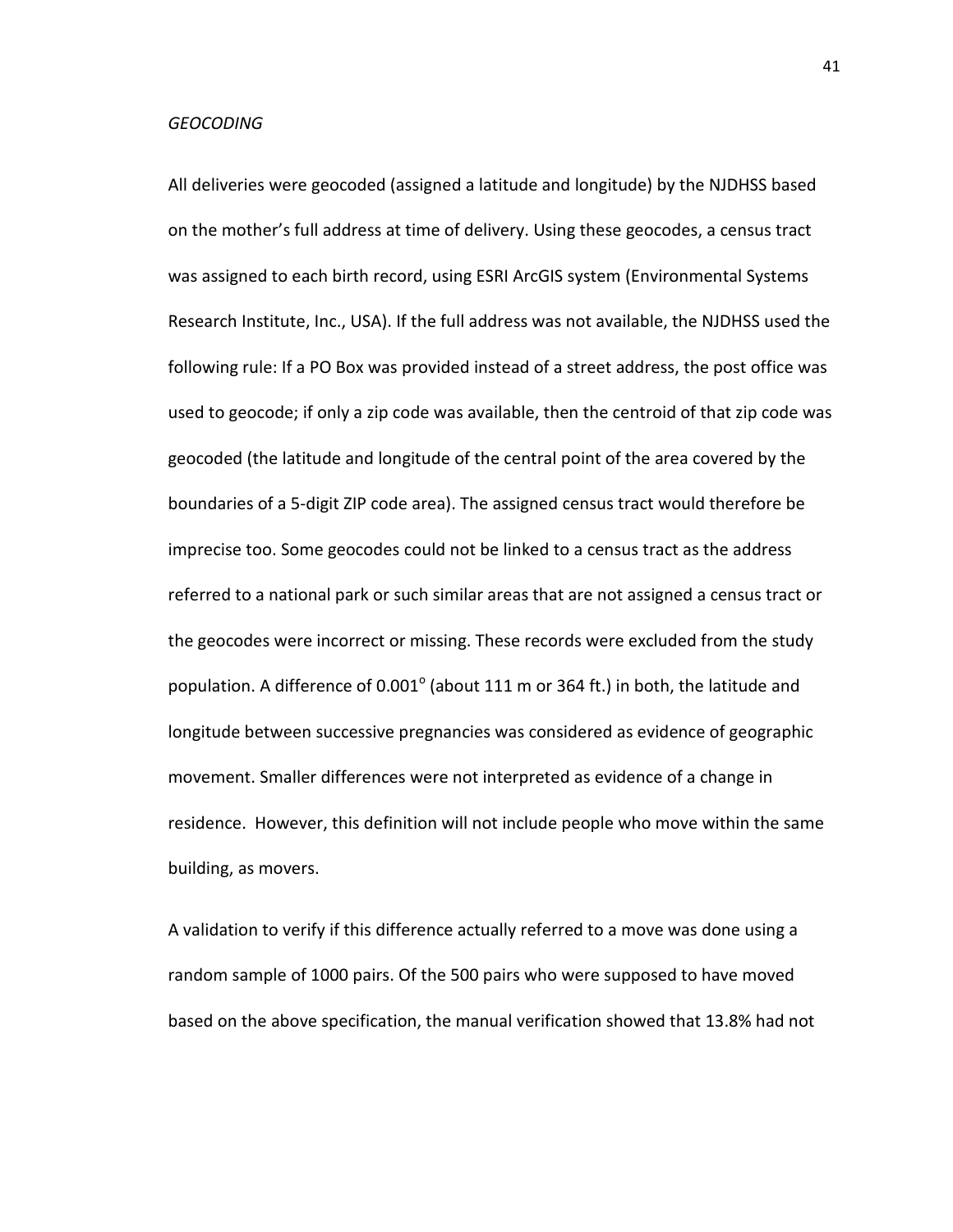moved. And of the 500 pairs who did not move according to the above specification, 9.8% actually moved. That is sensitivity is 89.8% and specificity is 86.7%.

### *NEIGHBORHOOD SOCIOECONOMIC STATUS (NSES)*

Measurement of NSES has remained inconsistent across prior studies. The most common approach to assess NSES is to use variables from the decennial census database. However, the choice of variables selected from the census as a proxy for deprivation varies from study to study. Many studies have considered only a single socioeconomic factor as a determinant of a health condition such as preterm delivery. These include education,  $33 \text{ income}$ ,  $10,34-37 \text{ occupation}$  $10,34-37 \text{ occupation}$  $10,34-37 \text{ occupation}$ ,  $38 \text{ and poetry}$   $-$  all at the aggregated neighborhood level. $38$  Other studies have included many of the above factors as independent risk factors in the same model $38-41$  or as a derived composite score.<sup>42-44</sup> A composite score is preferred because the high correlations between census variables make finding an effect of one census variable difficult to interpret. The disadvantage of a composite score is that the interaction effect of a component of such a score with any other covariate cannot be studied. $44,45$  $44,45$  One such derived composite score is based on several variables from the Summary File 3 (SF3) of the US census,  $46$ which includes detailed tables related to social, economic and housing characteristics from the decennial census. These tables were compiled for the year 2000, from a sample of approximately 19 million housing units (about 1 in 6 households) that received the long-form questionnaire with separate tables for nine major race and Hispanic or Latino groups. This comprehensive score, also known as the Neighborhood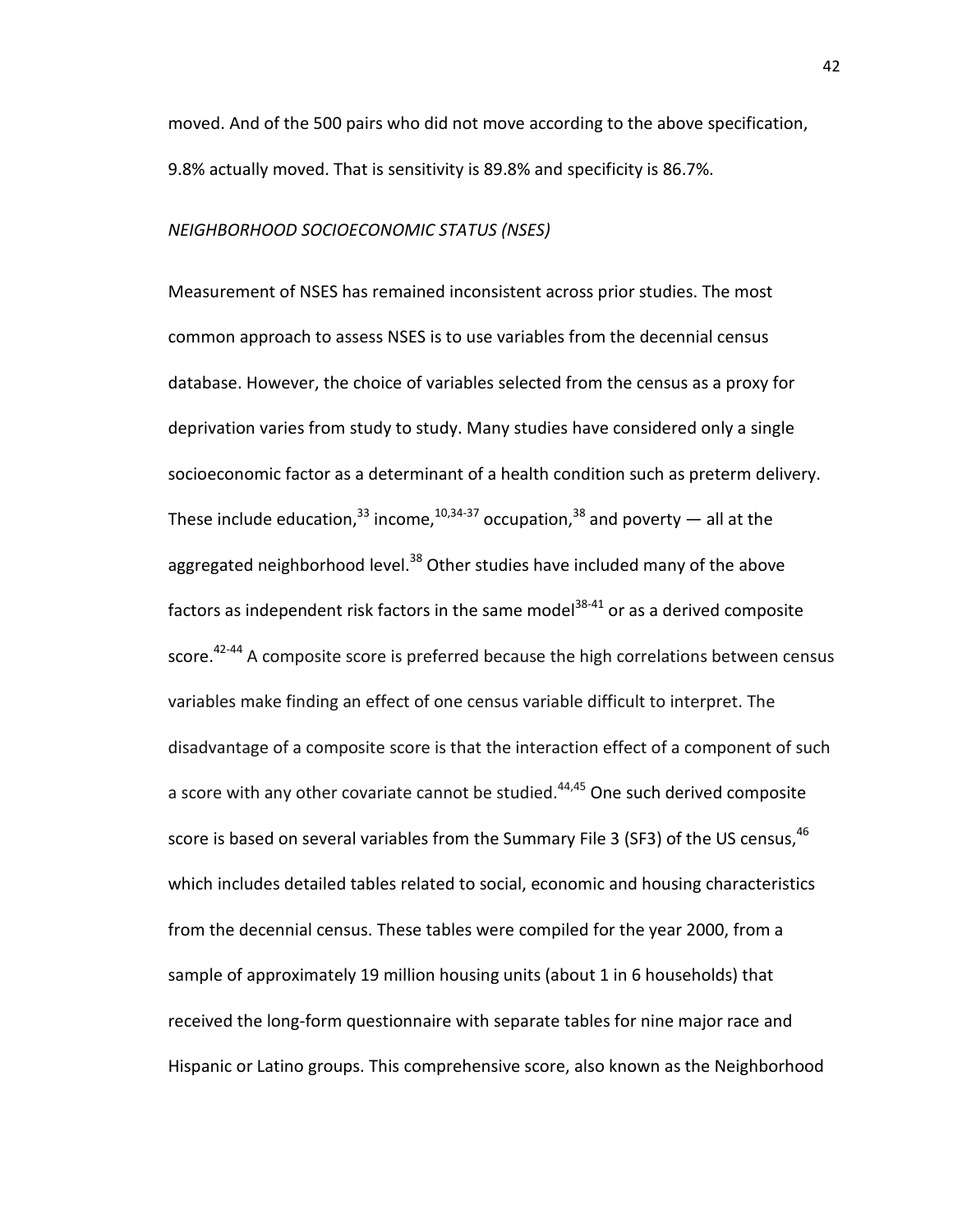Deprivation Index (NDI), $44,49$  was modified by excluding the component on housing stability, since the objective of this study was to examine housing and economic stability. Each quintile of this score forms a "neighborhood" or social tier, irrespective of their geographic location. From these quintiles we defined three social strata, quintile I to III were considered 'GOOD'; quintile IV was labeled 'BAD'; and quintile V was labeled 'WORST'. For this study change in quintile in either direction was considered as socioeconomic movement, the primary outcome and maternal characteristics the independent variables of interest. The details of the calculations of the NDI are shown below. Certain census tracts could not be assigned a neighborhood index, as most information needed to calculate the NDI were not available for these census tracts. Therefore all records associated with these census tracts were excluded (n=436; 0.04%). The details of the calculation of the NDI are given in the 'Introduction' chapter.

The US census 2000 was chosen to calculate the NDI, since it provides a metric for nearly every residential census tract and is roughly mid-way through the 1996-2006 study period. A comparison of deprivation score calculated based on the average of the years 2005 to 2009 of the American Community Survey and the one based on Census 2000 showed a high correlation (Kendall's Tau ≥0.80) between the two time periods. Although the NJDHSS also assigned census tracts for each birth, all birth records did not have census 2000 based census tracts. Therefore census tracts based on census 2000 was re-assigned for each birth record using geocodes, with ESRI ArcGIS system (Environmental Systems Research Institute, Inc., USA). The census 2000 census tracts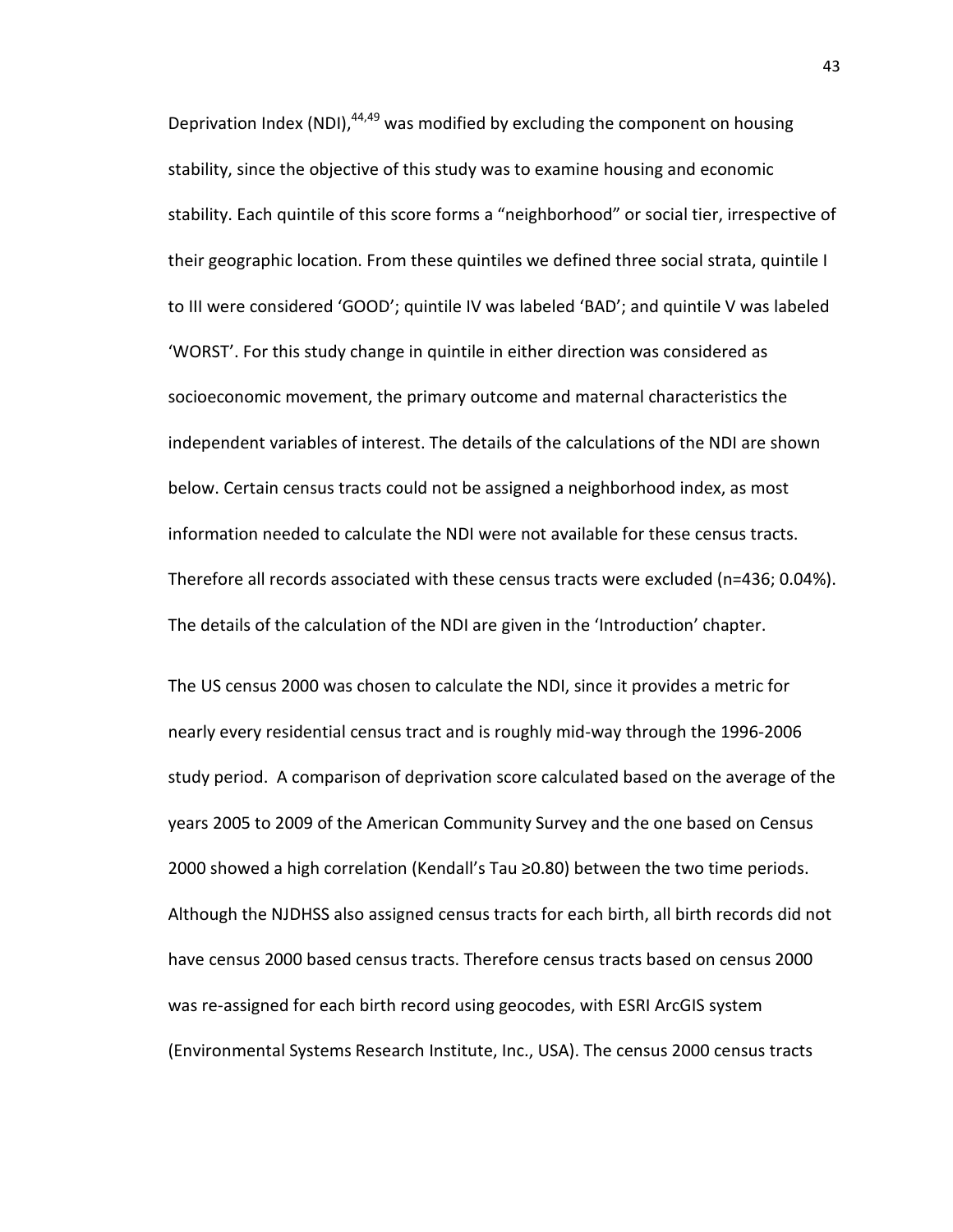were essential to capture the socioeconomic variables for each census tract from the census 2000 database.

### *COHORT COMPOSITION*

The study population is made up of all New Jersey resident women who delivered at least two consecutive singleton births in New Jersey between 1996 and 2006. If the residential address of a woman at the time of delivery belonged to a census tract for which NSES could not be calculated, that delivery was excluded. Similarly if a census tract could not be assigned either because it did not belong to the unedited original birth file or because the address was a forest or similar area that did not have a census tract, that delivery was excluded too. Deliveries for which the gestational age was missing were also excluded. After these exclusions, women who did not have two qualifying deliveries during the study period were excluded. The details of exclusion are given in the introductory chapter. After the exclusions there were 335,085 pairs of siblings delivered by 280, 060 women. For women with more than two deliveries in the dataset we used all successive delivery pairs available. If she moved between one pair and did not for another pair, she was considered as mover for baseline characteristics only.

### *RISK FACTORS*

Potential risk factors of socioeconomic movement considered were classified as:

44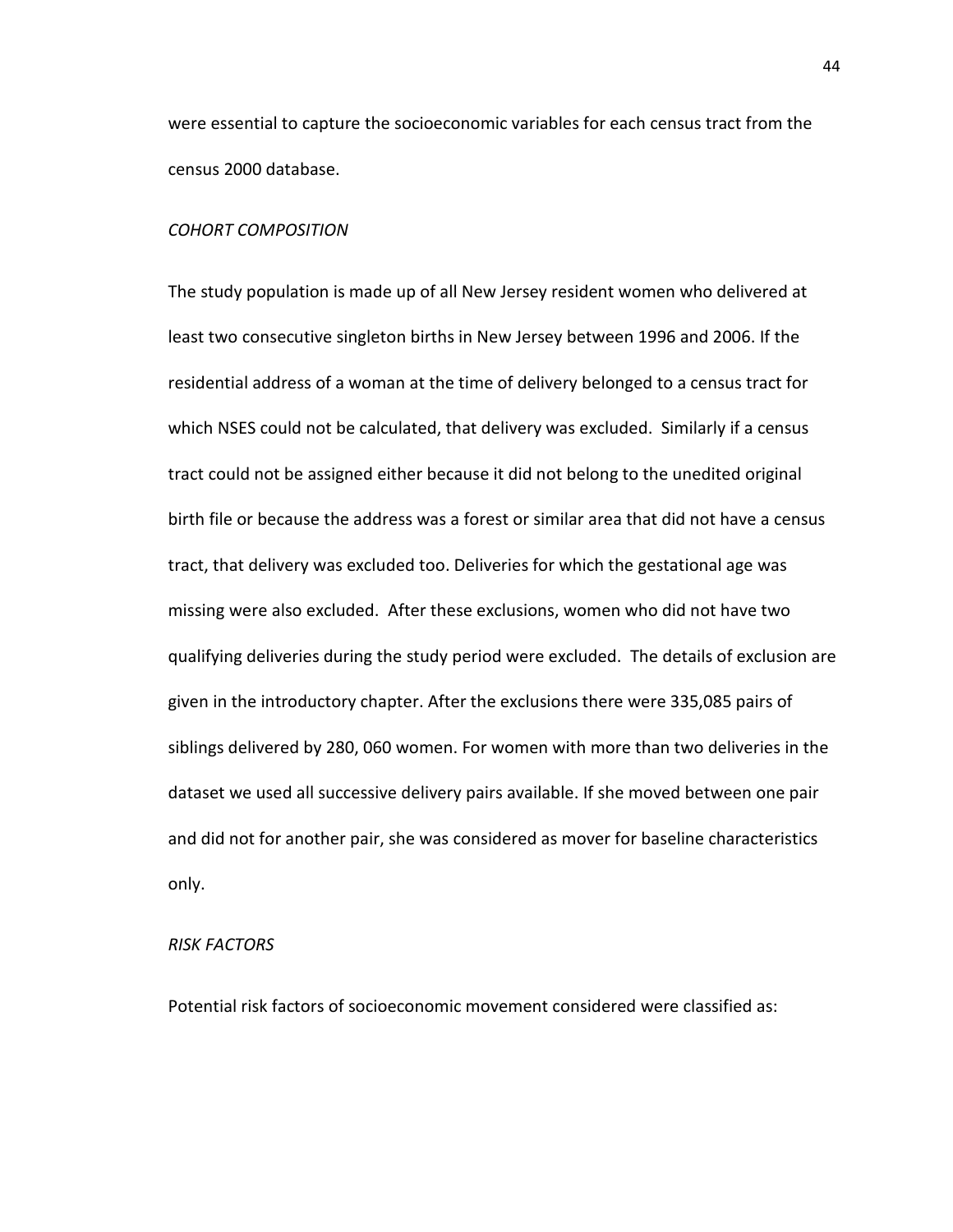- 1. Socio-Demographic: maternal age, educational attainment, employment status, marital status, income level at delivery and foreign origin (born) status were included. Paternal educational attainment and employment status were also included. Since the birth certificate database does not have information on income, those eligible for WIC, MEDICAID and those who did not have health insurance were considered 'low income'. Maternal age was categorized as below 20, 20 to 34 and 35 and above. Marital Status was classified as single and married, where single includes unmarried, legally separated, divorced, widowed, marriage annulled and unknown and married includes married, common law and Indian marriage.
- 2. Health Behaviors: adequate prenatal care, time of initiation of prenatal care, drug abuse, alcohol and tobacco use during pregnancy were considered as risk factors of preterm delivery. These factors vary by race/ethnicity and by NSES. Weight gain during pregnancy, an indicator for nutritional status was also considered as a health behavior. Those who gained less than 15 lbs. were considered to have inadequate weight gain and those who gained 40 lbs. or more as excess weight gain. Further, although WIC is an indicator for nutritional status, it was not included separately as it was already included as a proxy for income.
- 3. Medical Conditions: prior preterm delivery, hypertensive disorders in pregnancy including chronic hypertension, gestational hypertension, preeclampsia and eclampsia, pre-existing diabetes mellitus type I and II, gestational diabetes,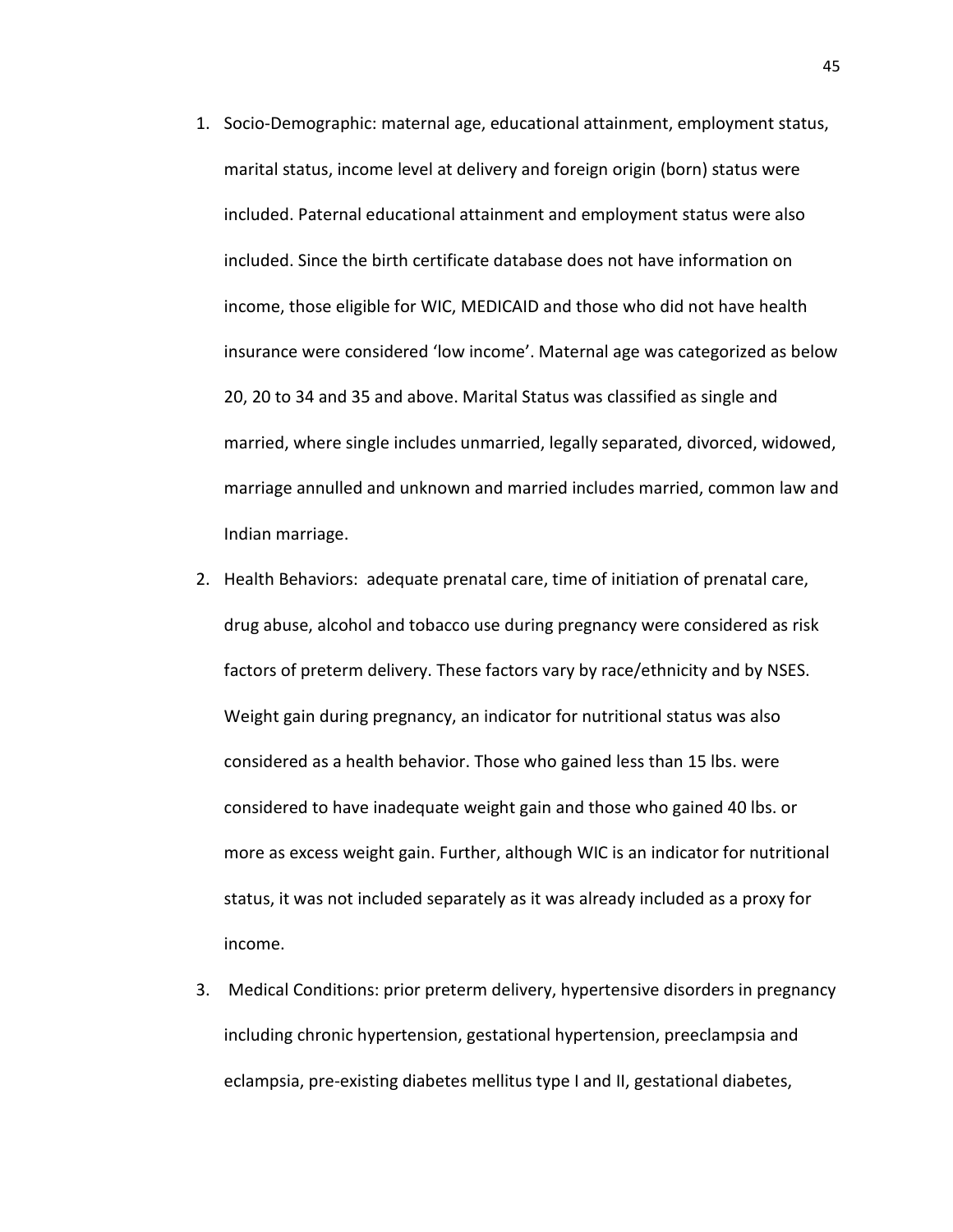incompetent cervix, uterine bleeding, placenta previa, placental abruption, premature rupture of membrane (PROM), cord prolapse and non-reassuring fetal status were included.

### *STATISTICAL ANALYSIS*

A descriptive analysis showing the characteristics of those who moved geographically, and those who moved to a socioeconomically better or worse neighborhood between any two successive pregnancies was done. The difference in proportion of movers compared to resident women who stayed was examined using chi-square test. Possible association of the above risk factors with socioeconomic movement after adjusting for maternal age at baseline was examined using log linear models. Separate models were used to study the possible association of each potential risk factor and type of movement: geographic movement, upward socioeconomic movement and downward socioeconomic movement. The only confounder considered for each of these models was maternal age. Since more than one pair of consecutive births per woman may be included in the study, generalized estimating equations (GEE) was used to control for the correlation between the responses per subject and to obtain robust standard errors.

### **RESULTS**

Of the 280,060 residents of NJ who had two or more successive pregnancies, 154,763(55.3%) women moved geographically between the two deliveries. Of these 83,133 (53.7%) women remained in the same socioeconomic stratum while 44,107 (28.5%) moved to a better and only 27,523 (17.8%) moved to a worse stratum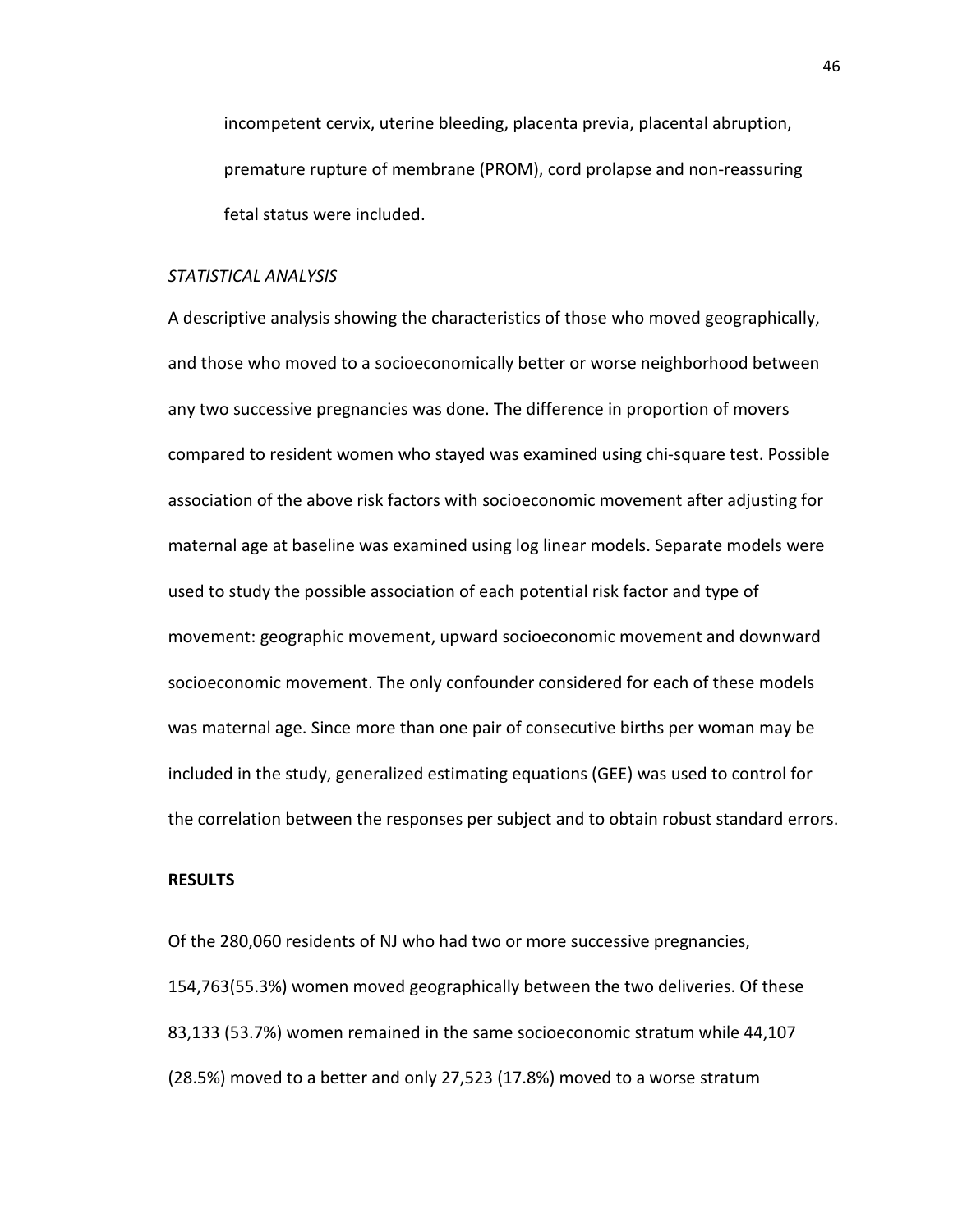The baseline characteristics of those who moved from their initial address between deliveries and those who stayed in the same residence are shown in table 1. Those who moved differed in many respects from those who did not. Differences included greater mobility with: younger age, black and Hispanic race/ethnicity, single marital status, low income, limited education, and street drug use during pregnancy. In contrast to these differences, medical conditions and complications associated with pregnancy were not much associated with moving house, although moving was a little more common among those with a prior preterm birth and eclampsia.

Table 2 shows the socioeconomic direction of the moves by baseline characteristics. Overall, 54% of moves were within the same socioeconomic stratum while 18% were downward and 28% were upward. The excess of upward moves over downward moves is consistent with the timing of the study years before the great recession and with the gains in income that would be expected in a substantial fraction of these young families as a result of breadwinner career development. The frequency of downward moves was fairly uniform according to baseline characteristics, occurring in 15-20% of nearly every category. Upward moves between pregnancies were less common among women who, at their first delivery, were under age 20, of black race, single, unemployed, late to prenatal care, or used street drugs.

Age-adjusted relative risks of moving to worse or better neighborhoods are shown in Table 3. Women in the bottom neighborhood stratum at the first pregnancy are excluded from the calculation of risk for moving down (which was not possible for them)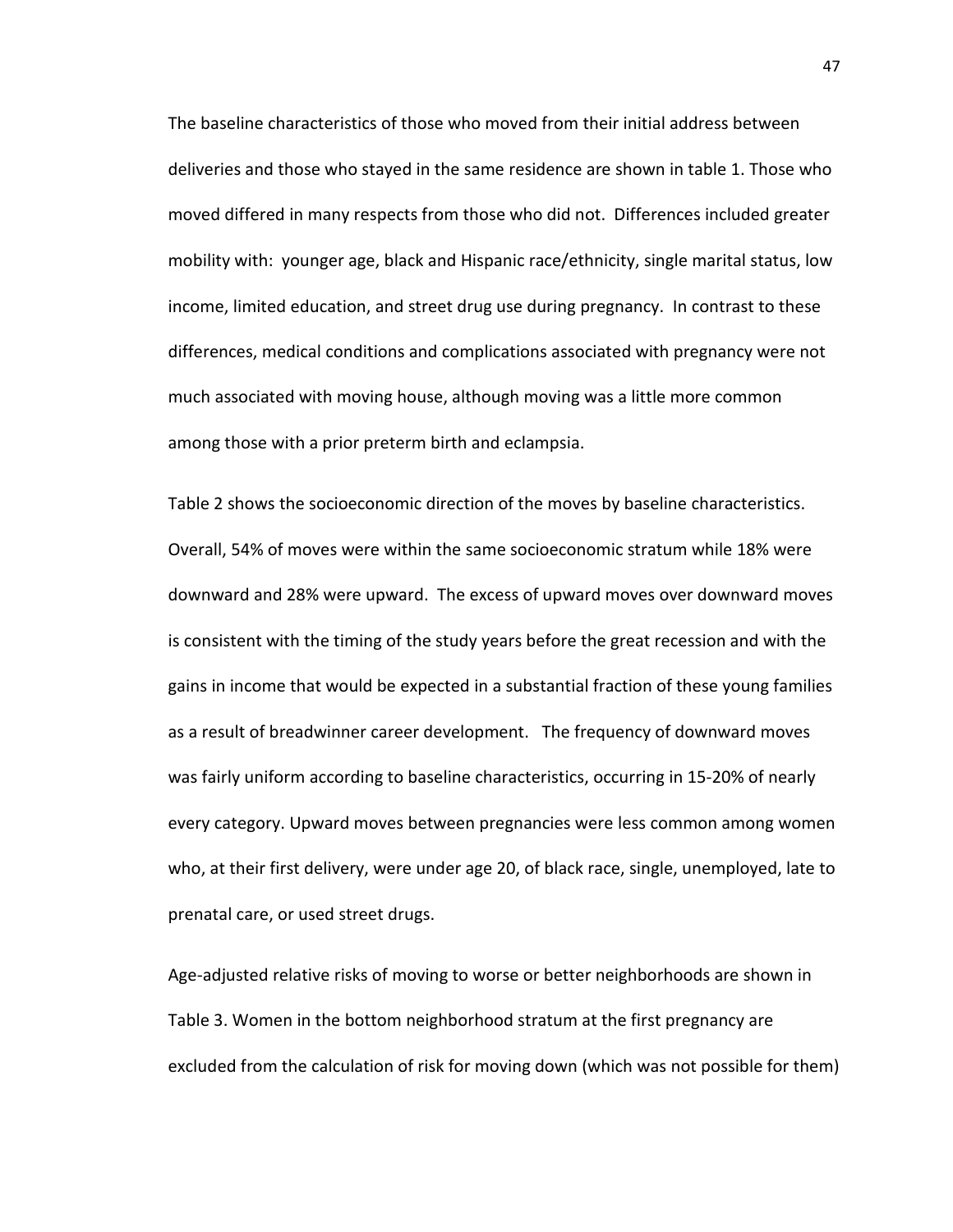and, likewise, women in the top stratum were excluded from moving up. The associations described above are largely reproduced after age-adjustment, and it is notable that, given the large numbers of women in the study, the great majority of associations are statistically significant.

As shown in Table 4, white women were the least likely to move between deliveries, and black and Hispanic women were the groups most likely to move down and least likely to move up. Asians were more likely to relocate compared to NH Whites and were more likely to move to a better socioeconomic neighborhood or to a worse one than the one they lived in earlier.

### **DISCUSSION**

At their baseline delivery, most women, in this cohort, were primiparous (67.4%), between the age 20-34 years (80.4%), married (68.7%) , US born (73.6%), having mid/high level of income (58.7%), employed (67.3%) and had more than 12 years of education (55.8%).

This study shows more than half (55.3%) of all women with two or more successive pregnancies moved from their initial residence between their deliveries, and of these, a little over half (53.7%) stayed in the same NSES stratum. Almost a third of the movers (28.5%) went to a better neighborhood and only about a sixth (17.8%) to a worse neighborhood.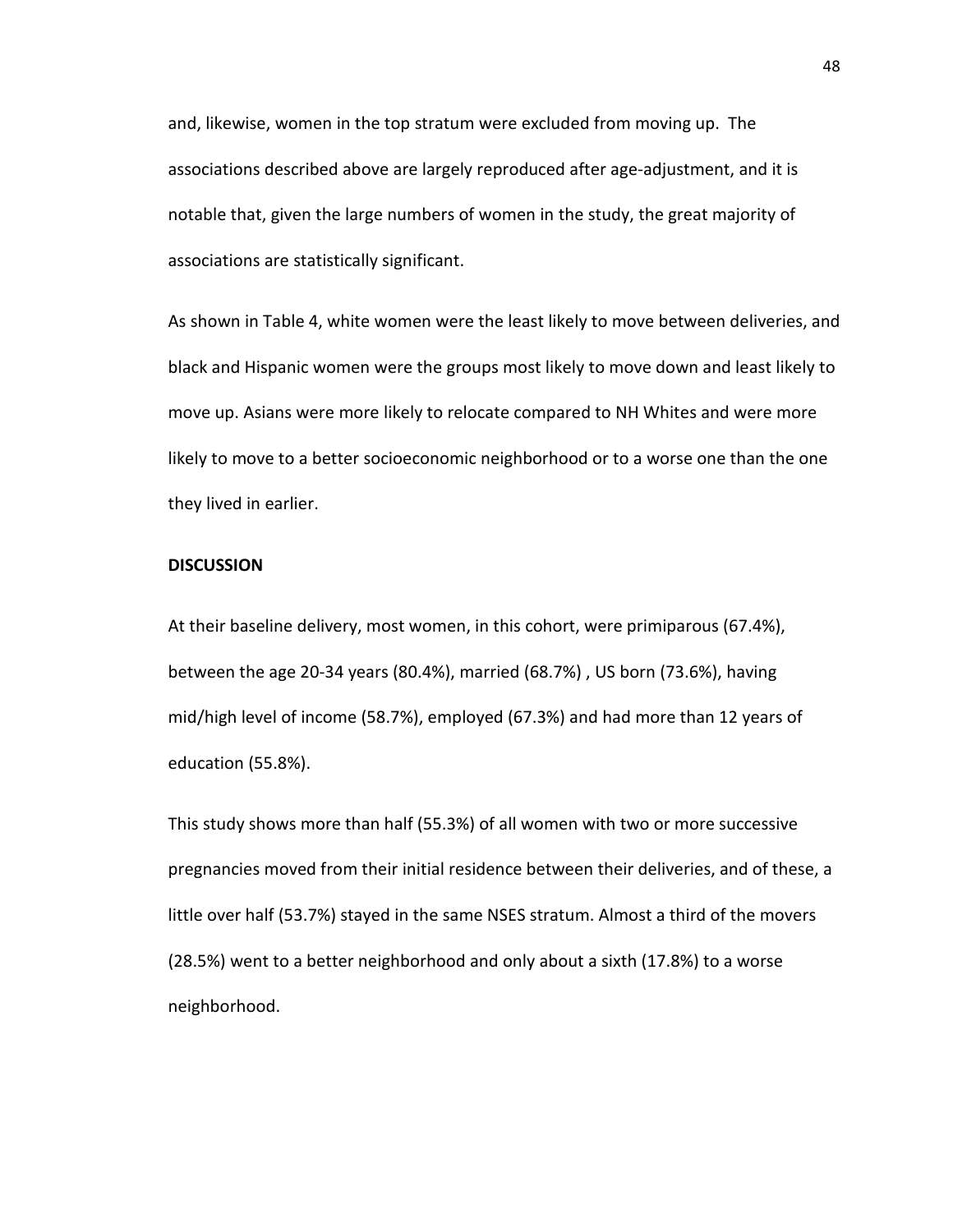The residential mobility observed in this study (55.3%) is more than another study<sup>5</sup> that observed residential movement in pregnant women prospectively who observed that 28.5% moved in the first year post-partum. This is probably due to a longer period of observation. Upward socioeconomic movement was observed only in about a third of those who moved. That is only 15.8% moved upward between deliveries and 9.8% downward. That is 16.9% of NH Whites and 12.2% of NH Blacks moved upward between deliveries. Although this is lower than the lifetime upward movement to suburban counties of about 70% among NH Whites, it was similar to the lifetime upward movement of 13% among African Americans in a Chicago based study.<sup>10</sup> Upward socioeconomic mobility for Hispanics, Asians and all other races were not examined in any other study. Neither was downward socioeconomic movement for any race. A notable finding is that socioeconomic mobility differed by race/ethnicity. That is, while in every race there were more women who moved than those who stayed, the proportion of NH Blacks and Hispanics who moved were much higher than those who stayed. Moreover, while every race was more likely to move than NH Whites, NH Blacks were least likely to move to a better socioeconomic neighborhood stratum and most likely to move to a worse stratum from their initial place of residence, followed by Hispanics and other races, compared to NH Whites. Asians were likely to move to both better and worse socioeconomic neighborhood stratum than their initial place of residence, compared to NH Whites.

Another interesting result of the study that was not examined in any other study of pregnant women is that while most medical conditions during pregnancy were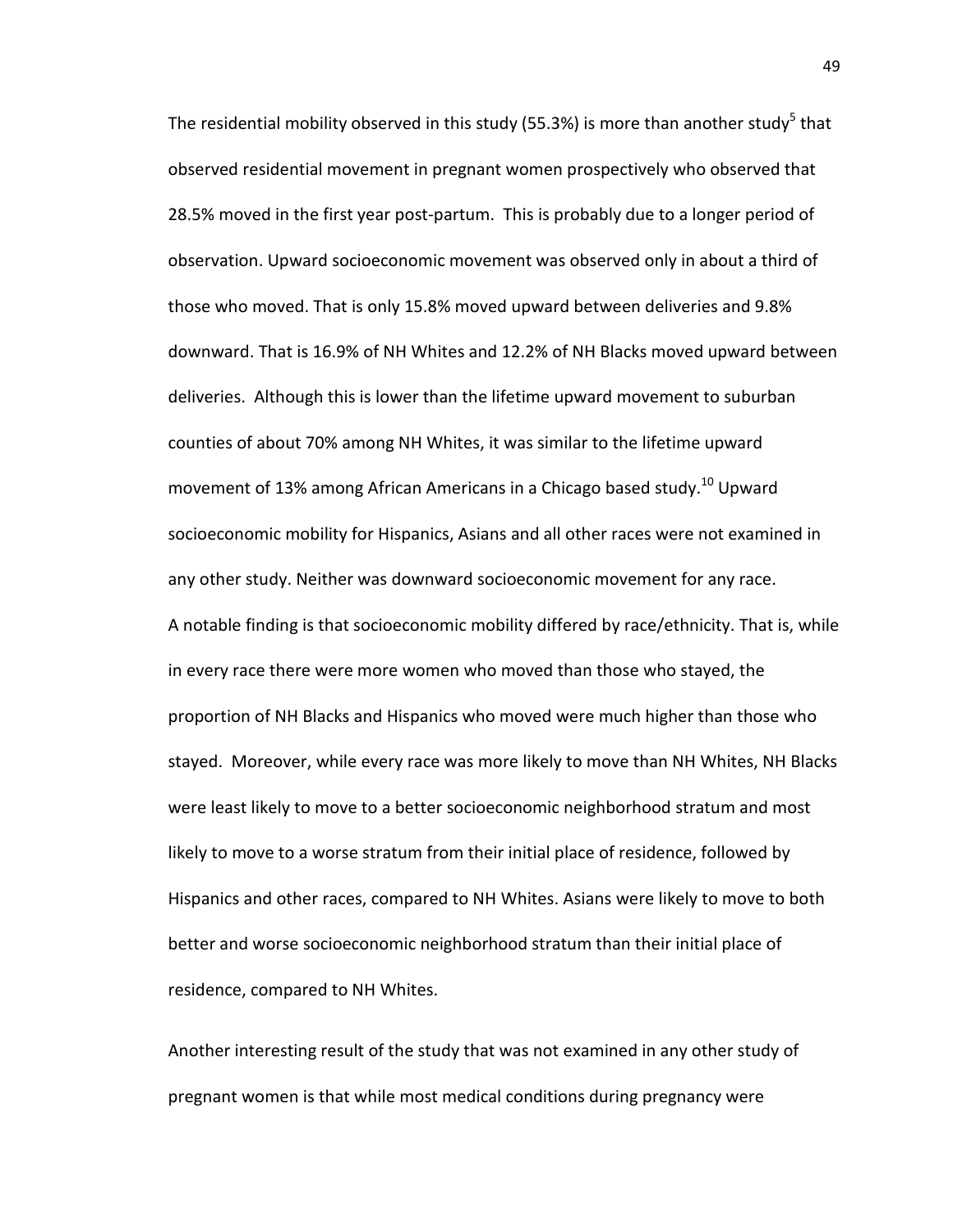associated with residential movement, they were not associated with moving to worse socioeconomic neighborhood strata and were less likely to move to better socioeconomic neighborhood than those who were healthy. This goes against the hypothesis that there is selective residential mobility of the unhealthy to worse neighborhoods. [47](#page-76-2)

This study is one of the first to characterize patterns of socioeconomic movement for a racially/ ethnically diverse cohort of women between two consecutive singleton births considering various social, demographic and clinical determinants. Residential mobility was higher among teenagers, singles, those with low income level, unemployed and those who had less than 12 years of education. Those who moved were highly likely to move to a worse neighborhood and less likely to move to a better neighborhood. However the characteristics of the women who moved between deliveries were similar to those who moved during pregnancy.<sup>[5](#page-73-4)</sup>

Socioeconomic mobility, during the child bearing years of a woman's life is important to consider as it sets the stage not only for an individual's opportunity for health and material success but also for subsequent generations. Moreover, since the child bearing years also coincide with the most productive years in terms of socioeconomic achievement, it may reflect the ability of the whole society that they represent to be socioeconomically mobile.

This study shows that upward socioeconomic mobility during child bearing years, particularly after the birth the first child is less common. The movement seen in this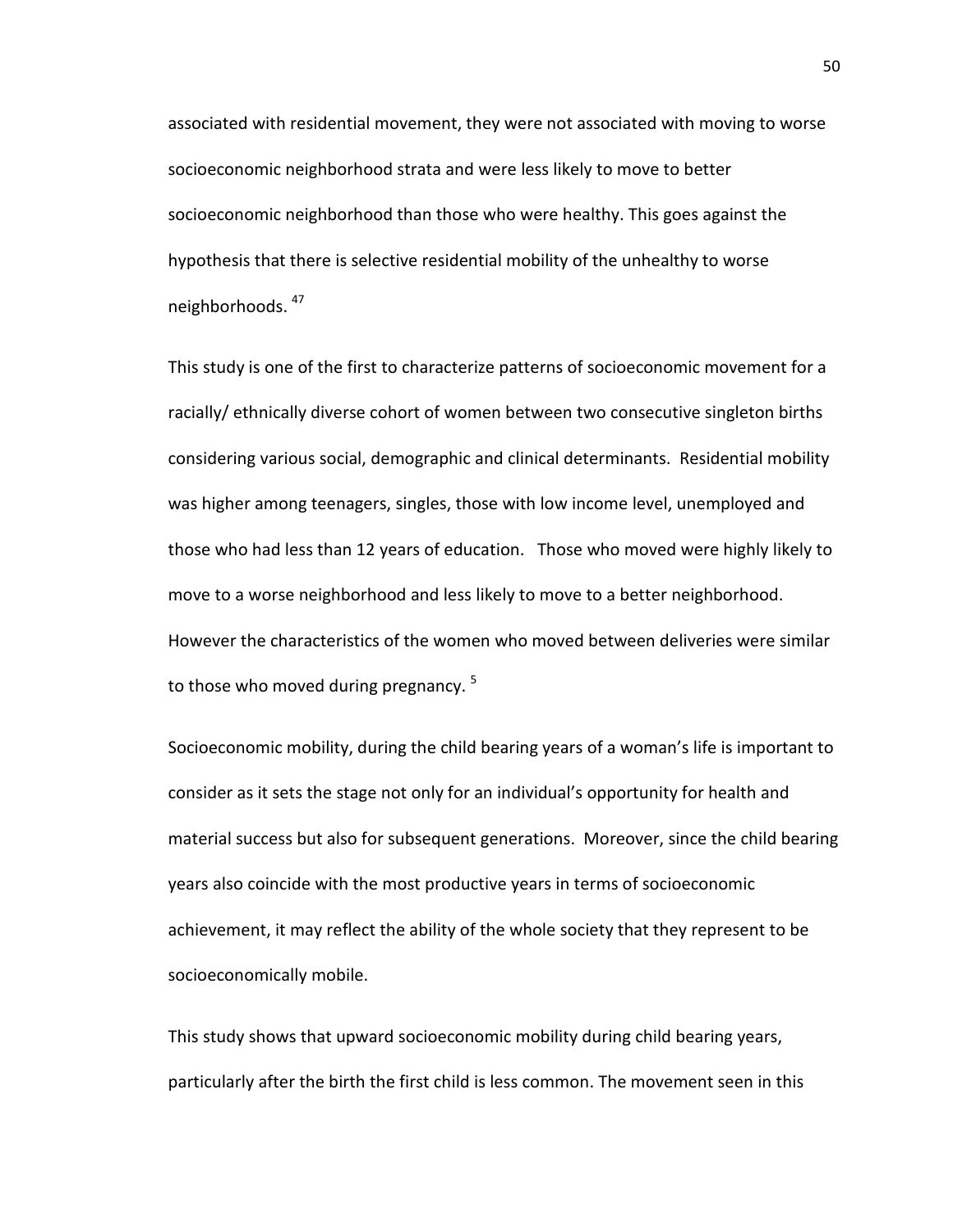cohort reflects forces other than socioeconomic growth in the society, as more than 50% of the women who moved remained in the same socioeconomic stratum and about a third of those who moved out, moved to a worse neighborhood stratum. That is, only about 15% were upwardly mobile in this cohort. The long-standing ideology in the US that upward social mobility is available to all is not seen here. This may be a reflection of the stagnant or declining socioeconomic mobility seen throughout the US.<sup>48</sup> A stagnant or declining socioeconomic mobility will not only increase the income inequality but also increase the disease burden of the society. $6$  Improving the socioeconomic status of the women, educating them to have better health related behavior may prevent the downward socioeconomic mobility in pregnant women.

### **STRENGTHS AND LIMITATIONS**

The strengths of this study are:

- (i) A large database and representing a diverse racial and ethnic population was used for this study. Most studies on residential mobility in pregnant women have considered only Blacks or a comparison of Blacks to Whites only. This study includes four major racial/ethnic groups
- (ii) All residential addresses socioeconomic and demographic variables and certain behavioral variables like prenatal care initiation and usage, use of drug alcohol and smoking during pregnancy, medical risk factors and complications of pregnancy and labor were verified by the NJDOH's State Health Assessment Data (NJSHAD) system. Of which only drug, alcohol use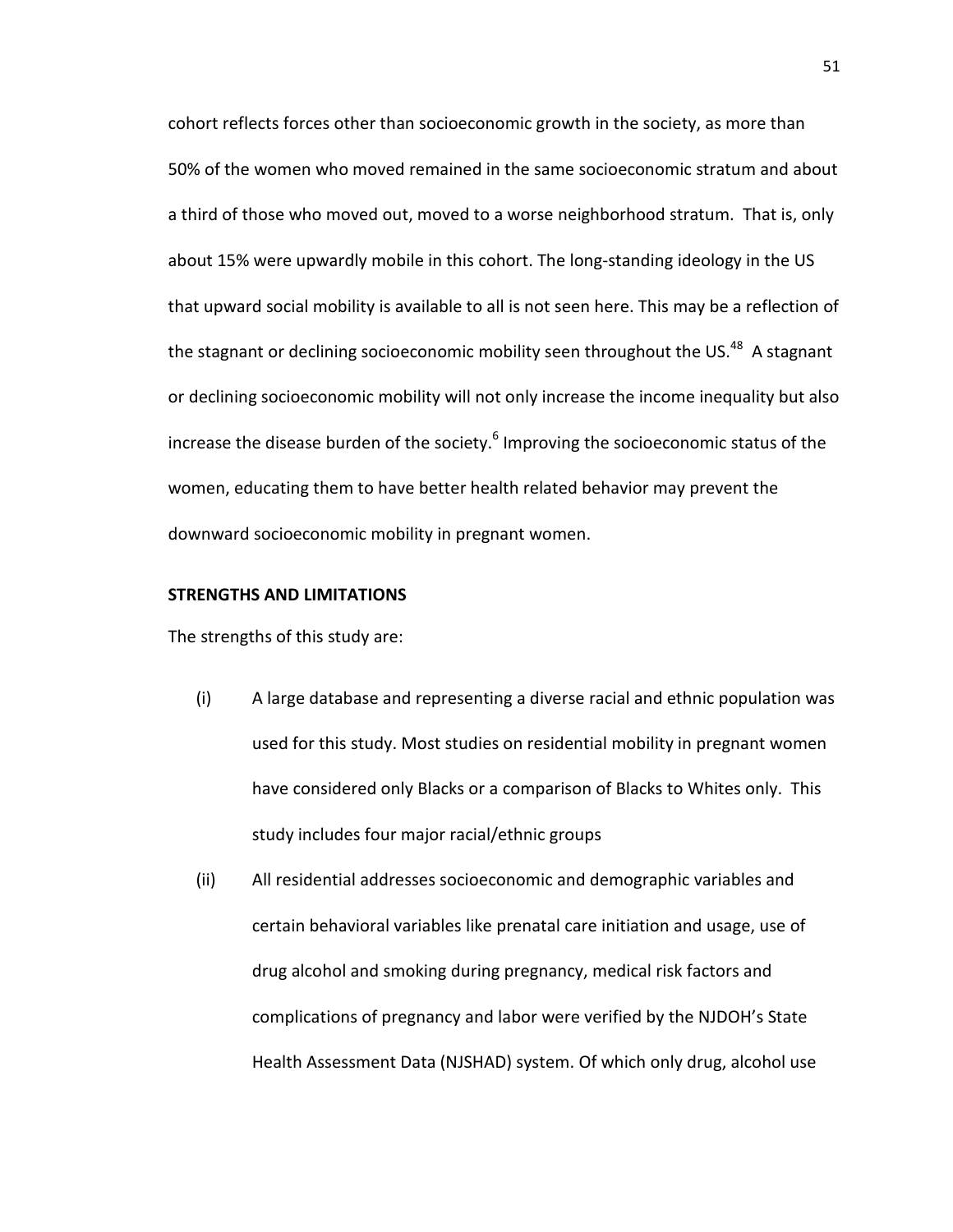and smoking during pregnancy is self-reported by the patient. The error margin is below 2%.

- (iii) Study based on longitudinal study design, following a woman from one delivery. Most studies have examined residential mobility, especially the ones related to birth defect using case control design. Recall bias, the major problem with case control studies was therefore avoided
- (iv) Both geographic movement and socioeconomic movement were studied, unlike other studies that only considered geographic movement.

The limitations of this study are:

- (i) The unavailability of information before the first delivery for any woman. The address was collected at the time of delivery and therefore we do not know if she moved before delivery. Since a prior study showed that those who move during prenatal period are twice as likely to move after delivery, $5$  the absence of such information may be insignificant.
- (ii) The exact date of relocation is not available. Therefore any relocation that would have occurred between two pregnancies cannot be ascertained and exact duration of stay in that neighborhood is not known. However, since this study only examines potential predictors of socioeconomic movement, not the effect of residential movement on health, the lack of this information does not affect the results of the study.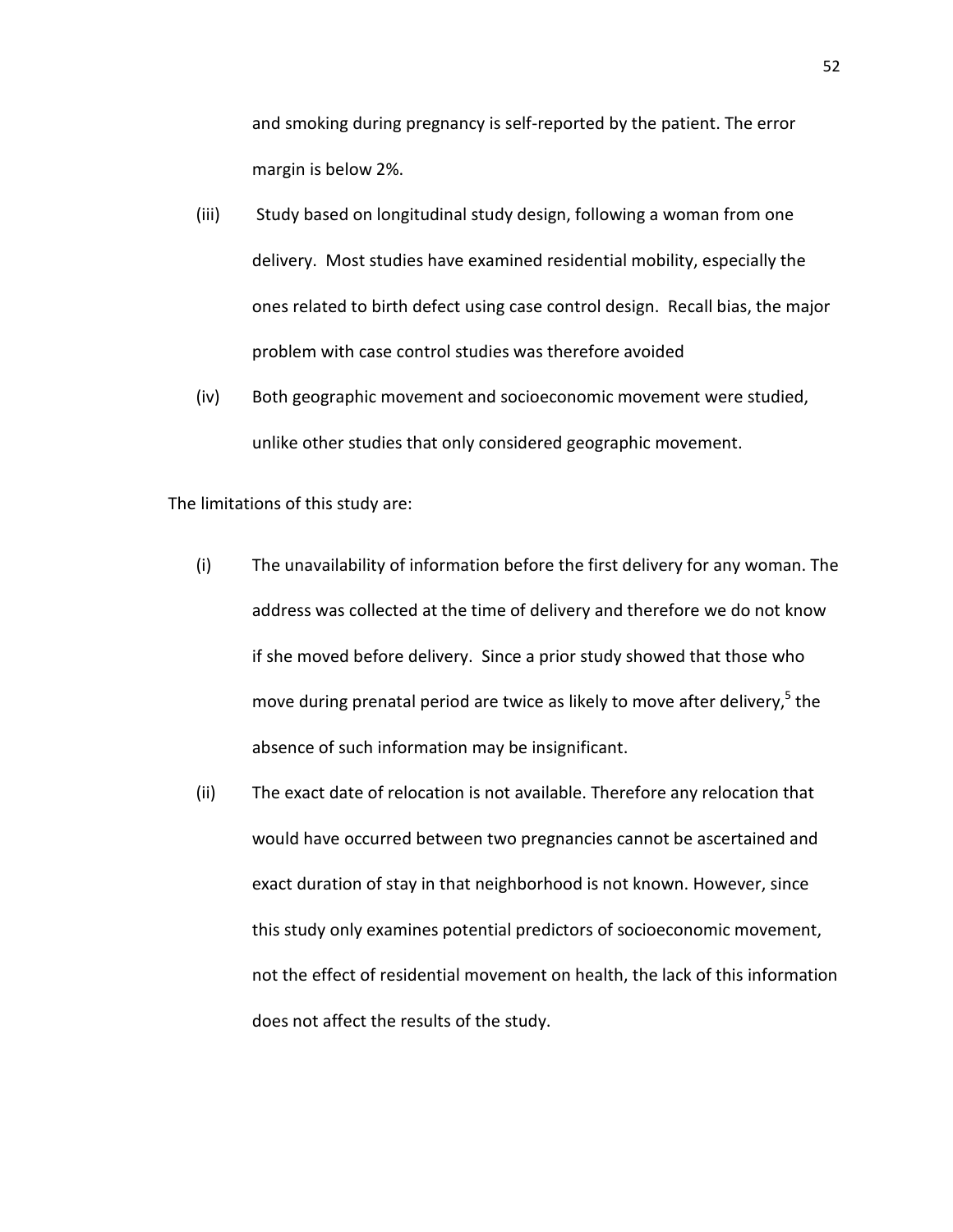(iii) Using a difference of  $0.001^\circ$  as cut off to determine who moved and who did not caused misclassification of the outcome. However since the misclassification is non-differential the observed risk will not be lower than what is observed in this study.

### **CONCUSION:**

The main conclusions of this study are:

- (i) Geographic movement between pregnancies is very high but upward socioeconomic mobility is low in this cohort;
- (ii) Non-whites, singles, teens, unemployed and having low education or low income and those who indulged in risky health behavior were more likely to move and more likely to move to a worse neighborhood. However, most medical conditions, including prior preterm delivery were associated with geographic movement but were not likely to move to a worse neighborhood;
- (iii) All racial/ethnic groups moved. However, NH Blacks were most likely to move to a worse neighborhood after the study birth than they were in at the time of delivery. Hispanics and women of other races followed closely in a similar pattern. Asians on the other hand were more likely to relocate compared to NH Whites and moved to both better and worse socioeconomic neighborhood stratum than their neighborhood of residence at delivery of the first child. .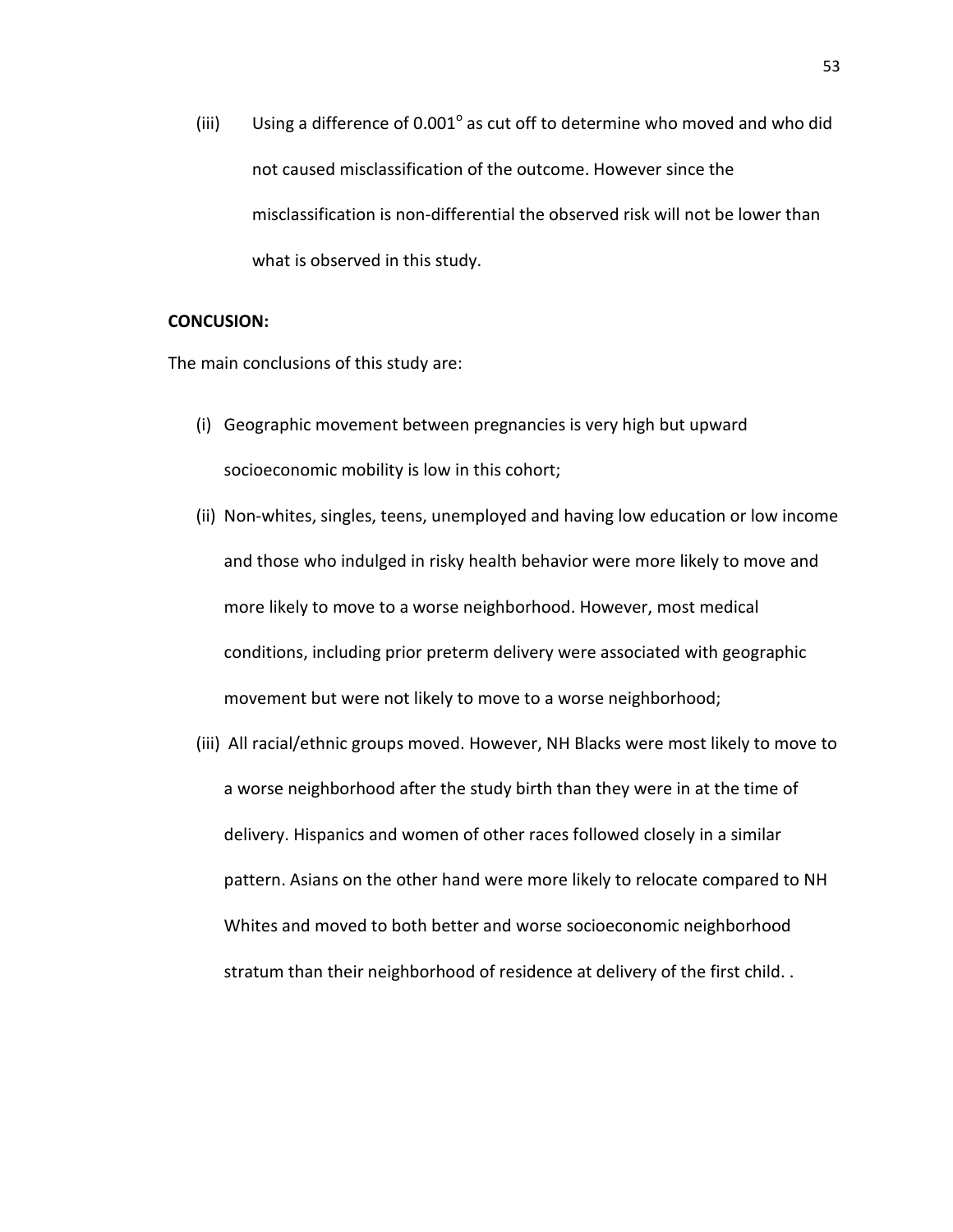# **TABLES:**

# **Table 1: Baseline Characteristics of Women who moved between Successive Deliveries\***

| <b>CHARACTERISTICS</b>              | <b>ALL</b><br><b>WOMEN</b> | <b>MOVED</b> |       |  |  |  |  |
|-------------------------------------|----------------------------|--------------|-------|--|--|--|--|
| AGE:                                |                            |              |       |  |  |  |  |
| $20$                                | 30,957                     | 21,775       | 70.3% |  |  |  |  |
| 20-34                               | 225,124                    | 123,318      | 54.8% |  |  |  |  |
| >35                                 | 23,972                     | 9,667        | 40.3% |  |  |  |  |
| RACE/ETHNICITY                      |                            |              |       |  |  |  |  |
| <b>NH White</b>                     | 159,187                    | 81,479       | 51.2% |  |  |  |  |
| <b>NH Black</b>                     | 42,692                     | 27,607       | 64.7% |  |  |  |  |
| <b>Hispanic</b>                     | 55,640                     | 33,356       | 59.9% |  |  |  |  |
| Asian                               | 18,733                     | 10,253       | 54.7% |  |  |  |  |
| <b>Others</b>                       | 3,808                      | 2,068        | 54.3% |  |  |  |  |
| <b>MARITAL STATUS</b>               |                            |              |       |  |  |  |  |
| <b>Single</b>                       | 87,683                     | 58,837       | 67.1% |  |  |  |  |
| <b>Married</b>                      | 192,377                    | 95,926       | 49.9% |  |  |  |  |
| <b>PLACE OF BIRTH</b>               |                            |              |       |  |  |  |  |
| <b>Foreign Born</b>                 | 72,995                     | 40,456       | 55.4% |  |  |  |  |
| <b>US Born</b>                      | 206,104                    | 113,765      | 55.2% |  |  |  |  |
| <b>INCOME STATUS</b>                |                            |              |       |  |  |  |  |
| Low                                 | 115,637                    | 70,305       | 60.8% |  |  |  |  |
| Mid/High                            | 164,423                    | 84,458       | 51.4% |  |  |  |  |
| <b>EMPLOYMENT STATUS</b>            |                            |              |       |  |  |  |  |
| <b>Unemployed</b>                   | 88,996                     | 54,076       | 60.8% |  |  |  |  |
| <b>Employed</b>                     | 188,481                    | 99,151       | 52.6% |  |  |  |  |
| <b>EDUCATION ATTAINED</b>           |                            |              |       |  |  |  |  |
| < 12 years                          | 117,964                    | 72,537       | 61.5% |  |  |  |  |
| > 12 years                          | 156,337                    | 78,690       | 50.3% |  |  |  |  |
| <b>SPOUSE/PARTNER EMPLOYMENT</b>    |                            |              |       |  |  |  |  |
| <b>Unemployed</b>                   | 27,308                     | 16,383       | 60.0% |  |  |  |  |
| <b>Employed</b>                     | 227,783                    | 121,176      | 53.2% |  |  |  |  |
| <b>SPOUSE/PARTNER EDUCATION</b>     |                            |              |       |  |  |  |  |
| $\leq$ 12 years                     | 107,588                    | 63,110       | 58.7% |  |  |  |  |
| > 12 years                          | 144,020                    | 72,326       | 50.2% |  |  |  |  |
| <b>WEIGHT GAIN DURING PREGNANCY</b> |                            |              |       |  |  |  |  |
| > 40 lbs.                           | 47,467                     | 26,520       | 55.9% |  |  |  |  |
| 15-40 lbs.                          | 196,760                    | 107,349      | 54.6% |  |  |  |  |
| < 15 lbs.                           | 24,212                     | 14,074       | 58.1% |  |  |  |  |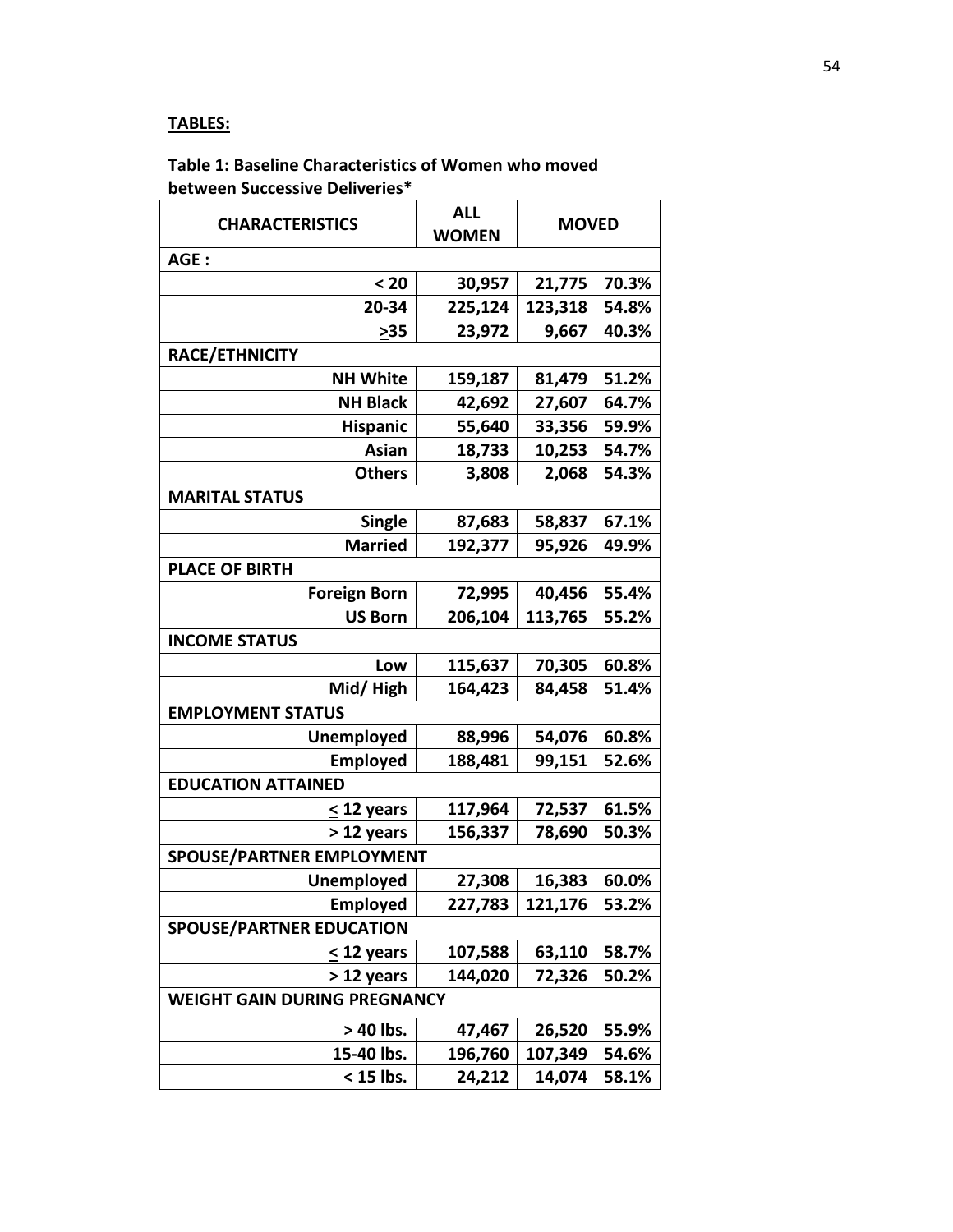| <b>PRENATAL CARE: FREQUENCY</b>       |         |         |       |  |  |  |  |
|---------------------------------------|---------|---------|-------|--|--|--|--|
| < 9 times                             | 85,993  | 49,968  | 58.1% |  |  |  |  |
| > 9 times                             | 182,928 | 98,646  | 53.9% |  |  |  |  |
| <b>PRENATAL CARE: INITIATION</b>      |         |         |       |  |  |  |  |
| After 6 months                        | 9,264   | 5,992   | 64.7% |  |  |  |  |
| <b>Before 6 months</b>                | 262,326 | 143,929 | 54.9% |  |  |  |  |
| <b>SMOKING DURING PREGNANCY</b>       |         |         |       |  |  |  |  |
| Yes                                   | 27,092  | 17,601  | 65.0% |  |  |  |  |
| No                                    | 251,371 | 136,095 | 54.1% |  |  |  |  |
| <b>DRUG USE DURING PREGNANCY</b>      |         |         |       |  |  |  |  |
| Yes                                   | 5,169   | 3,714   | 71.9% |  |  |  |  |
| No                                    | 273,147 | 149,887 | 54.9% |  |  |  |  |
| <b>ALCOHOL USE DURING PREGNANCY</b>   |         |         |       |  |  |  |  |
| <b>Yes</b>                            | 4,647   | 2,955   | 63.6% |  |  |  |  |
| No                                    | 273,350 | 150,411 | 55.0% |  |  |  |  |
| PARITY AFTER FIRST STUDY BIRTH        |         |         |       |  |  |  |  |
| One                                   | 188,767 | 100,549 | 53.3% |  |  |  |  |
| Two                                   | 91,161  | 54,128  | 59.4% |  |  |  |  |
| <b>MEDICAL CONDITIONS<sup>+</sup></b> |         |         |       |  |  |  |  |
| <b>DIABETES TYPE 1</b>                | 852     | 466     | 54.7% |  |  |  |  |
| <b>DIABETES TYPE 2</b>                | 314     | 174     | 55.4% |  |  |  |  |
| <b>GESTATIONAL DIABETES</b>           | 8,309   | 4,292   | 51.7% |  |  |  |  |
| <b>HYPERTENSION</b>                   | 1,642   | 901     | 54.9% |  |  |  |  |
| <b>PREGNENCY INDUCED HTN</b>          | 8,418   | 4,498   | 53.4% |  |  |  |  |
| <b>PRE-ECLAMPSIA</b>                  | 4,013   | 2,250   | 56.1% |  |  |  |  |
| <b>ECLAMPSIA</b>                      | 185     | 115     | 62.2% |  |  |  |  |
| <b>INCOMPETENT CERVIX</b>             | 1,000   | 513     | 51.3% |  |  |  |  |
| <b>PRIOR PT</b>                       | 2,515   | 1,588   | 63.1% |  |  |  |  |
| <b>EXCESS BLEEDING</b>                | 6,601   | 3,749   | 56.8% |  |  |  |  |
| <b>PROM</b>                           | 6,064   | 3,355   | 55.3% |  |  |  |  |
| PLACENTAL ABRUPTION                   | 1,819   | 1,015   | 55.8% |  |  |  |  |
| <b>PLACENTA PRIVIA</b>                | 820     | 428     | 52.2% |  |  |  |  |
| <b>CORD PROLAPSE</b>                  | 651     | 353     | 54.2% |  |  |  |  |
| <b>FETAL DISTRESS</b>                 | 7,244   | 3,905   | 53.9% |  |  |  |  |
| <b>ALL WOMEN</b>                      | 280,060 | 154,763 | 55.3% |  |  |  |  |
| * Missing values are not shown        |         |         |       |  |  |  |  |
| Missing values considered as absent   |         |         |       |  |  |  |  |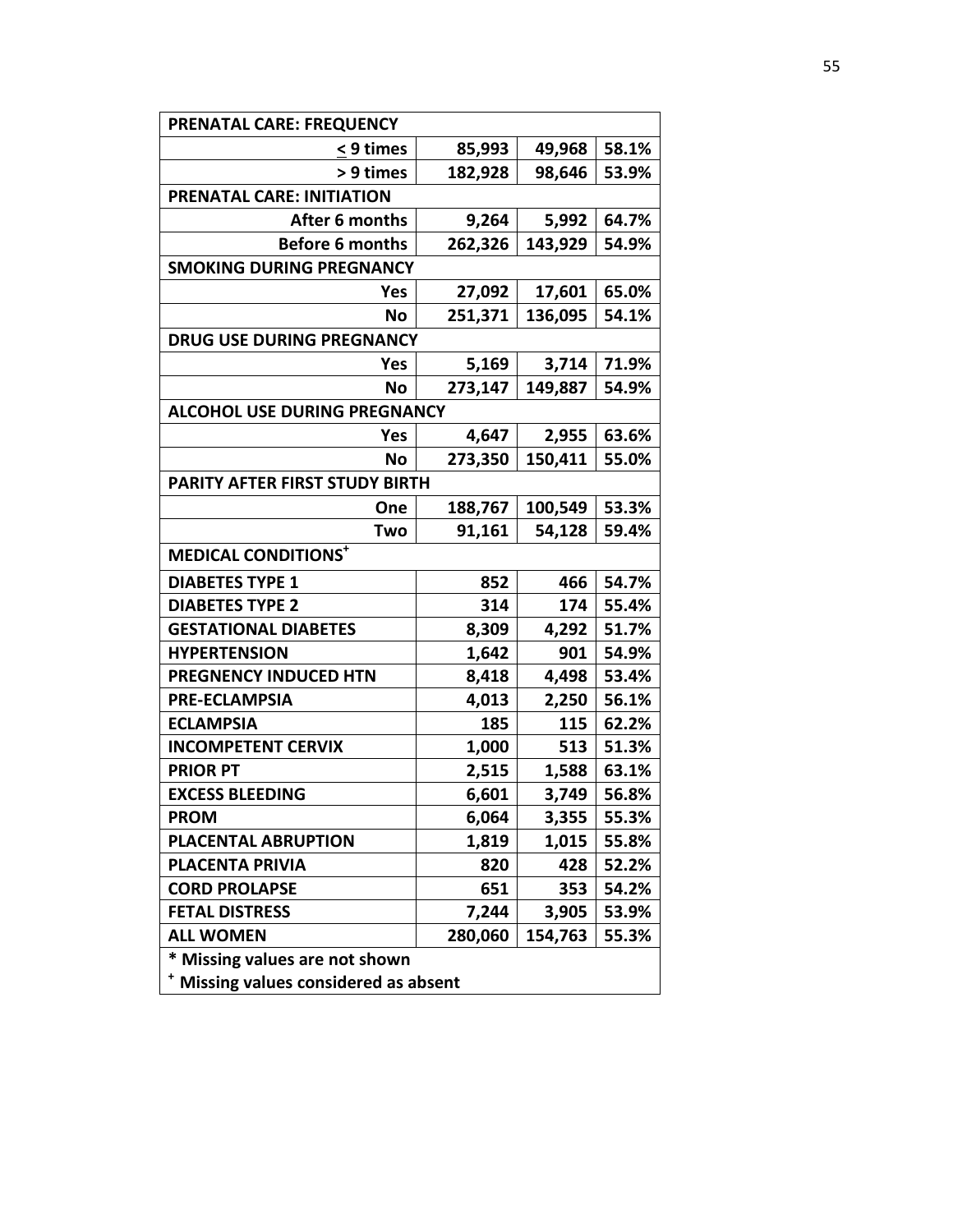|                           | <b>ALL</b>    | <b>SOCIOECONOMIC MOVEMENT</b> |       |             |       |               |       |
|---------------------------|---------------|-------------------------------|-------|-------------|-------|---------------|-------|
| <b>CHARACTERISTICS</b>    | <b>MOVERS</b> | <b>WORSE</b>                  |       | <b>SAME</b> |       | <b>BETTER</b> |       |
| <b>AGE</b>                |               |                               |       |             |       |               |       |
| $20$                      | 21,775        | 4,483                         | 20.6% | 12,614      | 57.9% | 4,678         | 21.5% |
| 20-34                     | 123,318       | 21,734                        | 17.6% | 64,885      | 52.6% | 36,699        | 29.8% |
| > 35                      | 9,667         | 1,306                         | 13.5% | 5,632       | 58.3% | 2,729         | 28.2% |
| <b>RACE/ETHNICITY</b>     |               |                               |       |             |       |               |       |
| <b>NH Whites</b>          | 81,479        | 14,565                        | 17.9% | 42,099      | 51.7% | 24,815        | 30.5% |
| <b>NH Blacks</b>          | 27,607        | 4,849                         | 17.6% | 16,655      | 60.3% | 6,103         | 22.1% |
| <b>Hispanics</b>          | 33,356        | 5,901                         | 17.7% | 18,978      | 56.9% | 8,477         | 25.4% |
| <b>Asians</b>             | 10,253        | 1,769                         | 17.3% | 4,429       | 43.2% | 4,055         | 39.5% |
| <b>Others</b>             | 2,068         | 439                           | 21.2% | 972         | 47.0% | 657           | 31.8% |
| <b>MARITAL STATUS</b>     |               |                               |       |             |       |               |       |
| <b>Single</b>             | 58,837        | 12,021                        | 20.4% | 33,217      | 56.5% | 13,599        | 23.1% |
| <b>Married</b>            | 95,926        | 15,502                        | 16.2% | 49,916      | 52.0% | 30,508        | 31.8% |
| <b>PLACE OF BIRTH</b>     |               |                               |       |             |       |               |       |
| <b>Foreign Born</b>       | 40,456        | 7,011                         | 17.3% | 20,898      | 51.7% | 12,547        | 31.0% |
| <b>US Born</b>            | 113,765       | 20,415                        | 17.9% | 61,940      | 54.4% | 31,410        | 27.6% |
| <b>INCOME STATUS</b>      |               |                               |       |             |       |               |       |
| Low                       | 70,305        | 12,675                        | 18.0% | 40,104      | 57.0% | 17,526        | 24.9% |
| Mid/High                  | 84,458        | 14,848                        | 17.6% | 43,029      | 50.9% | 26,581        | 31.5% |
| <b>EMPLOYMENT STATUS</b>  |               |                               |       |             |       |               |       |
| <b>Unemployed</b>         | 54,076        | 9,351                         | 17.3% | 31,188      | 57.7% | 13,537        | 25.0% |
| <b>Employed</b>           | 99,151        | 17,868                        | 18.0% | 51,076      | 51.5% | 30,207        | 30.5% |
| <b>EDUCATION ATTAINED</b> |               |                               |       |             |       |               |       |
| < 12 Years                | 72,537        | 14,048                        | 19.4% | 40,522      | 55.9% | 17,967        | 24.8% |
| > 12 Years                | 78,690        | 12,839                        | 16.3% | 40,519      | 51.5% | 25,332        | 32.2% |

# **Table 2:Baseline Characteristics by Socioeconomic Movement\***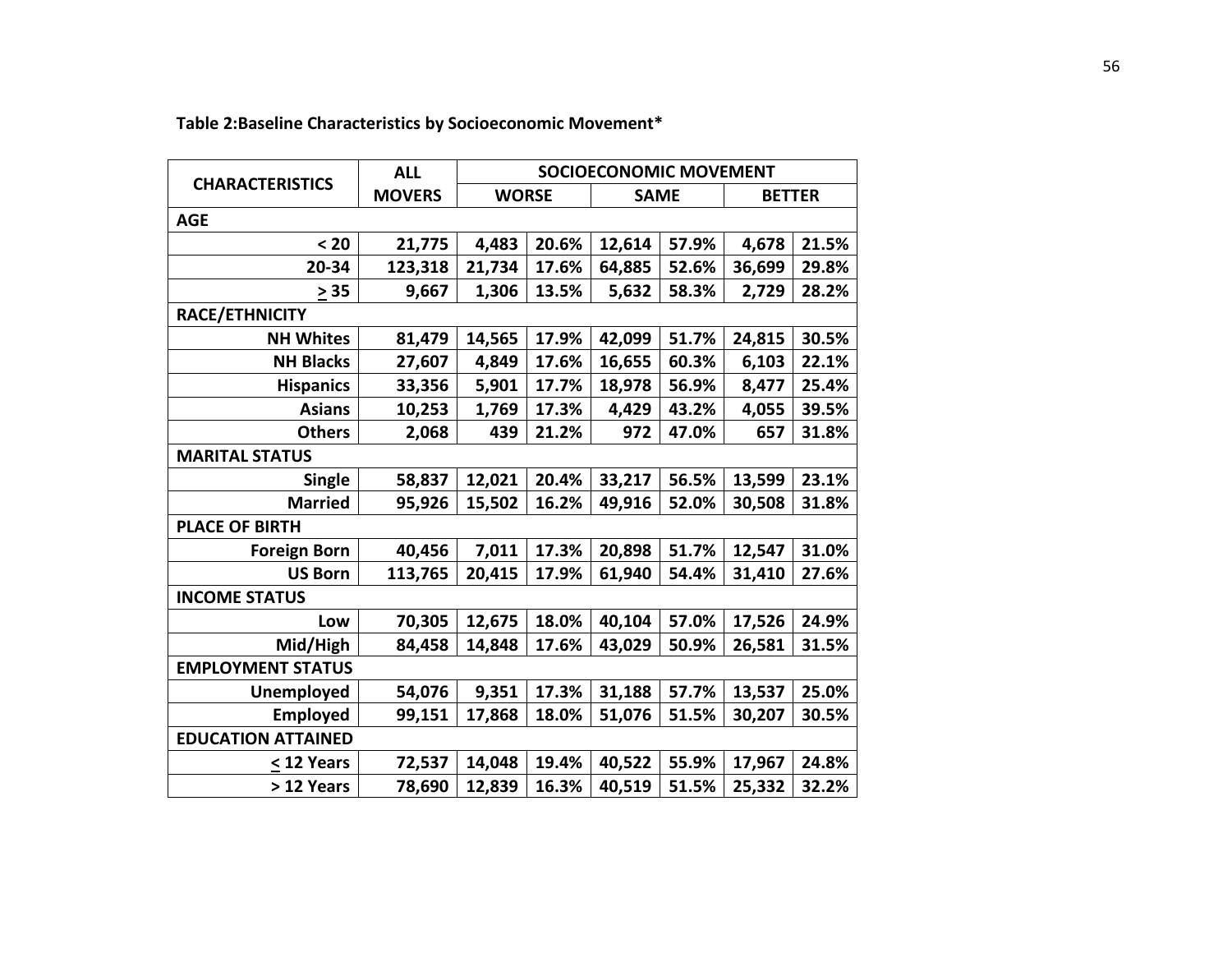| SPOUSE/PARTNER EMPLOYMENT           |         |        |       |        |       |        |       |
|-------------------------------------|---------|--------|-------|--------|-------|--------|-------|
| <b>Unemployed</b>                   | 16,383  | 2,473  | 15.1% | 10,073 | 61.5% | 3,837  | 23.4% |
| <b>Employed</b>                     | 121,176 | 21,604 | 17.8% | 62,832 | 51.9% | 36,740 | 30.3% |
| <b>SPOUSE/ PARTNER EDUCATION</b>    |         |        |       |        |       |        |       |
| < 12 Years                          | 63,110  | 12,097 | 19.2% | 34,334 | 54.4% | 16,679 | 26.4% |
| > 12 Years                          | 72,326  | 11,611 | 16.1% | 37,303 | 51.6% | 23,412 | 32.4% |
| <b>WEIGHT GAIN DURING PREGNANCY</b> |         |        |       |        |       |        |       |
| > 40 lbs.                           | 26,520  | 5,157  | 19.4% | 13,657 | 51.5% | 7,706  | 29.1% |
| 15-40 lbs.                          | 107349  | 18604  | 17.3% | 57763  | 53.8% | 30982  | 28.9% |
| < 15 lbs.                           | 14,074  | 2,514  | 17.9% | 7,986  | 56.7% | 3,574  | 25.4% |
| PRENATAL CARE: FREQUENCY            |         |        |       |        |       |        |       |
| < 9 times                           | 49,968  | 8,990  | 18.0% | 27,745 | 55.5% | 13,233 | 26.5% |
| > 9 times                           | 98,646  | 17,487 | 17.7% | 52,106 | 52.8% | 29,053 | 29.5% |
| <b>PRENATAL CARE: INITIATION</b>    |         |        |       |        |       |        |       |
| After 6 months                      | 5,992   | 1,239  | 20.7% | 3,393  | 56.6% | 1,360  | 22.7% |
| <b>Before 6 months</b>              | 143,929 | 25,415 | 17.7% | 77,146 | 53.6% | 41,368 | 28.7% |
| <b>SMOKING DURING PREGNANCY</b>     |         |        |       |        |       |        |       |
| Yes                                 | 17601   | 3875   | 22.0% | 9328   | 53.0% | 4398   | 25.0% |
| <b>No</b>                           | 136,095 | 23,435 | 17.2% | 73,220 | 53.8% | 39,440 | 29.0% |
| <b>DRUG USE DURING PREGNANCY</b>    |         |        |       |        |       |        |       |
| Yes                                 | 3,714   | 713    | 19.2% | 2,220  | 59.8% | 781    | 21.0% |
| <b>No</b>                           | 149,887 | 26,586 | 17.7% | 80,275 | 53.6% | 43,026 | 28.7% |
| <b>ALCOHOL USE DURING PREGNANCY</b> |         |        |       |        |       |        |       |
| <b>Yes</b>                          | 2,955   | 552    | 18.7% | 1,681  | 56.9% | 722    | 24.4% |
| <b>No</b>                           | 150,411 | 26,694 | 17.7% | 80,699 | 53.7% | 43,018 | 28.6% |
| PARITY AFTER FIRST STUDY BIRTH      |         |        |       |        |       |        |       |
| One                                 | 100,549 | 18,888 | 18.8% | 51,720 | 51.4% | 29,941 | 29.8% |
| <b>Two or More</b>                  | 54,128  | 8,616  | 15.9% | 31,377 | 58.0% | 14,135 | 26.1% |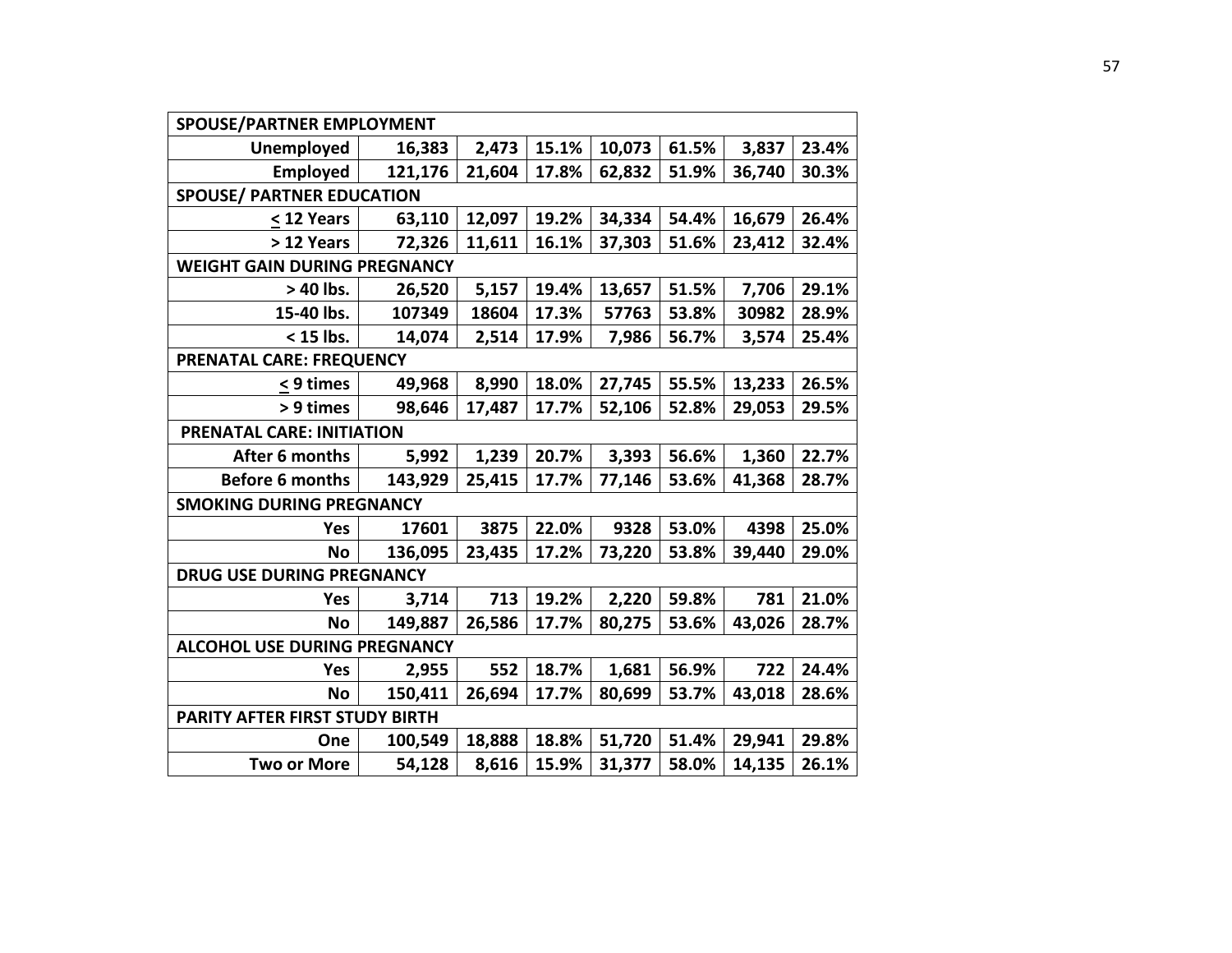| <b>MEDICAL CONDITIONS</b> <sup>+</sup> |         |        |       |        |       |        |       |
|----------------------------------------|---------|--------|-------|--------|-------|--------|-------|
| <b>DIABETES TYPE 1</b>                 | 466     | 73     | 15.7% | 270    | 57.9% | 123    | 26.4% |
| <b>DIABETES TYPE 2</b>                 | 174     | 35     | 20.1% | 81     | 46.6% | 58     | 33.3% |
| <b>GESTATIONAL DIABETES</b>            | 4,292   | 826    | 19.2% | 2,213  | 51.6% | 1,253  | 29.2% |
| <b>HYPERTENSION</b>                    | 901     | 157    | 17.4% | 488    | 54.2% | 256    | 28.4% |
| <b>GESTATIONAL</b>                     | 4,498   | 849    | 18.9% | 2,397  | 53.3% | 1,252  | 27.8% |
| <b>HYPERTEN</b>                        |         |        |       |        |       |        |       |
| <b>PRE-ECLAMPSIA</b>                   | 2,250   | 406    | 18.0% | 1,283  | 57.0% | 561    | 24.9% |
| <b>ECLAMPSIA</b>                       | 115     | 23     | 20.0% | 59     | 51.3% | 33     | 28.7% |
| <b>INCOMPETENT CERVIX</b>              | 513     | 83     | 16.2% | 290    | 56.5% | 140    | 27.3% |
| <b>PRIOR PRETERM</b>                   | 1,588   | 242    | 15.2% | 925    | 58.2% | 421    | 26.5% |
| <b>EXCESS BLEEDING</b>                 | 3,749   | 659    | 17.6% | 2,061  | 55.0% | 1,029  | 27.4% |
| <b>PROM</b>                            | 3,355   | 581    | 17.3% | 1,818  | 54.2% | 956    | 28.5% |
| <b>PLACENTAL ABRUPTION</b>             | 1,015   | 187    | 18.4% | 573    | 56.5% | 255    | 25.1% |
| <b>PLACENTA PRIVIA</b>                 | 428     | 83     | 19.4% | 219    | 51.2% | 126    | 29.4% |
| <b>CORD PROLAPSE</b>                   | 353     | 64     | 18.1% | 191    | 54.1% | 98     | 27.8% |
| <b>FETAL DISTRESS</b>                  | 3,905   | 689    | 17.6% | 2,074  | 53.1% | 1,142  | 29.2% |
| <b>ALL MOVERS</b>                      | 154,763 | 27,523 | 17.8% | 83,133 | 53.7% | 44,107 | 28.5% |

**\* Missing values are not shown** 

**<sup>+</sup> Missing is considered as absent**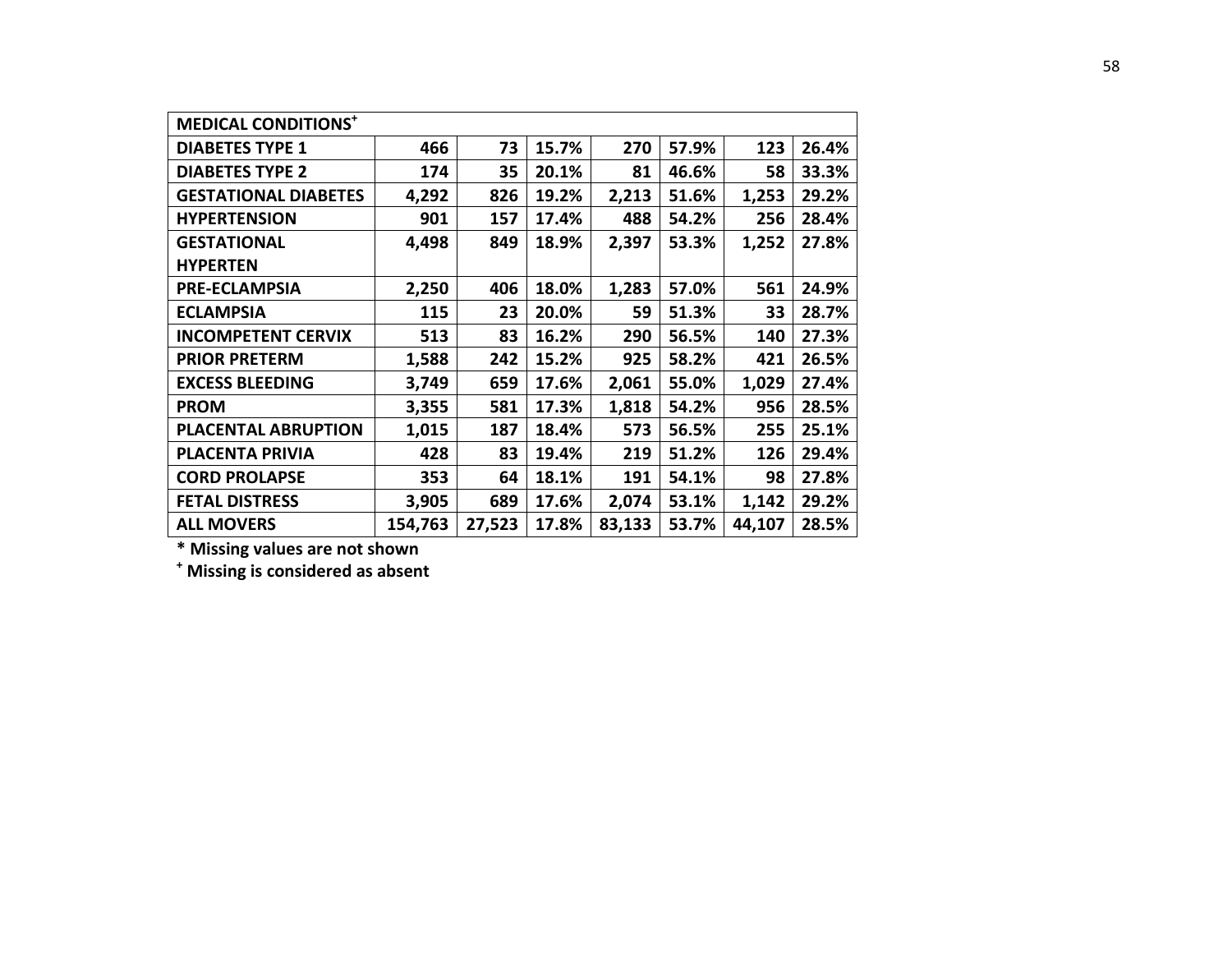|                                | <b>GEOGRAPHIC</b> |                     | <b>SOCIOECONOMIC</b> |
|--------------------------------|-------------------|---------------------|----------------------|
| <b>CHARACTERISTICS</b>         | <b>MOVED</b>      | WORSE*              | BETTER <sup>@</sup>  |
|                                | RR (95% CI)       | <b>RR (95% CI)</b>  | <b>RR (95% CI)</b>   |
| <b>SINGLE</b>                  | 1.39(1.38, 1.40)  | 1.83(1.80, 1.87)    | 0.65(0.64, 0.66)     |
| <b>FOREIGN BORN</b>            | 1.02(1.02, 1.03)  | 1.21(1.18, 1.23)    | 1.01(0.99, 1.02)     |
| <b>LOW INCOME</b>              | 1.13(1.12, 1.13)  | 1.41(1.38, 1.43)    | $0.72$ (0.71, 0.73)  |
| <b>UNEMPLOYED</b>              | 1.05(1.04, 1.05)  | 1.17(1.15, 1.19)    | 0.79(0.78, 0.80)     |
| < 12 YEARS EDUCATION           | 1.17(1.16, 1.18)  | 1.53(1.50, 1.56)    | $0.67$ (0.66, 0.68)  |
| <b>SPOUSE/ PARTNER</b>         | 1.03(1.02, 1.04)  | 1.43(1.38, 1.47)    | 0.67(0.65, 0.68)     |
| <b>UNEMPLOYED</b>              |                   |                     |                      |
| <b>SPOUSE/ PARTNER &lt; 12</b> | 1.13(1.12, 1.14)  | 1.46(1.43, 1.49)    | 0.70(0.69, 0.71)     |
| <b>YEARS EDU</b>               |                   |                     |                      |
| PARITY AFTER FIRST STUDY       | 1.00(0.99, 1.01)  | 0.81(0.79, 0.84)    | 1.52(1.48, 1.55)     |
| <b>BIRTH: ONE</b>              |                   |                     |                      |
| <b>INADEQUATE WT GAIN</b>      | 1.03(1.02, 1.04)  | 1.20(1.17, 1.24)    | 0.81(0.79, 0.83)     |
| <b>EXCESS WT GAIN</b>          | 1.03(1.02, 1.04)  | 1.03(1.01, 1.05)    | 1.04(1.02, 1.06)     |
| <b>INADEQUATE PRENATAL</b>     | 1.04(1.03, 1.05)  | 1.24(1.22, 1.27)    | 0.84(0.83, 0.85)     |
| <b>CARE</b>                    |                   |                     |                      |
| <b>LATE INITIATION OF</b>      | 1.11(1.09, 1.12)  | 1.33(1.28, 1.38)    | 0.77(0.74, 0.80)     |
| <b>PRENATAL CARE</b>           |                   |                     |                      |
| <b>SMOKING</b>                 | 1.19(1.18, 1.20)  | 1.18(1.15, 1.21)    | 0.83(0.81, 0.86)     |
| <b>DRUG USE</b>                | 1.26(1.24, 1.28)  | $1.42$ (1.35, 1.50) | 0.68(0.64, 0.72)     |
| <b>ALCOHOL USE</b>             | 1.18(1.15, 1.21)  | 1.11(1.04, 1.18)    | 0.83(0.79, 0.88)     |
| <b>MEDICAL CONDITIONS</b>      |                   |                     |                      |
| <b>DIABETES TYPE 1</b>         | 1.13 (1.06, 1.20) | 0.85(0.71, 1.02)    | 0.79(0.69, 0.91)     |
| <b>DIABETES TYPE 2</b>         | 1.17(1.06, 1.29)  | 1.23 (0.96, 1.58)   | 1.01(0.84, 1.21)     |
|                                |                   |                     |                      |

**Table 3: Age Adjusted Relative Risk of Residential Movement**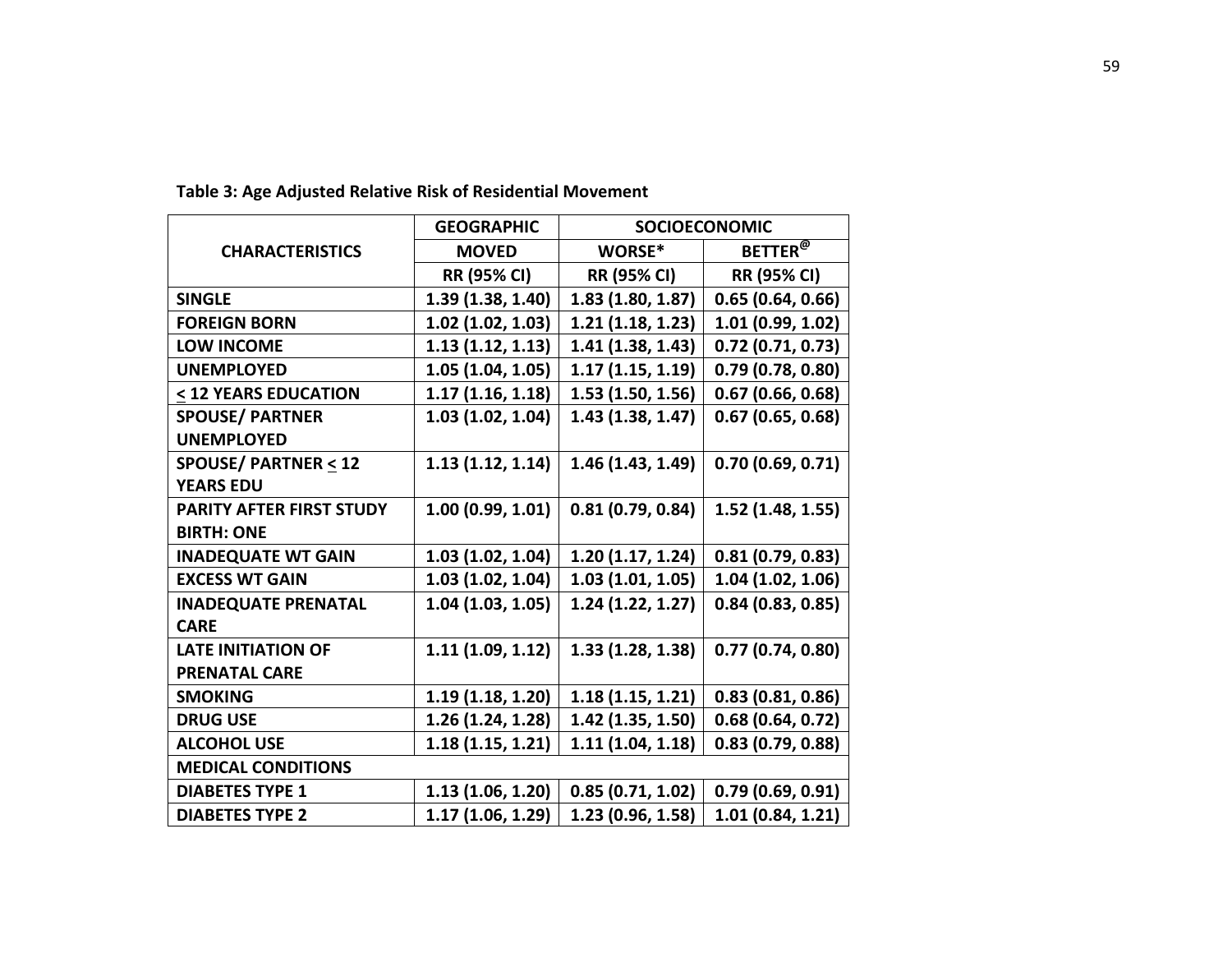| <b>GESTATIONAL DM</b>     | 1.06 (1.04, 1.09) | 0.97(0.91, 1.02) | 0.95(0.91, 0.99) |
|---------------------------|-------------------|------------------|------------------|
| <b>HYPERTENSION</b>       | 1.12(1.07, 1.17)  | 1.02(0.90, 1.15) | 0.84(0.76, 0.93) |
| <b>GESTATIONAL HTN</b>    | 1.08(1.05, 1.10)  | 0.94(0.89, 0.99) | 0.94(0.90, 0.99) |
| <b>PRE-ECLAMPSIA</b>      | 1.09(1.06, 1.12)  | 1.06(0.98, 1.14) | 0.83(0.78, 0.89) |
| <b>ECLAMPSIA</b>          | 1.12(0.99, 1.26)  | 1.42(1.19, 1.69) | 0.89(0.68, 1.17) |
| <b>INCOMPETENT CERVIX</b> | 1.02 (0.96, 1.08) | 0.94(0.79, 1.11) | 0.88(0.78, 1.00) |
| <b>PRIOR PRETERM</b>      | 1.18(1.14, 1.21)  | 1.07(0.99, 1.17) | 0.79(0.74, 0.85) |
| <b>EXCESS BLEEDING</b>    | 1.14(1.12, 1.17)  | 0.90(0.85, 0.96) | 0.92(0.88, 0.97) |
| <b>PROM</b>               | 1.13(1.10, 1.15)  | 0.87(0.82, 0.93) | 0.96(0.92, 1.01) |
| <b>ABRUPTIO P</b>         | 1.11(1.06, 1.15)  | 1.04(0.93, 1.15) | 0.82(0.74, 0.90) |
| <b>PLACENTA PREVIA</b>    | 1.08(1.02, 1.16)  | 0.98(0.82, 1.16) | 1.00(0.88, 1.13) |
| <b>CORD PROLAPSE</b>      | 1.07(1.00, 1.15)  | 0.97(0.81, 1.16) | 0.95(0.82, 1.10) |
| <b>FETAL DISTRESS</b>     | 1.10(1.07, 1.12)  | 0.89(0.84, 0.95) | 1.01(0.97, 1.06) |
|                           |                   |                  |                  |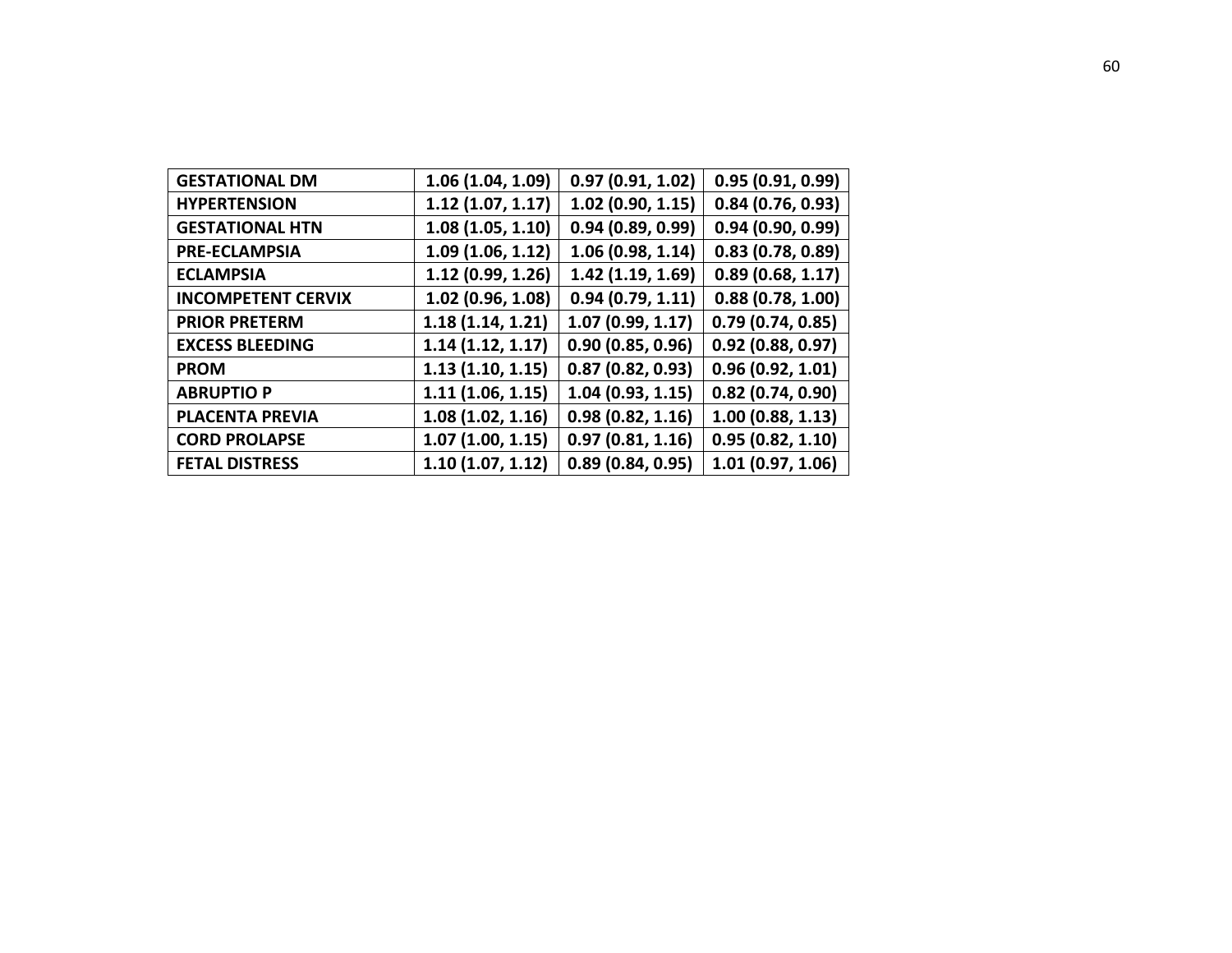**\*Excludes all from the lowest quintile @ Excludes all from the highest quintile** 

|                        | <b>GEOGRAPHIC</b>  |                    | <b>SOCIOECONOMIC</b>       |  |
|------------------------|--------------------|--------------------|----------------------------|--|
| <b>RACE/ ETHNICITY</b> | <b>MOVED</b>       | WORSE*             | <b>BETTER</b> <sup>@</sup> |  |
|                        | <b>RR (95% CI)</b> | <b>RR (95% CI)</b> | <b>RR (95% CI)</b>         |  |
| <b>NH WHITE</b>        | <b>REFERENCE</b>   | <b>REFERENCE</b>   | <b>REFERENCE</b>           |  |
| <b>NH BLACK</b>        | 1.19(1.18, 1.20)   | 1.90(1.86, 1.94)   | 0.59(0.58, 0.61)           |  |
| <b>HISPANIC</b>        | 1.14(1.13, 1.15)   | 1.73(1.69, 1.77)   | 0.69(0.67, 0.70)           |  |
| <b>ASIAN</b>           | 1.12(1.10, 1.13)   | 1.12(1.08, 1.17)   | 1.22(1.19, 1.25)           |  |
| <b>OTHER</b>           | 1.03(1.00, 1.06)   | 1.46(1.37, 1.57)   | 0.90(0.85, 0.95)           |  |

**Table 4: Relative Risk of Residential Movement by Race/ Ethnicity**

\*Excludes all from the lowest quintile @ Excludes all from the highest quintile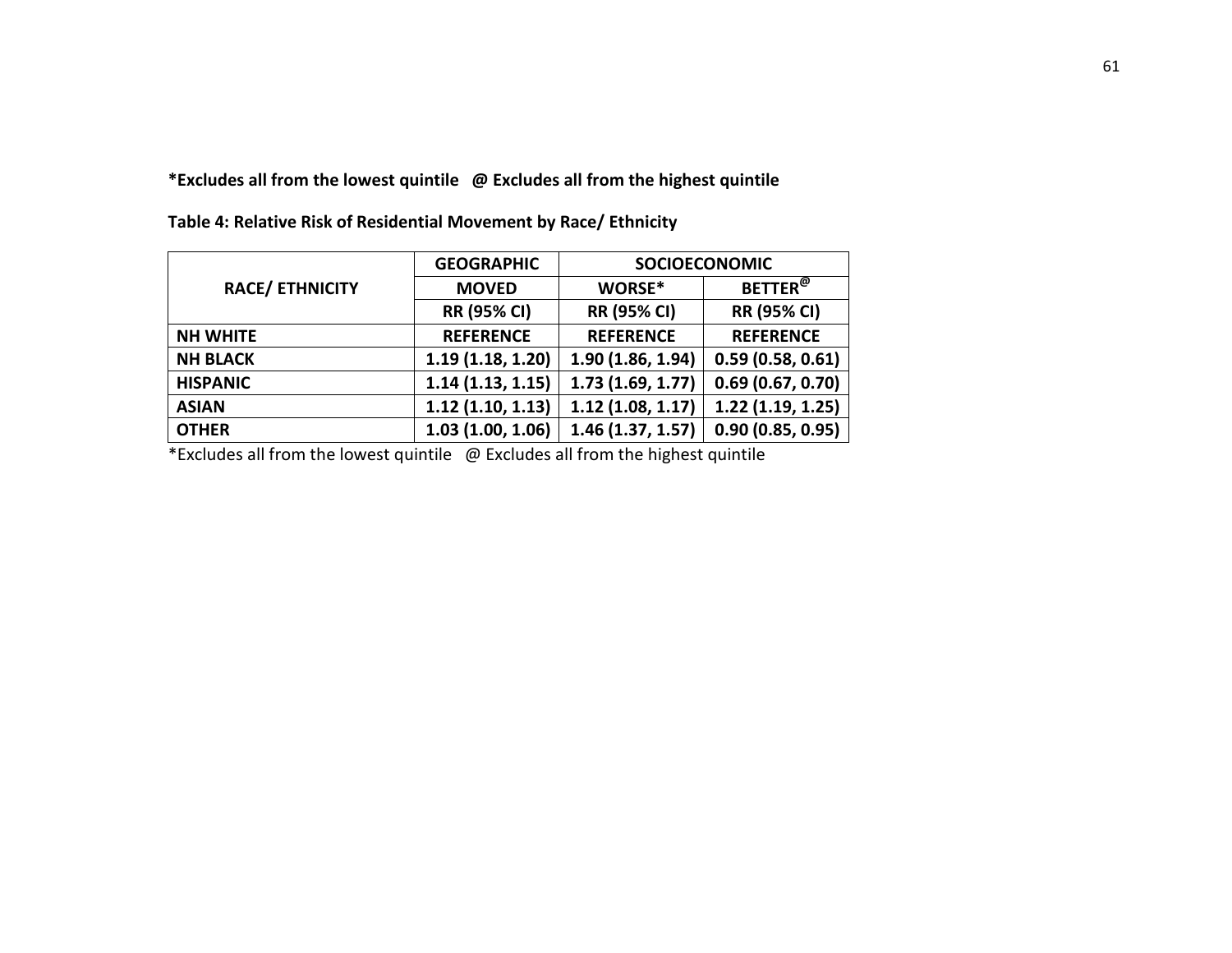# **REFERENCE**

- 1. Vintzileos AM, Ananth CV. Induction or augmentation of labor and autism. *JAMA pediatrics.* Feb 2014;168(2):190.
- 2. Green MJ, Benzeval M. The development of socioeconomic inequalities in anxiety and depression symptoms over the lifecourse. *Social psychiatry and psychiatric epidemiology.* Dec 2013;48(12):1951-1961.
- 3. Hoffmann GL, Thompson NW, Heffron C. The solitary thyroid nodule: a reassessment. *Archives of surgery.* Aug 1972;105(2):379-385.
- 4. Straub H, Qadir S, Miller G, Borders A. Stress and Stress Reduction. *Clinical obstetrics and gynecology.* Sep 2014;57(3):579-606.
- 5. Saadeh FB, Clark MA, Rogers ML, et al. Pregnant and moving: understanding residential mobility during pregnancy and in the first year of life using a prospective birth cohort. *Matern Child Health J.* Feb 2013;17(2):330-343.
- 6. Leveau JH, Uroz S, de Boer W. The bacterial genus Collimonas: mycophagy, weathering and other adaptive solutions to life in oligotrophic soil environments. *Environmental microbiology.* Feb 2010;12(2):281-292.
- 7. Bell ML, Belanger K. Review of research on residential mobility during pregnancy: consequences for assessment of prenatal environmental exposures. *J Expo Sci Env Epid.* Sep-Oct 2012;22(5):429-438.
- 8. Auger N, Luo ZC, Platt RW, Daniel M. Do mother's education and foreign born status interact to influence birth outcomes? Clarifying the epidemiological paradox and the healthy migrant effect. *Journal of epidemiology and community health.* May 2008;62(5):402-409.
- 9. Cacciani L, Asole S, Polo A, et al. Perinatal outcomes among immigrant mothers over two periods in a region of central Italy. *BMC public health.* 2011;11:294.
- 10. Collins JW, Jr., Rankin KM, Janowiak CM. Suburban Migration and the Birth Outcome of Chicago-Born White and African-American Women: The Merit of the Healthy Migrant Theory? *Matern Child Health J.* 2013;17:1559-1566.
- 11. Kirby RS. Perinatal outcomes and nativity: does place of birth really influence infant health? *Birth.* Dec 2011;38(4):354-356.
- 12. Urquia ML, Glazier RH, Blondel B, et al. International migration and adverse birth outcomes: role of ethnicity, region of origin and destination. *Journal of epidemiology and community health.* Mar 2010;64(3):243-251.
- 13. Wingate MS, Alexander GR. The healthy migrant theory: variations in pregnancy outcomes among US-born migrants. *Social science & medicine.* Jan 2006;62(2):491-498.
- 14. Wingate MS, Swaminathan S, Alexander GR. The influence of maternal mobility on birth outcomes of non-hispanic blacks. *Matern Child Health J.* Jan 2009;13(1):48-55.
- 15. Zeitlin J, Combier E, Levaillant M, et al. Neighbourhood socio-economic characteristics and the risk of preterm birth for migrant and non-migrant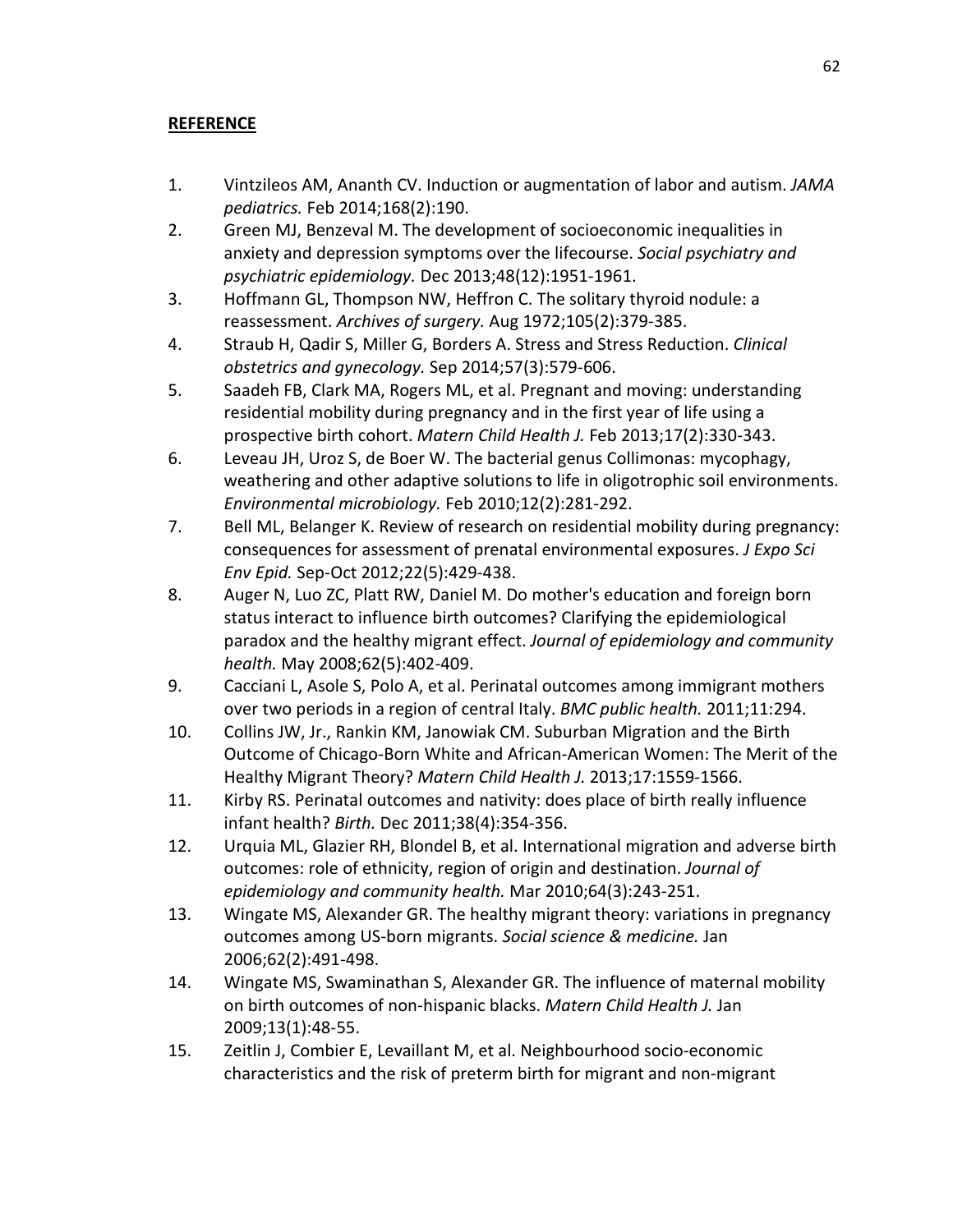women: a study in a French district. *Paediatr Perinat Epidemiol.* Jul 2011;25(4):347-356.

- 16. Guillen U, DeMauro S, Ma L, et al. Survival rates in extremely low birthweight infants depend on the denominator: avoiding potential for bias by specifying denominators. *Am J Obstet Gynecol.* Oct 2011;205(4):329 e321-327.
- 17. Chen L, Bell EM, Caton AR, Druschel CM, Lin S. Residential mobility during pregnancy and the potential for ambient air pollution exposure misclassification. *Environmental research.* Feb 2010;110(2):162-168.
- 18. Miller A, Siffel C, Correa A. Residential Mobility During Pregnancy: Patterns and Correlates. *Matern Child Hlth J.* Jul 2010;14(4):625-634.
- 19. Walker MW, Clark RH, Spitzer AR. Elevation in plasma creatinine and renal failure in premature neonates without major anomalies: terminology, occurrence and factors associated with increased risk. *J Perinatol.* Mar 2011;31(3):199-205.
- 20. Khan AI, Hawkesworth S, Ekstrom EC, et al. Effects of exclusive breastfeeding intervention on child growth and body composition: the MINIMat trial, Bangladesh. *Acta Paediatr.* Aug 2013;102(8):815-823.
- 21. Lancaster PA. Obstetric outcome. *Clinics in obstetrics and gynaecology.* Dec 1985;12(4):847-864.
- 22. Miller A, Siffel C, Correa A. Residential mobility during pregnancy: patterns and correlates. *Matern Child Health J.* Jul 2010;14(4):625-634.
- 23. Raynes-Greenow CH, Nassar N, Roberts CL. Residential mobility in a cohort of primiparous women during pregnancy and post-partum. *Australian and New Zealand journal of public health.* Apr 2008;32(2):131-134.
- 24. Klebanoff MA, Shiono PH. Top down, bottom up and inside out: reflections on preterm birth. *Paediatr Perinat Epidemiol.* Apr 1995;9(2):125-129.
- 25. Kramer MR, Waller LA, Dunlop AL, Hogue CR. Housing transitions and low birth weight among low-income women: longitudinal study of the perinatal consequences of changing public housing policy. *American journal of public health.* Dec 2012;102(12):2255-2261.
- 26. Collins JW, Rankin KM, David RJ. African American Women's Lifetime Upward Economic Mobility and Preterm Birth: The Effect of Fetal Programming. *American journal of public health.* 2011;101(4):714-719.
- 27. Katz LF, Kling JR, Liebman JB. Moving to opportunity in Boston: Early results of a randomized mobility experiment. *Q J Econ.* May 2001;116(2):607-654.
- 28. Rosenbaum E, Harris LE. Residential mobility and opportunities: Early impacts of the moving to Opportunity Demonstration Program in Chicago. *Hous Policy Debate.* 2001;12(2):321-346.
- 29. Rosenbaum JE. Changing the Geography of Opportunity by Expanding Residential Choice - Lessons from the Gautreaux Program. *Hous Policy Debate.*  1995;6(1):231-269.
- 30. Kingston D, Sword W, Krueger P, Hanna S, Markle-Reid M. Life Course Pathways to Prenatal Maternal Stress. *Jognn-J Obst Gyn Neo.* Sep-Oct 2012;41(5):609-626.
- 31. Sansavini A, Guarini A, Caselli MC. Preterm Birth: Neuropsychological Profiles and Atypical Developmental Pathways. *Dev Disabil Res Rev.* 2011;17(2):102-113.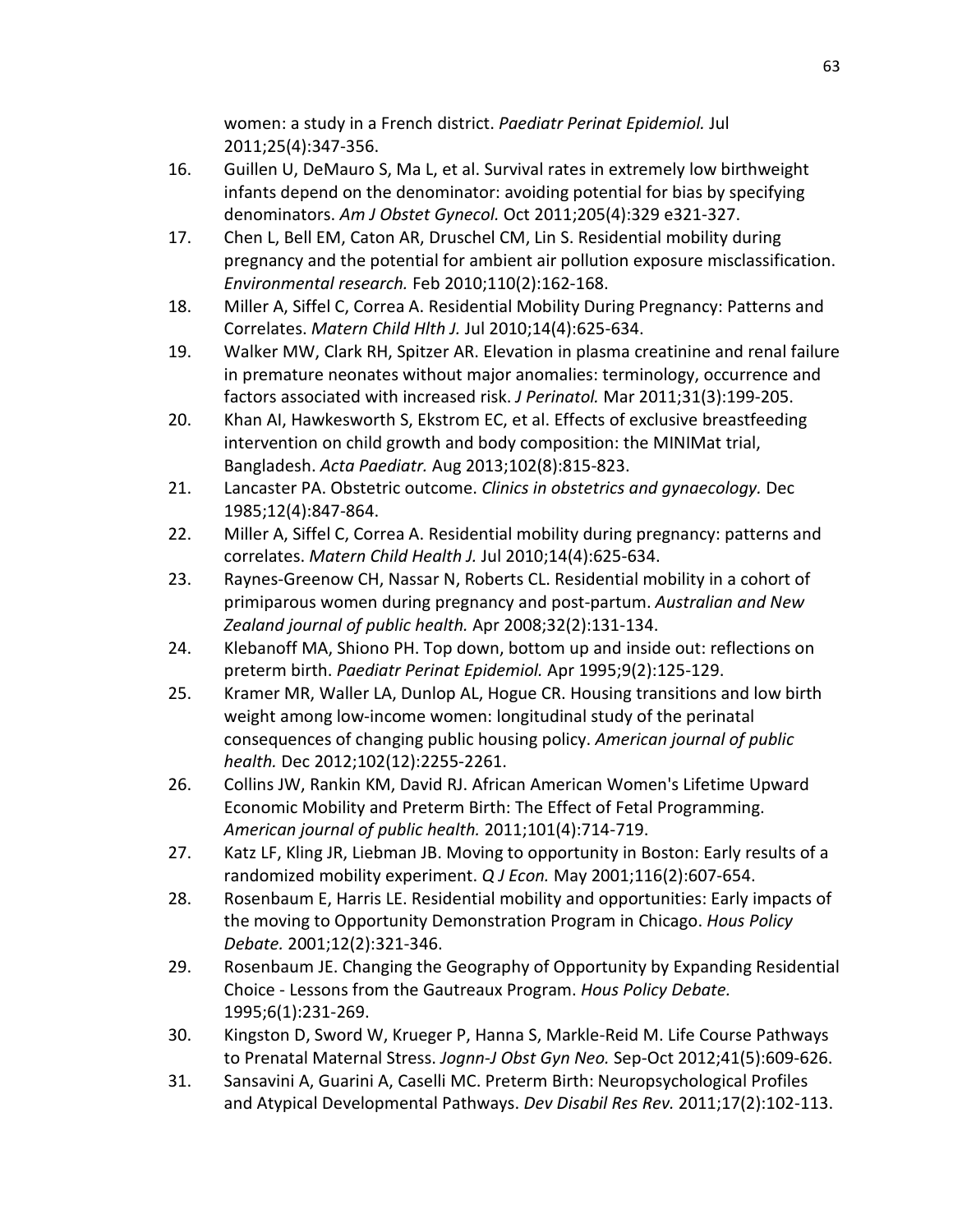- 32. Barber SL, Gertler PJ. Empowering women: how Mexico's conditional cash transfer programme raised prenatal care quality and birth weight. *J Dev Effect.*  2010;2(1):51-73.
- 33. Auger N, Gamache P, Adam-Smith J, Harper S. Relative and absolute disparities in preterm birth related to neighborhood education. *Annals of epidemiology.* Jul 2011;21(7):481-488.
- 34. Auger N, Giraud J, Daniel M. The joint influence of area income, income inequality, and immigrant density on adverse birth outcomes: a populationbased study. *BMC public health.* 2009;9:237.
- 35. Love C, David RJ, Rankin KM, Collins JW, Jr. Exploring weathering: effects of lifelong economic environment and maternal age on low birth weight, small for gestational age, and preterm birth in African-American and white women. *American journal of epidemiology.* Jul 15 2010;172(2):127-134.
- 36. Nkansah-Amankra S, Dhawain A, Hussey JR, Luchok KJ. Maternal social support and neighborhood income inequality as predictors of low birth weight and preterm birth outcome disparities: analysis of South Carolina Pregnancy Risk Assessment and Monitoring System survey, 2000-2003. *Matern Child Health J.*  Sep 2010;14(5):774-785.
- 37. Phillips GS, Wise LA, Rich-Edwards JW, Stampfer MJ, Rosenberg L. Income incongruity, relative household income, and preterm birth in the Black Women's Health Study. *Social science & medicine.* Jun 2009;68(12):2122-2128.
- 38. Krieger N. Overcoming the absence of socioeconomic data in medical records: validation and application of a census-based methodology. *American journal of public health.* May 1992;82(5):703-710.
- 39. Auger N, Giraud J, Daniel M. The joint influence of area income, income inequality, and immigrant density on adverse birth outcomes: a populationbased study. *BMC public health.* Jul 14 2009;9:-.
- 40. Nkansah-Amankra S. Neighborhood contextual factors, maternal smoking, and birth outcomes: multilevel analysis of the South Carolina PRAMS survey, 2000- 2003. *J Womens Health (Larchmt).* Aug 2010;19(8):1543-1552.
- 41. Nkansah-Amankra S, Luchok KJ, Hussey JR, Watkins K, Liu X. Effects of maternal stress on low birth weight and preterm birth outcomes across neighborhoods of South Carolina, 2000-2003. *Matern Child Health J.* Mar 2010;14(2):215-226.
- 42. Diez-Roux AV, Kiefe CI, Jacobs DR, Jr., et al. Area characteristics and individuallevel socioeconomic position indicators in three population-based epidemiologic studies. *Annals of epidemiology.* Aug 2001;11(6):395-405.
- 43. Masi CM, Hawkley LC, Piotrowski ZH, Pickett KE. Neighborhood economic disadvantage, violent crime, group density, and pregnancy outcomes in a diverse, urban population. *Social science & medicine.* Dec 2007;65(12):2440- 2457.
- 44. Messer LC, Laraia BA, Kaufman JS, et al. The development of a standardized neighborhood deprivation index. *Journal of urban health : bulletin of the New York Academy of Medicine.* Nov 2006;83(6):1041-1062.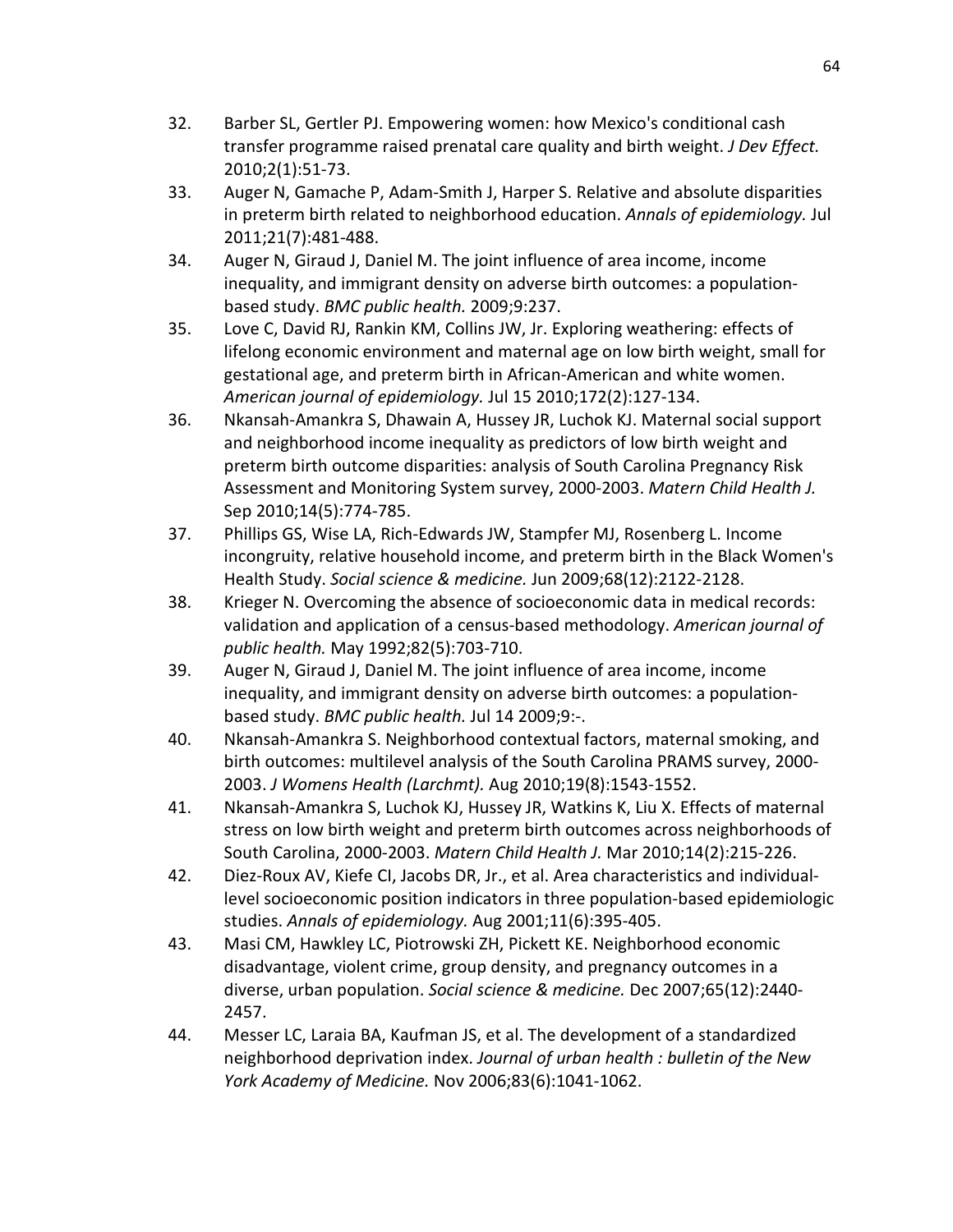- 45. Johnson JW. Obstetric aspects of preterm delivery. *Clinical obstetrics and gynecology.* Mar 1980;23(1):15-16.
- 46. Meng G, Thompson ME, Hall GB. Pathways of neighbourhood-level socioeconomic determinants of adverse birth outcomes. *International journal of health geographics.* Jun 20 2013;12.
- 47. Geronimus AT, Bound J, Ro A. Residential mobility across local areas in the United States and the geographic distribution of the healthy population. *Demography.* Jun 2014;51(3):777-809.
- 48. Chetty R, Hendren N, Kline P, Saez E, Turner N. Is the United States Still a Land of Opportunity? Recent Trends in Intergenerational Mobility. *Am Econ Rev.* May 2014;104(5):141-147.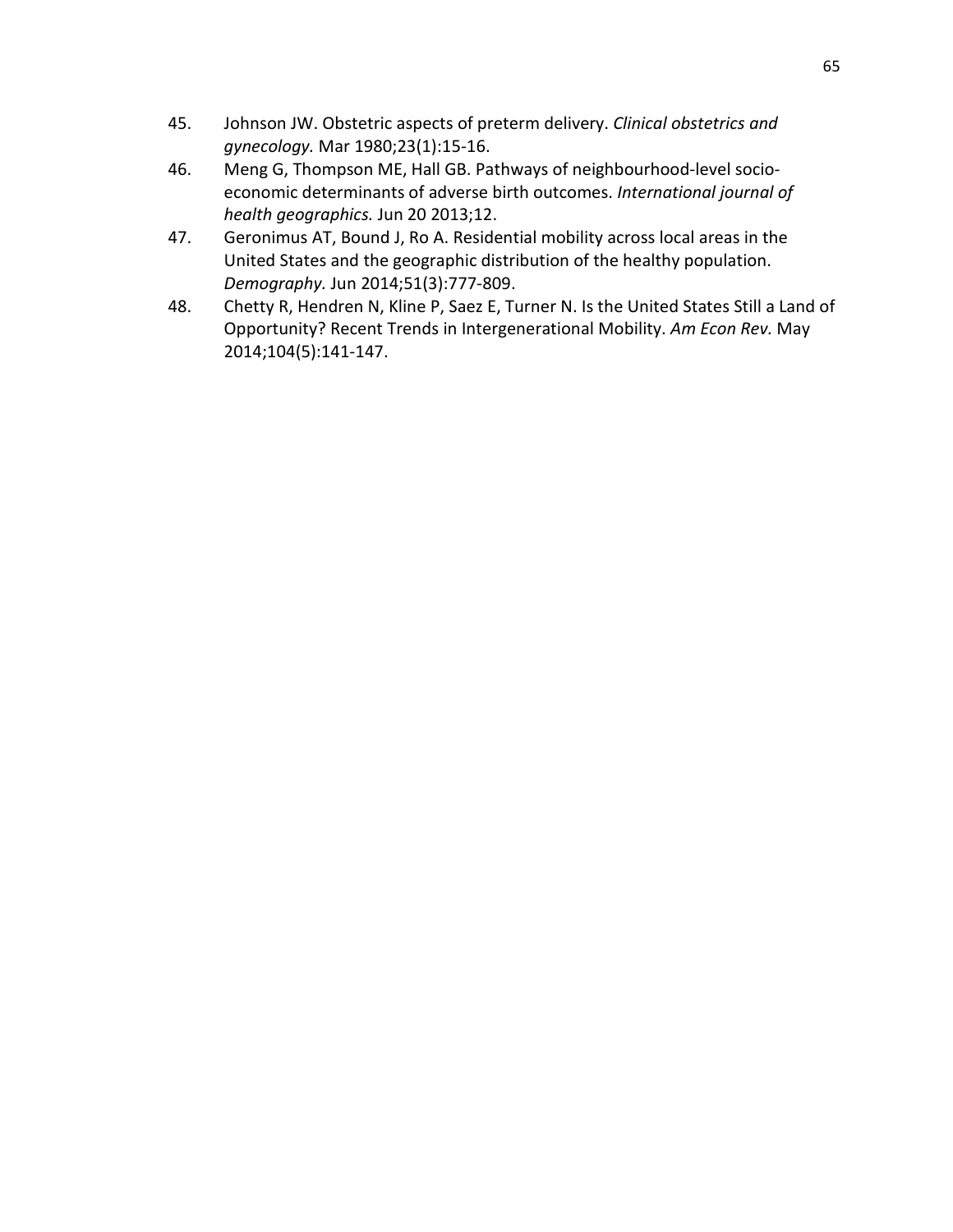# THE EFFECT OF SOCIOECONOMIC MOVEMENT ON PRETERM DELIVERY: A COHORT

STUDY

By

ALICE DAVID

# Manuscript 2 of 3 of a dissertation entitled

# SOCIOECONOMIC MOVEMENT BETWEEN SUCCESSIVE DELIVERIES: IMPACT

# ON PRETERM DELIVERY IN A DIVERSE RACIAL AND ETHNIC POPULATION

Submitted to the

School of Public Health

and the

Graduate School – New Brunswick

Rutgers, The State University of New Jersey

In partial fulfillment of the requirements for the degree of

Doctor of Philosophy

Written under the direction of

George G. Rhoads, MD MPH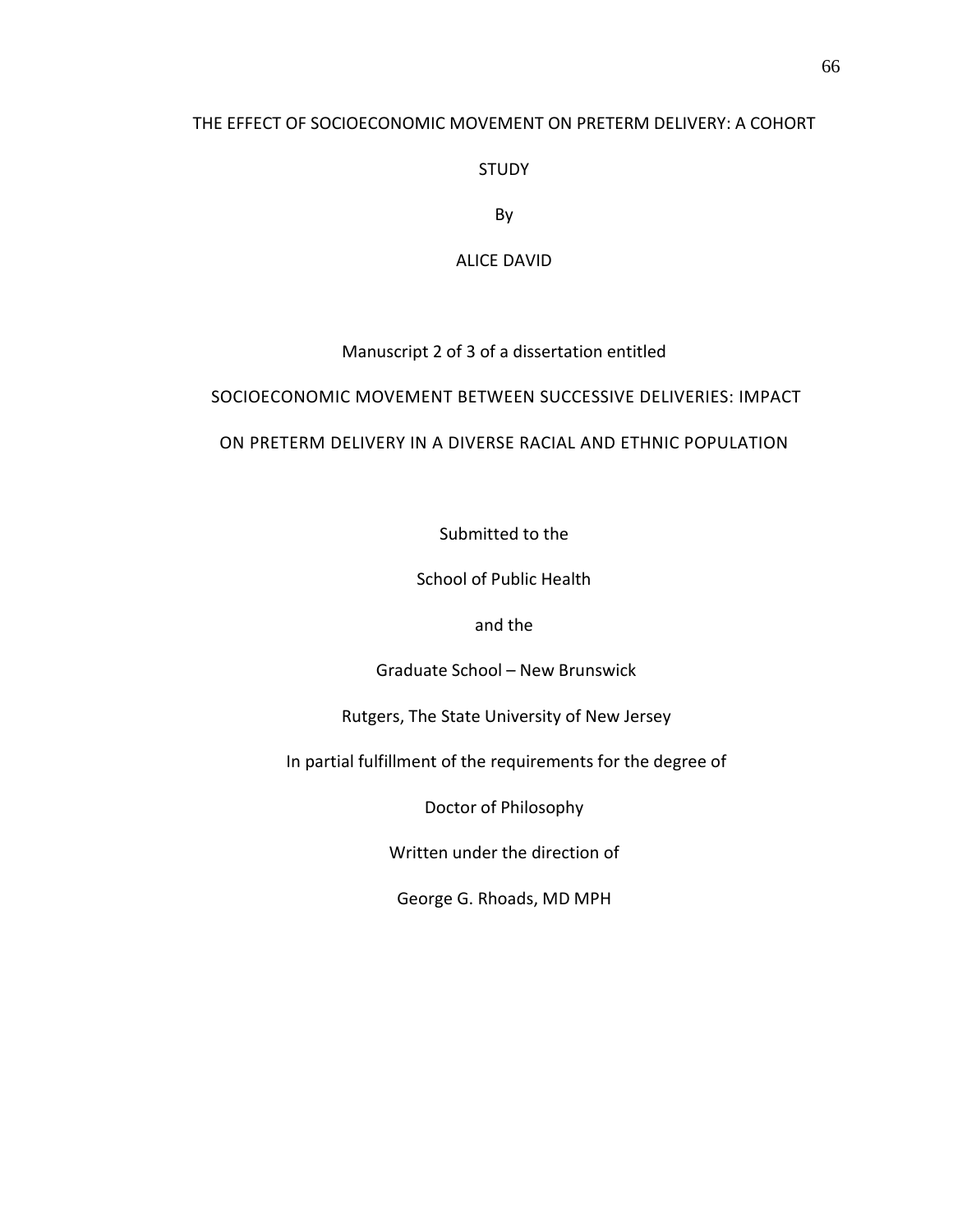#### ABSTRACT OF MANUSCRIPT 2 OF 3

# THE EFFECT OF SOCIOECONOMIC MOVEMENT ON PRETERM DELIVERY: A COHORT

STUDY

By

ALICE DAVID

Dissertation Director:

George G. Rhoads MD, MPH

#### ABSTRACT

BACKGROUND: Comparison of cohorts of pregnant women in two different socioeconomic neighborhoods has shown a reduction of the risk of preterm delivery in the better neighborhood in certain subsets of pregnant women. Others have shown no effect. However these cohorts mostly included only African Americans, very few of whom moved and the movement was only to better neighborhoods. This study followed a large multi-ethnic population of pregnant women who moved between successive pregnancies to a better or worse socioeconomic neighborhood to examine the effect of movement on preterm delivery.

METHODS: The main data source is the Electronic Birth Certificate (EBC) of New Jersey for the years 1996 to 2006. All newborns to the same mother were linked using six personal identification variables of the mother to create a longitudinal dataset with multiple records per woman. Based on the geocodes of the residence at delivery, neighborhood information on 16 variables was obtained from Census 2000 to calculate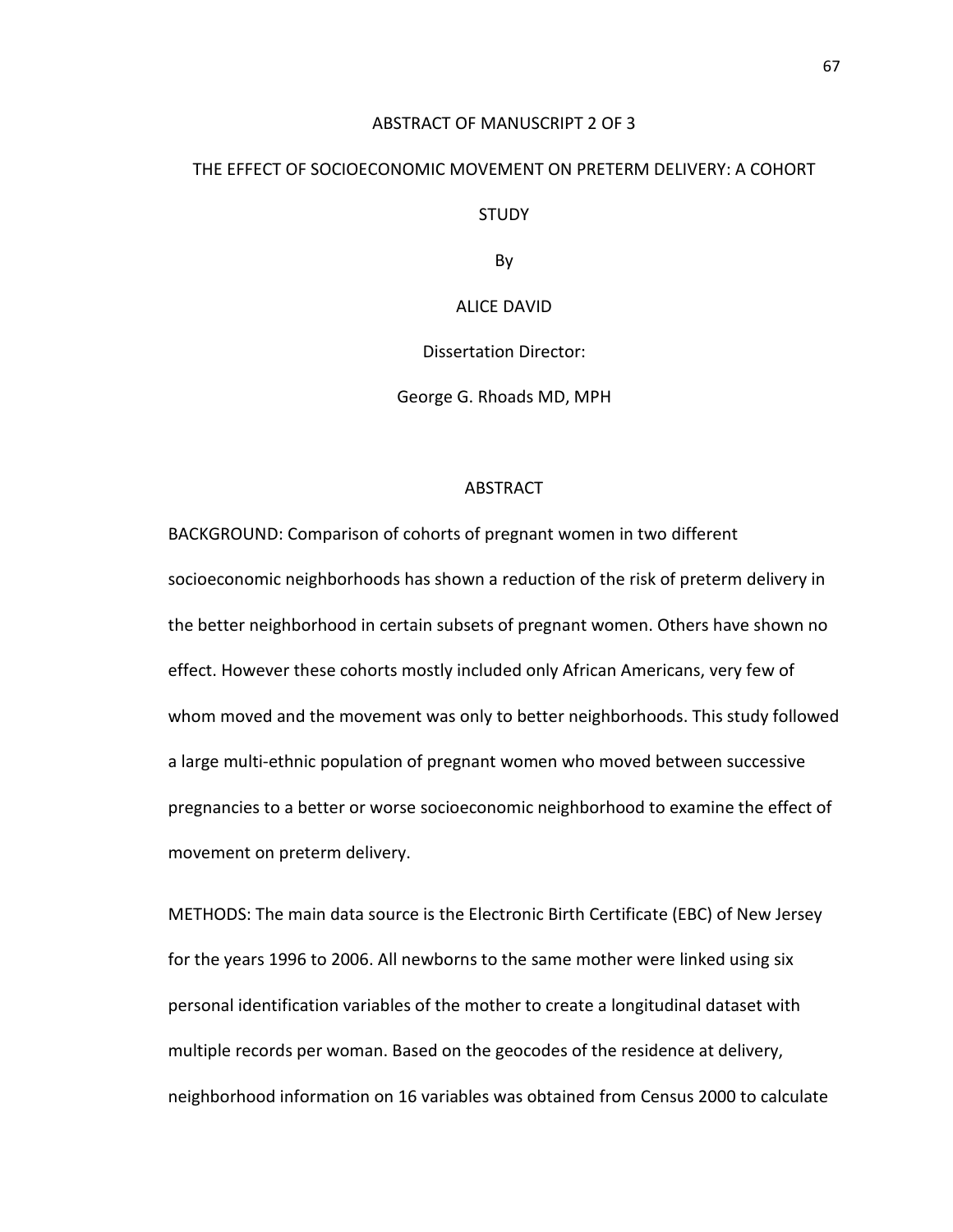a neighborhood deprivation score. Quintiles of this score formed the socioeconomic neighborhood stratum. The highest score being most deprived. Lowest three quintiles were combined to form one neighborhood stratum the other two quintile formed two more strata. The relative risk of preterm delivery among the upwardly or downwardly mobile women, compared to those who moved in the same socioeconomic neighborhood, was estimated using log-linear models using generalized estimating equations (GEE) based on a Poisson distribution. Robust standard errors were estimated after correcting for clustering effect of multiple deliveries per woman. Since nesting was broken due to socioeconomic movement, correction for the clustering of census tracts in a neighborhood was not required. Modeling was based on DAG theory followed by backward elimination. Stratified analysis by race/ethnicity was done. All models were done separately for the upward movement and for the downward movement as the risk of preterm delivery is expected to be in opposite directions.

RESULTS: Those who moved to worse neighborhoods compared to those who stayed back in the same neighborhood had a significant increase in the risk of preterm delivery, after adjusting for all maternal characteristics. A decrease in the risk of preterm delivery for those who moved to a better neighborhood compared to those who stayed back in the same neighborhood was also seen but was not significant. On stratifying by race/ethnicity, the same result bore out only for NH Blacks. Moving to a better or worse neighborhood made no difference to Hispanics and only borderline difference to NH Whites.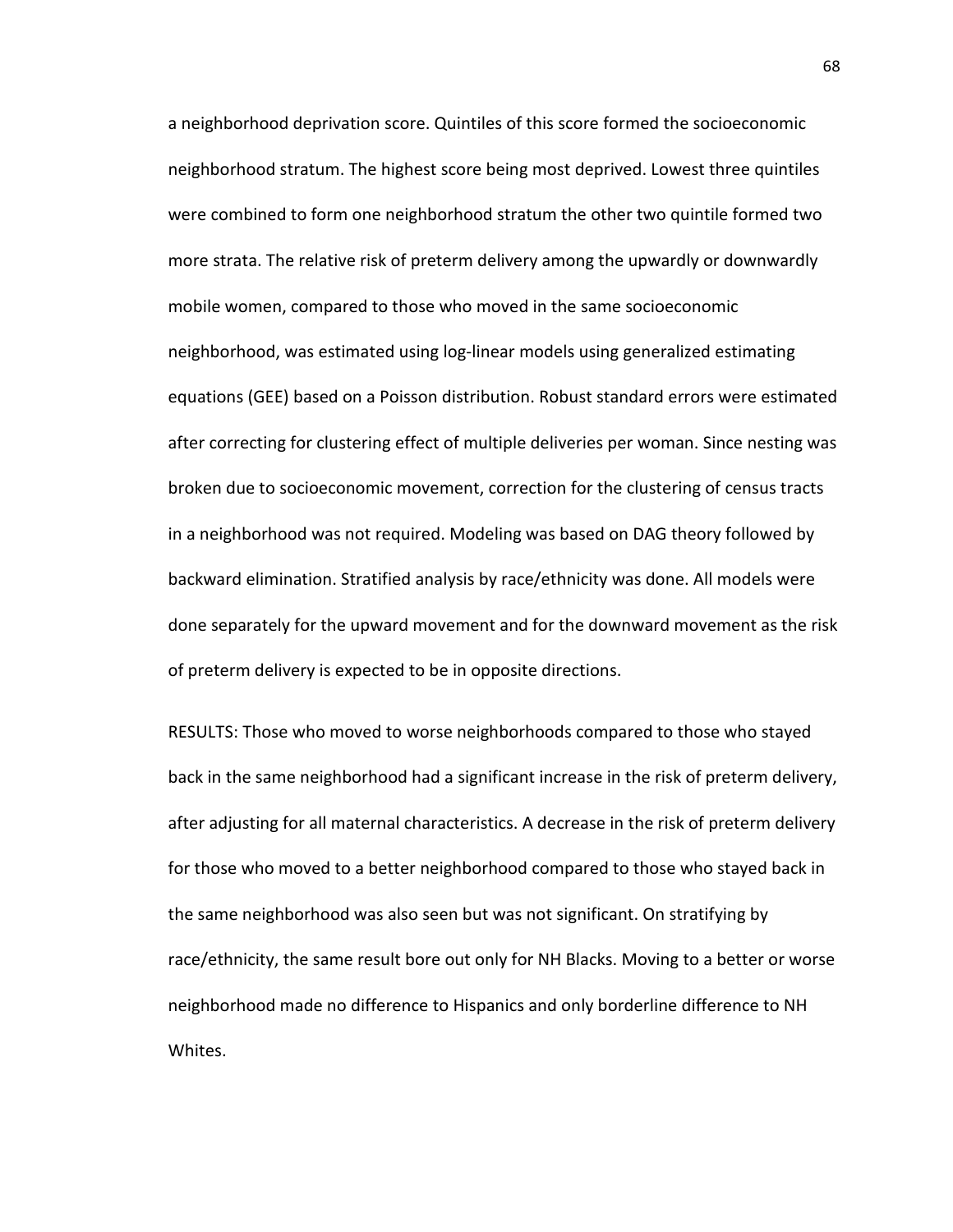CONCLUSIONS: This study shows that neighborhood socioeconomic status, after accounting for maternal characteristics, is associated with preterm delivery only among NH Blacks. However the risk of preterm birth did not reduce even among NH Black women who moved to a better neighborhood.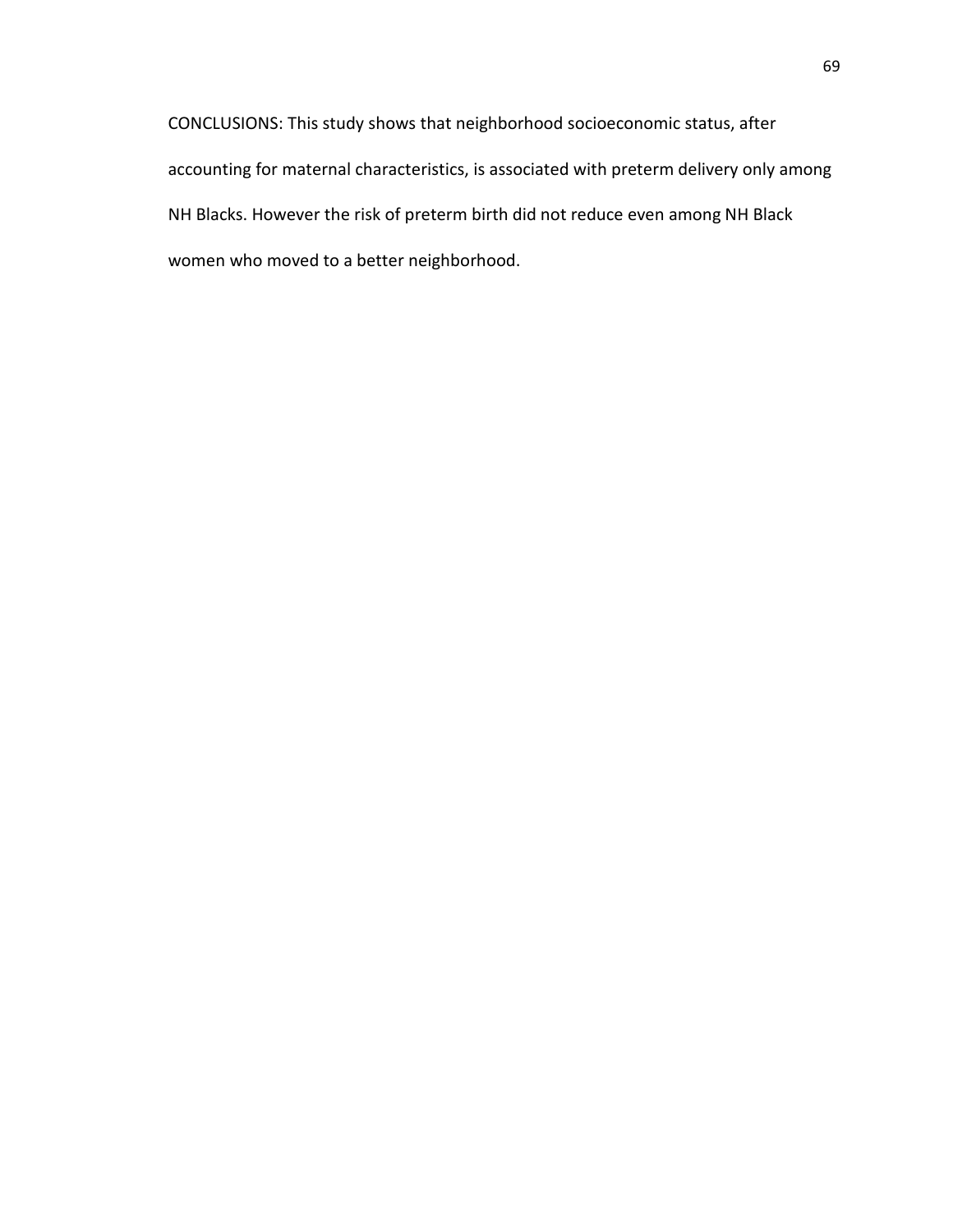#### THE EFFECT OF SOCIOECONOMIC MOVEMENT ON PRETERM DELIVERY:

#### A COHORT STUDY

#### **BACKGROUND**

Neighborhood deprivation (NSES), has been shown to be a predictor of preterm delivery independent of individual level socioeconomic status (SES). $<sup>1</sup>$  For example, numerous</sup> studies have shown that women who live in more deprived neighborhoods are at higher risk for adverse birth outcomes (including preterm delivery) than those in wealthier neighborhoods, after controlling for individual socioeconomic status.<sup>2-11</sup> A systematic review<sup>12</sup> of eleven studies<sup>3-10[,13-15](#page-105-4)</sup> that examined neighborhood disadvantage and used multilevel analysis, showed that eight $3-10$  reported significant association with preterm delivery. However, since all of these studies were cross sectional by design, whether neighborhood disadvantage is causally associated with increased risk of preterm delivery remains undetermined.

Randomized social intervention trials that moved families from high-poverty to lowerpoverty neighborhoods in five US cities between 1994 and 2006, called the 'Moving To Opportunity' (MTO) trial<sup>16</sup> and the Gautreaux program,  $17$  also a randomized controlled trial that preceded the MTO did not study the effect of residential movement in pregnant women.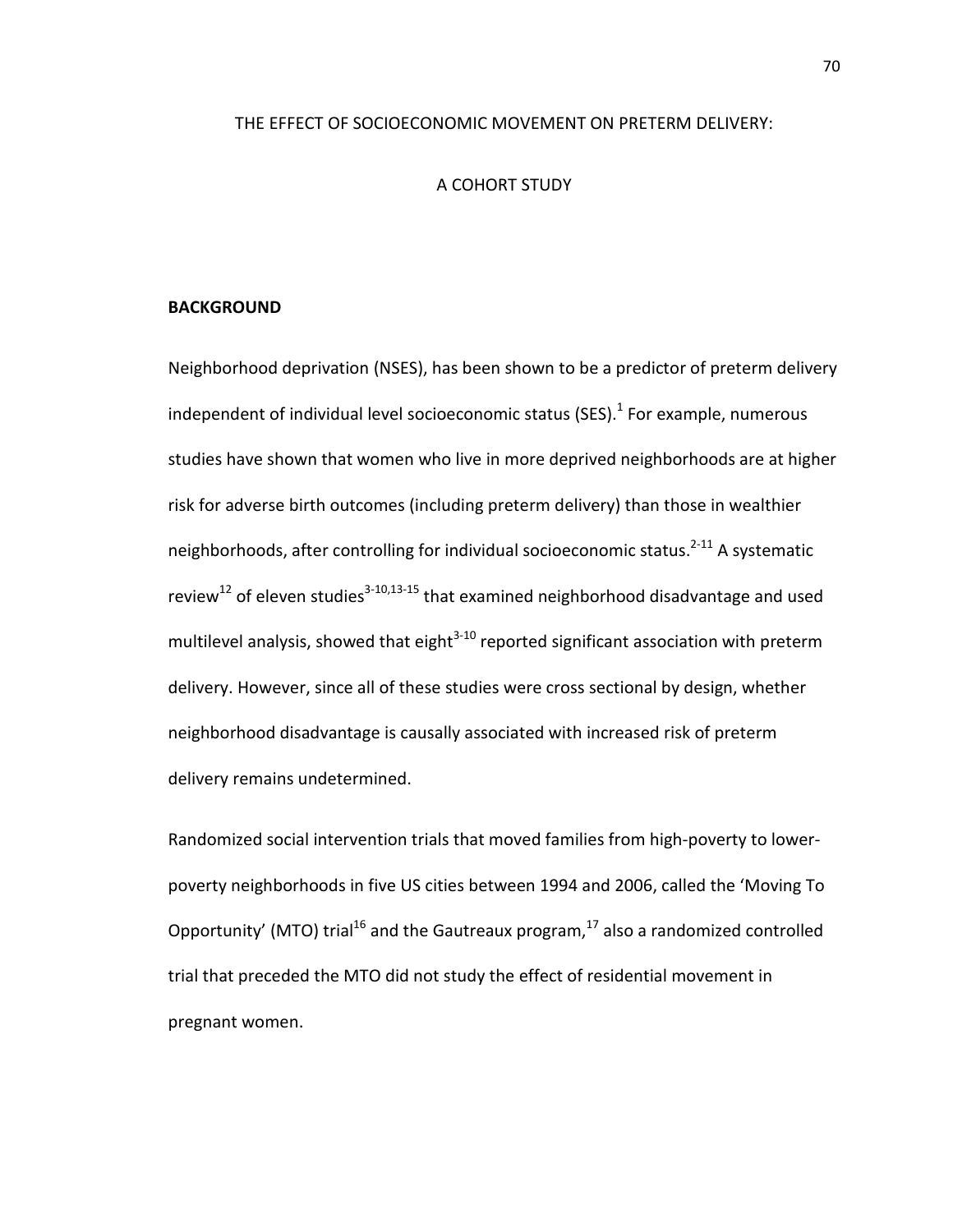A comparison of two cohorts in a Chicago study, $^{18}$  $^{18}$  $^{18}$  showed a 30% reduction in risk of preterm delivery after adjusting for maternal characteristics among the upwardly mobile (uppermost quartile) women compared to those who did not move (lowest quartile) in a population of African Americans only, where each quartile comprised of multiple neighborhoods, which was accounted for in a multilevel analysis. The movement considered here was from her place of birth to her place of delivery. However, the reduction was seen only among those who were themselves of normal birth weight. Another study showed<sup>[19](#page-106-3)</sup> a 20% reduction in the preterm delivery rate among African American movers (n=4,206) but not among whites, compared to those who did not move (n=36,021)when the movement considered was from urban to suburban. On further dividing each urban and suburban counties into quartiles based on income score, only those who moved from a low urban setting benefitted, but not those who started from a high urban setting. However the resulted was not repeated in another similar comparison (n=994). But this may be due to small study size.

A longitudinal study, conducted in Atlanta, compared the effect of moving from public housing to private housing on preterm delivery, where one delivery was in the public housing and the other in private to those who stayed in public housing. The study showed no difference between those who moved and those who did not, in terms of the risk of preterm low birth weight. However, if the relocation was "forced" (an unfortunate consequence due to the demolition of public housing in preparation for the 1996 Summer Olympic Games in Atlanta) the risk of preterm delivery was increased.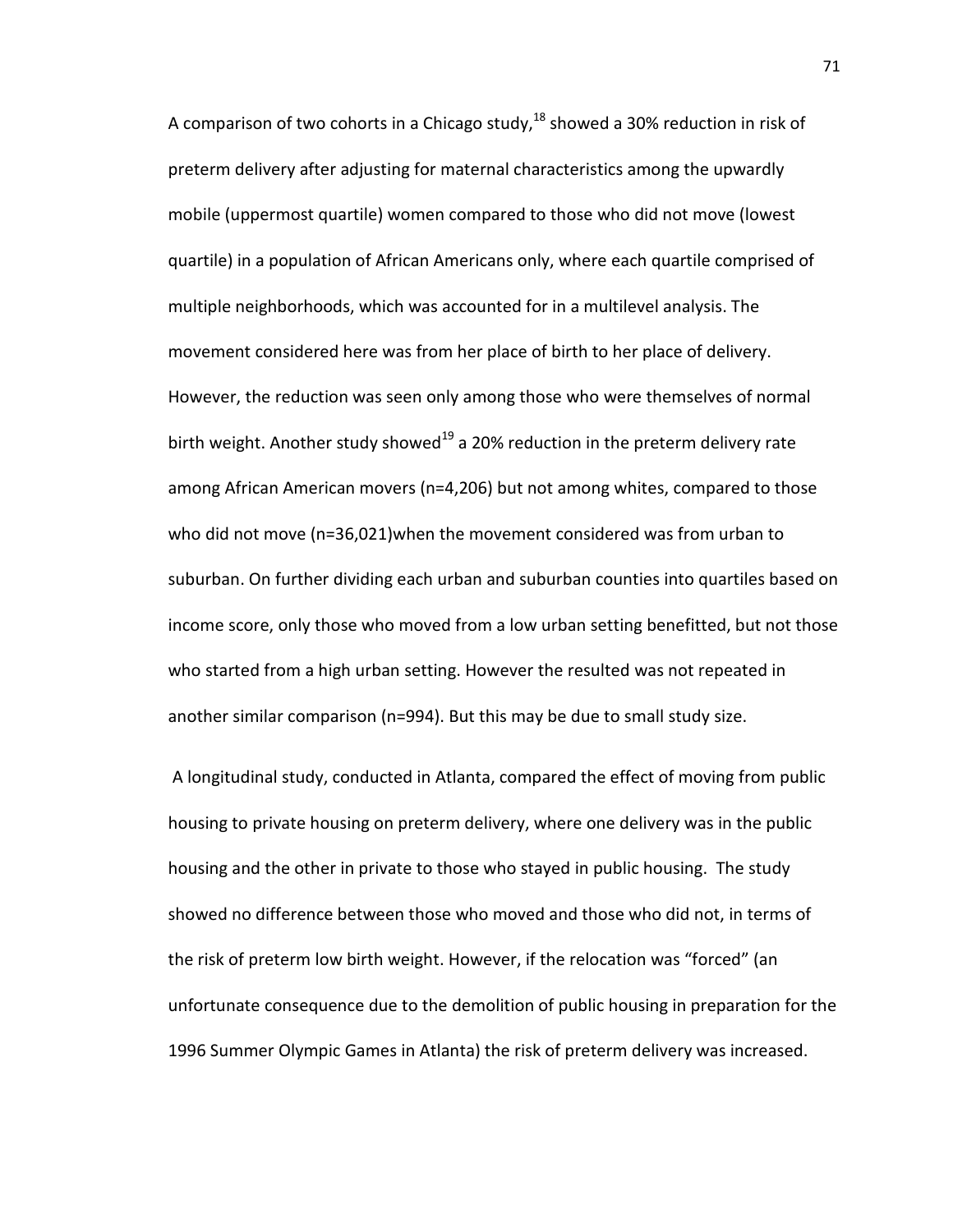Those who were forced to move had 1.7fold (95% CI 1.0, 3.0) increased odds of preterm-low birth weight baby (PT-LBW) as women that moved voluntarily. <sup>[20](#page-106-4)</sup> However, this study was restricted to African American women and was done specifically to evaluate moving from public housing to private housing in a better neighborhood under the Section 8 program of the US department of Housing and Urban Development (HUD) and the effect of policy change affecting only public housing residents and is therefore not generalizable. Moreover, the study did not consider the effect of movement for a woman compared to her prior delivery.

Some of the probable pathways from neighborhood deprivation to preterm delivery involve a woman's response to chronic psychosocial stressors; $^{21}$  $^{21}$  $^{21}$  her response to the lack of availability of essential micronutrients<sup>22</sup> measured as inadequate or excess weight gain during pregnancy; and increased opportunities to indulge in risky behavior<sup>[23](#page-106-7)</sup> such as smoking, drug and alcohol abuse, and/or late and infrequent prenatal care visits. All of these could lead to complications of pregnancy and labor, which in turn could lead to preterm delivery. Therefore, if indeed NSES had an effect on preterm delivery, it is likely preventable by blocking any of these pathways in a neighborhood or moving an expectant woman to a better neighborhood where these factors don't exist, as in the MTO trial.<sup>[16](#page-106-0)</sup> A longitudinal study would answer the question, if NSES does truly have an effect on preterm delivery or not, better.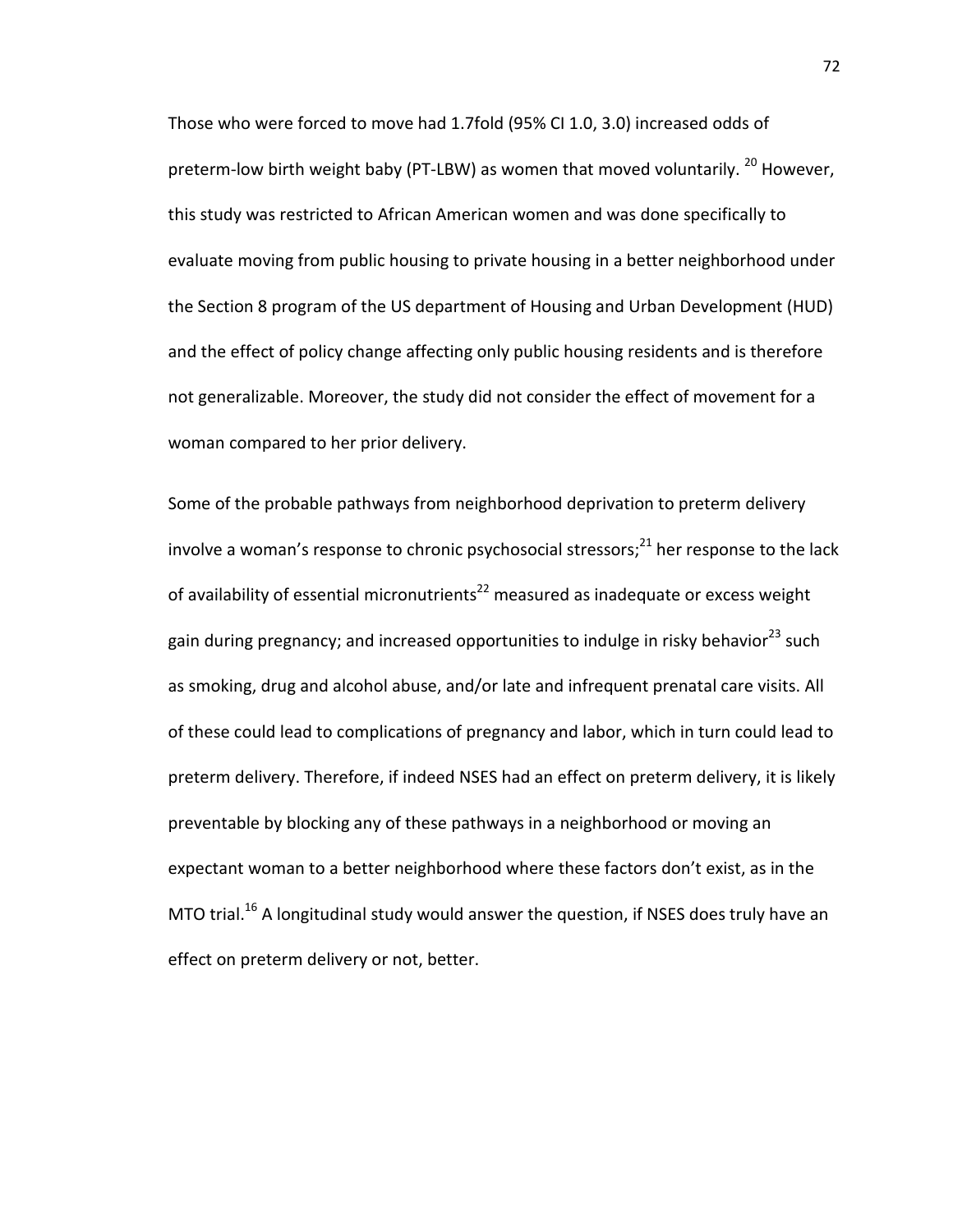We hypothesize that women that relocate to a poor neighborhood from a good neighborhood between successive pregnancies (i.e., "downward" relocation) will be at increased risk of preterm delivery in the second pregnancy. We test this hypothesis in a large, population-based longitudinal cohort study of 602,953 births to residents in New Jersey.

#### **METHODS**

#### *SOURCE OF DATA*

The main data source for this study is the Electronic Birth Certificate (EBC) of New Jersey which contains parents' demographic data including race and ethnicity, date and place of birth and residential address at the time of delivery, their socioeconomic characteristics including education, employment, health insurance, enrollment in WIC, social security number, and maternal medical and behavioral risk factors including but not restricted to initiation and duration of prenatal care for each pregnancy, . However, it does not contain the geocodes of the residence of each woman at delivery. The geocodes alone were therefore obtained from the original birth certificate dataset. Since the census tracts associated with these geocodes did not always refer to the same census year, census tracts based on census 2000 were first obtained for these geocodes. The two datasets were then merged to obtain geocodes and the census tracts based on census 2000. These datasets are maintained by the New Jersey Department of Health and Senior Services (NJDHSS). The study period was 1996-2006. This was because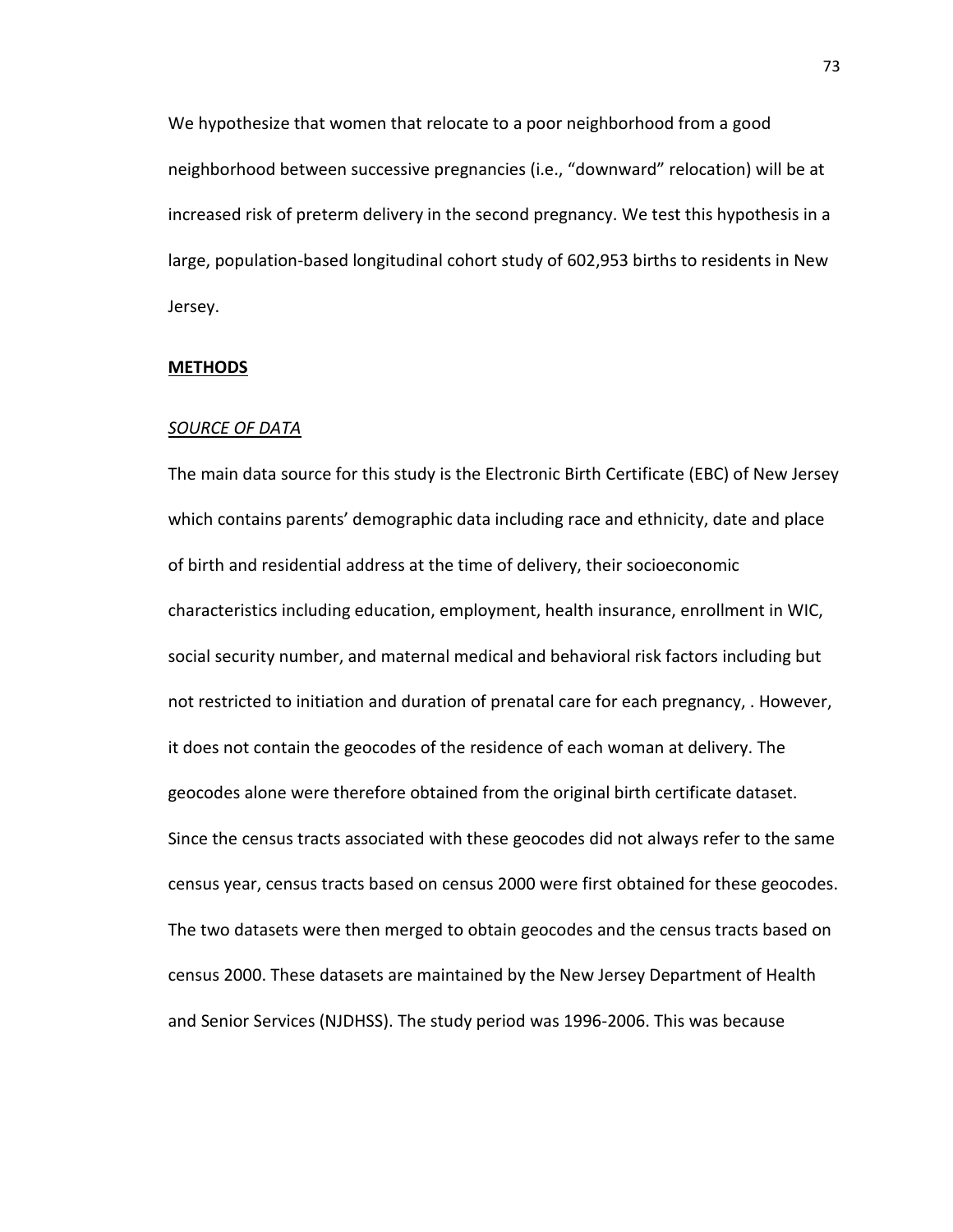widespread use of EBC began in 1996 and geocodes were available only till 2006. Since NJ did not adopt the 2003 revision of the birth/death certificates during this period, all variables are consistently ascertained during the entire study period based on the 1989 version of the birth certificates. All newborns to the same mother were linked using six personal identification variables of the mother to create a longitudinal dataset with multiple records per woman. This was done using The Link King v7.1.21, a public domain record linkage software, that has been shown to have a sensitivity of 79% and a high positive predictive value of 98%.<sup>24,[25](#page-106-9)</sup> The Link King uses both a sophisticated probabilistic record linkage and deterministic record linkage protocols.<sup>26</sup>

#### *GEOCODING*

All deliveries were geocoded (assigned a latitude and longitude) by the NJDHSS based on the mother's full address at time of delivery. Using these geocodes, a census tract was assigned to each birth record, using ESRI ArcGIS system (Environmental Systems Research Institute, Inc., USA). If the full address was not available, the NJDHSS used the following rule to geocode: If a PO Box was provided instead of a street address, the post office was used to geocode; if only a zip code was available, then the centroid of that zip code was geocoded (the latitude and longitude of the central point of the area covered by the boundaries of a 5-digit ZIP code area). These geocodes were used to determine who moved between deliveries. A difference of  $0.001^\circ$  (about 111 m or 364 ft.) in the latitude and longitude between successive pregnancies was considered as evidence of geographic movement. Any smaller difference was not interpreted as residential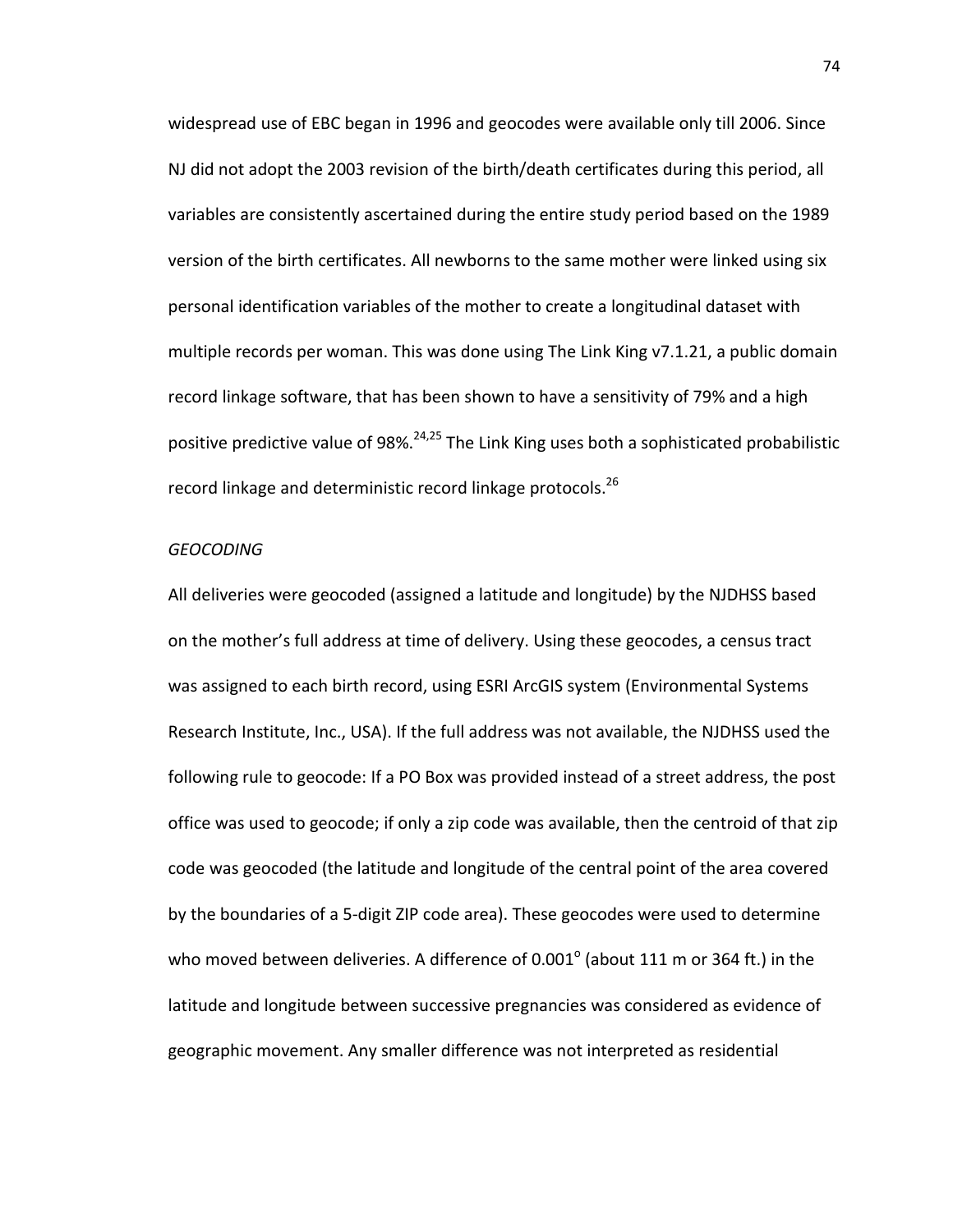movement. However, this definition does not include people who move within the same building, as movers. A validation to verify if this difference actually referred to a move was done using a random sample of 1000 records. This definition of 'residential movement' had a sensitivity is 89.8% and specificity is 86.7%.

#### *NEIGHBORHOOD SOCIOECONOMIC STATUS (NSES)*

A derived composite score based on several variables from the Summary File 3 (SF3) of the US census,<sup>[27](#page-106-11)</sup> which consists of detailed tables related to social, economic and housing characteristics of Census 2000. These tables were compiled from a sample of approximately 19 million housing units (about 1 in 6 households) that received the Census 2000 long-form questionnaire with separate tables for nine major race and Hispanic or Latino groups. This comprehensive score, also known as the Neighborhood Deprivation Index (NDI),  $^{28,49}$  was modified by excluding the component on housing stability, since the objective of this study was to examine housing and economic stability. Each quintile of this score forms a "neighborhood" or social tier, irrespective of their geographic location. From these quintiles we defined three social strata, quintile I to III were considered 'GOOD'; quintile IV was labeled 'BAD'; and quintile V was labeled 'WORST'. Change in quintile in either direction was considered as socioeconomic movement, the primary exposure. The details of the calculations of the NDI are shown in the Introduction chapter.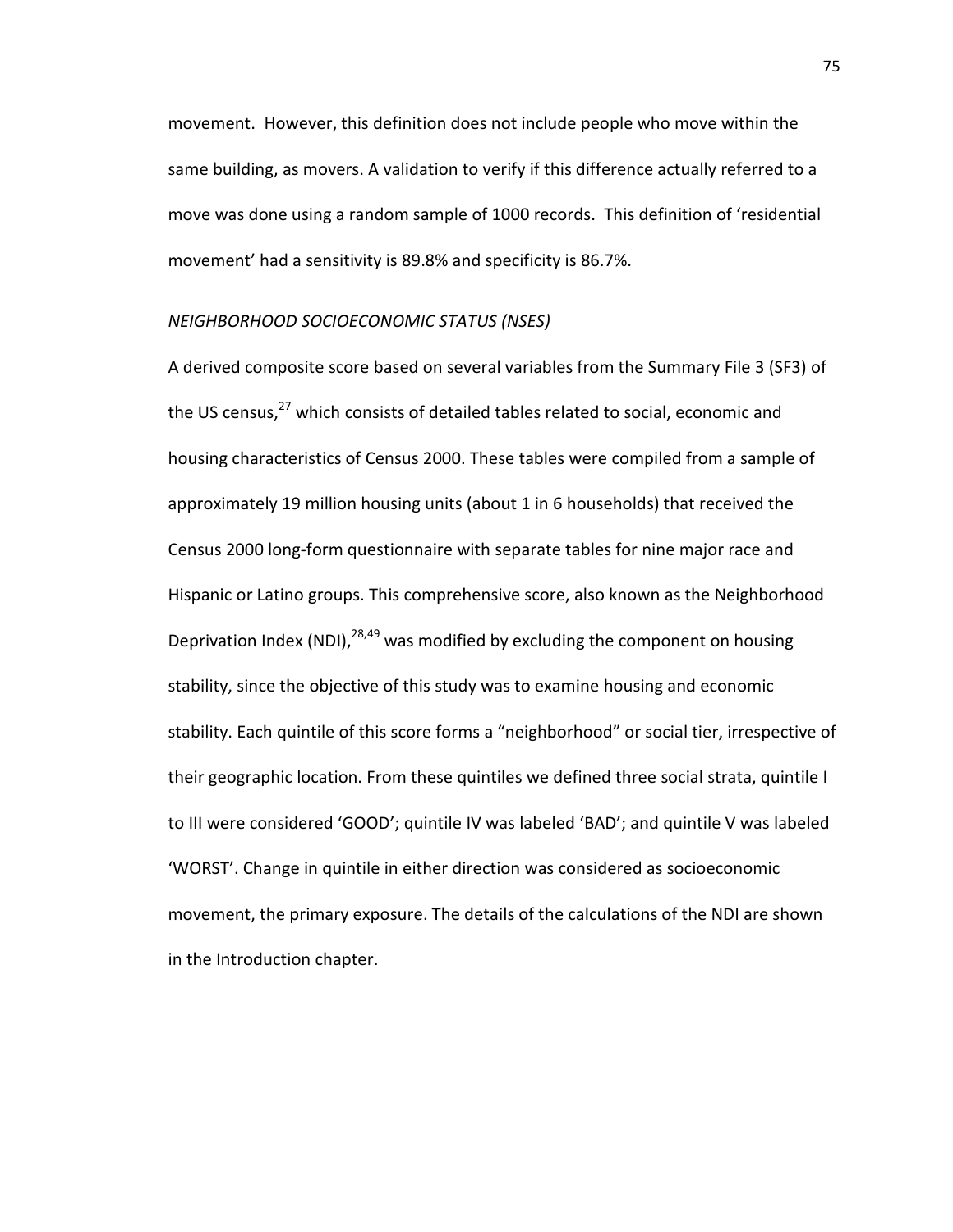The U.S. census 2000 was chosen to calculate the NDI, since the available dataset which includes all women residents of New Jersey (NJ) who delivered in NJ between 1996 and 2006, straddles the year 2000. A comparison of deprivation score calculated based on the average of the years 2005 to 2009 of the American Community Survey (which has the same variables as SF3) and the one based on Census 2000 showed a high correlation (Kendall's Tau was more than 0.80) between the two time periods. Hence proving that, the neighborhood itself did not change much over time. That is, the scores based on census 2000, applies even to years much later than the year 2000.

Although the NJDHSS also assigned census tracts for each birth, all birth records did not have census 2000 based census tracts. Therefore census tracts based on census 2000 was re-assigned for each birth record using geocodes, with ESRI ArcGIS system (Environmental Systems Research Institute, Inc., USA). The census 2000 census tracts were essential to capture the socioeconomic variables for each census tract from the census 2000 database.

#### *COHORT COMPOSITION*

The study population comprised of all New Jersey resident women who delivered in New Jersey between the years 1996 and 2006. A Figure describing the exclusion of records that are not included in the study is shown in the chapter on Introduction

Briefly, the Electronic Birth Certificate of New Jersey had 1,213,301 deliveries between 1996 and 2006. Of these, 25,320 (2.1%) deliveries were to those who resided outside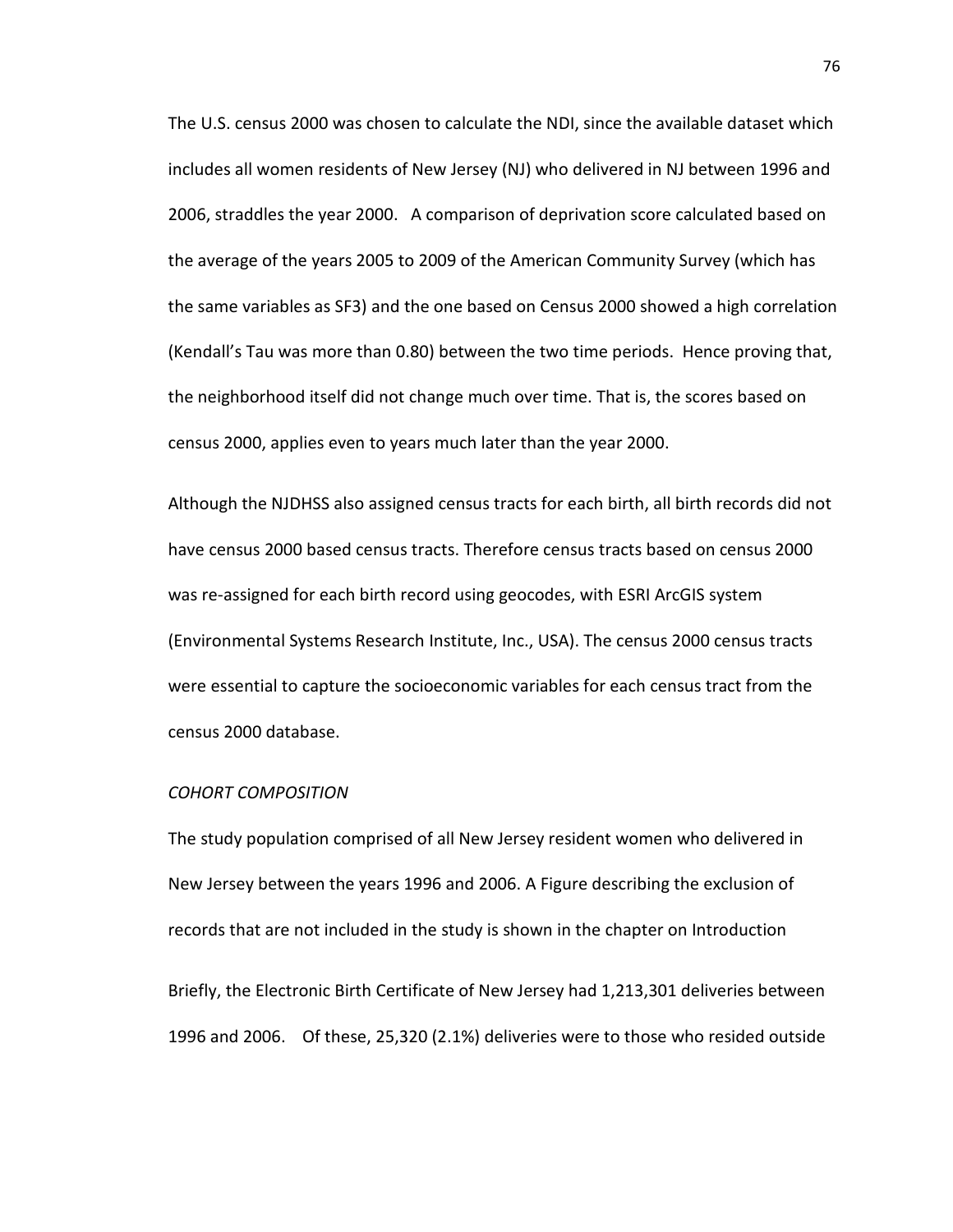NJ but delivered in NJ and were excluded. Other exclusion include deliveries to NJ residents who delivered outside NJ: (1,873 0.15%); twins and higher order births: 48,775 (4.0%)); incorrect or missing geocodes: 17,123 (1.4%); unavailable Neighborhood SES: 436 (0.04%) and missing gestational age: 1970 (0.16%). This resulted in 1,117,804 births. This was further narrowed by excluding 3,338 (0.3%) records of non-successive births; 511,513 (42.2%) that did not have a sibling during the study period. After these exclusions, 335,089 pairs of siblings (602,953 births) remained for the study for manuscript one. Of these, 168,864 pairs moved. These pairs formed the cohort for this study.

#### *RISK FACTORS*

Potential risk factors under consideration were classified as:

- 1. Socio-Demographic (race/ethnicity, education, employment status, income, foreign born status, marital status and parity)
- 2. Health Seeking Behaviors (teenage pregnancy, inadequate or late prenatal care, smoking status, alcohol use, drug abuse and excess or inadequate weight gain) and
- 3. Medical Conditions (prior preterm, hypertensive disorders in pregnancy like chronic hypertension, pregnancy-induced hypertension, and eclampsia, chronic diabetes mellitus, incompetent cervix, uterine bleeding, placenta previa,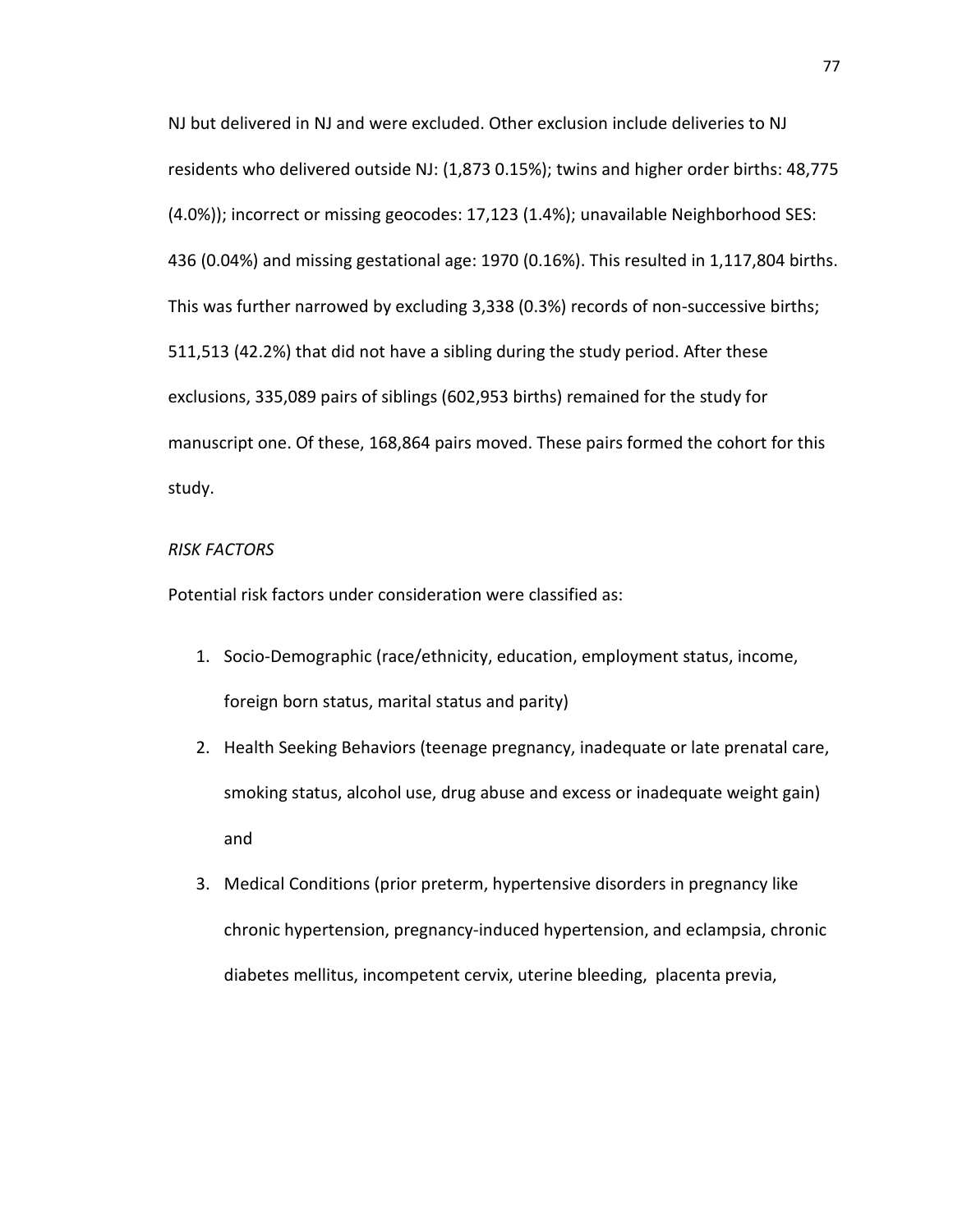placental abruption, Premature Rupture of Membrane (PROM), cord prolapse and fetal distress).

#### *PRETERM DELIVERY*

The primary outcome is preterm delivery of the second pregnancy. Preterm delivery is defined as pregnancy that ended prior to 37 weeks of gestation. Since the EBC database has only live born births, all live born deliveries prior to 37 weeks were included. The clinical estimate of gestational age was used to identify preterm delivery as there is considerable misclassification if the gestational age is calculated based on last menstrual period (LMP).<sup>29</sup>

## *STATISTICAL ANALYSIS*

The relative risk of preterm delivery among the upwardly or downwardly mobile women, compared to those who moved in the same socioeconomic neighborhood, was estimated using log-linear models using generalized estimating equations (GEE) based on a Poisson distribution. Robust standard errors were estimated after correcting for clustering effect of multiple deliveries per woman. Since nesting was broken due to socioeconomic movement, correction for the clustering of census tracts in a neighborhood was not required. Modeling was based on DAG theory followed by backward elimination. Stratified analysis by race/ethnicity was done only for NH Whites, NH Blacks and Hispanics. All models were done separately for the upward movement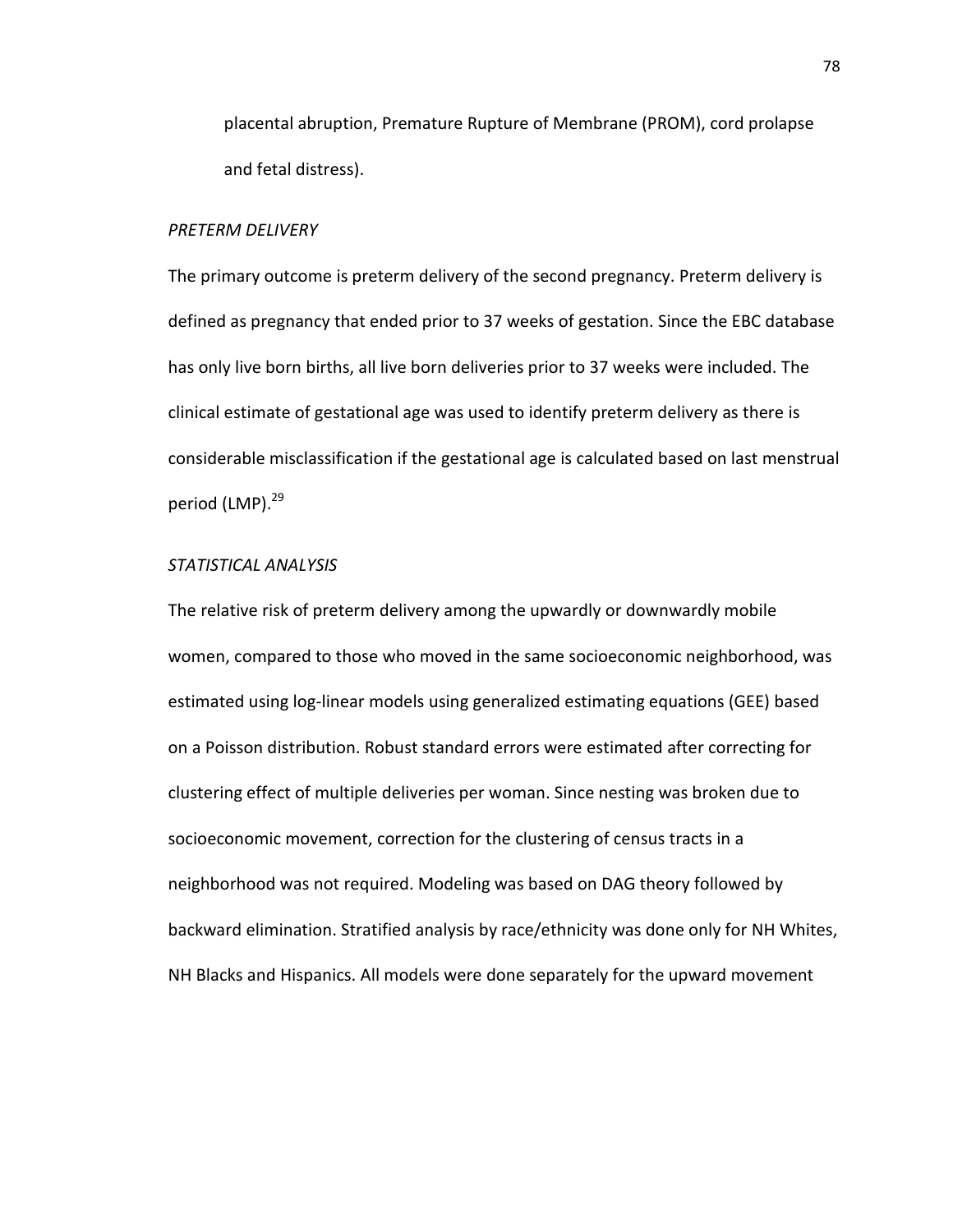and for the downward movement as the risk of preterm delivery is expected to be in opposite directions.

### **CONCEPTUAL PROCESS**

The following two DAGs were conceptualized to estimate the effect of the neighborhood (N1) on preterm delivery (PT1) after moving from the previous neighborhood (N0). The covariates considered are individual level socioeconomic related variables shown as CS and behavior related variables shown as CB. All medical conditions related to complications of pregnancy and labor is shown as CP. The two DAGs differ only because of the path from CS0 to N0. This was drawn in this manner as it was conceptualized that unlike the rich, the socioeconomic status (CS) of the poor is determined to a large extend by the resources available in that neighborhood rather than by personal resources.



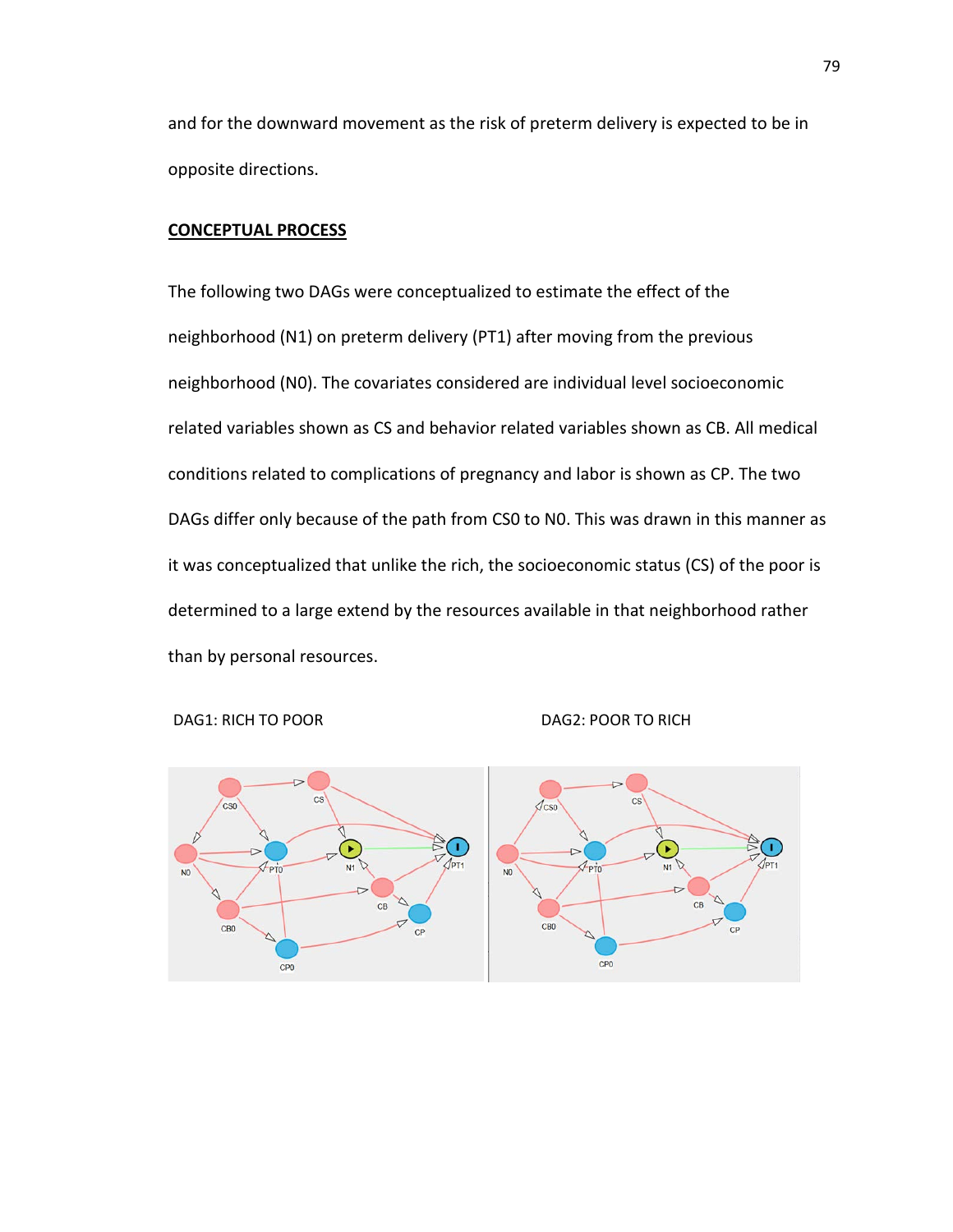For all other paths the assumptions are as follows: current socioeconomic status is determined by previous socioeconomic status and it determines the current neighborhood; behavior at previous neighborhood is influenced by the neighborhood but the new neighborhood is chosen because of the type of behavior; behavior causes complications of pregnancy and labor; behavior and complication influence birth outcome; prior preterm delivery is highly associated with current preterm delivery status according to prior literature; and the choice of either neighborhood is associated because of residential racial segregation. Although the models were built separately for each DAGs, the potential confounders included in the model were the same.

#### **RESULTS**

Table 1 gives a description of the women included in the study at the time of her second study delivery by socioeconomic movement. The socioeconomic and behavioral characteristics of these women remained almost the same for the two pregnancies considered, except of course for maternal age.

The overall rate of preterm delivery and by race/ethnicity is shown in Table 2. Interestingly, the preterm birth rate varies by neighborhood for each ethnic group. As the deprivation of a neighborhood increases the rate of preterm rate also increases. However this monotonicity is not seen for NH Whites. A gradient in risk, at a cross sectional level, is seen for NH Blacks and Hispanics but not for NH Whites who had a reverse gradient before adjusting for potential confounders. The adjusted relative risk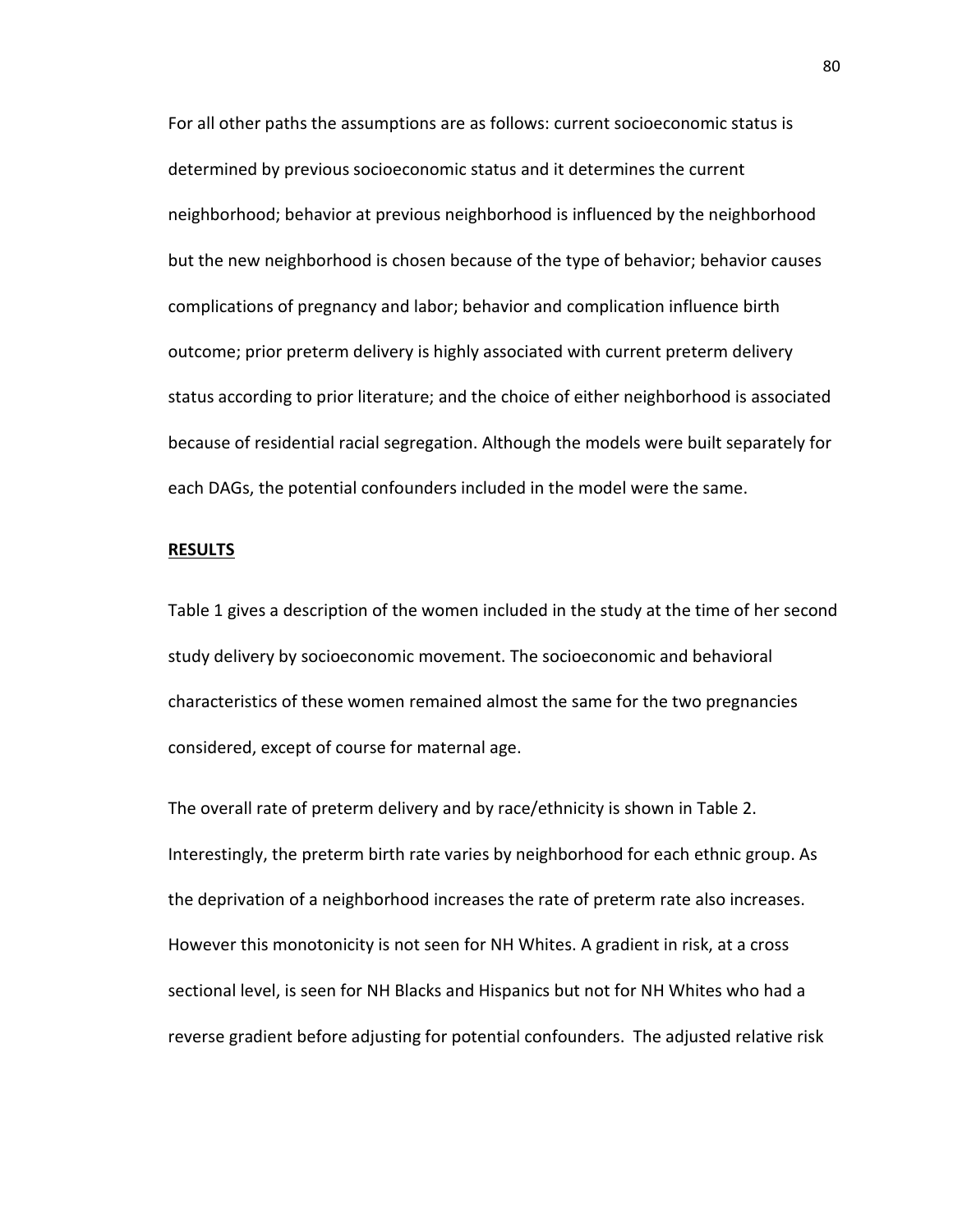continues to be significant even after all socioeconomic and behavioral characteristics of the woman was adjusted for. However on examining by race/ ethnicity, maternal socioeconomic and behavioral characteristics completely explains the variation in the BAD neighborhood and even in the WORST neighborhood for Hispanics. However there continues to be a 19% increase in risk of preterm delivery for NH Blacks in the WORST neighborhood and a 17% decrease in the risk of preterm delivery for NH Whites in WORST neighborhood.

Table 3 shows that a majority of those who are in the WORST neighborhood stratum and those in the GOOD neighborhood stratum do not move. On stratifying by race/ethnicity this becomes clearer. Almost all of the NH Whites who start in a GOOD neighborhood remain in a GOOD neighborhood and more than half of the NH Whites who start in a WORST neighborhood stratum move upward. Whereas only a little over half of the NH Blacks who start in a GOOD stratum remain in the GOOD stratum. The rest moved downward. Hispanics are slightly better than NH Blacks. Similarly almost all the NH Blacks in the WORST neighborhood continue to stay in the WORST stratum and only a few have moved upward. Again Hispanics are only slightly better than NH Blacks.

Table 4 clearly shows a significant increase in the risk of preterm delivery for those who moved to worse neighborhoods compared to those who stayed back in the same neighborhood. A decrease in the risk of preterm delivery for those who moved to a better neighborhood compared to those who stayed back in the same neighborhood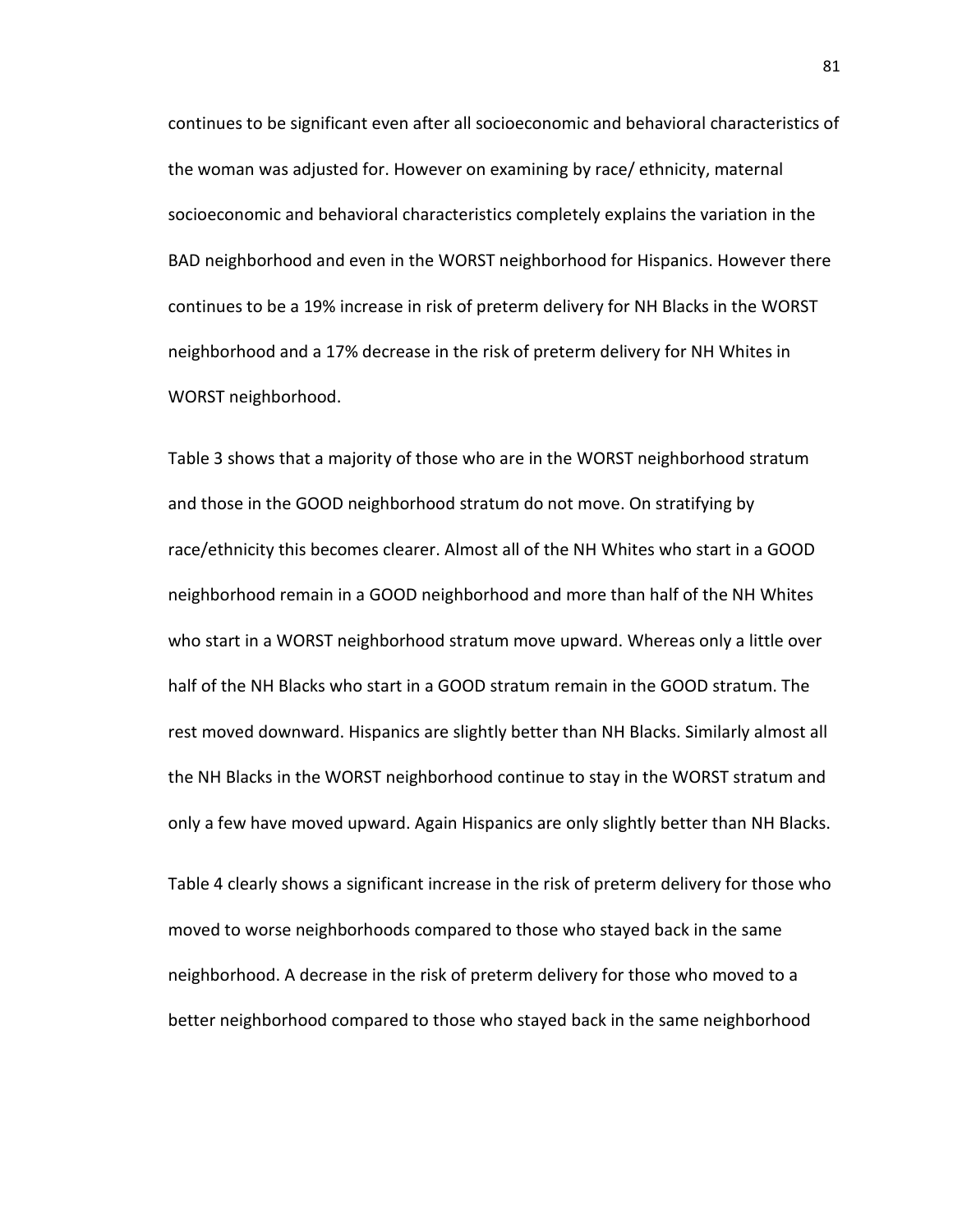was also seen but was not significant. This was especially true for NH Blacks. However for Hispanics, moving to a worse or to a better neighborhood made no difference and for NH Whites it was the opposite. The risk of preterm delivery improved for those who moved to the worst neighborhood and increased if they moved to a slightly better neighborhood, but they were only of borderline significance. Neighborhood deprivation had an effect only on those who were relocating downward rather than those who relocated to a better neighborhood.

#### **DISCUSSION**

This analysis shows that neighborhood deprivation remains an independent risk factor for preterm delivery, after adjusting for all maternal socioeconomic and behavior characteristics. This is consistent with many cross sectional studies.<sup>[3-10](#page-105-3)</sup> The aim of this study was to compare those who moved out of their neighborhood to those who stayed back to see if that helped improve the risk of preterm delivery. The results show that moving to a better neighborhood did not have an effect on preterm delivery but moving to a worse neighborhood increased the risk of preterm delivery. However on stratifying by race/ethnicity this was found to be true only for NH Blacks. For Hispanics, those who moved to a better or worse neighborhood did not have a higher risk than those who stayed. For NH Whites the effect was reversed. Those who moved to better neighborhoods had higher risk of preterm delivery than those who stayed and those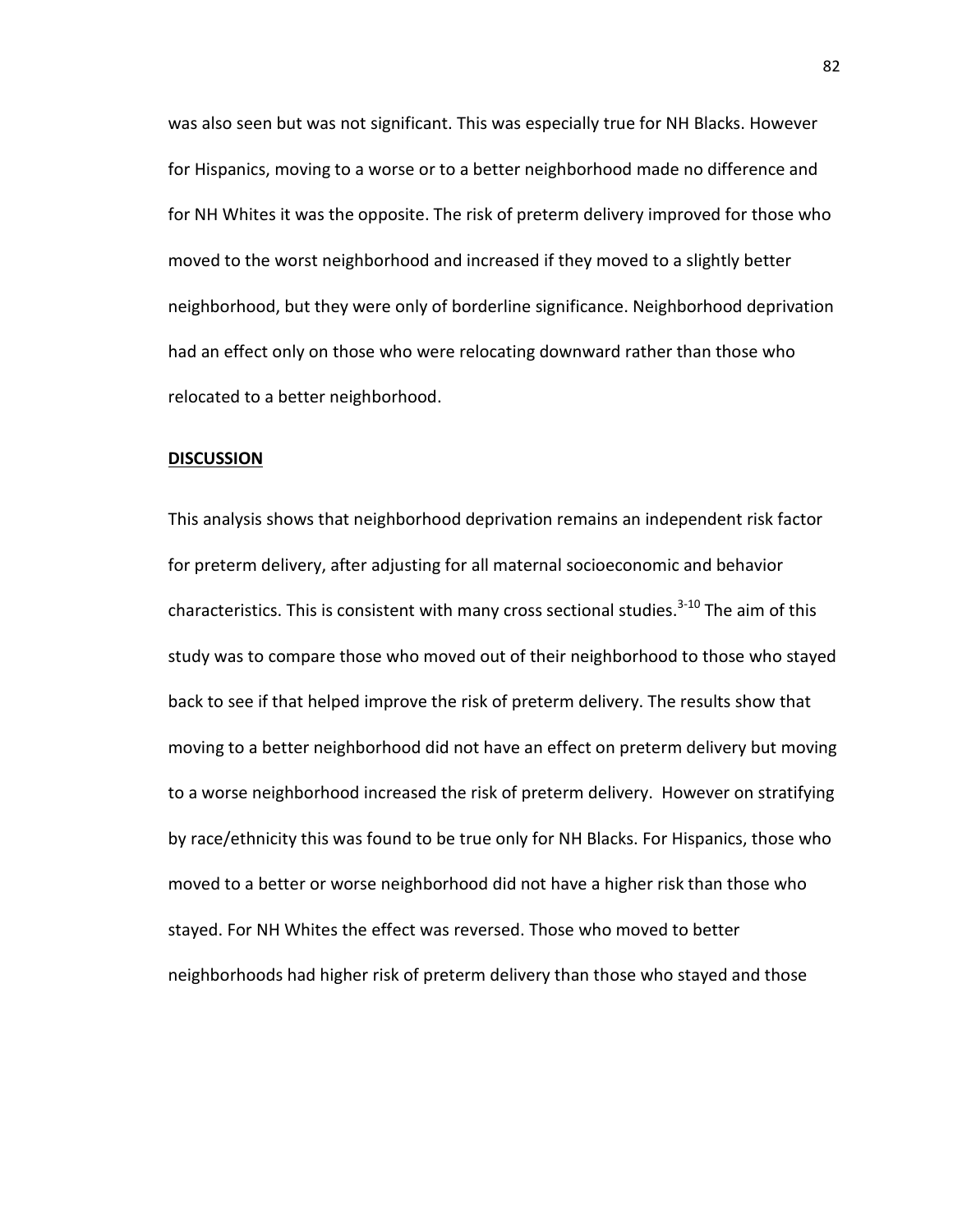moved to a worse neighborhood had lower risk of preterm delivery than those who stayed back. This is contrary to expectation and has to be studied further.

Since NH Blacks were the only ones who were affected by neighborhood deprivation, but moving them out of the neighborhood did not really improve the rate of preterm delivery, deprivation of the neighborhood should be reduced without actually moving them out of their neighborhood. Further research is required to see how this can be done. Although socioeconomically similar, the neighborhoods where the NH Whites and Hispanics live and the neighborhoods where the NH Blacks live may be different in other ways than has been captured by the NDI. An examination of the two neighborhoods including more domains that characterize the neighborhood may help pin point the detrimental factor that is truly causing the neighborhood effect. The preterm delivery rate can then be reduced by removing that factor. Some authors have suggested that it could be neighborhood violence<sup>[5](#page-105-5)</sup> or neighborhood social capital.<sup>30</sup>

From the first manuscript it is clear that prior preterm delivery, although associated with residential movement is not associated with socioeconomic movement. That is prior preterm does not cause movement to a worse socioeconomic neighborhood (RR 1.17, 95% CI (0.99, 1.17)). However, since the confidence limits is on the borderline, and since the risk of preterm is very high among those with prior preterm delivery, further analysis stratifying on prior preterm status may add to our current understanding.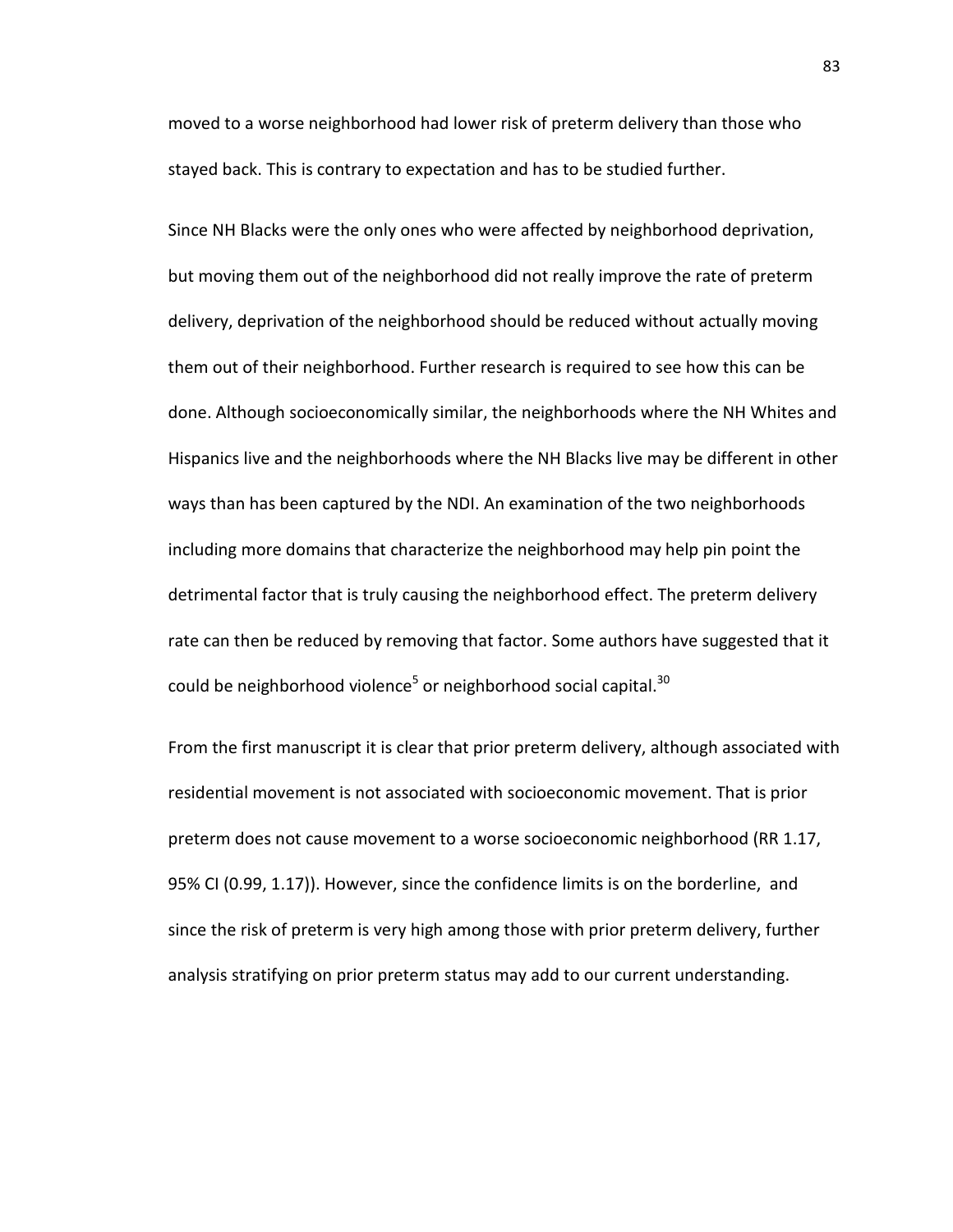More importantly, this study only compares those who moved to those who stayed back in the same neighborhood. However the woman who moves may be inherently different from the woman who stays back. Response to chronic stressors like a deprived neighborhood or just personality may vary from woman to woman. Further research must therefore examine the difference in preterm delivery rate for same woman in the two neighborhoods.

#### **CONCLUSION**

In conclusion, this study shows that neighborhood deprivation, after accounting for maternal characteristics, is associated with preterm delivery only among NH Blacks. However NH Black women who moved to a better neighborhood did not reduce their risk of preterm birth. This result is based on a relatively short duration of residence in the new neighborhood, and it is possible that longer residence might be more beneficial.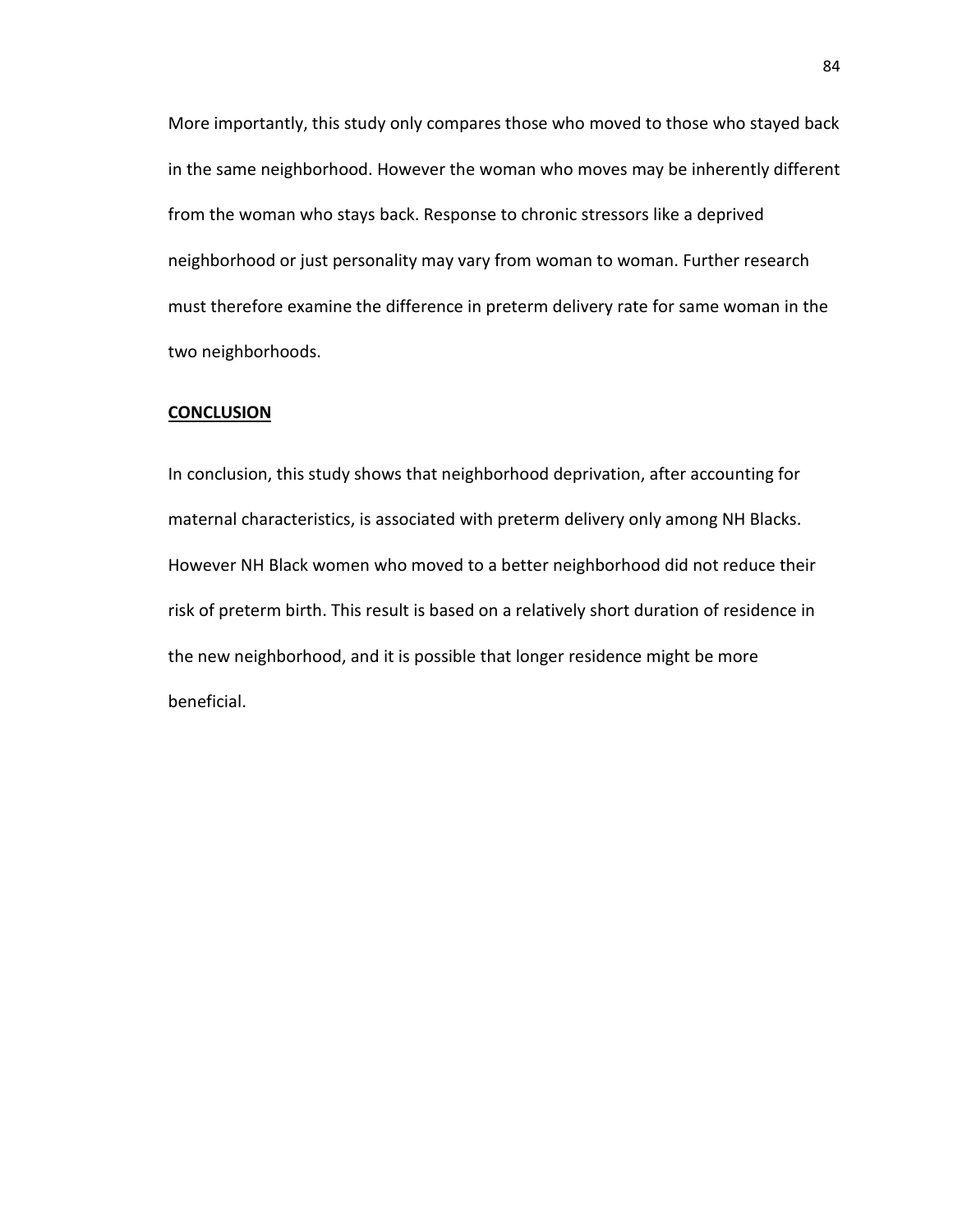# **TABLES:**

|                        | <b>ALL</b>    | <b>SOCIOECONOMIC MOVEMENT</b> |       |             |       |               |       |
|------------------------|---------------|-------------------------------|-------|-------------|-------|---------------|-------|
| <b>CHARACTERISTICS</b> | <b>MOVERS</b> | <b>WORSE</b>                  |       | <b>SAME</b> |       | <b>BETTER</b> |       |
| <b>ALL MOVERS</b>      | 154,763       | 27,523                        | 17.8% | 83,133      | 53.7% | 44,107        | 28.5% |
| <b>AGE</b>             |               |                               |       |             |       |               |       |
| $20$                   | 5,108         | 944                           | 18.5% | 3,210       | 62.8% | 954           | 18.7% |
| 20-34                  | 118,971       | 22,250                        | 18.7% | 63,048      | 53.0% | 33,673        | 28.3% |
| > 35                   | 30,683        | 4,328                         | 14.1% | 16,875      | 55.0% | 9,480         | 30.9% |
| <b>RACE/ETHNICITY</b>  |               |                               |       |             |       |               |       |
| <b>NH Whites</b>       | 81,479        | 14,565                        | 17.9% | 42,099      | 51.7% | 24,815        | 30.5% |
| <b>NH Blacks</b>       | 27,607        | 4,849                         | 17.6% | 16,655      | 60.3% | 6,103         | 22.1% |
| <b>Hispanics</b>       | 33,356        | 5,901                         | 17.7% | 18,978      | 56.9% | 8,477         | 25.4% |
| <b>Asians</b>          | 10,253        | 1,769                         | 17.3% | 4,429       | 43.2% | 4,055         | 39.5% |
| <b>Others</b>          | 2,068         | 439                           | 21.2% | 972         | 47.0% | 657           | 31.8% |
| <b>MARITAL STATUS</b>  |               |                               |       |             |       |               |       |
| <b>Single</b>          | 46,856        | 9,195                         | 19.6% | 27,639      | 59.0% | 10,022        | 21.4% |
| <b>Married</b>         | 107,907       | 18,328                        | 17.0% | 55,494      | 51.4% | 34,085        | 31.6% |
| <b>PLACE OF BIRTH</b>  |               |                               |       |             |       |               |       |
| <b>Foreign Born</b>    | 40,521        | 7,037                         | 17.4% | 20,903      | 51.6% | 12,581        | 31.0% |
| <b>US Born</b>         | 113,804       | 20,414                        | 17.9% | 61,965      | 54.4% | 31,425        | 27.6% |
| <b>INCOME STATUS</b>   |               |                               |       |             |       |               |       |
| Low                    | 67,261        | 12,193                        | 18.1% | 38,681      | 57.5% | 16,387        | 24.4% |
| Mid/High               | 87,502        | 15,330                        | 17.5% | 44,452      | 50.8% | 27,720        | 31.7% |

**Table 1: Characteristics of Women recorded at Second Delivery by Socioeconomic Movement**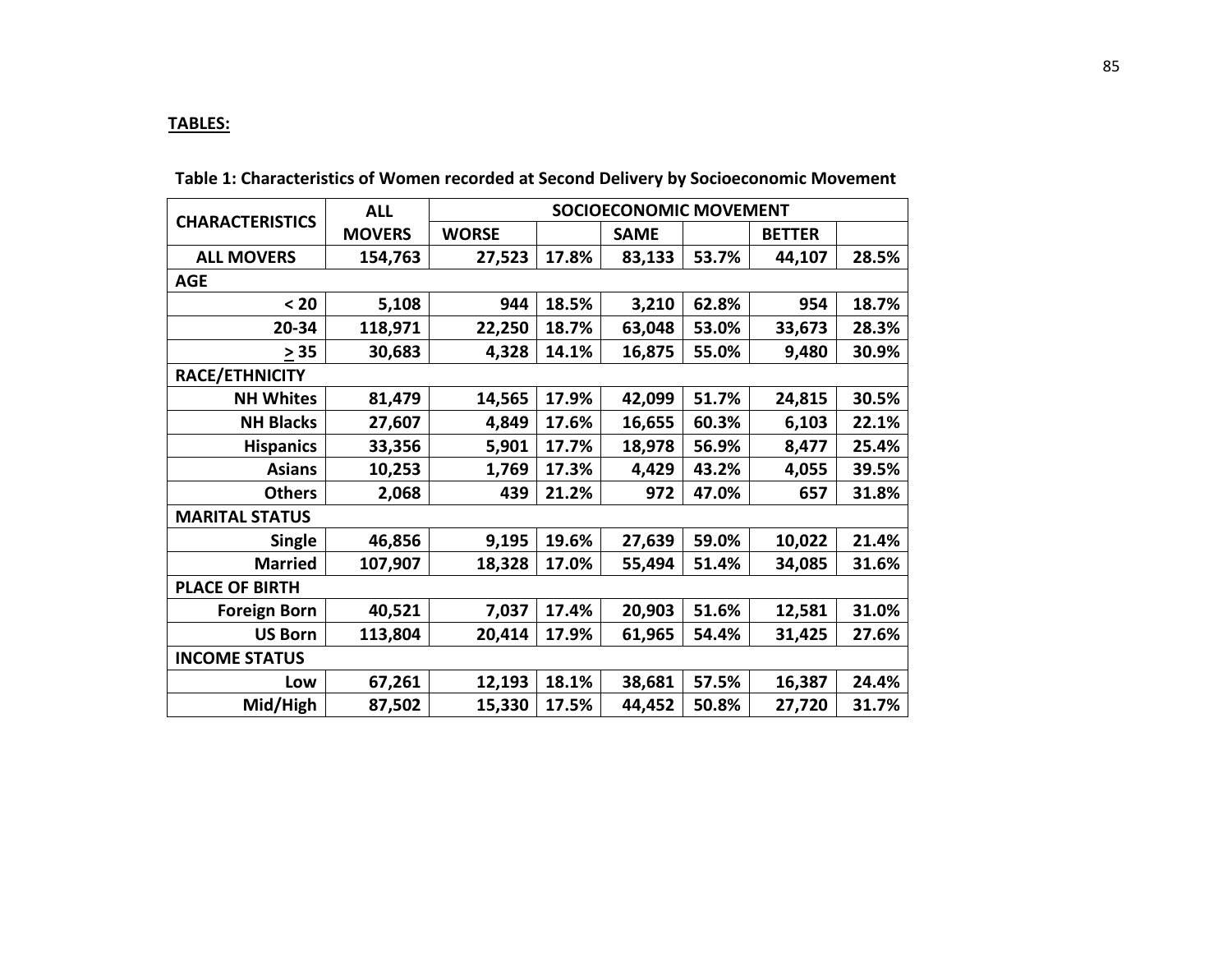| <b>EMPLOYMENT STATUS</b>            |         |        |       |        |       |        |       |  |
|-------------------------------------|---------|--------|-------|--------|-------|--------|-------|--|
| <b>Unemployed</b>                   | 65,083  | 11,305 | 17.4% | 36,501 | 56.1% | 17,277 | 26.5% |  |
| <b>Employed</b>                     | 88,440  | 16,006 | 18.1% | 45,907 | 51.9% | 26,527 | 30.0% |  |
| <b>EDUCATION ATTAINED</b>           |         |        |       |        |       |        |       |  |
| < 12 Years                          | 69,570  | 13,383 | 19.2% | 39,267 | 56.4% | 16,920 | 24.3% |  |
| > 12 Years                          | 82,816  | 13,754 | 16.6% | 42,395 | 51.2% | 26,667 | 32.2% |  |
| <b>SPOUSE/PARTNER EMPLOYMENT</b>    |         |        |       |        |       |        |       |  |
| <b>Unemployed</b>                   | 14,035  | 2,212  | 15.8% | 8,847  | 63.0% | 2,976  | 21.2% |  |
| <b>Employed</b>                     | 128,086 | 23,008 | 18.0% | 66,481 | 51.9% | 38,597 | 30.1% |  |
| <b>SPOUSE/ PARTNER EDUCATION</b>    |         |        |       |        |       |        |       |  |
| < 12 Years                          | 65,296  | 12,721 | 19.5% | 35,800 | 54.8% | 16,775 | 25.7% |  |
| > 12 Years                          | 75,469  | 12,303 | 16.3% | 38,678 | 51.3% | 24,488 | 32.4% |  |
| <b>WEIGHT GAIN DURING PREGNANCY</b> |         |        |       |        |       |        |       |  |
| > 40 lbs.                           | 19,836  | 3,666  | 18.5% | 10,449 | 52.7% | 5,721  | 28.8% |  |
| 15-40 lbs.                          | 111,175 | 19,347 | 17.4% | 59,458 | 53.5% | 32,370 | 29.1% |  |
| $<$ 15 lbs.                         | 19,109  | 3,725  | 19.5% | 10,498 | 54.9% | 4,886  | 25.6% |  |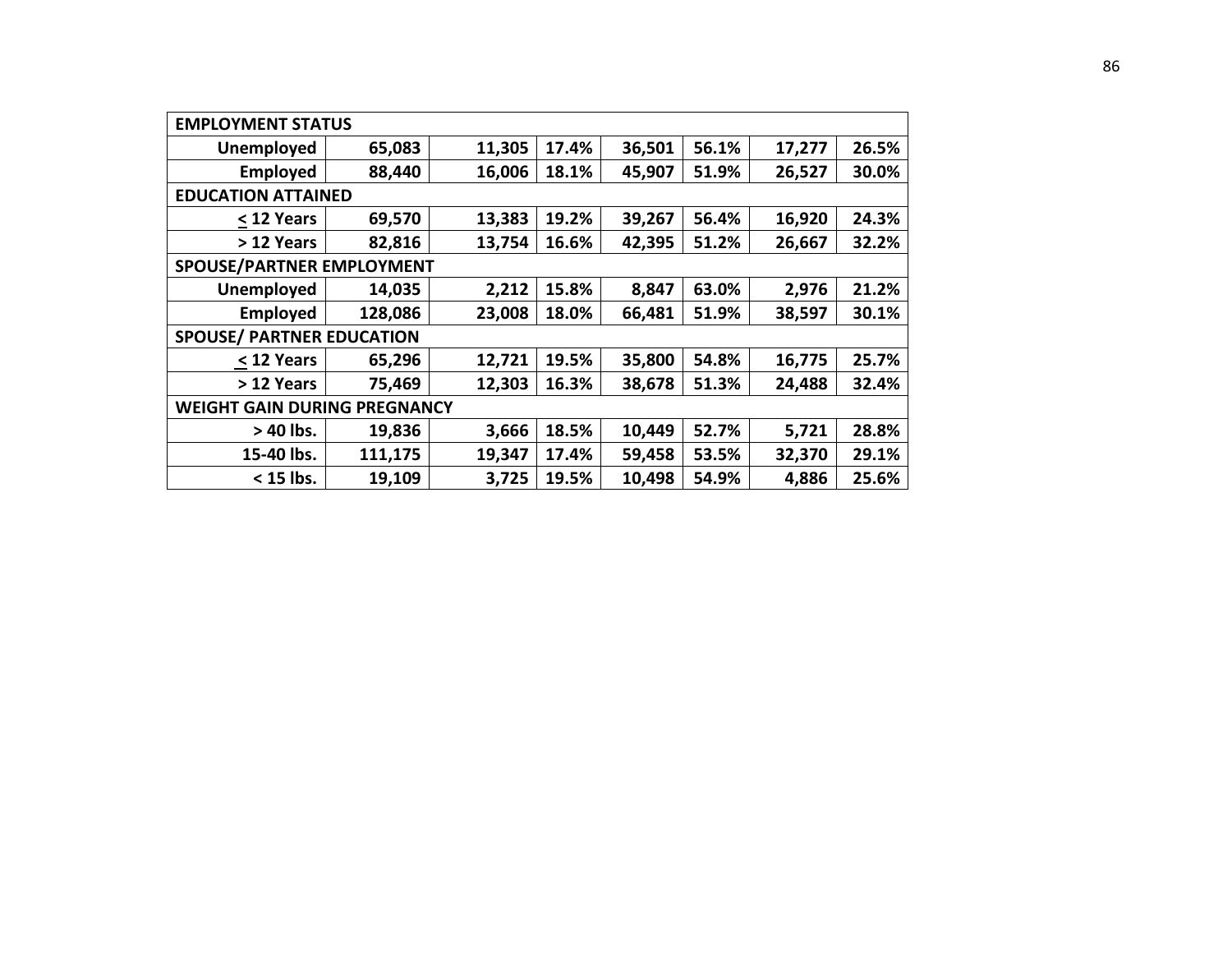| <b>PRENATAL CARE: FREQUENCY</b>        |         |        |       |        |       |        |       |  |
|----------------------------------------|---------|--------|-------|--------|-------|--------|-------|--|
| < 9 times                              | 55,441  | 10,151 | 18.3% | 30,821 | 55.6% | 14,469 | 26.1% |  |
| > 9 times                              | 95,068  | 16,670 | 17.5% | 49,887 | 52.5% | 28,511 | 30.0% |  |
| <b>PRENATAL CARE: INITIATION</b>       |         |        |       |        |       |        |       |  |
| After 6 months                         | 5,850   | 1,138  | 19.5% | 3,431  | 58.6% | 1,281  | 21.9% |  |
| <b>Before 6 months</b>                 | 148,913 | 26,385 | 17.7% | 79,702 | 53.5% | 42,826 | 28.8% |  |
| <b>SMOKING DURING PREGNANCY</b>        |         |        |       |        |       |        |       |  |
| <b>Yes</b>                             | 16,307  | 3,574  | 21.9% | 8,826  | 54.1% | 3,907  | 24.0% |  |
| <b>No</b>                              | 137,848 | 23,841 | 17.3% | 73,986 | 53.7% | 40,021 | 29.0% |  |
| <b>DRUG USE DURING PREGNANCY</b>       |         |        |       |        |       |        |       |  |
| <b>Yes</b>                             | 3,309   | 628    | 19.0% | 2,019  | 61.0% | 662    | 20.0% |  |
| <b>No</b>                              | 150,814 | 26,780 | 17.8% | 80,771 | 53.6% | 43,263 | 28.7% |  |
| <b>ALCOHOL USE DURING PREGNANCY</b>    |         |        |       |        |       |        |       |  |
| <b>Yes</b>                             | 2,024   | 346    | 17.1% | 1,163  | 57.5% | 515    | 25.4% |  |
| <b>No</b>                              | 151,900 | 27,024 | 17.8% | 81,519 | 53.7% | 43,357 | 28.5% |  |
| <b>PARITY AFTER SECOND STUDY BIRTH</b> |         |        |       |        |       |        |       |  |
| Two                                    | 98,653  | 18,499 | 18.8% | 50,785 | 51.5% | 29,369 | 29.8% |  |
| Three or more                          | 55,007  | 8,792  | 16.0% | 31,797 | 57.8% | 14,418 | 26.2% |  |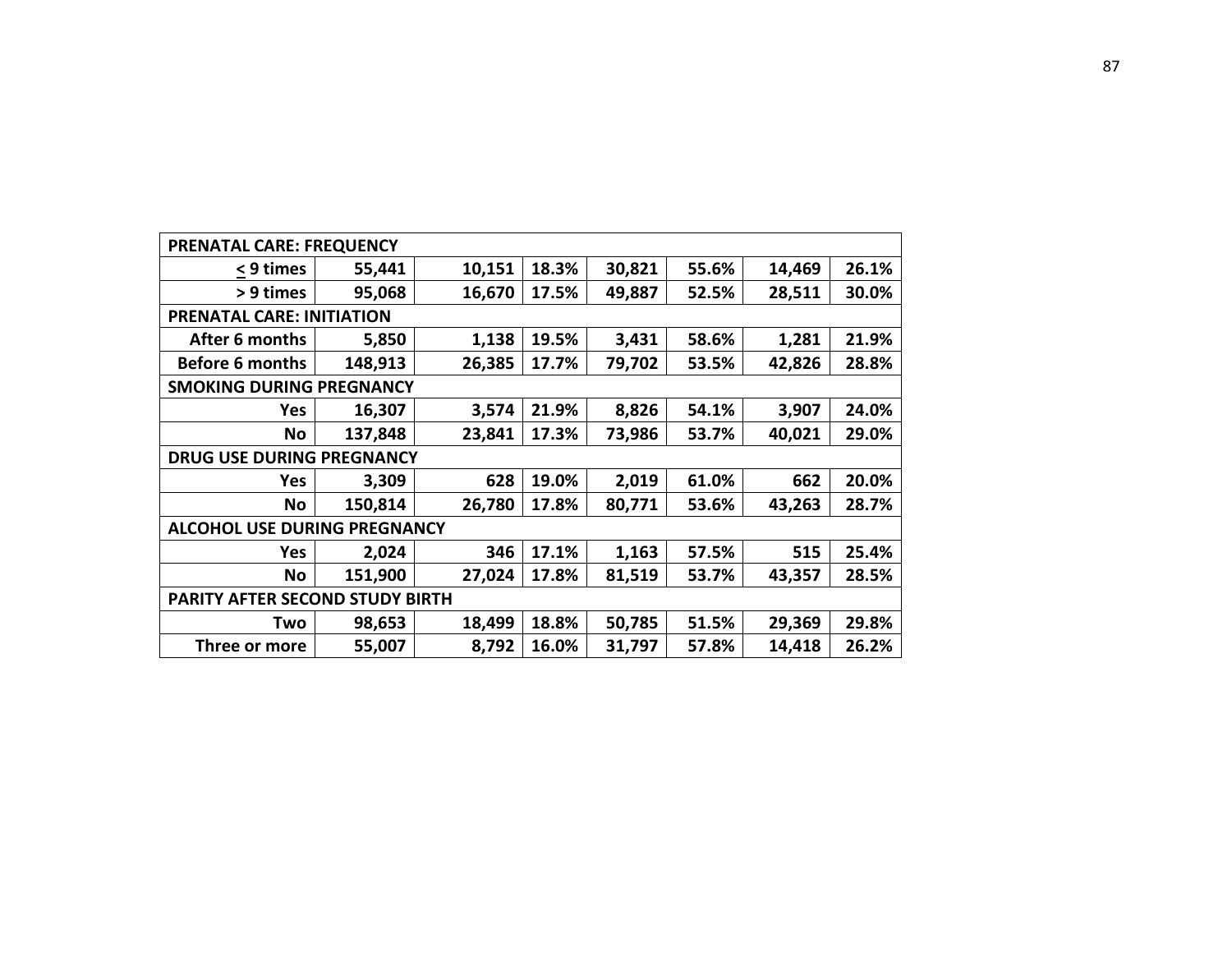| RACE/<br><b>ETHNICITY</b> | <b>RATE</b><br>of PTD | <b>TYPE</b><br><b>OF</b><br><b>NBHD</b> | <b>TOTAL</b><br><b>Number</b><br>οf<br><b>Deliveries</b> | % OF<br><b>DELIVERIES</b><br><b>BY NBHD</b> | <b>Number</b><br><b>of</b><br>Preterm<br><b>Delivery</b> | <b>RATE</b><br>OF PTD<br>BY<br><b>NBHD</b> | <b>UNADJUSTED RR</b><br>(95% CI) | <b>ADJUSTED RR</b><br>(95% CI) |
|---------------------------|-----------------------|-----------------------------------------|----------------------------------------------------------|---------------------------------------------|----------------------------------------------------------|--------------------------------------------|----------------------------------|--------------------------------|
|                           | 7.9%                  | <b>WORST</b>                            | 43,919                                                   | 26.0%                                       | 5,189                                                    | 11.6%                                      | 1.89 (1.82, 1.96)                | $1.22$ $(1.16, 1.29)$          |
| <b>OVERALL</b>            |                       | <b>BAD</b>                              | 31,664                                                   | 18.8%                                       | 2,753                                                    | 8.7%                                       | 1.41(1.35, 1.47)                 | $1.13$ $(1.07, 1.20)$          |
|                           |                       | <b>GOOD</b>                             | 93,281                                                   | 55.2%                                       | 5,667                                                    | 6.1%                                       | <b>REFERENCE</b>                 | <b>REFERENCE</b>               |
|                           | 5.9%                  | <b>WORST</b>                            | 5,386                                                    | 6.1%                                        | 354                                                      | 6.6%                                       | $1.19$ $(1.07, 1.32)$            | $0.83$ $(0.72, 0.95)$          |
| <b>NH WHITES</b>          |                       | <b>BAD</b>                              | 12,961                                                   | 14.8%                                       | 947                                                      | 7.3%                                       | $1.29$ $(1.20, 1.38)$            | $1.08$ $(1.00, 1.17)$          |
|                           |                       | <b>GOOD</b>                             | 69,490                                                   | 79.1%                                       | 3,845                                                    | 5.5%                                       | <b>REFERENCE</b>                 | <b>REFERENCE</b>               |
|                           | 14.3%                 | <b>WORST</b>                            | 18,388                                                   | 58.6%                                       | 2,964                                                    | 16.1%                                      | $1.50$ $(1.38, 1.63)$            | $1.19$ $(1.08, 1.32)$          |
| <b>NH BLACKS</b>          |                       | <b>BAD</b>                              | 6,889                                                    | 22.0%                                       | 861                                                      | 12.5%                                      | $1.18$ $(1.07, 1.30)$            | $1.07$ (0.95, 1.20)            |
|                           |                       | <b>GOOD</b>                             | 6,081                                                    | 19.4%                                       | 651                                                      | 10.7%                                      | <b>REFERENCE</b>                 | <b>REFERENCE</b>               |
|                           | 8.6%                  | <b>WORST</b>                            | 18,850                                                   | 51.4%                                       | 1,740                                                    | 9.2%                                       | $1.19$ $(1.09, 1.30)$            | $1.07$ $(0.97, 1.19)$          |
| <b>HISPANICS</b>          |                       | <b>BAD</b>                              | 9,491                                                    | 25.9%                                       | 791                                                      | 8.3%                                       | $1.09$ $(0.98, 1.20)$            | $1.07$ (0.96, 1.19)            |
|                           |                       | <b>GOOD</b>                             | 8,354                                                    | 22.8%                                       | 634                                                      | 7.6%                                       | <b>REFERENCE</b>                 | <b>REFERENCE</b>               |

**Table 2: Preterm Delivery by Race/Ethnicity and Type of Neighborhood at Second Delivery**

PTD = Preterm Delivery NBHD= Neighborhood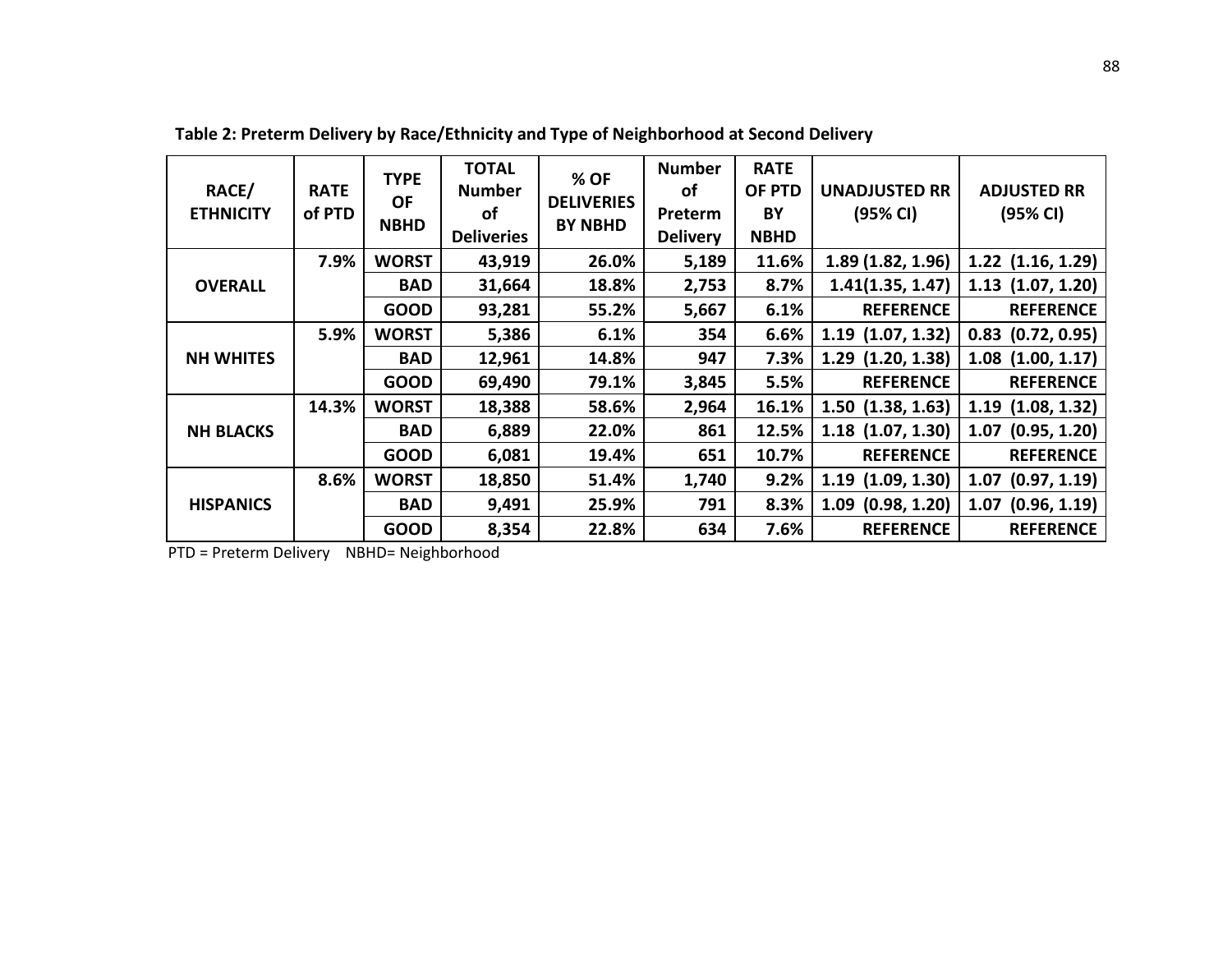| <b>NEIGHBORHOOD AT</b><br><b>ORIGIN</b> |              |              |       |            |       | <b>NEIGHBORHOOD AT DESTINATION</b> |             |              |              |  |
|-----------------------------------------|--------------|--------------|-------|------------|-------|------------------------------------|-------------|--------------|--------------|--|
|                                         |              | <b>WORST</b> |       | <b>BAD</b> |       | <b>GOOD</b>                        |             | <b>TOTAL</b> |              |  |
|                                         | <b>WORST</b> | 29,800       | 67.3% | 8,661      | 19.6% | 5,793                              | 13.1%       | 44,254       | 100.0%       |  |
|                                         | <b>BAD</b>   | 6,362        | 20.3% | 12,353     | 39.3% | 12,698                             | 40.4%       | 31,413       | 100.0%       |  |
| <b>OVERALL</b>                          | <b>GOOD</b>  | 2,909        | 3.7%  | 7,848      | 9.9%  | 68,339                             | 86.4%       | 79,096       | 100.0%       |  |
|                                         | <b>TOTAL</b> | 39,071       | 25.2% | 28,862     | 18.6% | 86,830                             | 56.1%       | 154,763      | 100.0%       |  |
|                                         |              | <b>WORST</b> |       | <b>BAD</b> |       |                                    | <b>GOOD</b> |              | <b>TOTAL</b> |  |
|                                         | <b>WORST</b> | 3,063        | 45.4% | 1,453      | 21.5% | 2,236                              | 33.1%       | 6,752        | 100.0%       |  |
| <b>NH WHITES</b>                        | <b>BAD</b>   | 980          | 6.7%  | 5,656      | 38.7% | 7,986                              | 54.6%       | 14,622       | 100.0%       |  |
|                                         | <b>GOOD</b>  | 830          | 1.4%  | 4,769      | 7.9%  | 54,506                             | 90.7%       | 60,105       | 100.0%       |  |
|                                         | <b>TOTAL</b> | 4,873        | 6.0%  | 11,878     | 14.6% | 64,728                             | 79.4%       | 81,479       | 100.0%       |  |
|                                         |              | <b>WORST</b> |       | <b>BAD</b> |       | <b>GOOD</b>                        |             | <b>TOTAL</b> |              |  |
|                                         | <b>WORST</b> | 12,858       | 75.8% | 2,709      | 16.0% | 1,400                              | 8.3%        | 16,967       | 100.0%       |  |
| <b>NH BLACKS</b>                        | <b>BAD</b>   | 2,225        | 37.8% | 2,283      | 38.8% | 1,378                              | 23.4%       | 5,886        | 100.0%       |  |
|                                         | <b>GOOD</b>  | 952          | 20.0% | 1,113      | 23.4% | 2,689                              | 56.6%       | 4,754        | 100.0%       |  |
|                                         | <b>TOTAL</b> | 16,035       | 58.1% | 6,105      | 22.1% | 5,467                              | 19.8%       | 27,607       | 100.0%       |  |
|                                         |              | <b>WORST</b> |       | <b>BAD</b> |       | <b>GOOD</b>                        |             | <b>TOTAL</b> |              |  |
|                                         | <b>WORST</b> | 13,164       | 70.2% | 3,970      | 21.2% | 1,629                              | 8.7%        | 18,763       | 100.0%       |  |
| <b>HISPANICS</b>                        | <b>BAD</b>   | 2,855        | 35.2% | 3,420      | 42.2% | 1,832                              | 22.6%       | 8,107        | 100.0%       |  |
|                                         | <b>GOOD</b>  | 965          | 14.9% | 1,293      | 19.9% | 4,228                              | 65.2%       | 6,486        | 100.0%       |  |
|                                         | TOTAL        | 16,984       | 50.9% | 8,683      | 26.0% | 7,689                              | 23.1%       | 33,356       | 100.0%       |  |

**Table 3: Distribution of Socioeconomic Movement Between Successive Pregnancies by Race/ Ethnicity**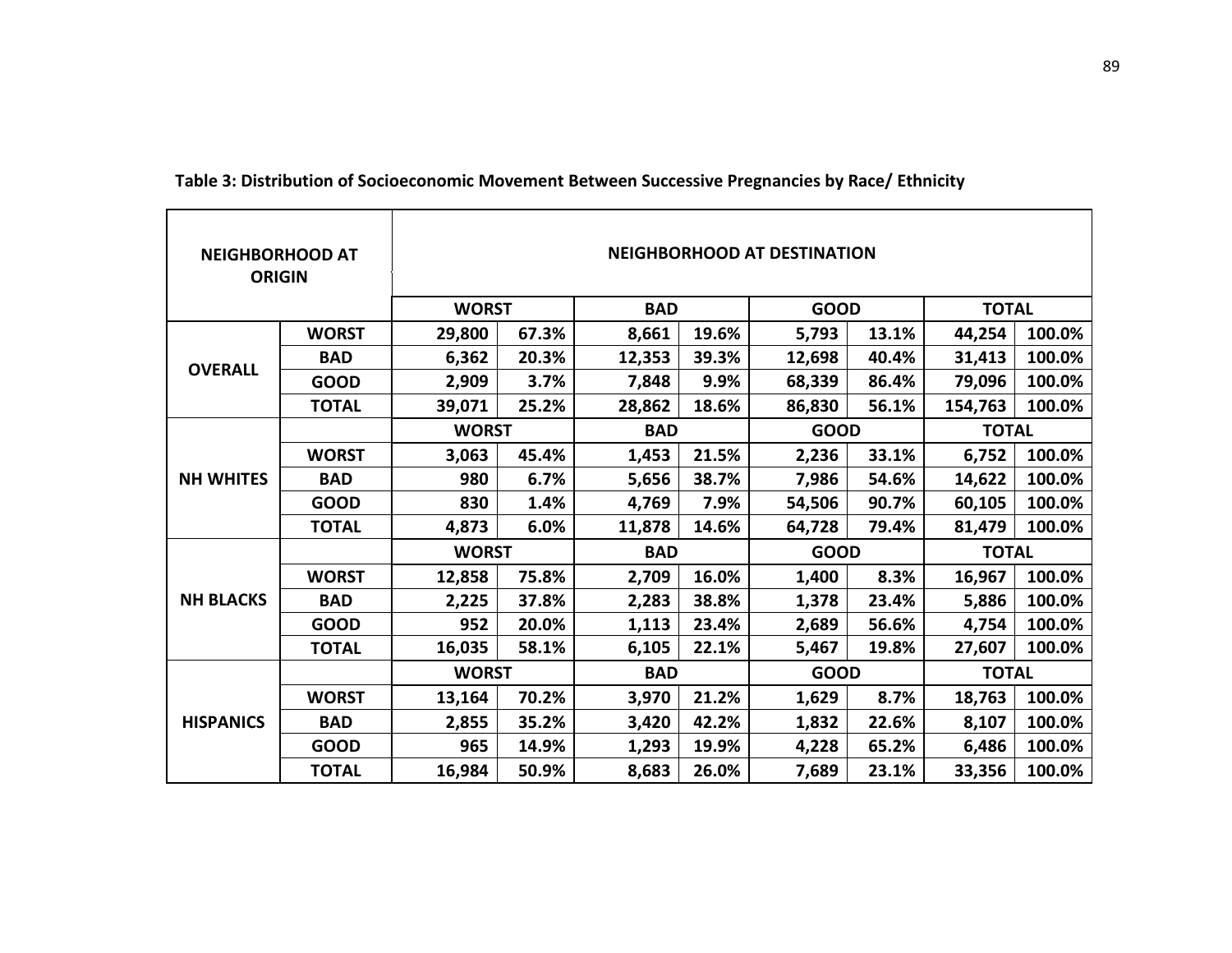|                        | <b>NEIGHBORH</b> | <b>NEIGHBORHOOD AT DESTINATION</b> |                    |                    |  |  |  |
|------------------------|------------------|------------------------------------|--------------------|--------------------|--|--|--|
|                        | <b>OOD AT</b>    | <b>GOOD</b>                        | <b>BAD</b>         | <b>WORST</b>       |  |  |  |
|                        | <b>ORIGIN</b>    | <b>RR (95% CI)</b>                 | <b>RR (95% CI)</b> | <b>RR (95% CI)</b> |  |  |  |
|                        |                  |                                    | 1.43(1.33,         | 1.94 (1.76,        |  |  |  |
|                        | <b>GOOD</b>      | <b>REFERENCE</b>                   | 1.55)              | 2.15)              |  |  |  |
| <b>OVERALL</b>         |                  |                                    |                    | 1.32(1.21,         |  |  |  |
| <b>UNADJUSTED</b><br>× | <b>BAD</b>       | 0.86(0.79, 0.94)                   | <b>REFERENCE</b>   | 1.44)              |  |  |  |
|                        |                  |                                    | 0.83(0.77,         |                    |  |  |  |
|                        | <b>WORST</b>     | 0.72(0.66, 0.79)                   | 0.88)              | <b>REFERENCE</b>   |  |  |  |
|                        |                  |                                    | 1.17(1.07)         | 1.27(1.12,         |  |  |  |
|                        | <b>GOOD</b>      | <b>REFERENCE</b>                   | 1.28)              | 1.45)              |  |  |  |
| <b>OVERALL</b>         |                  |                                    |                    | 1.17(1.05,         |  |  |  |
| <b>ADJUSTED*</b>       | <b>BAD</b>       | 1.00(0.91, 1.10)                   | <b>REFERENCE</b>   | 1.30)              |  |  |  |
|                        |                  |                                    | 1.04 (0.96,        |                    |  |  |  |
|                        | <b>WORST</b>     | 0.91(0.82, 1.01)                   | 1.13)              | <b>REFERENCE</b>   |  |  |  |

**Table 4a: The Relative Risk of Preterm Delivery due to Socioeconomic Movement by Neighborhood of Origin and Destination**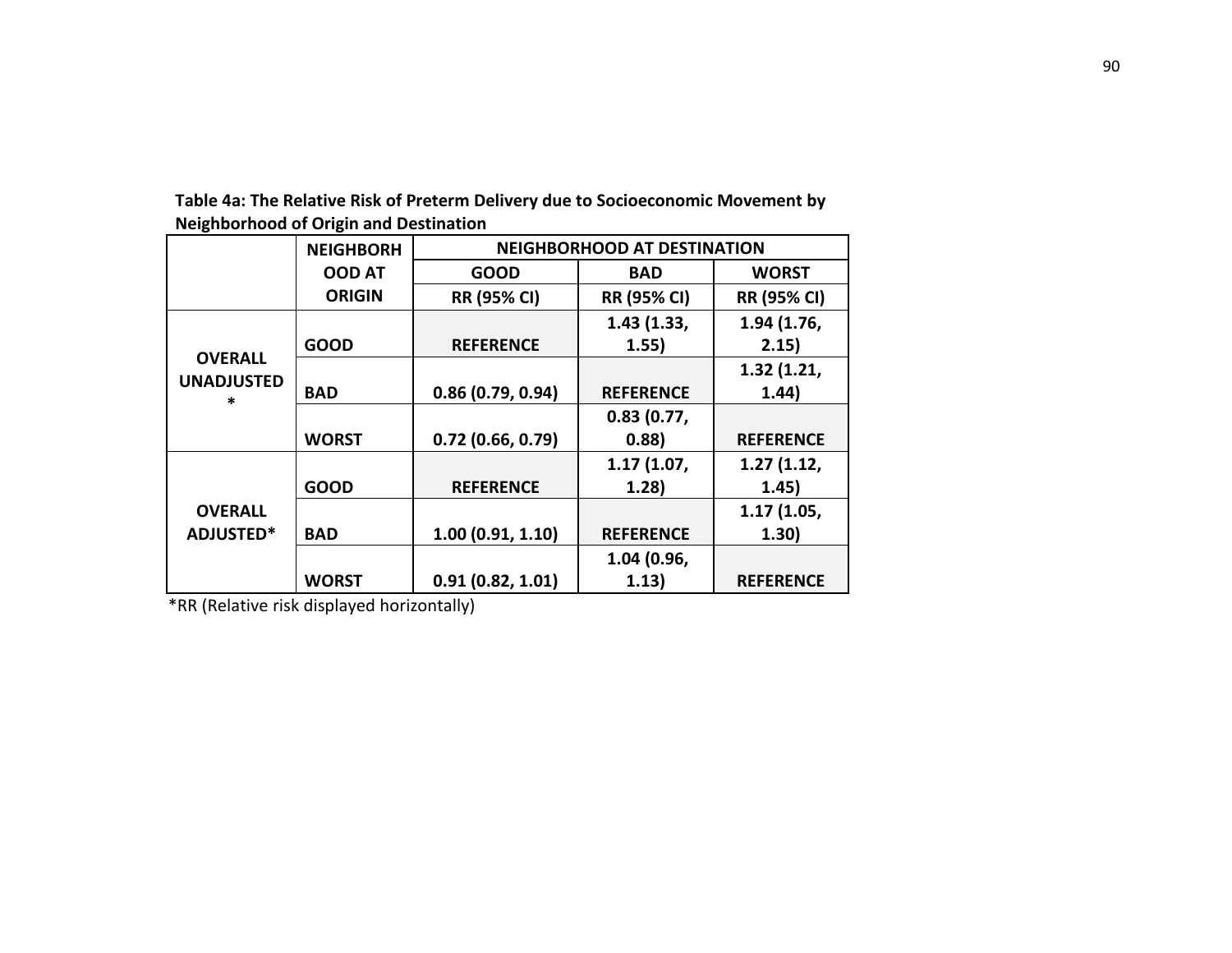|                  | <b>NEIGHBORH</b> | <b>NEIGHBORHOOD AT DESTINATION</b> |                    |                    |  |  |  |
|------------------|------------------|------------------------------------|--------------------|--------------------|--|--|--|
|                  | <b>OOD AT</b>    | <b>GOOD</b>                        | <b>BAD</b>         | <b>WORST</b>       |  |  |  |
|                  | <b>ORIGIN</b>    | <b>RR (95% CI)</b>                 | <b>RR (95% CI)</b> | <b>RR (95% CI)</b> |  |  |  |
|                  |                  |                                    | 1.35(1.22,         | 1.24 (0.98,        |  |  |  |
|                  | <b>GOOD</b>      | <b>REFERENCE</b>                   | 1.50)              | 1.58)              |  |  |  |
| <b>NH WHITES</b> |                  |                                    |                    | 1.17 (0.94,        |  |  |  |
| UNADJUSTED*      | <b>BAD</b>       | 0.90(0.79, 1.01)                   | <b>REFERENCE</b>   | 1.45)              |  |  |  |
|                  |                  |                                    | 1.31(1.05,         |                    |  |  |  |
|                  | <b>WORST</b>     | 0.96(0.77, 1.18)                   | 1.63)              | <b>REFERENCE</b>   |  |  |  |
|                  |                  |                                    | 1.08 (0.96,        | 0.73(0.54,         |  |  |  |
|                  | <b>GOOD</b>      | <b>REFERENCE</b>                   | 1.21)              | 0.99)              |  |  |  |
| <b>NH WHITES</b> |                  |                                    |                    | 0.93(0.73,         |  |  |  |
| <b>ADJUSTED*</b> | <b>BAD</b>       | 1.03(0.90, 1.18)                   | <b>REFERENCE</b>   | 1.20)              |  |  |  |
|                  |                  |                                    | 1.60(1.25,         |                    |  |  |  |
|                  | <b>WORST</b>     | 1.21(0.95, 1.54)                   | 2.04)              | <b>REFERENCE</b>   |  |  |  |

**Table 4b: The adjusted Relative Risk of Preterm Delivery due to Socioeconomic Movement by Neighborhood of Origin and Destination among NH Whites Only**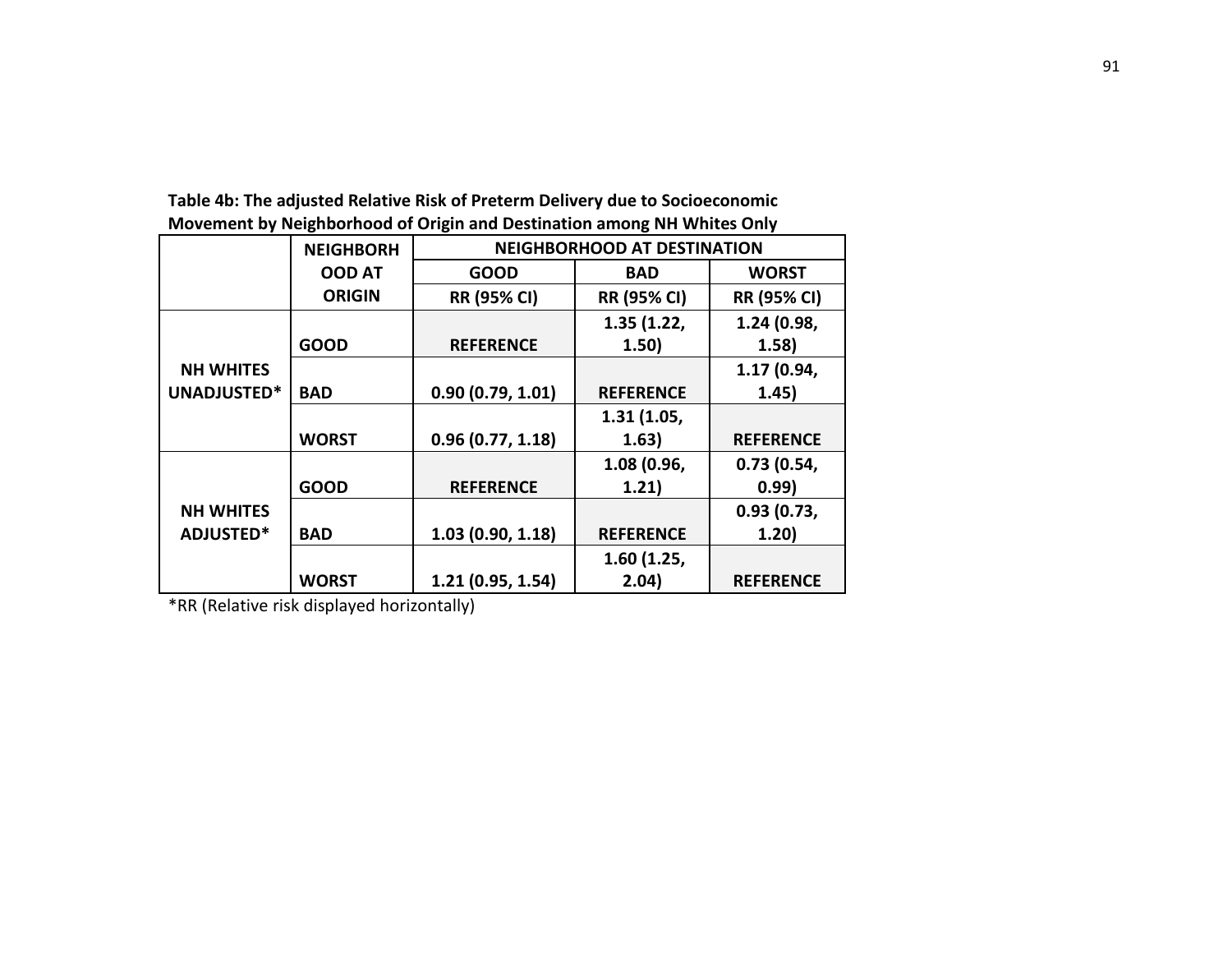|                  |                                         | <b>NEIGHBORHOOD AT DESTINATION</b> |                    |                    |  |  |
|------------------|-----------------------------------------|------------------------------------|--------------------|--------------------|--|--|
|                  | <b>NEIGHBORHOOD</b><br><b>AT ORIGIN</b> | <b>GOOD</b>                        | <b>BAD</b>         | <b>WORST</b>       |  |  |
|                  |                                         | <b>RR (95% CI)</b>                 | <b>RR (95% CI)</b> | <b>RR (95% CI)</b> |  |  |
|                  |                                         |                                    | 1.35(1.13,         | 1.68 (1.41,        |  |  |
|                  | <b>GOOD</b>                             | <b>REFERENCE</b>                   | 1.62)              | 2.00)              |  |  |
| <b>NH BLACKS</b> |                                         | 0.84(0.70,                         |                    | 1.29(1.11,         |  |  |
| UNADJUSTED*      | <b>BAD</b>                              | 1.02)                              | <b>REFERENCE</b>   | 1.49)              |  |  |
|                  |                                         | 0.85(0.75,                         | 0.82(0.74,         |                    |  |  |
|                  | <b>WORST</b>                            | 0.97)                              | 0.90)              | <b>REFERENCE</b>   |  |  |
|                  |                                         |                                    | 1.33(1.06,         | 1.51(1.20,         |  |  |
|                  | <b>GOOD</b>                             | <b>REFERENCE</b>                   | 1.66)              | 1.90)              |  |  |
| <b>NH BLACKS</b> |                                         | 1.10 (0.88,                        |                    | 1.35(1.11,         |  |  |
| <b>ADJUSTED*</b> | <b>BAD</b>                              | 1.39)                              | <b>REFERENCE</b>   | 1.64)              |  |  |
|                  |                                         | 1.01(0.86,                         | 0.96(0.84,         |                    |  |  |
|                  | <b>WORST</b>                            | 1.19)                              | 1.09)              | <b>REFERENCE</b>   |  |  |

**Table 4c: The adjusted Relative Risk of Preterm Delivery due to Socioeconomic Movement by Neighborhood of Origin and Destination among NH Blacks Only**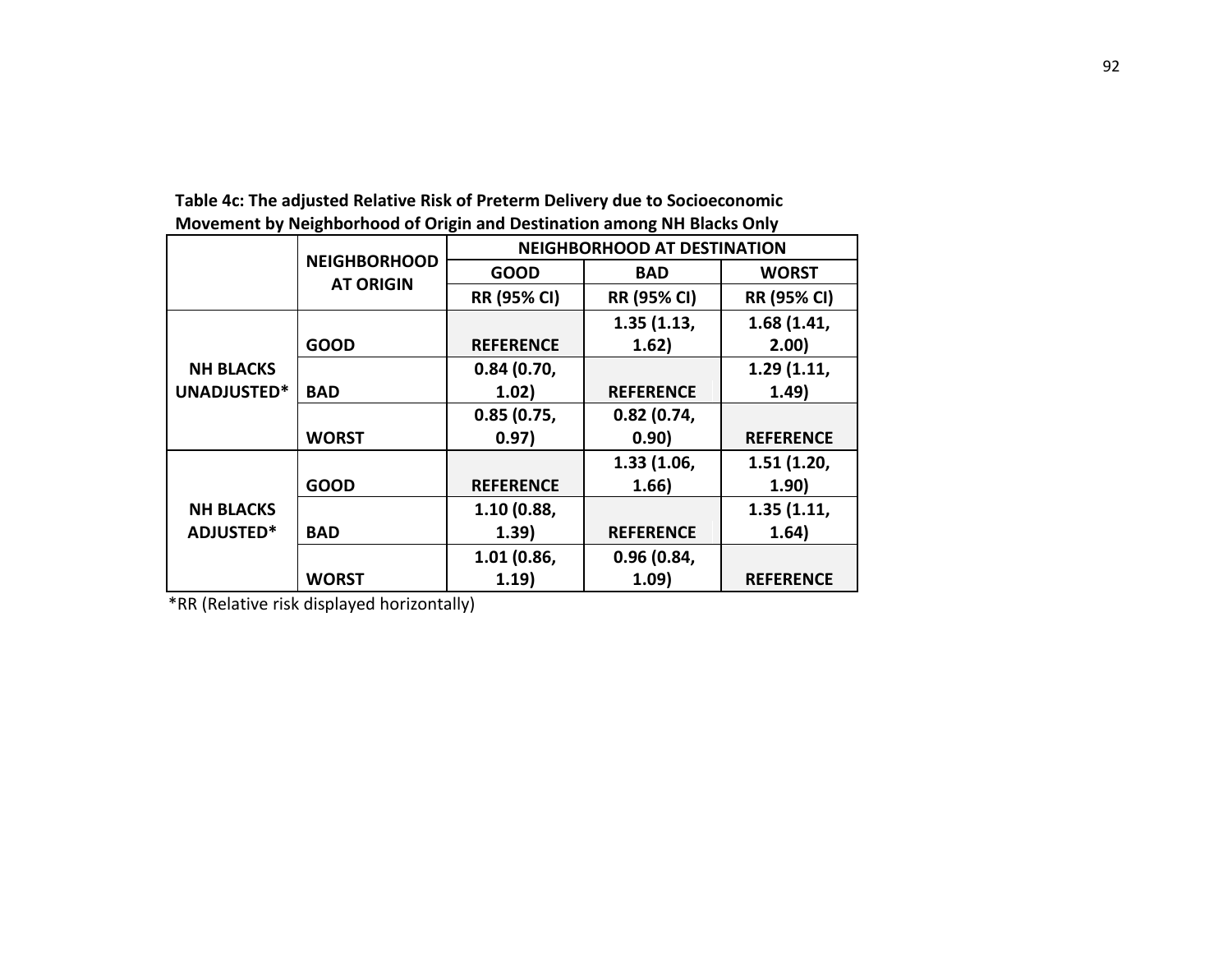|                  |                                         | <b>NEIGHBORHOOD AT DESTINATION</b> |                    |                    |  |  |
|------------------|-----------------------------------------|------------------------------------|--------------------|--------------------|--|--|
|                  | <b>NEIGHBORHOOD</b><br><b>AT ORIGIN</b> | <b>GOOD</b>                        | <b>BAD</b>         | <b>WORST</b>       |  |  |
|                  |                                         | <b>RR (95% CI)</b>                 | <b>RR (95% CI)</b> | <b>RR (95% CI)</b> |  |  |
|                  |                                         |                                    | 1.23(1.00,         | 1.44(1.16,         |  |  |
|                  | <b>GOOD</b>                             | <b>REFERENCE</b>                   | 1.50)              | 1.78)              |  |  |
| <b>HISPANICS</b> |                                         | 1.05 (0.88,                        |                    | 1.12 (0.95,        |  |  |
| UNADJUSTED*      | <b>BAD</b>                              | 1.26)                              | <b>REFERENCE</b>   | 1.31)              |  |  |
|                  |                                         | 0.94(0.80,                         | 0.94(0.84,         |                    |  |  |
|                  | <b>WORST</b>                            | 1.10)                              | 1.04)              | <b>REFERENCE</b>   |  |  |
|                  |                                         |                                    | 1.11(0.89,         | 1.12(0.87,         |  |  |
|                  | <b>GOOD</b>                             | <b>REFERENCE</b>                   | 1.39)              | 1.43)              |  |  |
| <b>HISPANICS</b> |                                         | 1.03(0.83,                         |                    | 1.04 (0.87,        |  |  |
| <b>ADJUSTED*</b> | <b>BAD</b>                              | 1.27)                              | <b>REFERENCE</b>   | 1.24)              |  |  |
|                  |                                         | 0.96(0.80,                         | 1.08 (0.95,        |                    |  |  |
|                  | <b>WORST</b>                            | 1.16)                              | 1.21)              | <b>REFERENCE</b>   |  |  |

**Table 4d: The adjusted Relative Risk of Preterm Delivery due to Socioeconomic Movement by Neighborhood of Origin and Destination among Hispanics Only**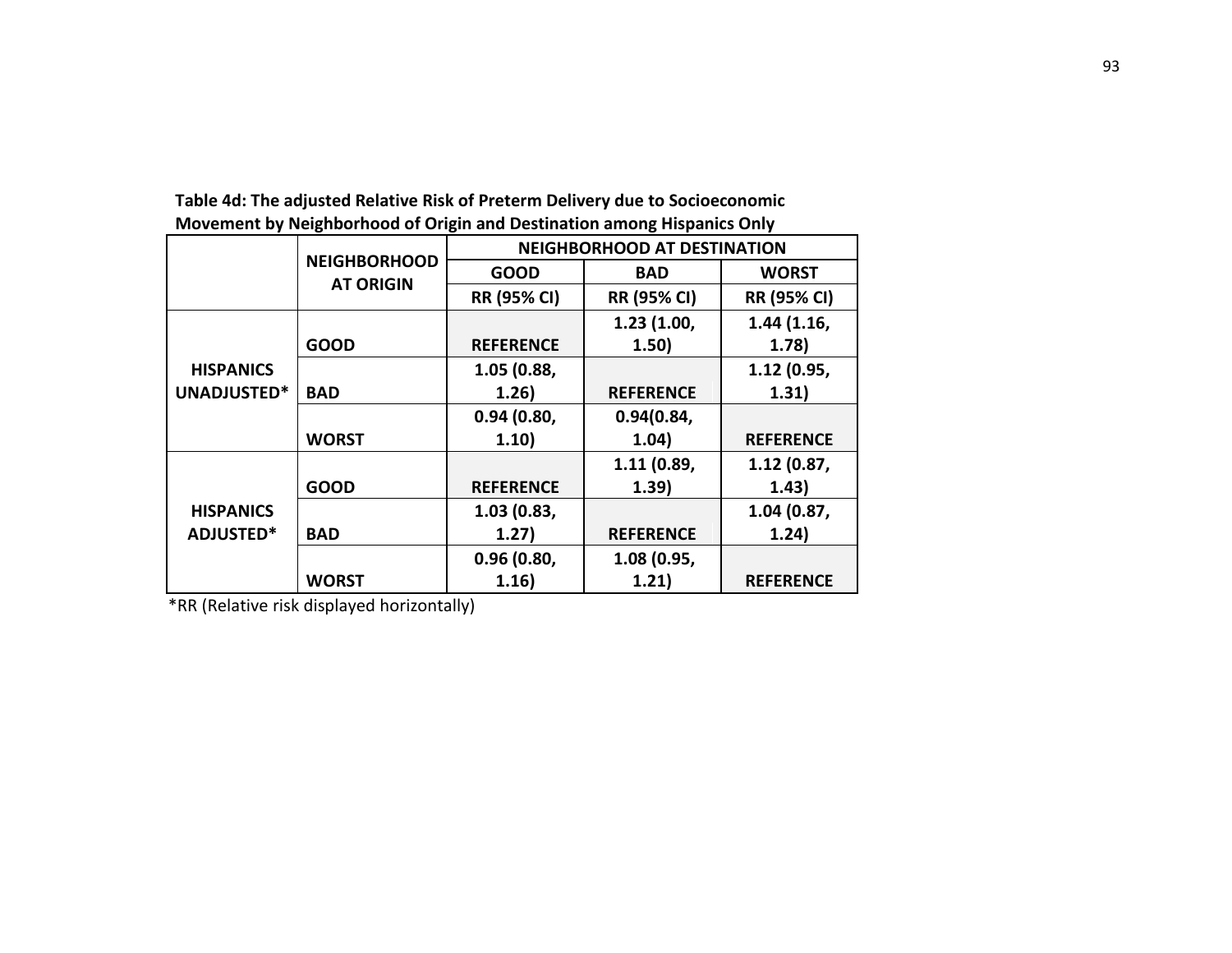# **REFERENCE:**

- <span id="page-105-0"></span>1. Diez-Roux AV. Bringing context back into epidemiology: variables and fallacies in multilevel analysis. *American journal of public health.* Feb 1998;88(2):216-222.
- <span id="page-105-1"></span>2. Auger N, Giraud J, Daniel M. The joint influence of area income, income inequality, and immigrant density on adverse birth outcomes: a populationbased study. *BMC public health.* Jul 14 2009;9:-.
- <span id="page-105-3"></span>3. Farley TA, Mason K, Rice J, Habel JD, Scribner R, Cohen DA. The relationship between the neighbourhood environment and adverse birth outcomes. *Paediatr Perinat Epidemiol.* May 2006;20(3):188-200.
- 4. Kaufman JS, Dole N, Savitz DA, Herring AH. Modeling community-level effects on preterm birth. *Annals of epidemiology.* May 2003;13(5):377-384.
- <span id="page-105-5"></span>5. Masi CM, Hawkley LC, Piotrowski ZH, Pickett KE. Neighborhood economic disadvantage, violent crime, group density, and pregnancy outcomes in a diverse, urban population. *Social science & medicine.* Dec 2007;65(12):2440- 2457.
- 6. Messer LC, Kaufman JS, Dole N, Savitz DA, Laraia BA. Neighborhood crime, deprivation, and preterm birth. *Annals of epidemiology.* Jun 2006;16(6):455-462.
- 7. Nkansah-Amankra S, Luchok KJ, Hussey JR, Watkins K, Liu X. Effects of maternal stress on low birth weight and preterm birth outcomes across neighborhoods of South Carolina, 2000-2003. *Matern Child Health J.* Mar 2010;14(2):215-226.
- 8. O'Campo P, Burke JG, Culhane J, et al. Neighborhood deprivation and preterm birth among non-Hispanic Black and White women in eight geographic areas in the United States. *American journal of epidemiology.* Jan 15 2008;167(2):155- 163.
- 9. Pickett KE, Ahern JE, Selvin S, Abrams B. Neighborhood socioeconomic status, maternal race and preterm delivery: a case-control study. *Annals of epidemiology.* Aug 2002;12(6):410-418.
- 10. Ponce NA, Hoggatt KJ, Wilhelm M, Ritz B. Preterm birth: the interaction of trafficrelated air pollution with economic hardship in Los Angeles neighborhoods. *American journal of epidemiology.* Jul 15 2005;162(2):140-148.
- 11. Reagan PB, Salsberry PJ. Race and ethnic differences in determinants of preterm birth in the USA: broadening the social context. *Social science & medicine.* May 2005;60(10):2217-2228.
- <span id="page-105-2"></span>12. Metcalfe A, Lail P, Ghali WA, Sauve RS. The association between neighbourhoods and adverse birth outcomes: a systematic review and meta-analysis of multilevel studies. *Paediatr Perinat Epidemiol.* May 2011;25(3):236-245.
- <span id="page-105-4"></span>13. Langridge AT, Nassar N, Li J, Stanley FJ. Social and racial inequalities in preterm births in Western Australia, 1984 to 2006. *Paediatr Perinat Epidemiol.* Jul 1 2010;24(4):352-362.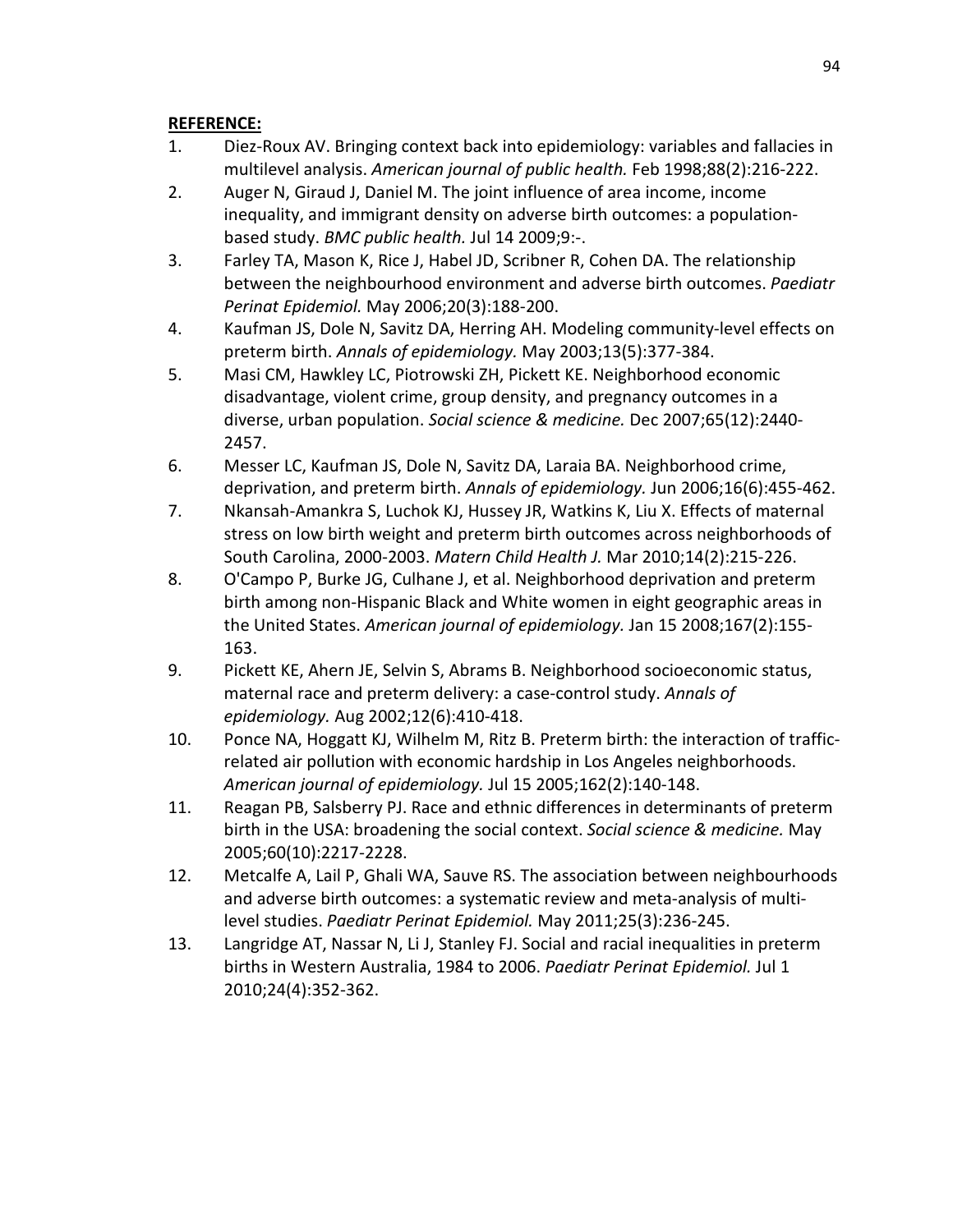- 14. Zeka A, Melly SJ, Schwartz J. The effects of socioeconomic status and indices of physical environment on reduced birth weight and preterm births in Eastern Massachusetts. *Environmental health : a global access science source.* 2008;7:60.
- 15. Agyemang C, Vrijkotte TG, Droomers M, van der Wal MF, Bonsel GJ, Stronks K. The effect of neighbourhood income and deprivation on pregnancy outcomes in Amsterdam, The Netherlands. *Journal of epidemiology and community health.*  Sep 2009;63(9):755-760.
- <span id="page-106-0"></span>16. Leventhal T, Brooks-Gunn J. Moving to opportunity: an experimental study of neighborhood effects on mental health. *American journal of public health.* Sep 2003;93(9):1576-1582.
- <span id="page-106-1"></span>17. Rosenbaum JE. Changing the Geography of Opportunity by Expanding Residential Choice - Lessons from the Gautreaux Program. *Hous Policy Debate.*  1995;6(1):231-269.
- <span id="page-106-2"></span>18. Collins JW, Rankin KM, David RJ. African American Women's Lifetime Upward Economic Mobility and Preterm Birth: The Effect of Fetal Programming EDITORIAL COMMENT. *Obstet Gynecol Surv.* Jun 2011;66(6):329-330.
- <span id="page-106-3"></span>19. Collins JW, Jr., Rankin KM, Janowiak CM. Suburban Migration and the Birth Outcome of Chicago-Born White and African-American Women: The Merit of the Healthy Migrant Theory? *Matern Child Health J.* Oct 12 2012.
- <span id="page-106-4"></span>20. Kramer MR, Waller LA, Dunlop AL, Hogue CR. Housing transitions and low birth weight among low-income women: longitudinal study of the perinatal consequences of changing public housing policy. *American journal of public health.* Dec 2012;102(12):2255-2261.
- <span id="page-106-5"></span>21. Kramer MS, Seguin L, Lydon J, Goulet L. Socio-economic disparities in pregnancy outcome: why do the poor fare so poorly? *Paediatr Perinat Epidemiol.* Jul 2000;14(3):194-210.
- <span id="page-106-6"></span>22. Laraia BA, Siega-Riz AM, Kaufman JS, Jones SJ. Proximity of supermarkets is positively associated with diet quality index for pregnancy. *Prev Med.* Nov 2004;39(5):869-875.
- <span id="page-106-7"></span>23. Schempf A, Strobino D, O'Campo P. Neighborhood effects on birthweight: an exploration of psychosocial and behavioral pathways in Baltimore, 1995--1996. *Social science & medicine.* Jan 2009;68(1):100-110.
- <span id="page-106-8"></span>24. Beil H, Preisser JS, Rozier RG. Accuracy of record linkage software in merging dental administrative data sets. *Journal of public health dentistry.* Spring 2013;73(2):89-93.
- <span id="page-106-9"></span>25. Campbell KM, Deck D, Krupski A. Record linkage software in the public domain: a comparison of Link Plus, The Link King, and a 'basic' deterministic algorithm. *Health informatics journal.* Mar 2008;14(1):5-15.
- <span id="page-106-10"></span>26. The Link King [http://www.the-link-king.com/index.html.](http://www.the-link-king.com/index.html)
- <span id="page-106-11"></span>27. United States Census Bureau: Summary File 3. https:/[/www.census.gov/census2000/sumfile3.html.](http://www.census.gov/census2000/sumfile3.html)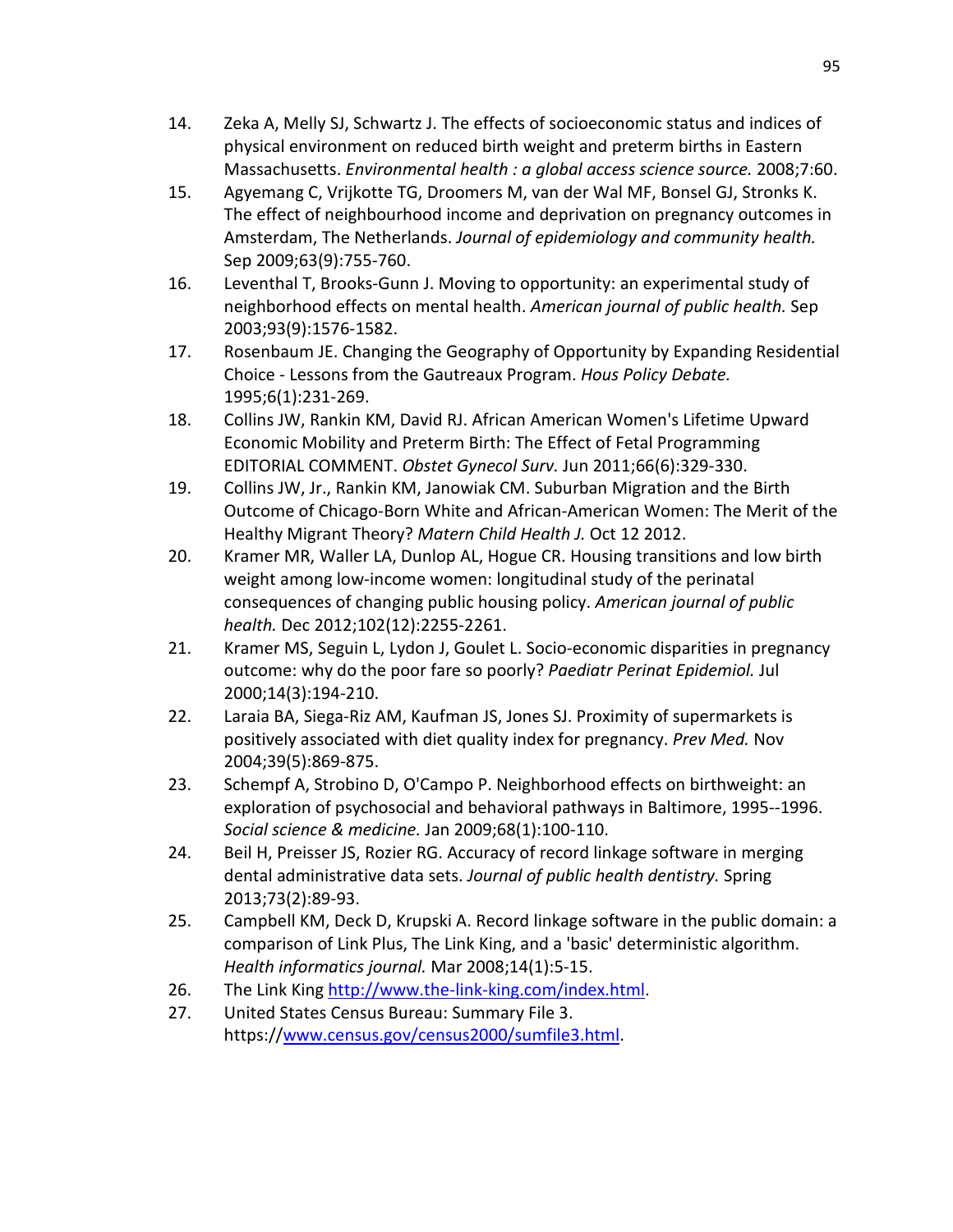- <span id="page-107-0"></span>28. Messer LC, Laraia BA, Kaufman JS, et al. The development of a standardized neighborhood deprivation index. *Journal of urban health : bulletin of the New York Academy of Medicine.* Nov 2006;83(6):1041-1062.
- <span id="page-107-1"></span>29. Ananth CV. Menstrual versus clinical estimate of gestational age dating in the United States: temporal trends and variability in indices of perinatal outcomes. *Paediatr Perinat Epidemiol.* Sep 2007;21 Suppl 2:22-30.
- <span id="page-107-2"></span>30. Scholmerich VL, Erdem O, Borsboom G, et al. The association of neighborhood social capital and ethnic (minority) density with pregnancy outcomes in the Netherlands. *PloS one.* 2014;9(5):e95873.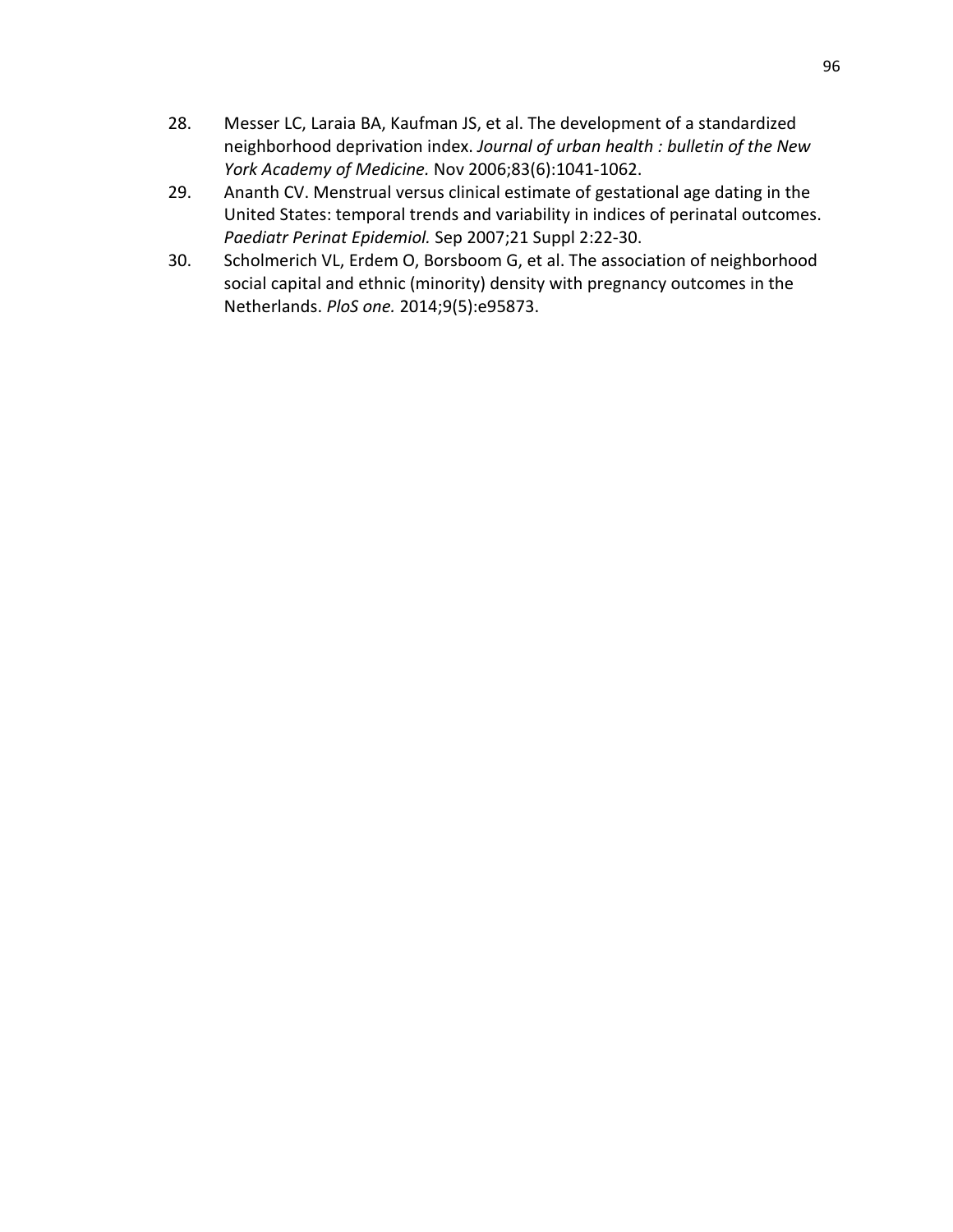## THE EFFECT OF SOCIOECONOMIC MOVEMENT ON PRETERM DELIVERY: A PAIRED STUDY

By

## ALICE DAVID

# Manuscript 2 of 3 of a dissertation entitled

# SOCIOECONOMIC MOVEMENT BETWEEN SUCCESSIVE DELIVERIES: IMPACT

# ON PRETERM DELIVERY IN A DIVERSE RACIAL AND ETHNIC POPULATION

Submitted to the

School of Public Health

and the

Graduate School – New Brunswick

Rutgers, The State University of New Jersey

In partial fulfillment of the requirements for the degree of

Doctor of Philosophy

Written under the direction of

George G. Rhoads, MD MPH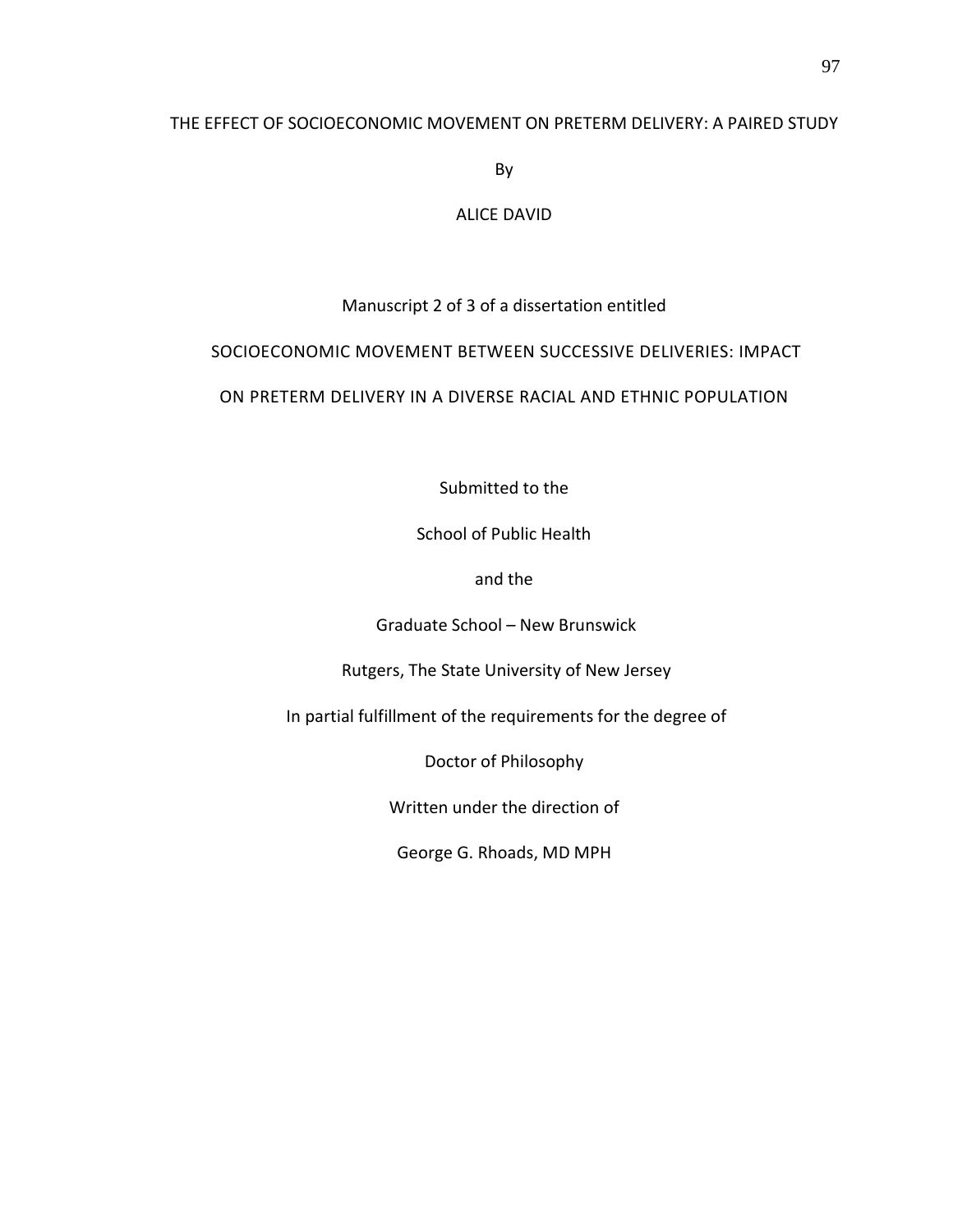### ABSTRACT OF MANUSCRIPT 3 OF 3

#### THE EFFECT OF SOCIOECONOMIC MOVEMENT ON PRETERM DELIVERY: A PAIRED STUDY

By

ALICE DAVID

Dissertation Director:

George G. Rhoads MD, MPH

### ABSTRACT

BACKGROUND: Numerous studies have shown that women who live in more deprived neighborhoods are at higher risk for adverse birth outcomes (including preterm delivery) than those in wealthier neighborhoods, even after controlling for individual socioeconomic status. Since socioeconomic status and personal characteristics affect the choice of neighborhood of residence, these studies are likely to be confounded by unmeasured differences between the woman living in the better and worse neighborhoods. This study has attempted to examine the effect of neighborhood socioeconomic status using a better study design by following up women who moved between successive deliveries and comparing a woman to her own experience before she relocated to a better or worse neighborhood.

METHODS: The main data source is the Electronic Birth Certificate (EBC) of New Jersey for the years 1996 to 2006. All newborns to the same mother were linked using six personal identification variables of the mother to create a longitudinal dataset. Based on the geocodes of the residence at delivery, neighborhood information on 16 variables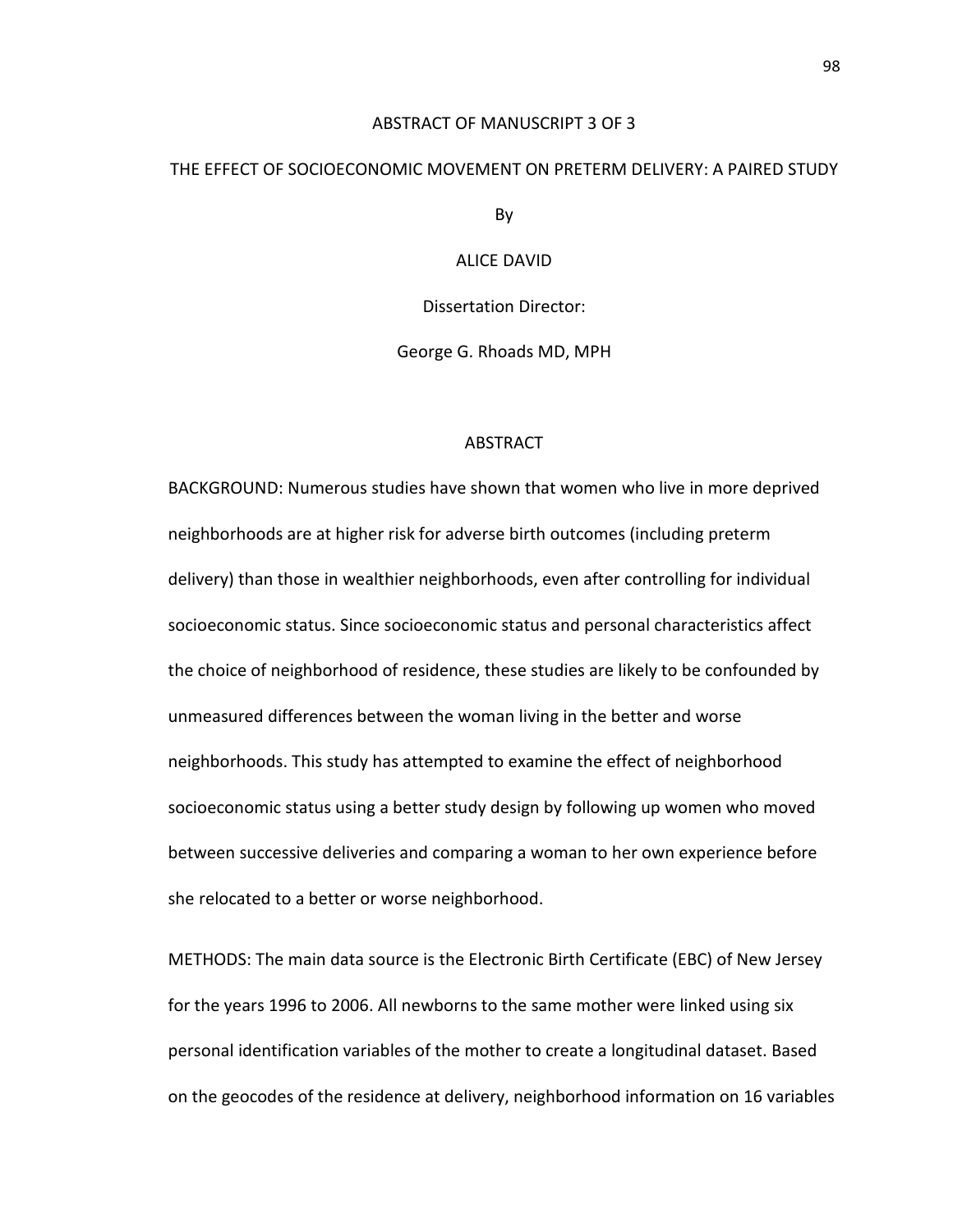was obtained from Census 2000 to calculate a neighborhood deprivation score.

Quintiles of this score formed the socioeconomic neighborhood strata, the highest score being most deprived. Lowest three quintiles were combined to form one neighborhood stratum the other two quintile formed two more strata. Conditional logistic regression was used to estimate the risk of preterm delivery in a poor socioeconomic neighborhood for a woman who moved between successive pregnancies. Stratified Analysis by race/ethnicity and by maternal age was also done.

RESULTS: Overall, movement to a neighborhood of better (or worse) socioeconomic characteristics between pregnancies did not make much difference to the risk of preterm delivery, although there were more term babies in the better neighborhood. On stratifying by race/ ethnicity, this lack of association of NSES with preterm birth was seen in both NH Whites and Hispanics. However for NH Blacks alone, there is 15% increased risk (95% CI: 1.01, 1.30) of preterm delivery for the WORST neighborhood deliveries compared to BAD neighborhood deliveries. Similarly teenagers had a 17% increased risk (95% CI: 1.0, 1.37) for WORST neighborhood deliveries compared to BAD neighborhood deliveries and 40% (95% CI: 1.1, 1.81) increased risk for WORST neighborhood deliveries compared to GOOD neighborhood deliveries.

CONCLUSION: In summary, this paired analysis is consistent with much of the prior literature that suggests that a substantial part of neighborhood effects on preterm birth is likely due to the individual characteristics of women living in different neighborhood social strata, and that improvements in the externalities of neighborhood environments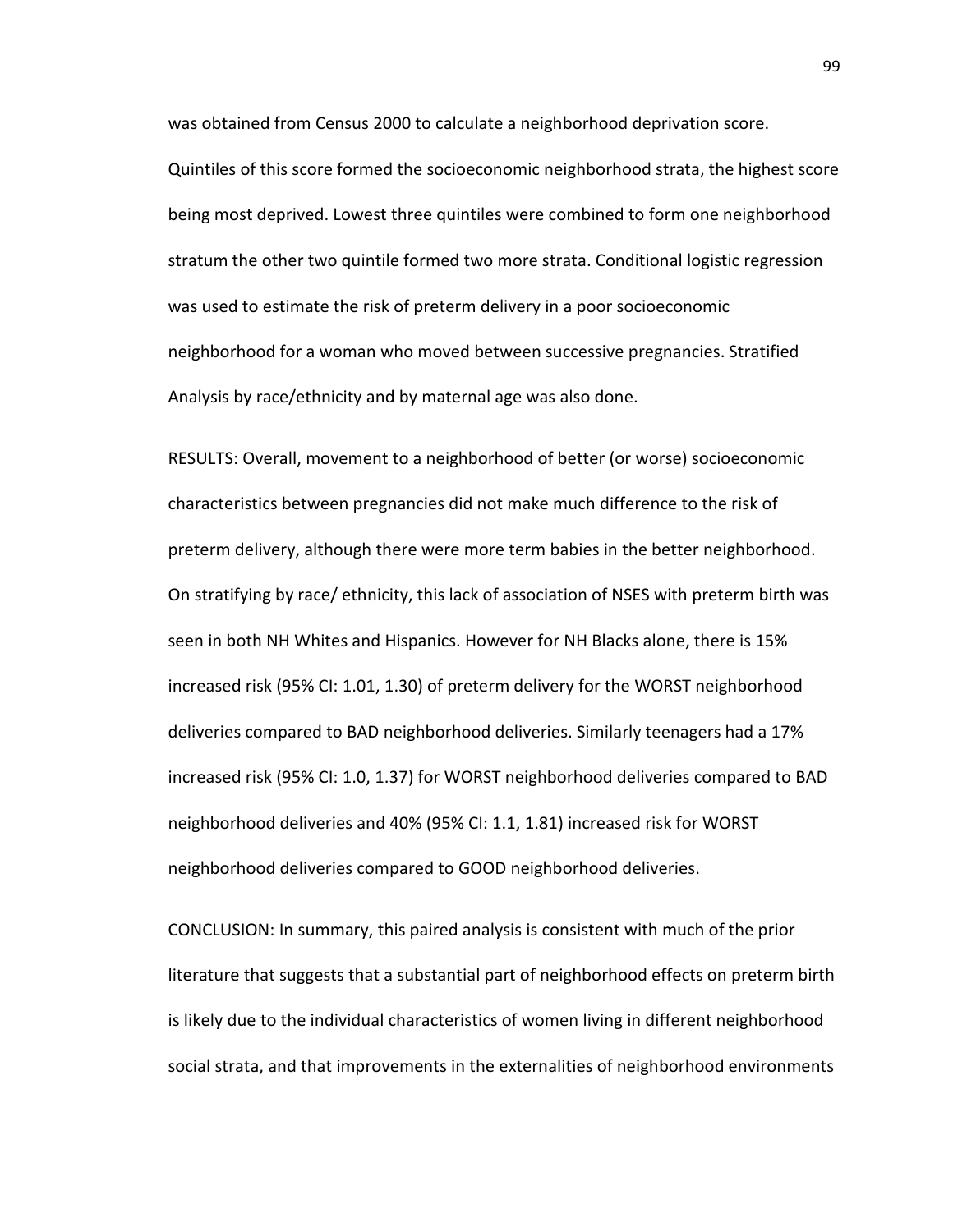would be unlikely to have a short term effect on preterm birth rates. Nevertheless there is a suggestion in this data that at-risk women may do worse in deprived neighborhoods than they would do in more favorable circumstances.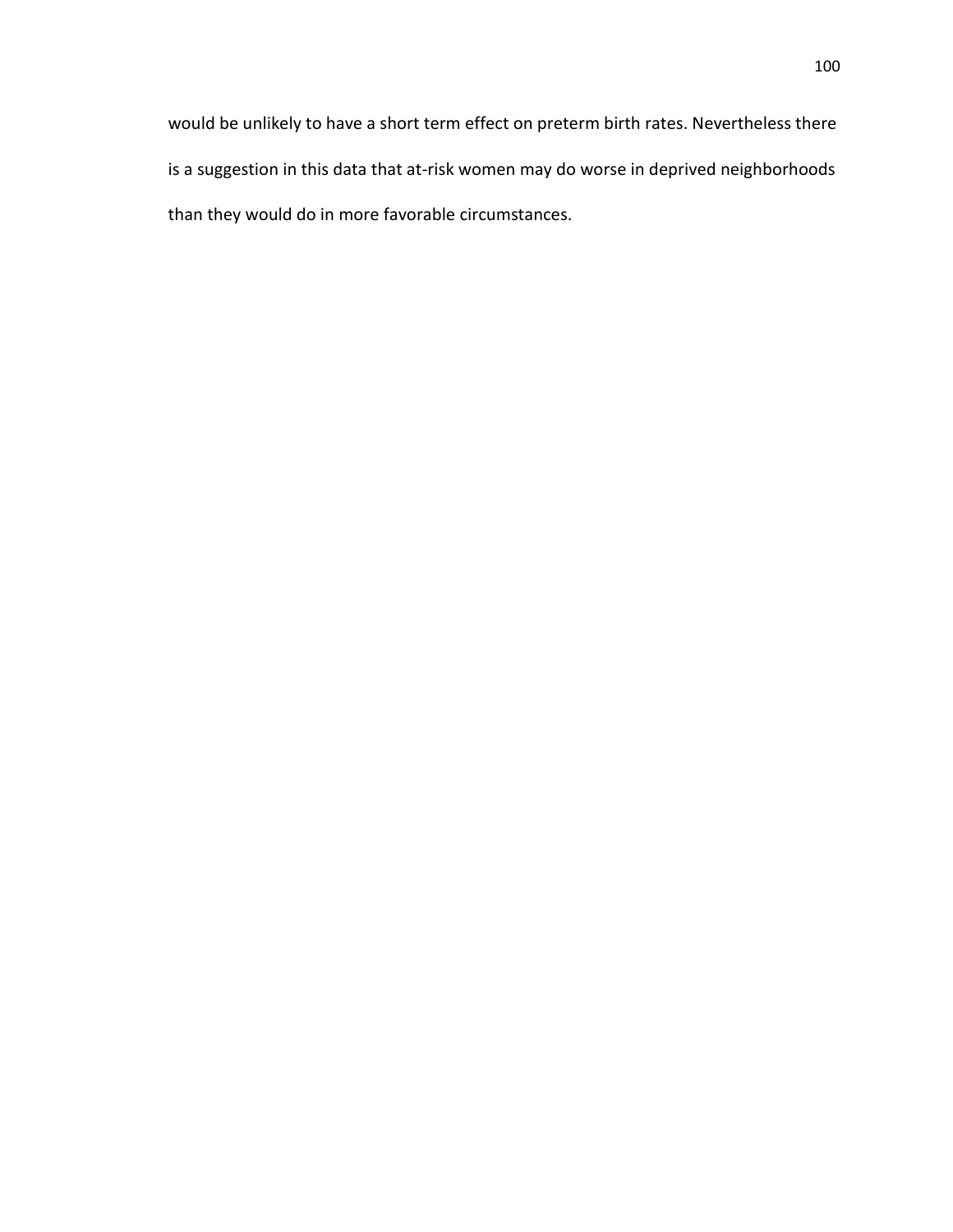#### **BACKGROUND**

Numerous studies have shown that women who live in more deprived neighborhoods are at higher risk for adverse birth outcomes (including preterm delivery) than those in wealthier neighborhoods, after controlling for individual socioeconomic status.<sup>1-12</sup> A systematic review<sup>13</sup> of eleven studies<sup>3-5,[7,](#page-128-3)[8,](#page-128-4)[10-12,](#page-128-5)[14-16](#page-128-6)</sup> that examined neighborhood disadvantage and used multilevel analysis, showed that eight $3-5,7,8,10-12$  $3-5,7,8,10-12$  $3-5,7,8,10-12$  $3-5,7,8,10-12$  reported significant association with preterm delivery. However, since all of these studies were cross sectional by design, whether neighborhood disadvantage is causally associated with increased risk of preterm delivery remains undetermined.

Cohort studies that have compared those who moved to those who did not move, found a decrease in the risk of preterm birth only for certain subsets of each population. For example, a study conducted in Chicago among African American women,<sup>[17](#page-129-0)</sup> showed a 30% reduction in the risk of preterm only for women who were of normal weight at the time of their own birth but not among those who were themselves born low birth weight. Another study showed<sup>[18](#page-129-1)</sup> a 20% reduction in the risk of preterm delivery only among African Americans from the lowest quartile of neighborhood income but not among Caucasians or among African Americans who moved from other quartiles. A third study showed no effect of moving on preterm-low birth weight (PT-LBW) compared to those who stayed.  $19$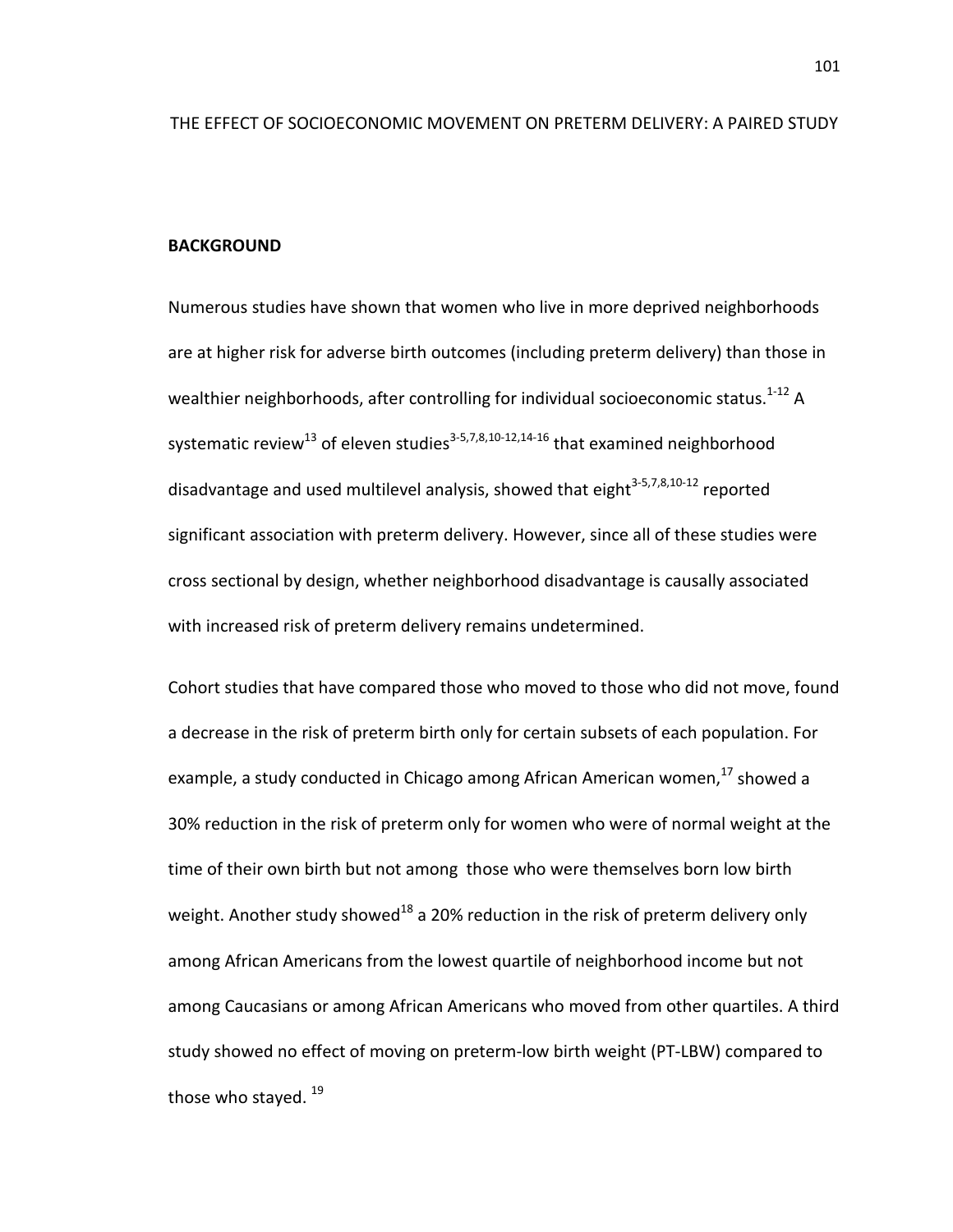A study conducted in Denmark,<sup>20</sup> found that social decline predicted preterm delivery in those who had a prior preterm delivery but not among those who had a prior term delivery, when compared to those who had no social decline, change of residence or change of partner.

There have been at least two US based randomized social intervention trials that moved families from high-poverty to better neighborhoods. One of which, called the 'Moving To Opportunity' (MTO) trial<sup>[21](#page-129-4)</sup> moved families in five US cities between 1994 and 2006. The other one, known as the Gautreaux program, $^{22}$  that preceded the MTO moved families from high poverty area in Chicago. Unfortunately, neither of these studies examined the effect of residential movement on outcomes of pregnancy.

The cohort studies mentioned above have established appropriate temporality and are suggestive of a causal effect of neighborhood quality on birth outcome. However there still might be important differences between women who moved to a better (or worse) neighborhood and those who did not. Large randomized controlled trials could have removed the effect of these differences. However, as mentioned above, pregnancy outcomes were not considered in these trials. Therefore, we reasoned that such differences could be avoided by comparing birth outcomes to the same woman when she was living in neighborhoods of different quality. The New Jersey vital statistics database includes thousands of such women who moved to better or worse census tracts between successive deliveries. If neighborhood, per se, has an independent effect, then a given woman should have a higher chance of having a preterm delivery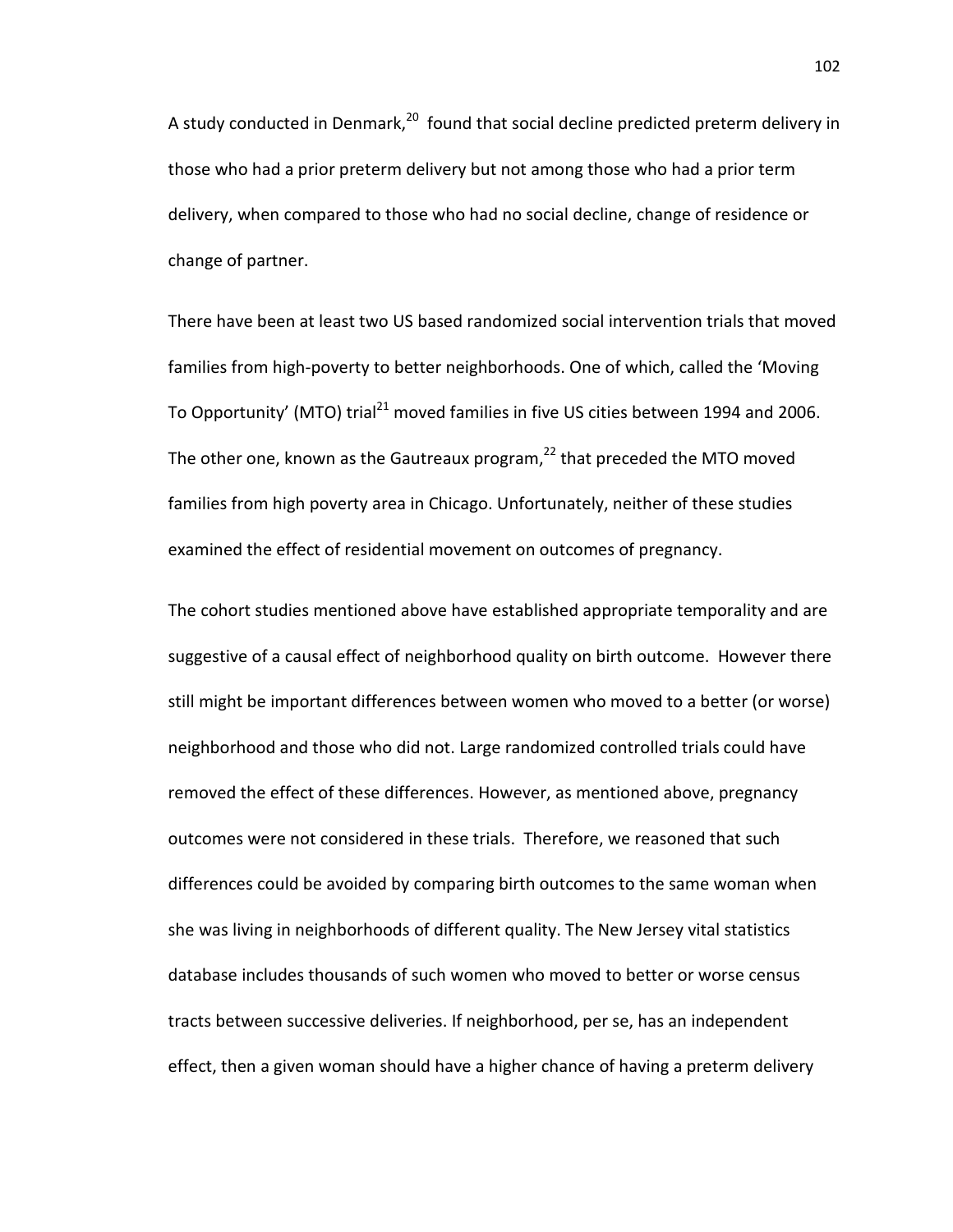when living in a poor neighborhood than she does when living in better circumstances. In this chapter we examine this hypothesis using a standard paired analysis that completely controls the large majority of maternal characteristics.

We hypothesize that women that relocate to a poor neighborhood from a good neighborhood between successive pregnancies (i.e., "downward" relocation) will be at increased risk of preterm delivery in the second pregnancy, compared to her risk while she was at the previous neighborhood. Similarly women that relocate to a good neighborhood from a bad neighborhood between successive pregnancies (i.e., "upward" relocation) will be at decreased risk of preterm delivery in the second pregnancy, compared to her risk while she was at the previous neighborhood. We test this hypothesis in a large, population-based longitudinal study of 168,864 pairs of births to residents in New Jersey who moved between pregnancies.

## **METHODS**

### *SOURCE OF DATA*

The birth records used for this study are maintained by the New Jersey Department of Health and Senior Services (NJDHSS). The main data source is the Electronic Birth Certificate (EBC) of New Jersey which contains parental demographic data including race and ethnicity, parental education, parental date and place of birth, residential address at the time of delivery, initiation and duration of prenatal care, and maternal medical and behavioral risk factors for each pregnancy. The EBC also includes data on employment, health insurance, enrollment in WIC and social security number. However,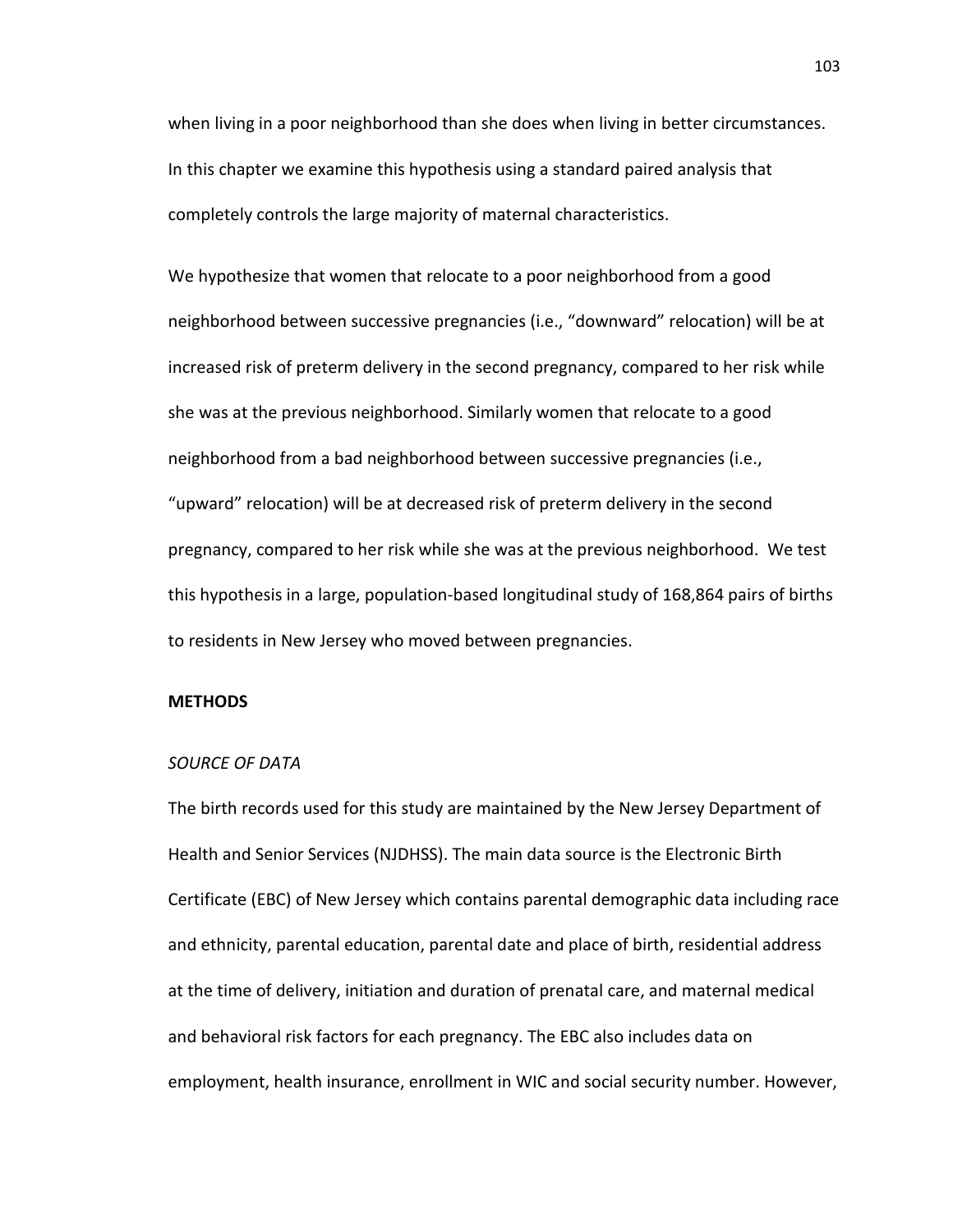the electronic birth certificate files do not contain the geocodes of the residence of each woman at delivery but were available for the years 1996-2006 in the original birth certificate dataset. Since the census tracts associated with these geocodes did not always refer to the same census year, census tracts based on census 2000 were first obtained for these geocodes using ESRI ArcGIS system (Environmental Systems Research Institute, Inc., USA). Since NJ did not adopt the 2003 revision of the birth/death certificates during this period, all variables are consistently ascertained during the entire study period based on the 1989 version of the birth certificates. All newborns to the same mother were linked using six personal identification variables of the mother to create a longitudinal dataset with multiple records per woman. This was done using The Link King v7.1.21, a public domain record linkage software, that has been reported to have a sensitivity of 79% and high positive predictive value of  $98\%^{23,24}$  $98\%^{23,24}$  $98\%^{23,24}$  The Link King has fashioned a powerful alliance between sophisticated probabilistic record linkage and deterministic record linkage protocols.<sup>25</sup>

### *GEOCODING*

All deliveries were geocoded (assigned a latitude and longitude) by the NJDHSS based on the mother's full address at time of delivery. Using these geocodes, (although the full address of residence was also available), a census tract was assigned to each birth record, using ESRI ArcGIS system (Environmental Systems Research Institute, Inc., USA). If the full address was not available, the NJDHSS used the following rule: If a PO Box was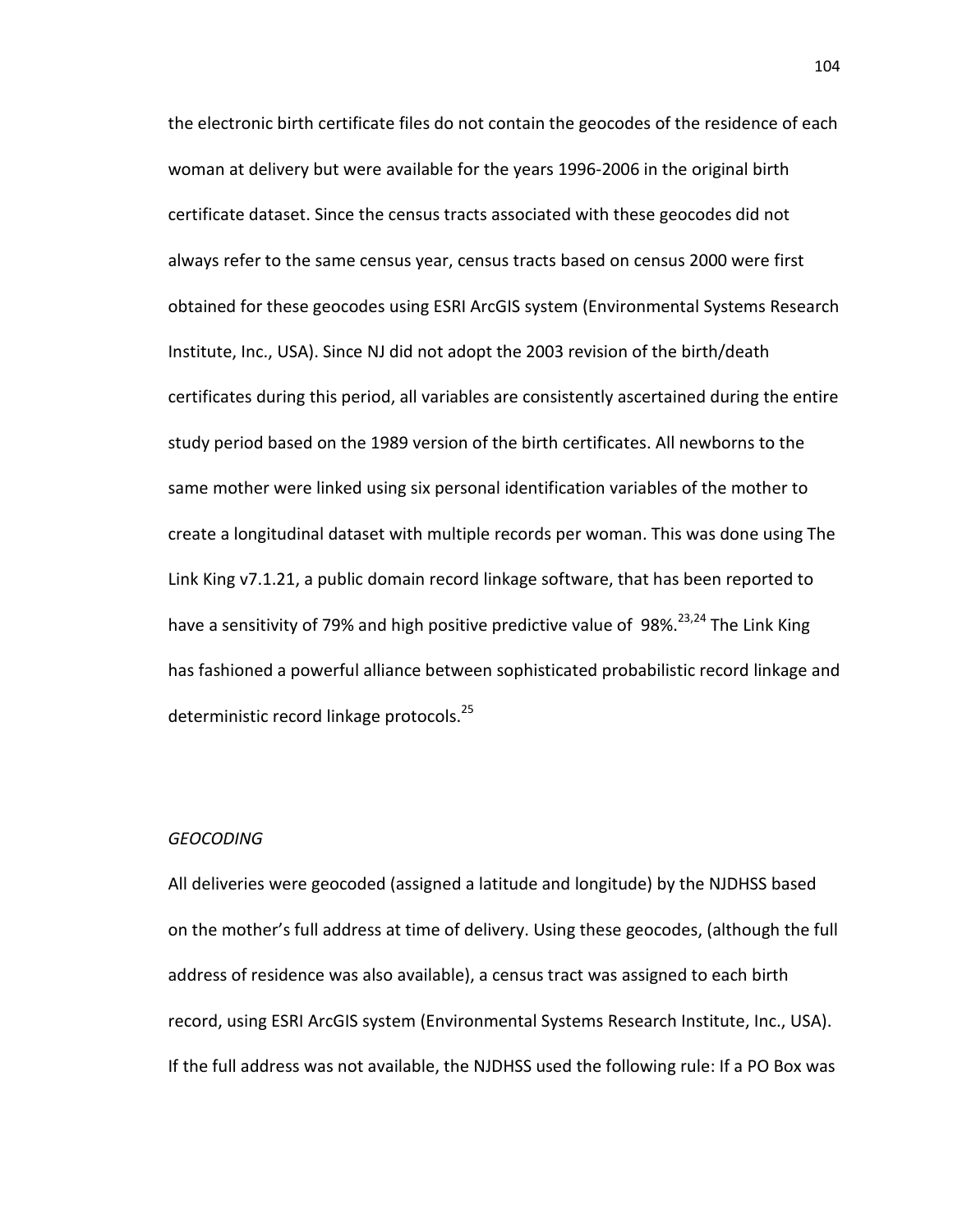provided instead of a street address, the post office was used to geocode; if only a zip code was available, then the centroid of that zip code was geocoded (the latitude and longitude of the central point of the area covered by the boundaries of a 5-digit ZIP code area). The assigned census tract would therefore be imprecise too. As mentioned earlier, some geocodes could not be linked to a census tract as the address referred to a national park or such similar areas that are not assigned a census tract or the geocodes were incorrect or missing. These records were excluded from the study population. A difference of  $0.001^{\circ}$  (about 111 m or 364 ft.) in the latitude and longitude between successive pregnancies was considered as evidence of geographic movement. Smaller differences were not interpreted as evidence of a change in residence. However, this definition does not include people who move within the same building, as movers. A validation to verify if this difference actually referred to a move was done using a random sample of 1000 pairs, of which 500 pairs moved and another 500 pairs did not according to the above specification. On manual verification this definition had a sensitivity of 89.8% and specificity of 86.7%.

### *COHORT COMPOSITION*

The study population comprised of all New Jersey resident women who delivered in the state between the years 1996- 2006.

The Electronic Birth Certificate database had 1,213,301 deliveries between 1996 and 2006. Of these, 25,320 (2.1%) deliveries were by those who were non-residents and were excluded. Other exclusions include deliveries to NJ residents who delivered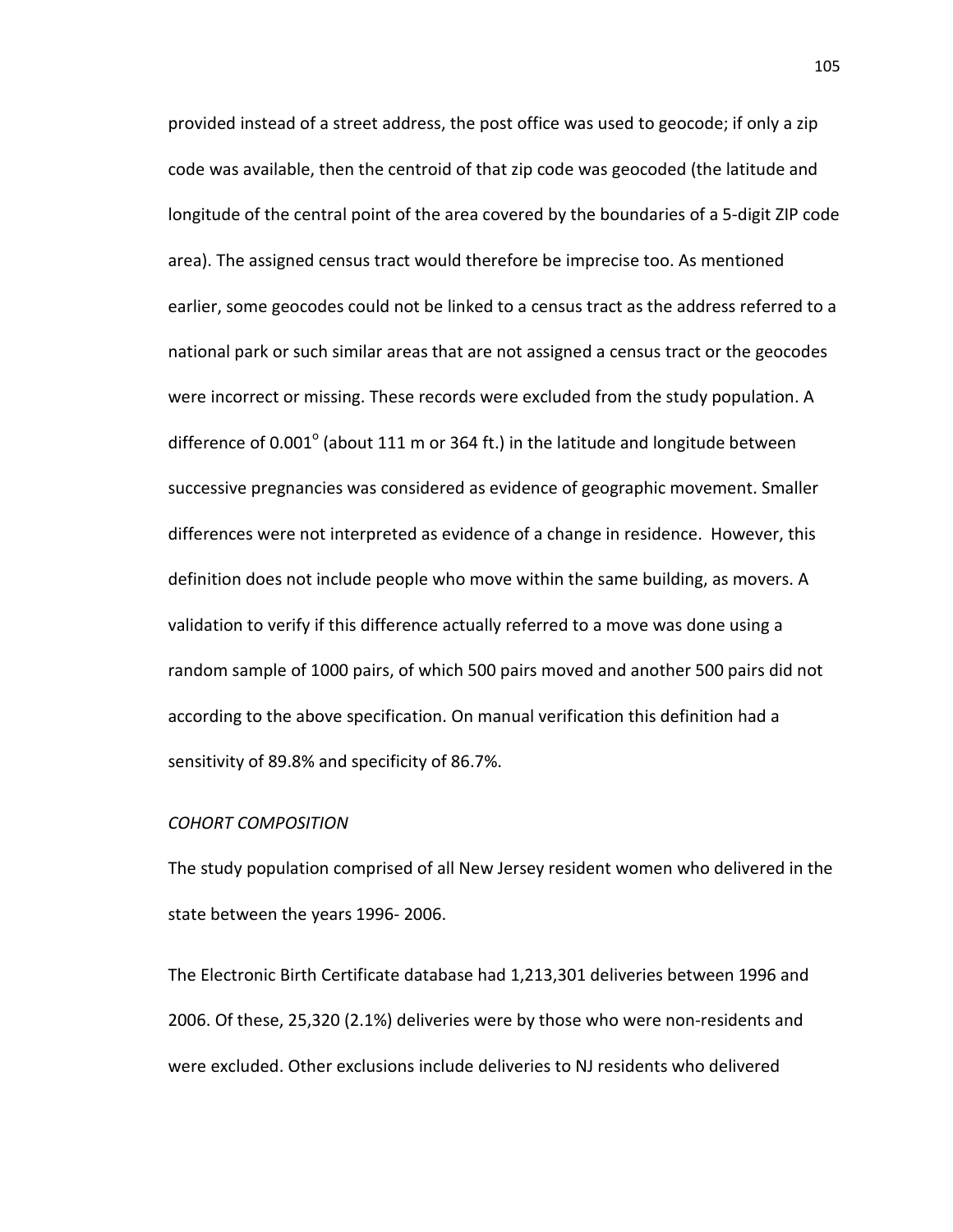outside NJ: 1,873 (0.15%); twins and higher order births: 48,775 (4.0%); incorrect or missing geocodes: 17,123 (1.4%); unavailable Neighborhood SES: 436 (0.04%) and missing gestational age: 1970 (0.16%).

This resulted in 1,117,804 births. This was further narrowed by excluding 3,338 (0.3%) records of non-successive births; 511,513 (42.2%) that did not have a sibling during the study period. Women who had more than two deliveries in the study period contributed as many pairs of successive births as were available in the dataset. After exclusions mentioned above, 335,089 pairs of siblings (602,953 births) remained. Pairs who did not relocate as per the above definition were then excluded. The final count of pairs that were included in this study was 168,864 pairs.

### *NEIGHBORHOOD SOCIOECONOMIC STATUS (NSES)*

The main exposure of interest is the socioeconomic neighborhood of residence. All census tracts in New Jersey were assigned a score based on a slightly modified version of the Neighborhood Deprivation Index (NDI), created by Messer et al. **[26](#page-129-9)** The details of the modifications are given in the Introductory chapter. Each quintile of this score formed a socioeconomic neighborhood stratum. The lower three quintiles were combined to form one stratum called GOOD neighborhood. The other two quintiles are called BAD and WORST.

### STATISTICAL ANALYSIS

Conditional logistic regression was used to estimate the risk of preterm delivery in a poor socioeconomic neighborhood for a woman who moved between successive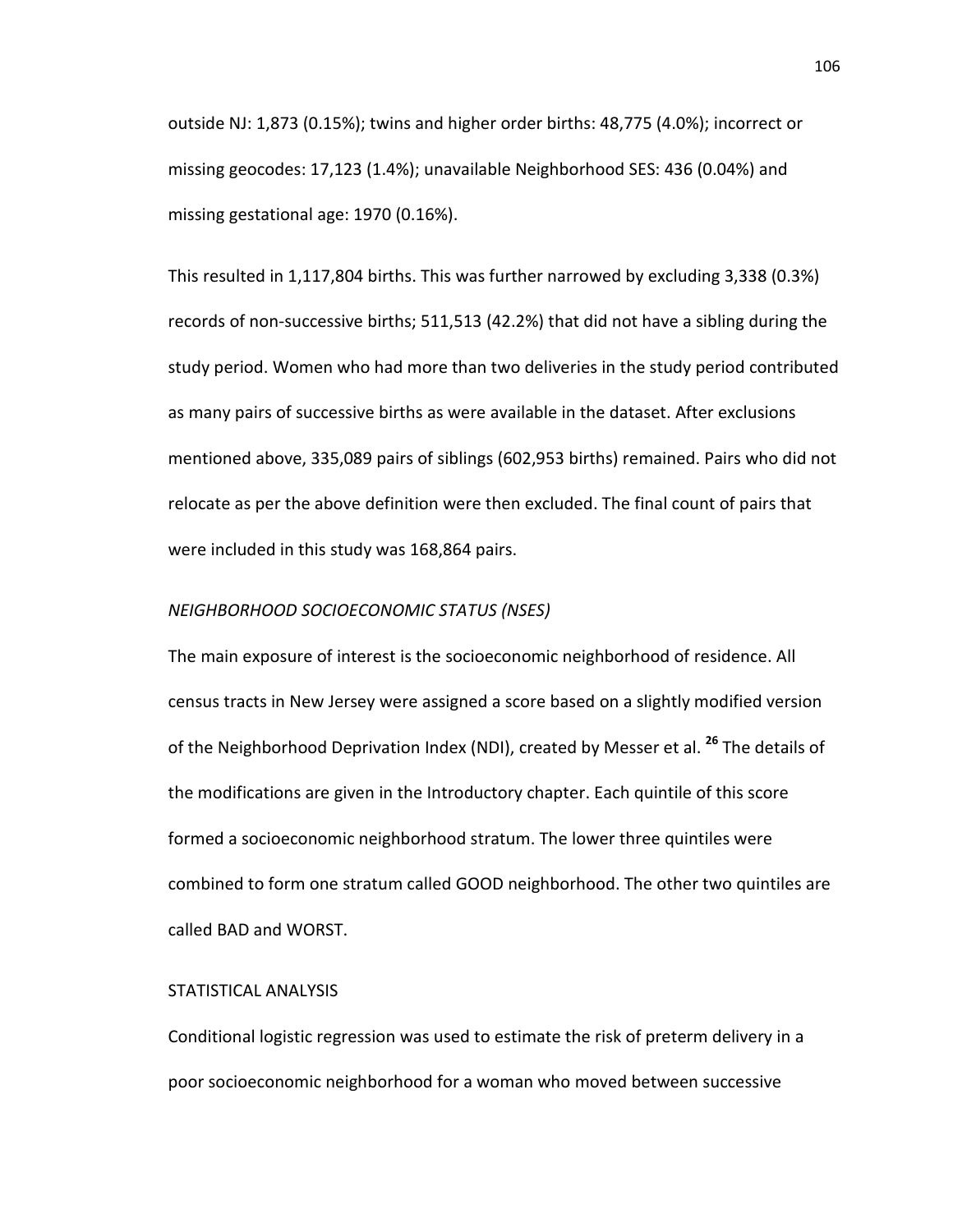pregnancies. Separate analysis was done for three possible movements: (i) between WORST and BAD neighborhood strata; (ii) between WORST and GOOD neighborhood strata; and (iii) between BAD and GOOD neighborhood strata. Each was further stratified by race/ethnicity, where only the three major ethnic groups: NH Whites, NH Blacks and Hispanic were considered to examine if the risk varied by race/ ethnicity. Similarly, stratified analysis was done on women by maternal age, looking specifically at pairs where the first delivery was to a teenage mother.

#### **RESULTS**

Overall, movement to a neighborhood of better (or worse) socioeconomic characteristics between pregnancies did not make much difference to the risk of preterm delivery. This was true whether the move was between WORST and BAD, WORST and GOOD, and BAD and GOOD neighborhoods. As shown in Table 1a, 1b and 1c, the odds ratios for those moves ranged from 1.04-1.06. On stratifying by race/ ethnicity, this lack of association of NSES with preterm birth was seen in both NH Whites and Hispanics. However for NH Blacks alone, we see that there is 15% increased risk of preterm delivery for the WORST neighborhood deliveries compared to BAD neighborhood deliveries. See Table 3a. Similarly among teenagers, a 17% increased risk was seen for WORST neighborhood deliveries compared to BAD neighborhood deliveries and 40% increased risk for WORST neighborhood deliveries compared to GOOD neighborhood deliveries. This increased risk between WORST and GOOD neighborhoods was seen irrespective of the direction of movement. That is there were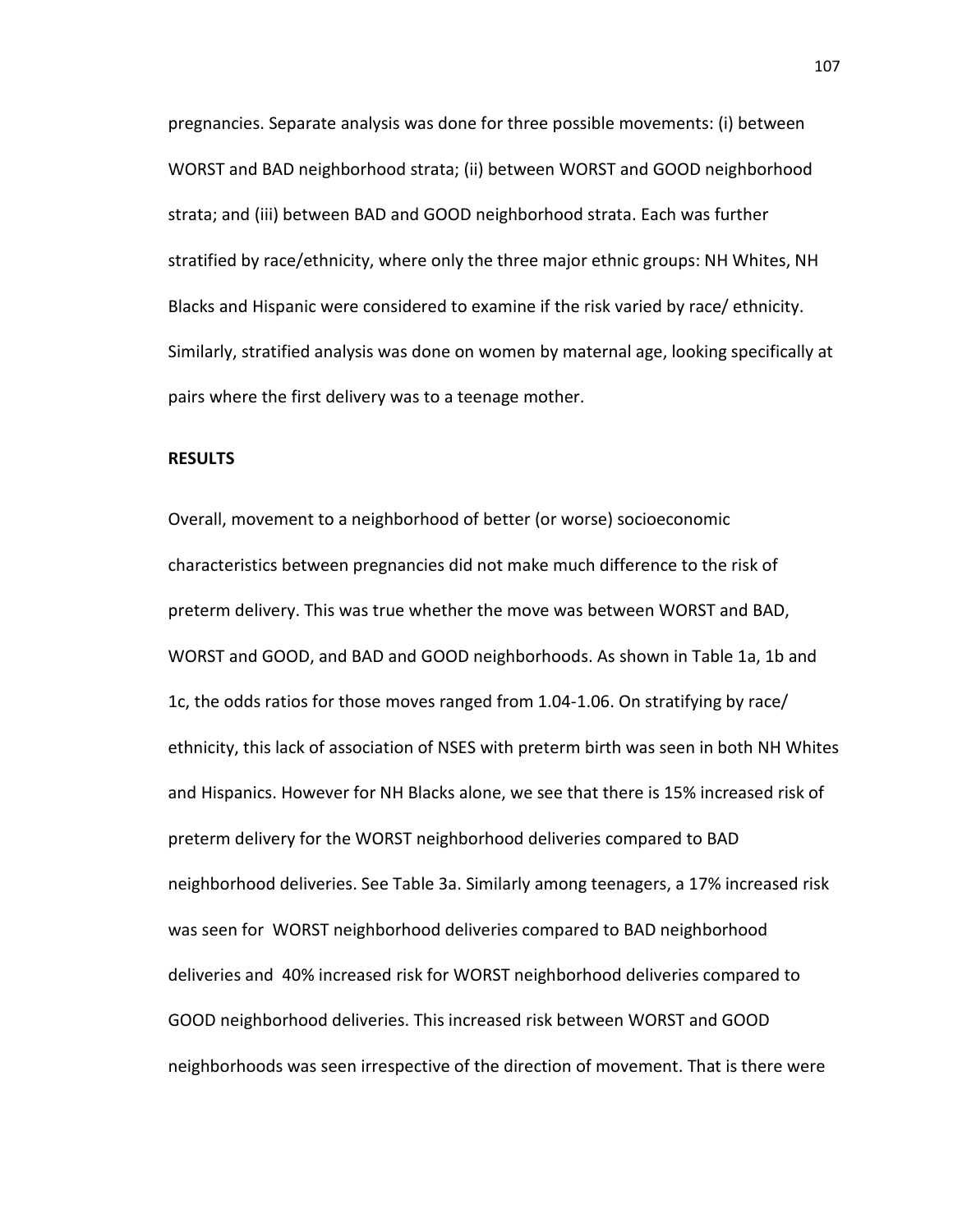more term deliveries in the better neighborhood irrespective of whether the teen moved from the WORST to a GOOD neighborhood or GOOD to a WORST neighborhood. See Tables 5a, 5a.1, 5a.2.

### **DISCUSSION**

This paired analysis shows that although there are more term deliveries when a woman was in a better neighborhood than when the same woman was in a worse one, the overall difference was small and not statistically significant. Our approach differs from nearly all the previous work on neighborhood effects on birth outcomes which mostly have compared women in poor neighborhoods to women living in more fortunate circumstances. Those studies are subject to confounding by individual level differences between the women. However these differences are almost completely controlled when outcomes are compared within the same mother. The results of this tight control suggest that much of the apparent neighborhood effect is in fact due to differences between the groups of women living in neighborhoods.

A number of previous studies have reported that known risk factors completely explained the difference between women of high and low socioeconomic neighborhood[.3](#page-128-2)[,8](#page-128-4)[,9](#page-128-7)[,14,](#page-128-6)[15,](#page-129-10)[27-29](#page-129-11) Still other studies have shown that controlling for known differences between women living in high and low SES neighborhoods substantially reduces the differences in risk of preterm birth, $3-5,7,8,10-12$  $3-5,7,8,10-12$  $3-5,7,8,10-12$  $3-5,7,8,10-12$  which also suggests that individual differences between the residents themselves explain much of the different risks in birth outcomes.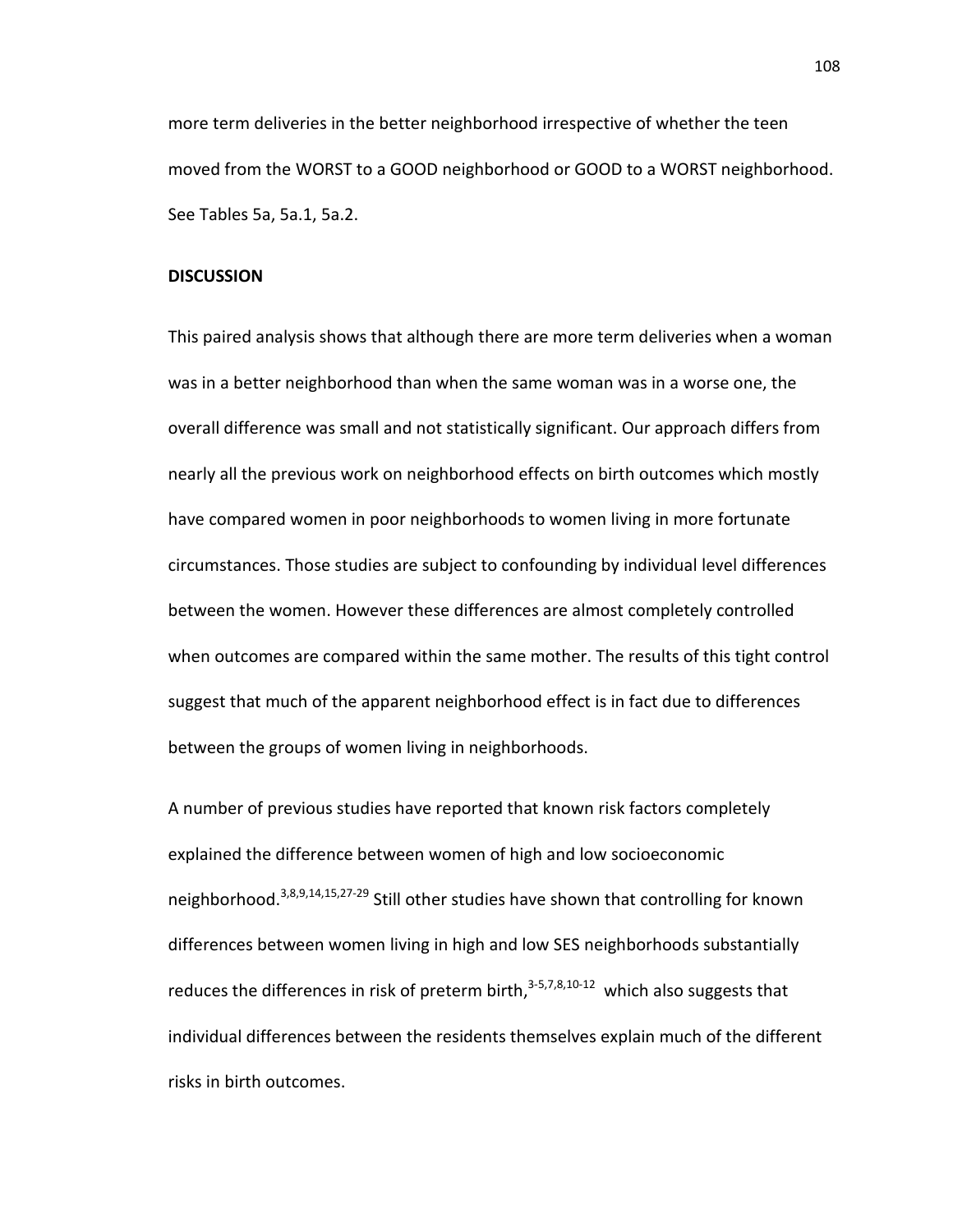An important consideration in interpretation of our results is the relatively short time that women in the current study have presumably lived in their destination neighborhood. The average (+ SD) inter-pregnancy interval in this study was 2.9 (+ 1.6) years, and if one supposes that the average woman moved halfway through the interpregnancy interval, her residence in the new neighborhood would be only 1.5 years. It is certainly possible that a better neighborhood could have a long-term effect on birth and other health outcomes that is not apparent in the first few years. To examine this possibility we did a sensitivity analysis looking only at women whose inter-pregnancy interval was six or more years to see whether there was any effect of presumed longer duration in the destination neighborhood. However the results were not different. That is, although there are more term deliveries when a woman was in a better neighborhood than when the same woman was in a worse one, the overall difference was small and not statistically significant even among those whose inter-pregnancy interval was six or more years.

Given the overall absence of significant changes in preterm birth rates with changing neighborhood socioeconomic status, it may be viewed as controversial to examine subgroups. Nevertheless, we thought it appropriate to look more carefully at a few subgroups that are known to be at increased risk of preterm birth in case a favorable change in neighborhood environment might have an effect on them. While it would be of great interest to do this for women with a prior preterm birth, that is not possible within the structure of this paired analysis because the outcome in one member of the pair would be fixed. However, it is possible to look separately at outcomes in black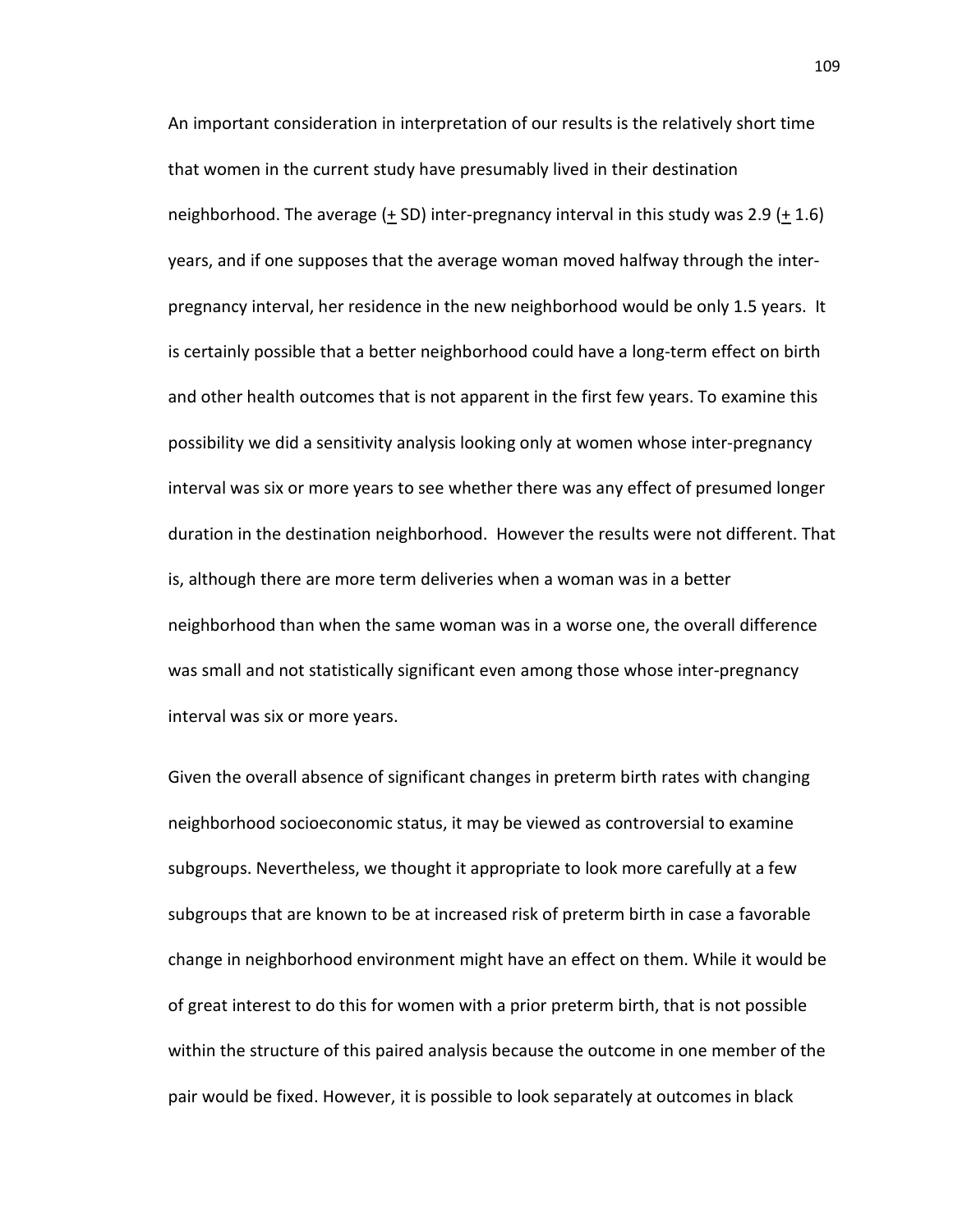women and in teenagers, and in both of these groups we found a suggestion of modestly lower risk when these mothers delivered in better neighborhood environments. For teenagers, the improvement increased with the improvement in NSES. That is the risk of preterm delivery was higher in the WORST–GOOD comparison than the WORST-BAD comparison. However no improvement in risk was seen in the BAD-GOOD comparison. For the NH Blacks, on the other hand, the benefit was seen only if the movement was to one tier higher. At least one other study<sup>18</sup> has shown that the health benefit of better socioeconomic neighborhood is only for NH Blacks. Thus, our results are compatible with the possibility that changing environments for particularly high risk women may be helpful.

This study has limitations that should be kept in mind. Only women with two or more deliveries were able to be included making it uncertain as to its generalizability to one child families. Moreover as mentioned above the short time period of residence in the destination neighborhood makes it impossible to assess long-term effects. In addition to these issues, our quality check on the geocoding which underlies this analysis suggested a sensitivity of 89.8%. The false-negative assessments would include moves that were within the same building or otherwise very local and are likely to have missed women who remained in the same neighborhood stratum. There also were limits on the specificity of the residential moves inferred from the geocoded addresses which was - 86.7%. The false positives that contributed to these errors are likely due to geocoding problems that would not be tied to maternal risk factors except through geography. It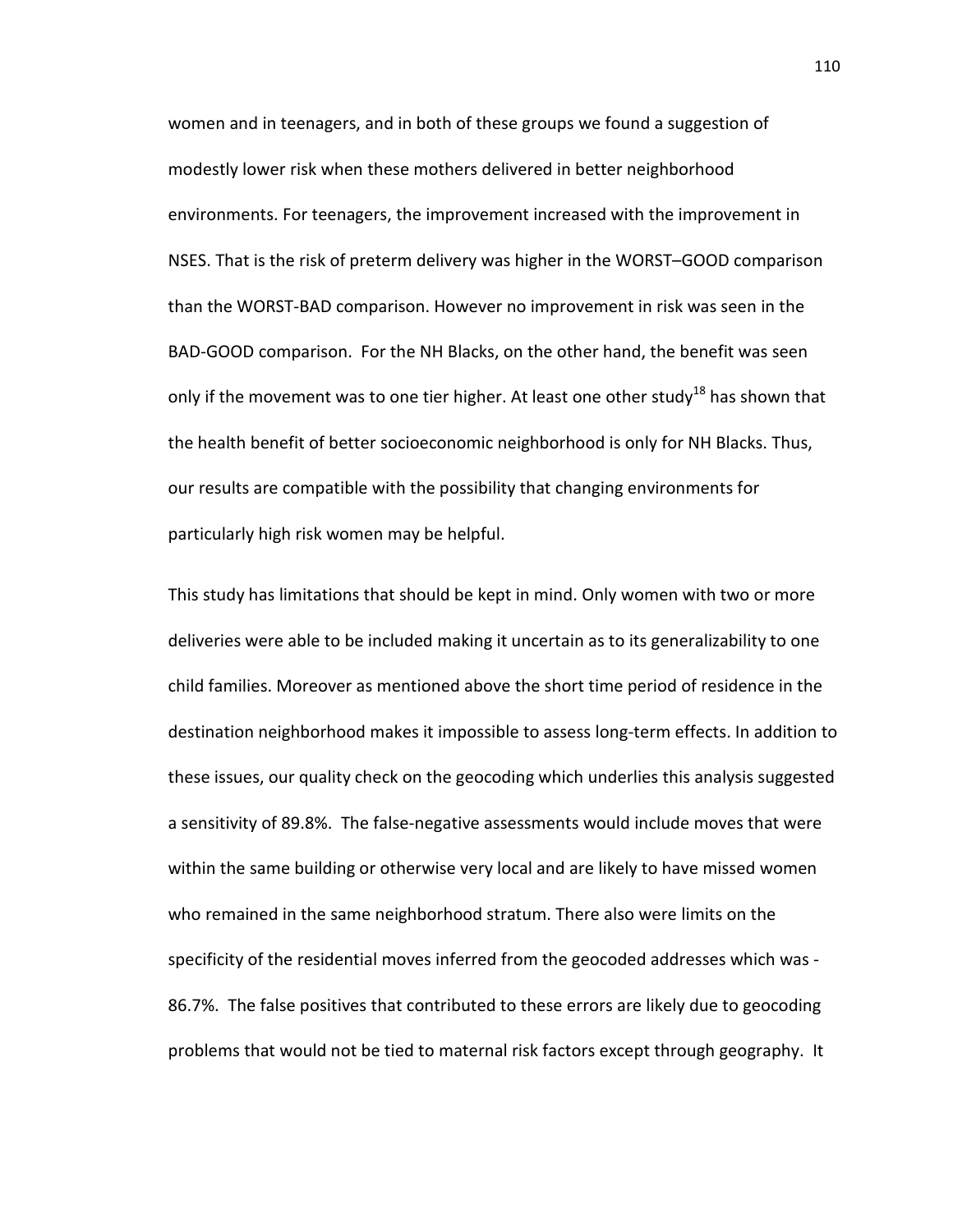seems likely that these geocoding errors would tend to bias the odds ratios toward the null and might contribute modestly to the unimpressive odds ratios that were found.

## **CONCLUSSION**

In summary, this paired analysis is consistent with much of the prior literature that suggests that a substantial part of neighborhood effects on preterm birth is likely due to the individual characteristics of women living in different neighborhood social strata, and that improvements in the externalities of neighborhood environments would be unlikely to have a short term effect on preterm birth rates. Nevertheless there is a suggestion in this data that at-risk women may do worse in deprived neighborhoods then they would do in more favorable circumstances.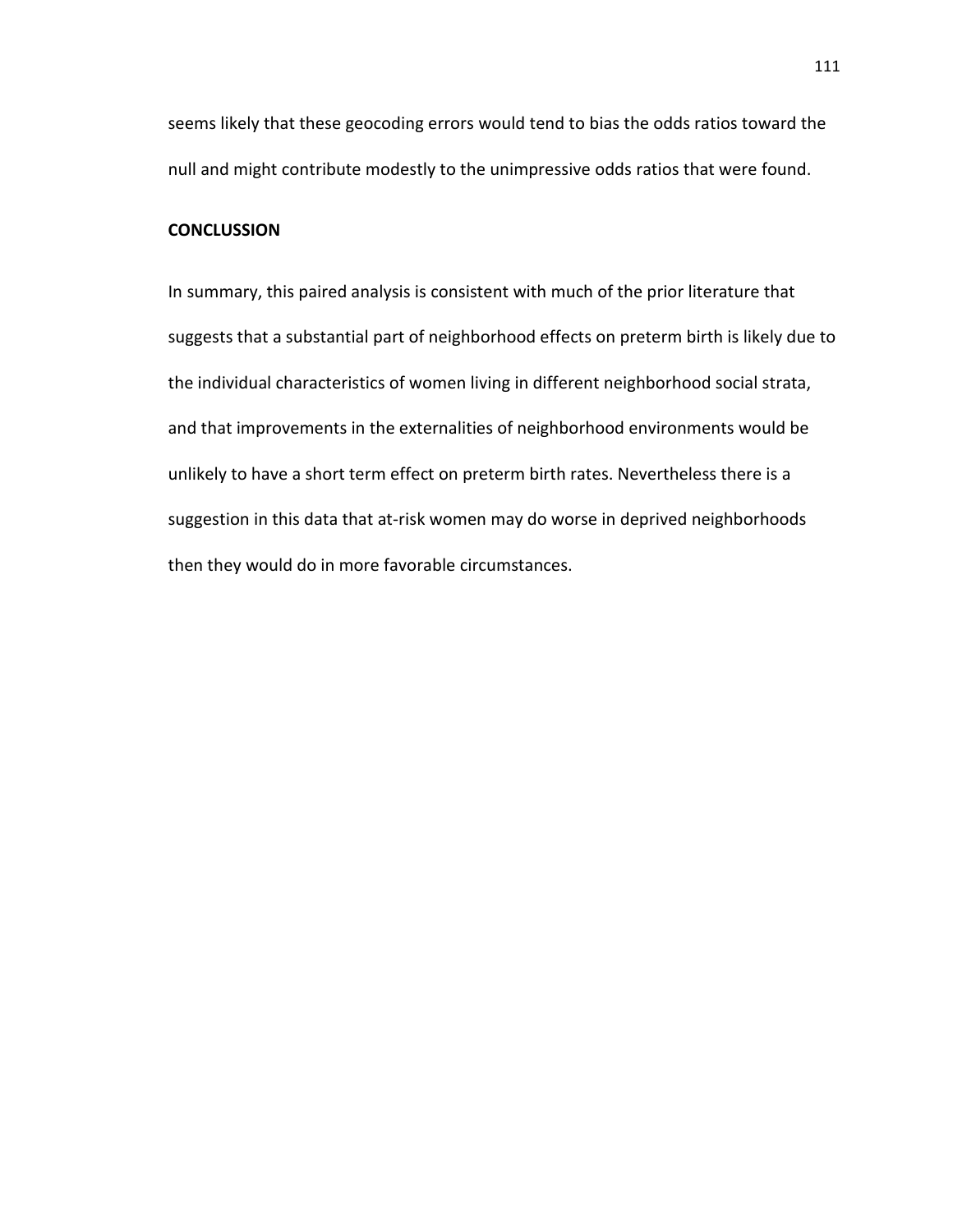### **TABLES**

Table 1a. Distribution of pairs of deliveries occurring in WORST and BAD neighborhoods

|                |       |    | <b>UNEXPOSED</b> |      |  |  |  |
|----------------|-------|----|------------------|------|--|--|--|
|                |       |    | <b>BAD</b>       |      |  |  |  |
| <b>EXPOSED</b> |       |    | PТ               |      |  |  |  |
|                | WORST | PТ | 587              | 1346 |  |  |  |
|                |       |    | 1285             | 9284 |  |  |  |

OR: 1.06 (95% CI: 0.98,1.15)

Table 1b. Distribution of pairs of deliveries occurring in WORST and GOOD neighborhoods

|                |       |    | <b>UNEXPOSED</b> |      |  |  |
|----------------|-------|----|------------------|------|--|--|
|                |       |    | GOOD             |      |  |  |
| <b>EXPOSED</b> |       |    | PТ               |      |  |  |
|                |       | PТ | 266              | 693  |  |  |
|                | WORST |    | 662              | 8242 |  |  |

OR: 1.04 (95% CI: 0.93,1.17)

Table 1c. Distribution of pairs of deliveries occurring in BAD and GOOD neighborhoods

|                |            | <b>UNEXPOSED</b> |      |      |  |  |
|----------------|------------|------------------|------|------|--|--|
|                |            |                  | GOOD |      |  |  |
|                | <b>GAD</b> |                  |      |      |  |  |
| <b>EXPOSED</b> |            | PТ               | 266  | 693  |  |  |
|                |            |                  | 662  | 8242 |  |  |

OR: 1.04 (95% CI: 0.96,1.13)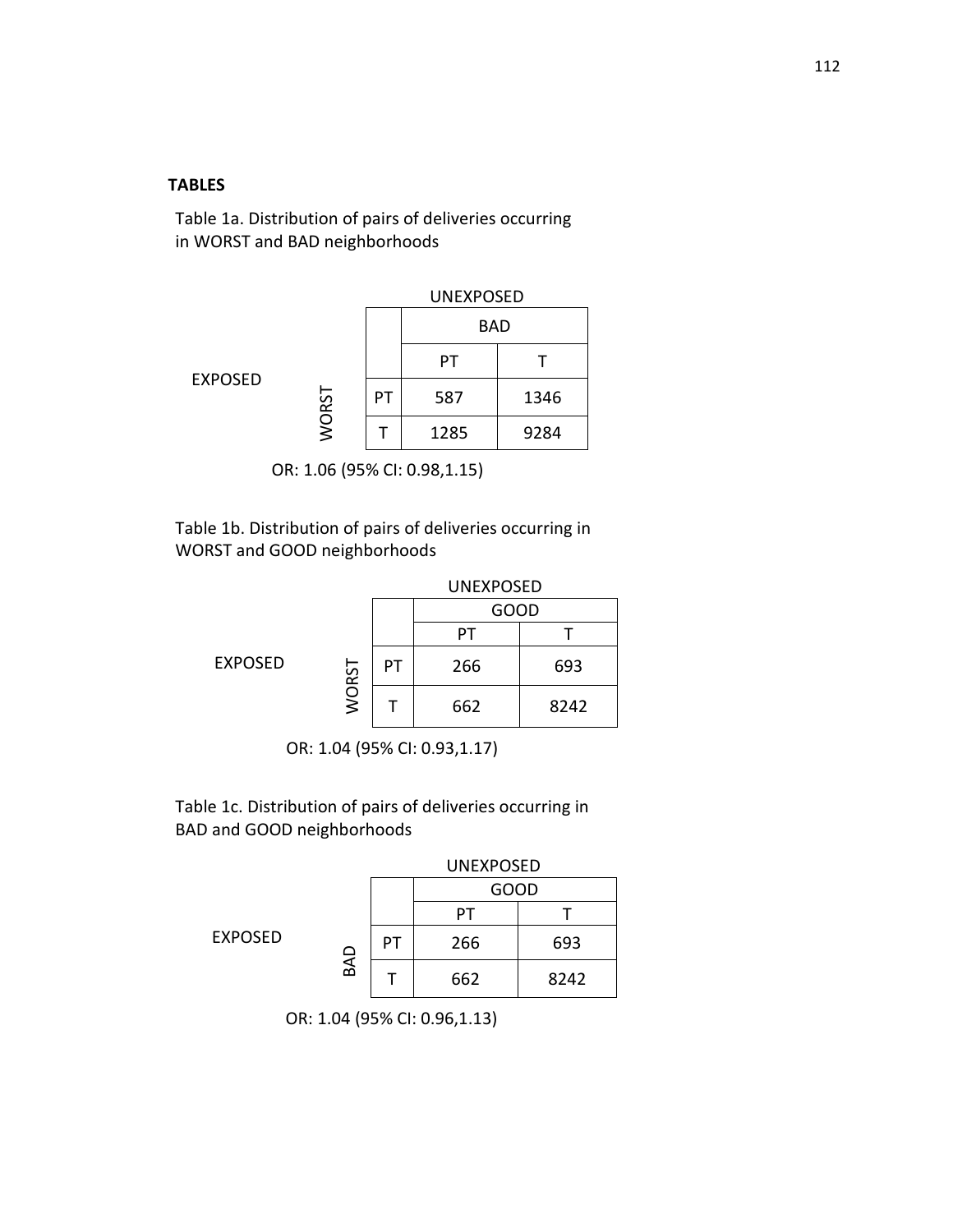## Table 2a. Distribution of pairs of deliveries occurring in WORST and BAD neighborhoods among NH Whites

|                |   | <b>UNFXPOSFD</b> |     |            |  |  |
|----------------|---|------------------|-----|------------|--|--|
|                |   |                  |     | <b>BAD</b> |  |  |
| <b>FXPOSFD</b> |   |                  | PТ  |            |  |  |
|                | ≃ | PТ               | 66  | 187        |  |  |
|                | š |                  | 173 | 2572       |  |  |

OR: 1.10 (95% CI: 0.88,1.38)

Table 2b. Distribution of pairs of deliveries occurring in WORST and GOOD neighborhoods among NH Whites

|         |                    | UNEXPOSED |     |      |  |  |
|---------|--------------------|-----------|-----|------|--|--|
|         |                    |           |     | GOOD |  |  |
| EXPOSED | ≃<br>$\frac{1}{2}$ |           |     |      |  |  |
|         |                    | PТ        | 44  | 152  |  |  |
|         |                    |           | 177 | 3169 |  |  |

OR: 0.86 (95% CI: 0.69,1.08)

Table 2c. Distribution of pairs of deliveries occurring in BAD and GOOD neighborhoods among NH Whites

|                |            | <b>UNFXPOSFD</b> |      |       |  |
|----------------|------------|------------------|------|-------|--|
|                |            |                  | GOOD |       |  |
| <b>FXPOSFD</b> | <b>GAD</b> |                  | PТ   |       |  |
|                |            | РT               | 234  | 742   |  |
|                |            |                  | 729  | 12763 |  |

OR: 1.04 (95% CI: 0.94,1.16)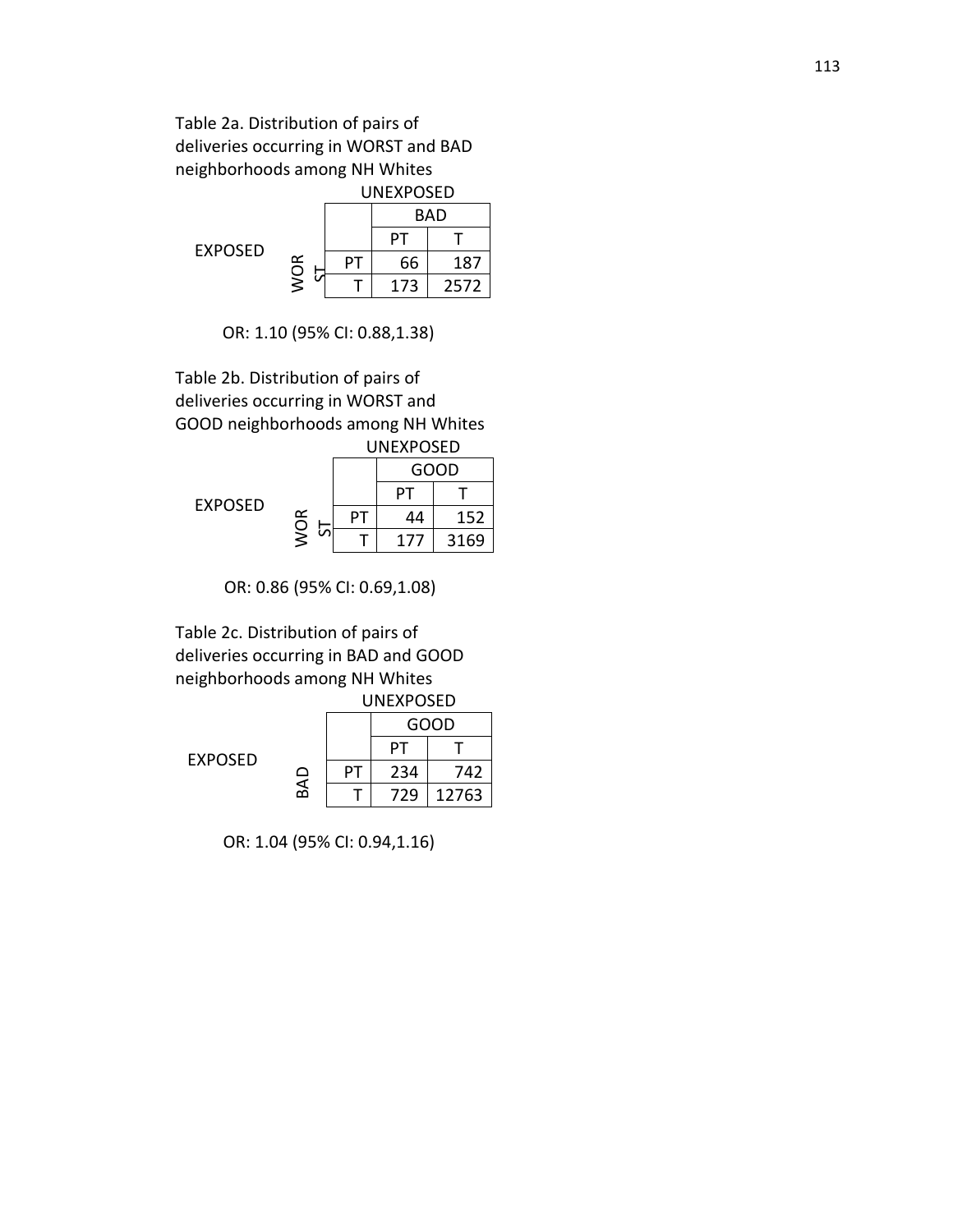Table 3a. Distribution of pairs of deliveries occurring in WORST and BAD neighborhoods among NH Blacks



**OR: 1.15 (95% CI: 1.01,1.30)** 

Table 3b. Distribution of pairs of deliveries occurring in WORST and GOOD neighborhoods among NH Blacks



OR: 1.11 (95% CI: 0.92,1.33)

Table 3c. Distribution of pairs of deliveries occurring in BAD and GOOD neighborhoods among NH Blacks



Table 3c.1. Distribution of pairs of deliveries occurring in BAD and GOOD neighborhoods among NH Blacks who moved upward

Table 3a.1. Distribution of pairs of deliveries occurring in WORST and BAD neighborhoods among Nh Blacks

McNemar's OR: 1.08; [20.94]

who moved upward



OR: 1.21 (95% CI: 0.99,1.46) McNemar's OR: 1.14;  $\int_{0}^{2}$ 



 $\frac{1}{2}1.10$  McNemar's OR: 1.24;  $\frac{1}{2}$  2.40

Table 3a.2 Distribution of pairs of deliveries occurring in BAD and GOOD neighborhoods among NH Blacks who moved downward

| ----------- |            |                |    | ----------- |      |                |    | ----------- |      |
|-------------|------------|----------------|----|-------------|------|----------------|----|-------------|------|
|             | <b>BAD</b> | <b>EXPOSED</b> |    | <b>BAD</b>  |      | <b>EXPOSED</b> |    | <b>BAD</b>  |      |
| DТ          |            |                |    | DТ          |      |                |    | DТ          |      |
| 293         | 584        | یہ<br>O        | ÞТ | 161         | 317  | $\propto$<br>O | DТ | 132         | 267  |
| 529         | 4679       | iη             |    | 293         | 2552 | S              |    | 236         | 2127 |
|             |            |                |    |             |      |                |    |             |      |

 $\frac{1}{2}0.94$  McNemar's OR: 1.13;  $\frac{2}{1}1.91$ 

Table 3a.2 Distribution of pairs of deliveries occurring in WORST and BAD neighborhoods among NH Blacks who moved downward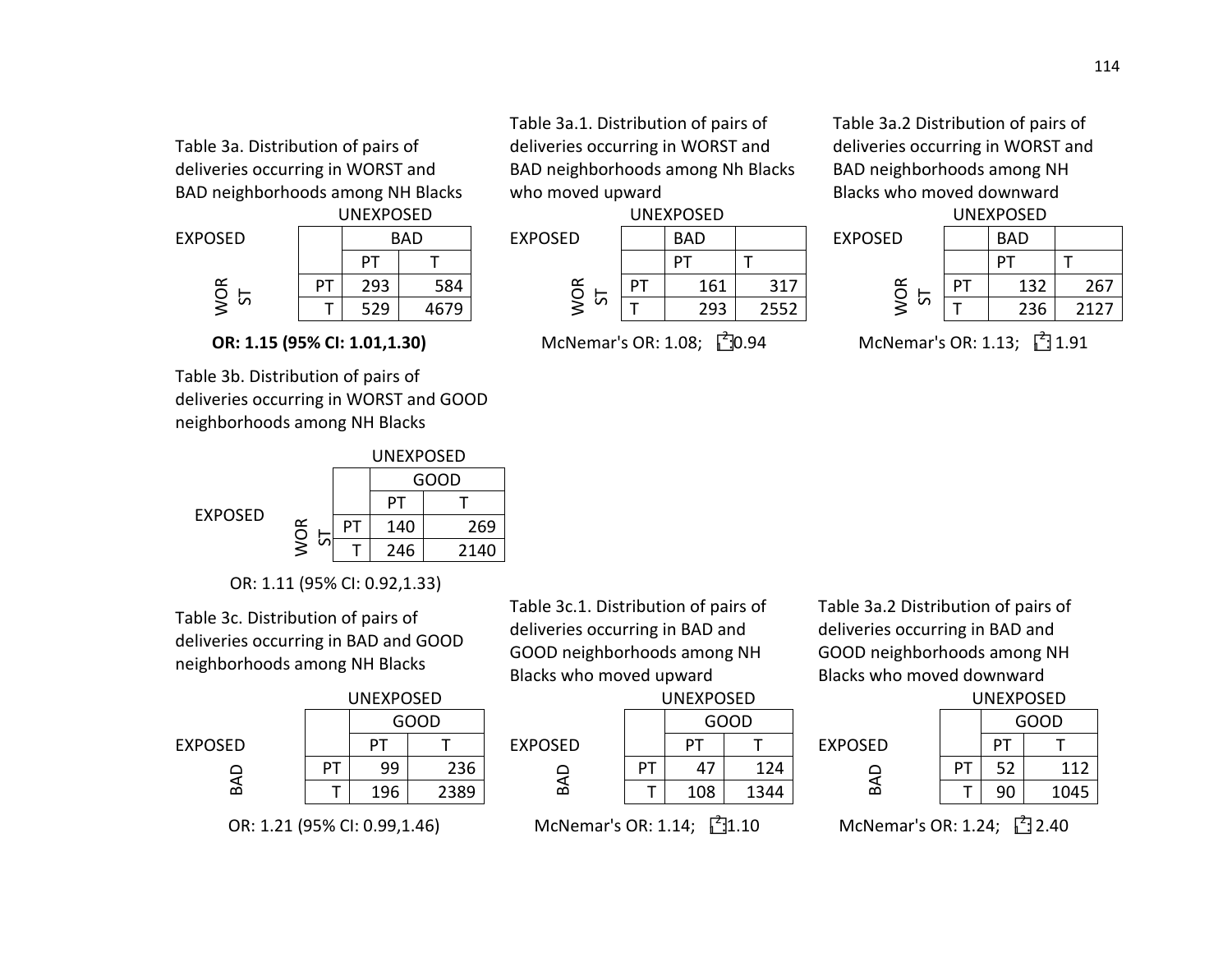# Table 4a. Distribution of pairs of deliveries occurring in WORST and BAD neighborhoods among Hispanics

|         | <b>UNEXPOSED</b> |    |     |      |  |
|---------|------------------|----|-----|------|--|
|         |                  |    |     | BAD  |  |
| EXPOSED |                  |    | PТ  |      |  |
|         | <b>WOR</b><br>5  | PТ | 206 | 507  |  |
|         |                  |    | 520 | 7096 |  |

OR: 0.97 (95% CI: 0.85,1.10)

Table 4b. Distribution of pairs of deliveries occurring in WORST and GOOD neighborhoods among Hispanics UNEXPOSED

|                |            |    |     | GOOD |  |  |
|----------------|------------|----|-----|------|--|--|
| <b>EXPOSED</b> |            |    | DТ  |      |  |  |
|                | <b>WOR</b> | ΡΙ | 70  | 211  |  |  |
|                | in         |    | 197 | 2481 |  |  |

OR: 1.10 (95% CI: 0.90,1.35)

Table 4c. Distribution of pairs of deliveries occurring in BAD and GOOD neighborhoods among Hispanics

|                |         |    | <b>UNEXPOSED</b> |      |  |  |
|----------------|---------|----|------------------|------|--|--|
|                |         |    | GOOD             |      |  |  |
| <b>EXPOSED</b> | ❏<br>БĀ |    |                  |      |  |  |
|                |         | PТ | 76               | 212  |  |  |
|                |         |    | 228              | 3095 |  |  |

OR: 0.96 (95% CI: 0.80,1.17)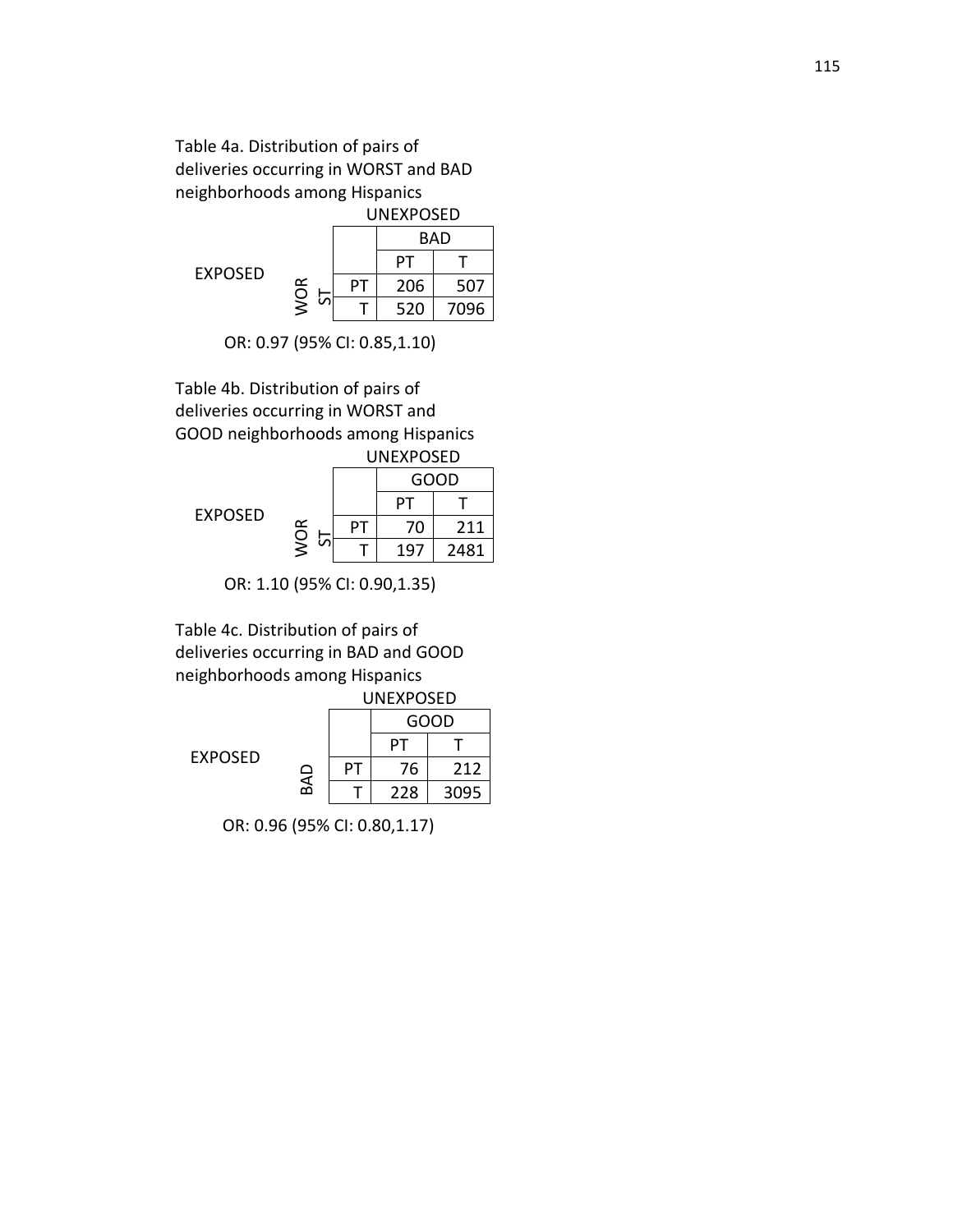

**OR: 1.17 (95% CI:1.0,1.37)** 

Table 5b. Distribution of pairs of deliveries occurring in WORST and GOOD neighborhoods among Teenagers



**OR: 1.40 (95% CI:1.1,1.81)** Table 5c. Distribution of pairs of

deliveries occurring in BAD and GOOD neighborhoods among Teenagers



OR: 1.09 (95% CI: 0.88,1.35)

Table 5a.1. Distribution of pairs of deliveries occurring in WORST and BAD neighborhoods among Teenagers who moved upward



**McNemar's OR: 1.3;**  $\begin{bmatrix} 2 \\ 1 \end{bmatrix}$  5.76

Table 5b.1 Distribution of pairs of deliveries occurring in WORST and GOOD neighborhoods among Teenagers who moved upward



McNemar's OR: 1.3;  $\begin{bmatrix} 2 \\ 2.18 \end{bmatrix}$ 

Table 5a.2 Distribution of pairs of deliveries occurring in WORST and BAD neighborhoods among Teenagers who moved downward



**35.76** McNemar's OR: 0.9; <u>1</u> 0.9

Table 5b.2 Distribution of pairs of deliveries occurring in WORST and GOOD neighborhoods among Teenagers who moved downward

|    | UNEXPOSED |      |                |    | <b>UNEXPOSED</b> |     |                |    | UNEXPOSED |           |
|----|-----------|------|----------------|----|------------------|-----|----------------|----|-----------|-----------|
|    |           | GOOD | <b>EXPOSED</b> |    | GOOD             |     | <b>EXPOSED</b> |    | GOOD      |           |
|    | ÞТ        |      |                |    | D٦               |     |                |    |           |           |
| PT | 46        | 164  |                | DТ | 24               | 83  | $\alpha$<br>O  | PТ | ີ         | O 1<br>ОT |
|    | 118       | 1428 | <b>WORST</b>   |    | 65               | 731 | S              |    | 53        | 697       |

: 2.18 **McNemar's OR: 1.5; <sup>1</sup> 2 : 5.85**

**WORST**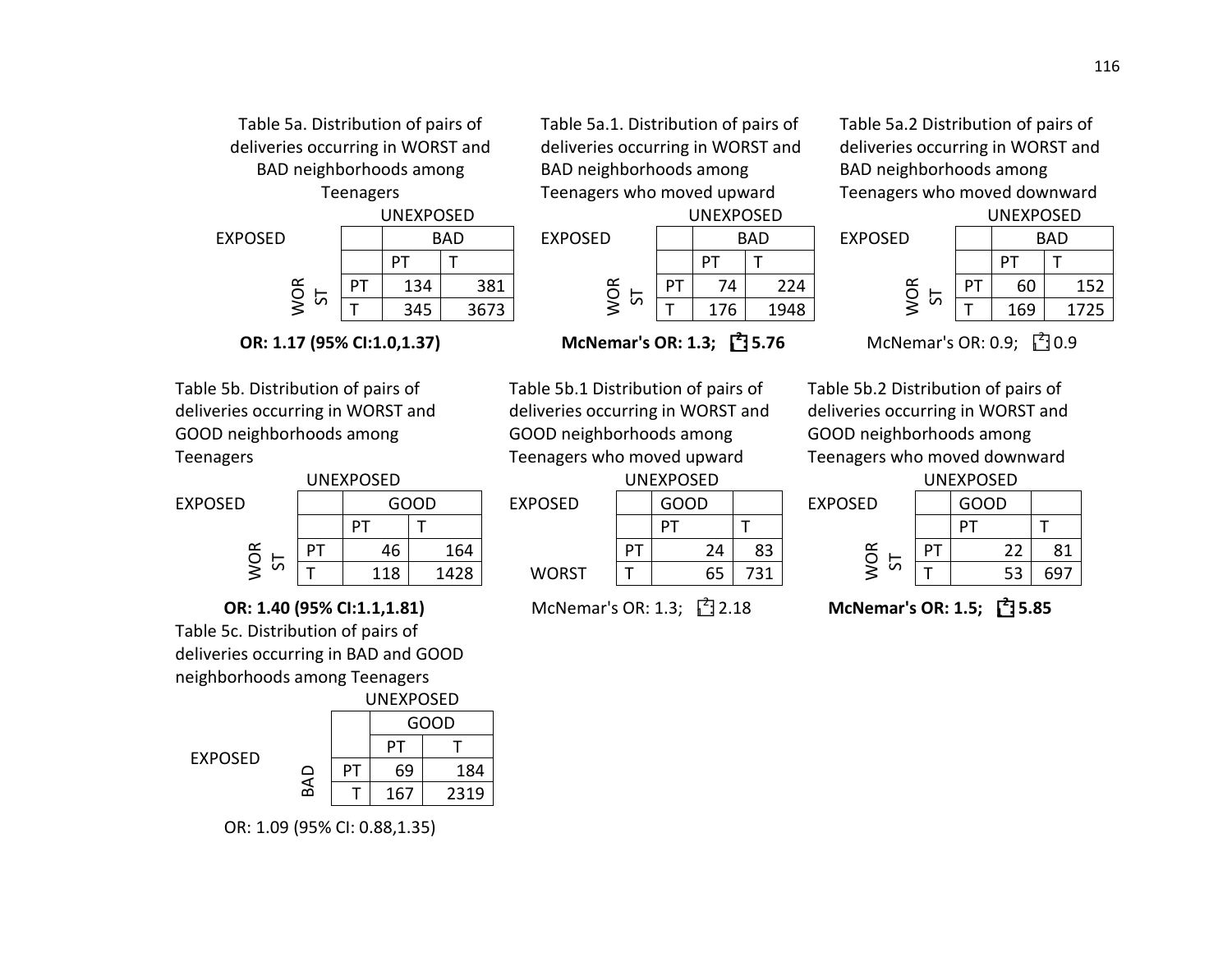## **REFERENCE**

- <span id="page-128-0"></span>1. Auger N, Giraud J, Daniel M. The joint influence of area income, income inequality, and immigrant density on adverse birth outcomes: a population-based study. *BMC public health.* Jul 14 2009;9:-.
- 2. Qiu C, Sanchez SE, Gelaye B, Enquobahrie DA, Ananth CV, Williams MA. Maternal sleep duration and complaints of vital exhaustion during pregnancy is associated with placental abruption. *The journal of maternal-fetal & neonatal medicine : the official journal of the European Association of Perinatal Medicine, the Federation of Asia and Oceania Perinatal Societies, the International Society of Perinatal Obstet.* May 22 2014:1-6.
- <span id="page-128-2"></span>3. Kaufman JS, Dole N, Savitz DA, Herring AH. Modeling community-level effects on preterm birth. *Annals of epidemiology.* May 2003;13(5):377-384.
- 4. Masi CM, Hawkley LC, Piotrowski ZH, Pickett KE. Neighborhood economic disadvantage, violent crime, group density, and pregnancy outcomes in a diverse, urban population. *Social science & medicine.* Dec 2007;65(12):2440-2457.
- 5. Messer LC, Kaufman JS, Dole N, Savitz DA, Laraia BA. Neighborhood crime, deprivation, and preterm birth. *Annals of epidemiology.* Jun 2006;16(6):455-462.
- 6. Enquist LW. Life beyond eradication: veterinary viruses in basic science. *Archives of virology. Supplementum.* 1999;15:87-109.
- <span id="page-128-3"></span>7. O'Campo P, Burke JG, Culhane J, et al. Neighborhood deprivation and preterm birth among non-Hispanic Black and White women in eight geographic areas in the United States. *American journal of epidemiology.* Jan 15 2008;167(2):155-163.
- <span id="page-128-4"></span>8. Pickett KE, Ahern JE, Selvin S, Abrams B. Neighborhood socioeconomic status, maternal race and preterm delivery: a case-control study. *Annals of epidemiology.*  Aug 2002;12(6):410-418.
- <span id="page-128-7"></span>9. Reagan PB, Salsberry PJ. Race and ethnic differences in determinants of preterm birth in the USA: broadening the social context. *Social science & medicine.* May 2005;60(10):2217-2228.
- <span id="page-128-5"></span>10. Farley TA, Mason K, Rice J, Habel JD, Scribner R, Cohen DA. The relationship between the neighbourhood environment and adverse birth outcomes. *Paediatr Perinat Epidemiol.* May 2006;20(3):188-200.
- 11. Nkansah-Amankra S, Luchok KJ, Hussey JR, Watkins K, Liu X. Effects of maternal stress on low birth weight and preterm birth outcomes across neighborhoods of South Carolina, 2000-2003. *Matern Child Health J.* Mar 2010;14(2):215-226.
- 12. Ponce NA, Hoggatt KJ, Wilhelm M, Ritz B. Preterm birth: the interaction of trafficrelated air pollution with economic hardship in Los Angeles neighborhoods. *American journal of epidemiology.* Jul 15 2005;162(2):140-148.
- <span id="page-128-1"></span>13. Metcalfe A, Lail P, Ghali WA, Sauve RS. The association between neighbourhoods and adverse birth outcomes: a systematic review and meta-analysis of multi-level studies. *Paediatr Perinat Epidemiol.* May 2011;25(3):236-245.
- <span id="page-128-6"></span>14. Langridge AT, Nassar N, Li J, Stanley FJ. Social and racial inequalities in preterm births in Western Australia, 1984 to 2006. *Paediatr Perinat Epidemiol.* Jul 1 2010;24(4):352-362.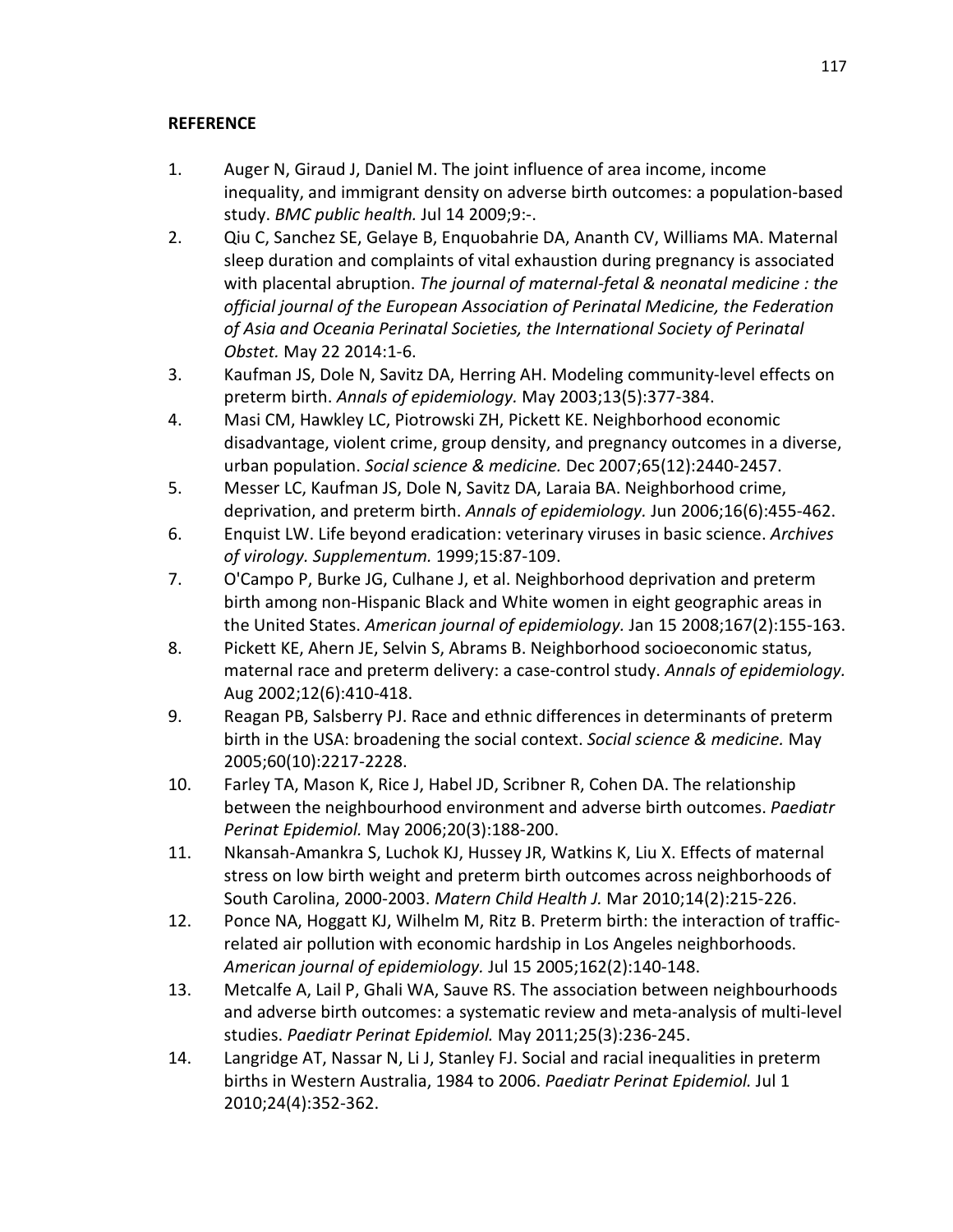- <span id="page-129-10"></span>15. Zeka A, Melly SJ, Schwartz J. The effects of socioeconomic status and indices of physical environment on reduced birth weight and preterm births in Eastern Massachusetts. *Environmental health : a global access science source.* 2008;7:60.
- 16. Agyemang C, Vrijkotte TG, Droomers M, van der Wal MF, Bonsel GJ, Stronks K. The effect of neighbourhood income and deprivation on pregnancy outcomes in Amsterdam, The Netherlands. *Journal of epidemiology and community health.*  Sep 2009;63(9):755-760.
- <span id="page-129-0"></span>17. Collins JW, Rankin KM, David RJ. African American Women's Lifetime Upward Economic Mobility and Preterm Birth: The Effect of Fetal Programming. *American journal of public health.* 2011;101(4):714-719.
- <span id="page-129-1"></span>18. Collins JW, Jr., Rankin KM, Janowiak CM. Suburban Migration and the Birth Outcome of Chicago-Born White and African-American Women: The Merit of the Healthy Migrant Theory? *Matern Child Health J.* 2013;17:1559-1566.
- <span id="page-129-2"></span>19. Kramer MR, Waller LA, Dunlop AL, Hogue CR. Housing transitions and low birth weight among low-income women: longitudinal study of the perinatal consequences of changing public housing policy. *American journal of public health.* Dec 2012;102(12):2255-2261.
- <span id="page-129-3"></span>20. Basso O, Olsen J, Christensen K. Study of environmental, social, and paternal factors in preterm delivery using sibs and half sibs. A population-based study in Denmark. *Journal of epidemiology and community health.* Jan 1999;53(1):20-23.
- <span id="page-129-4"></span>21. Leventhal T, Brooks-Gunn J. Moving to opportunity: an experimental study of neighborhood effects on mental health. *American journal of public health.* Sep 2003;93(9):1576-1582.
- <span id="page-129-5"></span>22. Rosenbaum JE. Changing the Geography of Opportunity by Expanding Residential Choice - Lessons from the Gautreaux Program. *Hous Policy Debate.*  1995;6(1):231-269.
- <span id="page-129-6"></span>23. Kingston D, Sword W, Krueger P, Hanna S, Markle-Reid M. Life Course Pathways to Prenatal Maternal Stress. *Jognn-J Obst Gyn Neo.* Sep-Oct 2012;41(5):609-626.
- <span id="page-129-7"></span>24. Sansavini A, Guarini A, Caselli MC. Preterm Birth: Neuropsychological Profiles and Atypical Developmental Pathways. *Dev Disabil Res Rev.* 2011;17(2):102-113.
- <span id="page-129-8"></span>25. Barber SL, Gertler PJ. Empowering women: how Mexico's conditional cash transfer programme raised prenatal care quality and birth weight. *J Dev Effect.*  2010;2(1):51-73.
- <span id="page-129-9"></span>26. Messer LC, Vinikoor LC, Laraia BA, et al. Socioeconomic domains and associations with preterm birth. *Social science & medicine.* Oct 2008;67(8):1247-1257.
- <span id="page-129-11"></span>27. Hillemeier MM, Weisman CS, Chase GA, Dyer AM. Individual and community predictors of preterm birth and low birthweight along the rural-urban continuum in central Pennsylvania. *The Journal of rural health : official journal of the American Rural Health Association and the National Rural Health Care Association.* Winter 2007;23(1):42-48.
- 28. Luo ZC, Wilkins R, Kramer MS. Effect of neighbourhood income and maternal education on birth outcomes: a population-based study. *Cmaj.* May 9 2006;174(10):1415-1420.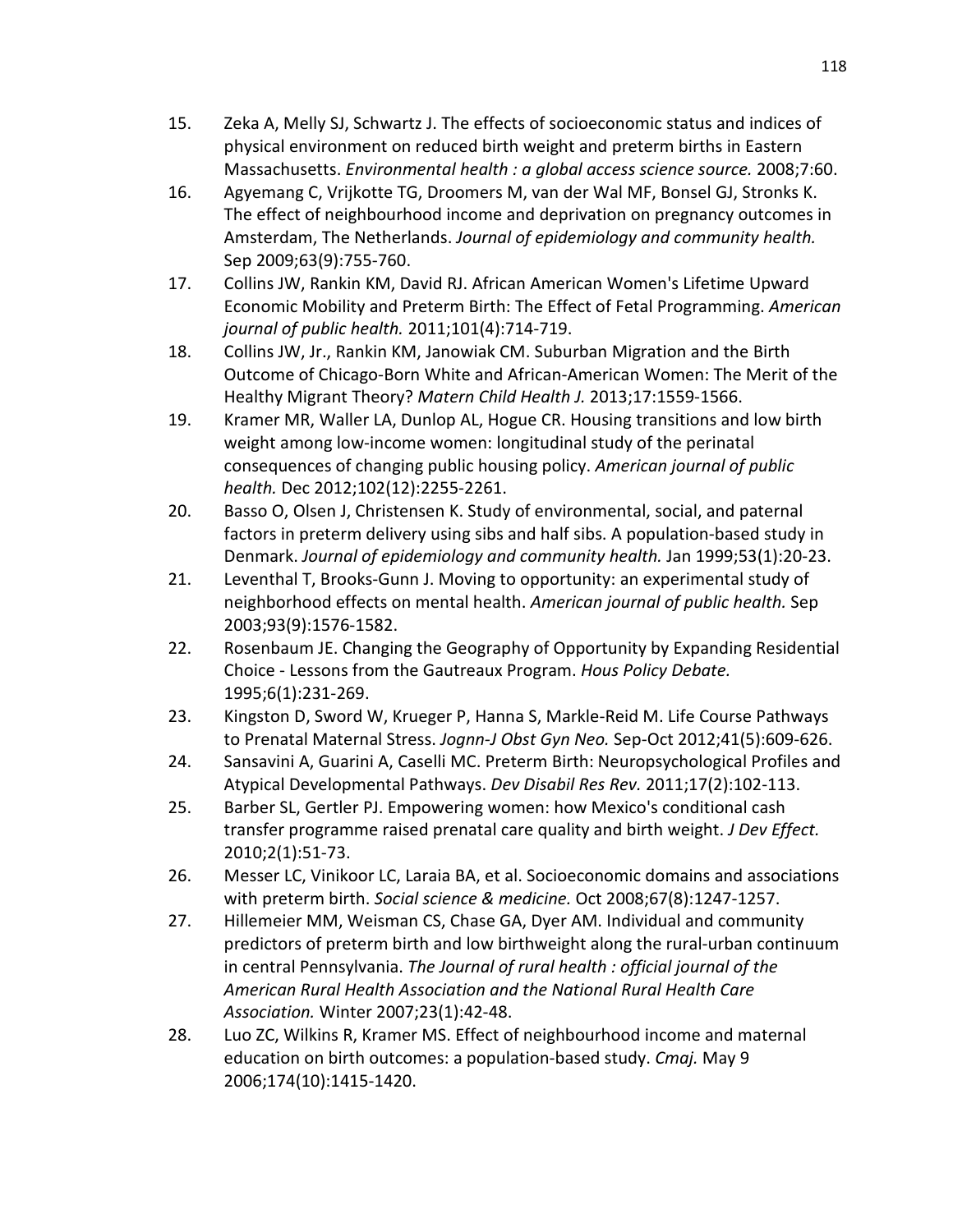29. Phillips GS, Wise LA, Rich-Edwards JW, Stampfer MJ, Rosenberg L. Neighborhood Socioeconomic Status in Relation to Preterm Birth in a U.S. Cohort of Black Women. *Journal of urban health : bulletin of the New York Academy of Medicine.*  Jun 30 2012.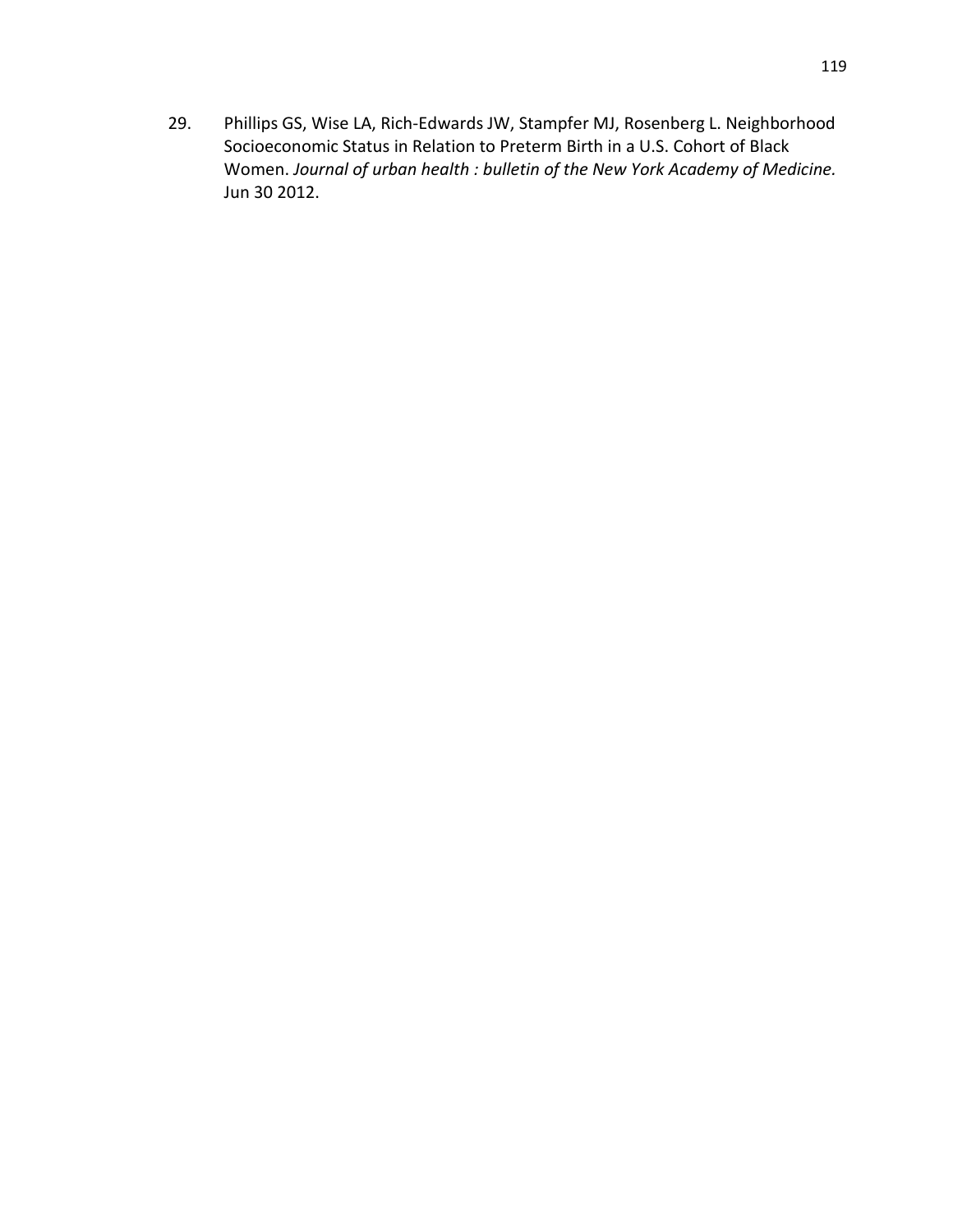#### **CONCLUSION**

The etiology of preterm delivery is unclear for about 50% of all preterm deliveries. However there are many factors that have been associated with preterm delivery, one of them being maternal socioeconomic status. Moreover, the socioeconomic status of the neighborhood of residence has also been shown to be associated with preterm delivery, even after accounting for maternal socioeconomic status. Such an association was observed in this cohort too. There have been other studies that showed that individual socioeconomic status explained all the difference in preterm delivery rate between high and low neighborhood socioeconomic status. All prior studies of the effect association of neighborhood characteristics on preterm delivery used a cross sectional study design. Since we know that socioeconomic status and personal characteristics affect the choice of neighborhood of residence, these studies are likely to be confounded by unmeasured differences between the woman living in the better and worse neighborhoods. This study has attempted to examine the effect of neighborhood socioeconomic status using a better study design, following up women who moved between successive deliveries: first comparing a cohort of women who did not move between successive deliveries to those who did and then comparing a woman to her own experience before she relocated to a better or worse neighborhood. The conclusions are as follows:

1. Geographic movement between pregnancies is very high but upward socioeconomic mobility is low in this cohort;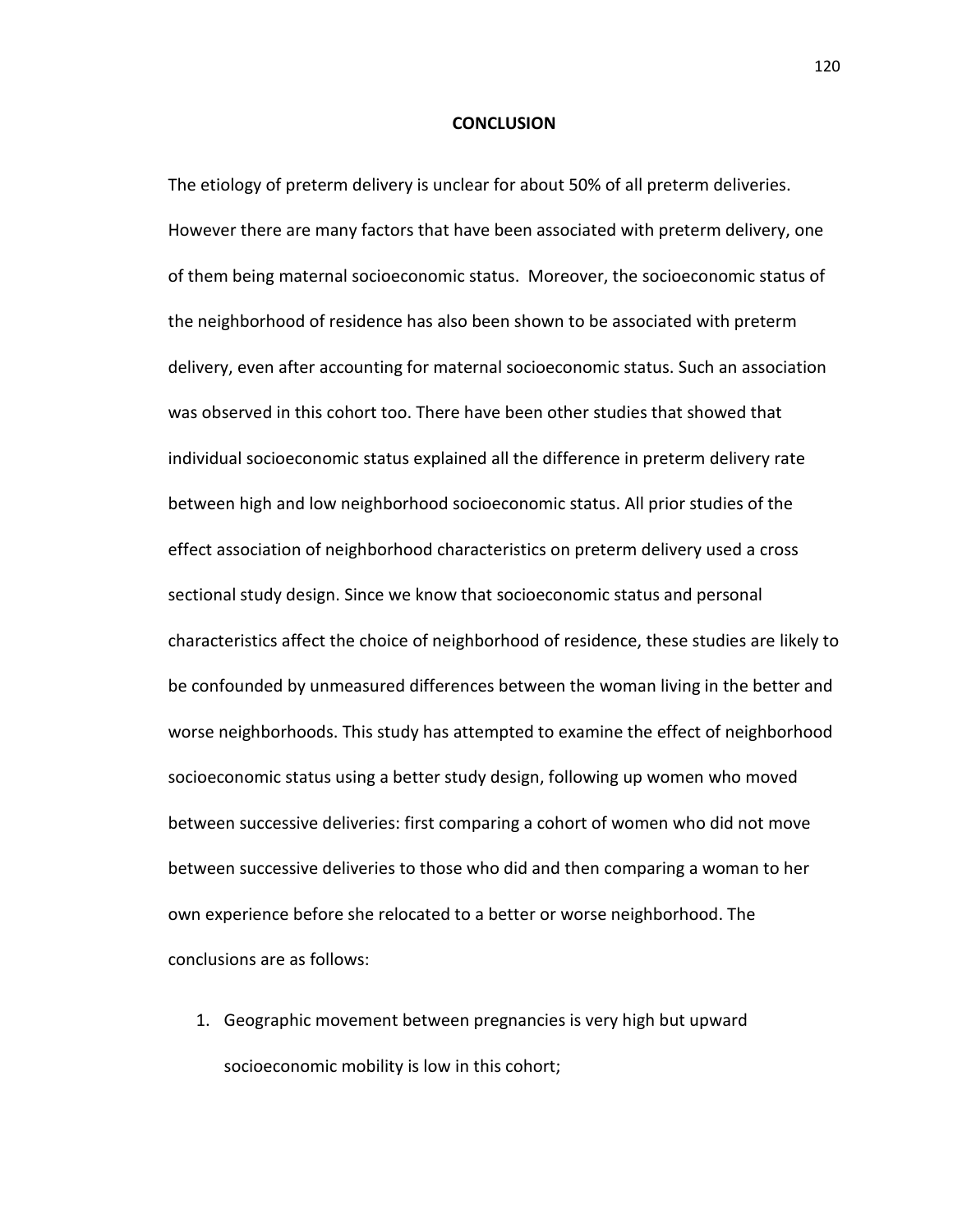- 2. Non-whites, singles, teens, unemployed and having low education or low income and those who indulged in risky health behavior were more likely to move and more likely to move to a worse neighborhood. However, most medical conditions, including prior preterm delivery were associated with geographic movement but not with moves to a worse neighborhood;
- 3. All racial/ethnic groups moved between successive deliveries. However, NH Blacks were most likely to move to a worse neighborhood. Hispanics and women of other races were also more likely to move downward. Asians on the other hand moved to both better and worse socioeconomic neighborhood strata than did NH Whites who were the most residentially stable group.
- 4. Overall, compared to those who stayed in the same socioeconomic neighborhood, those who relocated downward to a worse neighborhood stratum had a higher rate of preterm delivery, after adjusting for individual level socioeconomic variables. However, those who relocated to a better socioeconomic neighborhood did not benefit from their relocation. That is, the rate of preterm delivery was similar to those who did not move out to a better neighborhood.
- 5. Due to racial residential segregation in this cohort, the analysis was repeated after stratifying by race/ethnicity with three major race/ethnic groups. The results varied by race. The above results were borne out for NH Blacks. However for Hispanics, there was no difference in preterm delivery rate for those who moved to a better or to a worse neighborhood compared to those who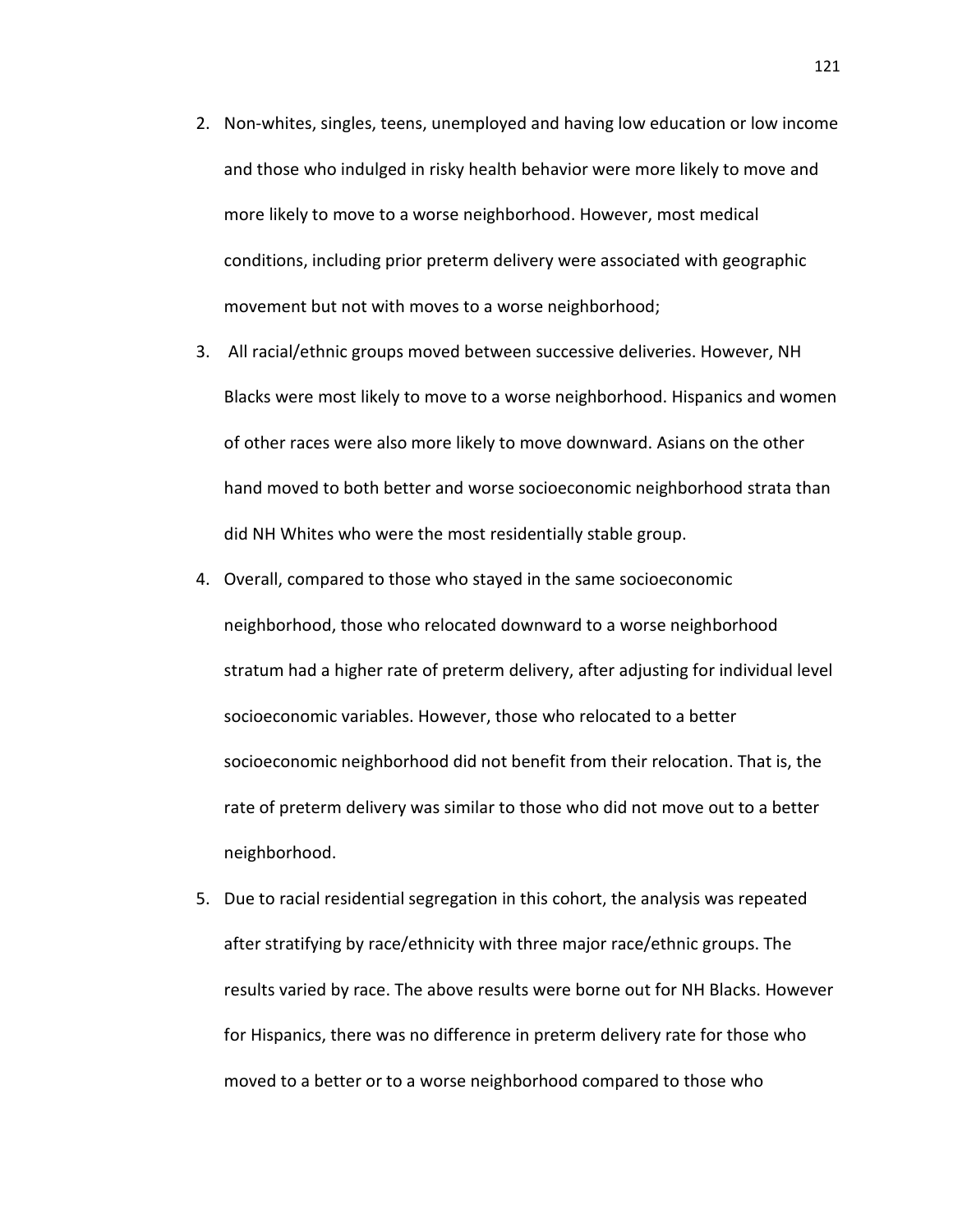remained in the same socioeconomic neighborhood. And for NH Whites the results were reversed after adjusting for confounders: relocating downward to a worse neighborhood decreased the risk of preterm delivery and relocating upward to a better neighborhood increased the risk of preterm delivery, although these differences were, at best, of borderline significance.

- 6. On comparing a woman to her own past experience, it was found that although there were more term deliveries in the better neighborhood than when she was in the worse neighborhood, the difference was not significant.
- 7. On stratifying this difference was observed only for NH Blacks and teenagers.

## **Strengths and Limitations:**

The major strength of the studies done here is the study design which adjusts for nearly all confounding factors at the design stage. The other strength is that birth records from the whole state were used rather than restricting to a city or to a metropolitan area. And finally multiple race/ethnic groups were examined in these studies.

### Limitations include:

- (i) It is unclear if the residence at the first delivery was of long or short duration since we have no information about moves before the first delivery.
- (ii) The exact date of relocation is not available. Therefore any relocation that would have occurred between two pregnancies cannot be ascertained and exact duration of stay in the second neighborhood is not known.